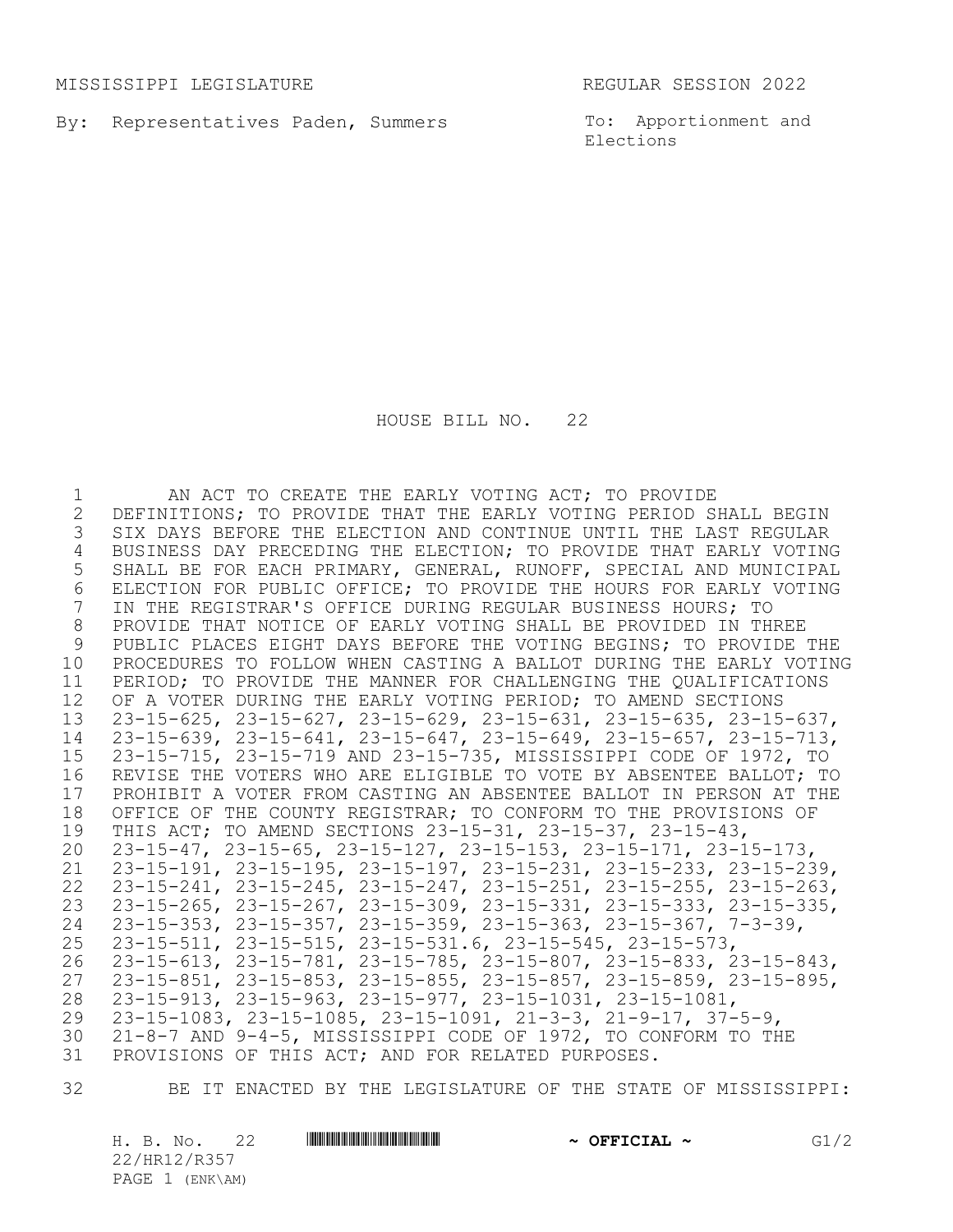**SECTION 1.** The title of Sections 1 through 7 of this chapter shall be known and may be cited as the "Early Voting Act."

 **SECTION 2.** For purposes of this act, these words shall have the following meanings, unless their context clearly suggests otherwise:

 (a) "Election" means the period of time that is available for casting a final vote. References to the time of an election or the duration of the election shall encompass, unless the context clearly indicates otherwise, the six-day period that has been designed for early voting.

 (b) "Polling place" or "voting precinct" means any place that a qualified elector votes during the early voting period and on the actual election day.

 **SECTION 3.** During any primary, general, runoff, special or municipal election for public office, any qualified elector may vote:

 (a) In the elector's assigned precinct on election day; (b) In the office of the registrar in which the elector is registered to vote during the times established in Section 4 of this act for early voting; or

(c) By a mail-in absentee ballot.

 **SECTION 4.** (1) The early voting period shall begin six (6) days before the date of each primary, general, runoff, special and municipal election for public office and continue until 12:00 p.m. on Saturday preceding the election day. If the date prescribed

| H. B. No. 22    |  | $\sim$ OFFICIAL $\sim$ |                              |  |
|-----------------|--|------------------------|------------------------------|--|
| 22/HR12/R357    |  |                        | ST: Early voting; authorize. |  |
| PAGE 2 (ENK\AM) |  |                        |                              |  |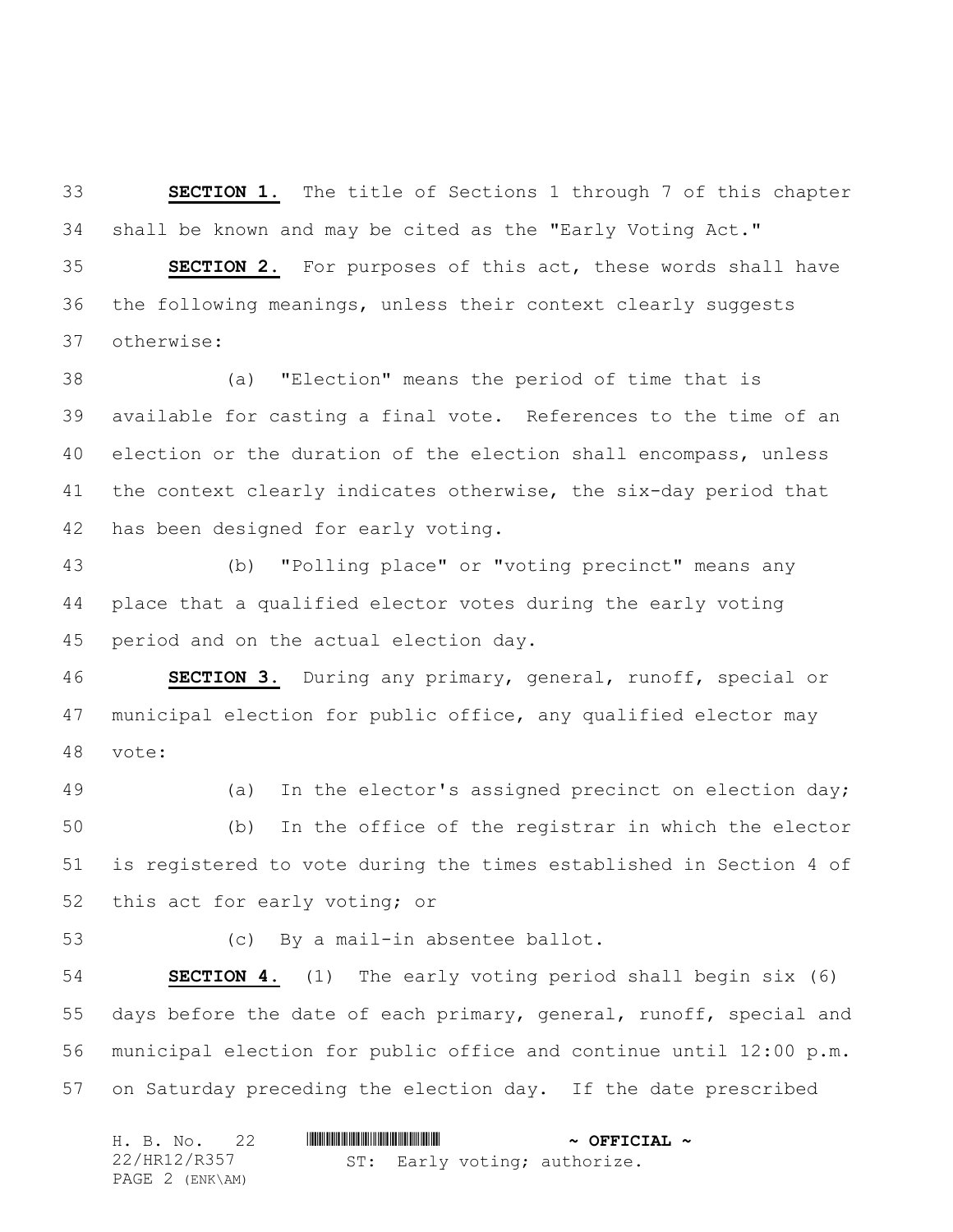for beginning the early voting period falls on a Sunday or state holiday, the early voting period shall begin on the next regular business day.

 (2) Early voting shall be conducted in the office of the appropriate registrar during regular business hours. If the office space of the registrar is insufficient or inconvenient to accommodate early voting, the registrar may provide an alternate location to conduct early voting, and in such case, adequate notice shall be posted at the registrar's office that informs the public of the location where early voting is being conducted. The registrar may conduct early voting at an additional secure polling place outside his or her office. During the last full week preceding an election, the office of the appropriate registrar may extend the office hours to accommodate early voters. All registrar offices shall remain open from 8:00 a.m. until 12:00 p.m. for the two (2) Saturdays immediately preceding each election.

 (3) Notice of the early voting hours shall be given by the officials in charge of the election not less than eight (8) days before the day early voting begins. The notice shall be posted in three (3) public places within the county or municipality, with one (1) place being the county courthouse in a county election or city hall in a municipal election.

 **SECTION 5.** (1) A qualified elector who desires to vote during the early voting period shall appear at the office of the

| H. B. No. 22    |                              | $\sim$ OFFICIAL $\sim$ |
|-----------------|------------------------------|------------------------|
| 22/HR12/R357    | ST: Early voting; authorize. |                        |
| PAGE 3 (ENK\AM) |                              |                        |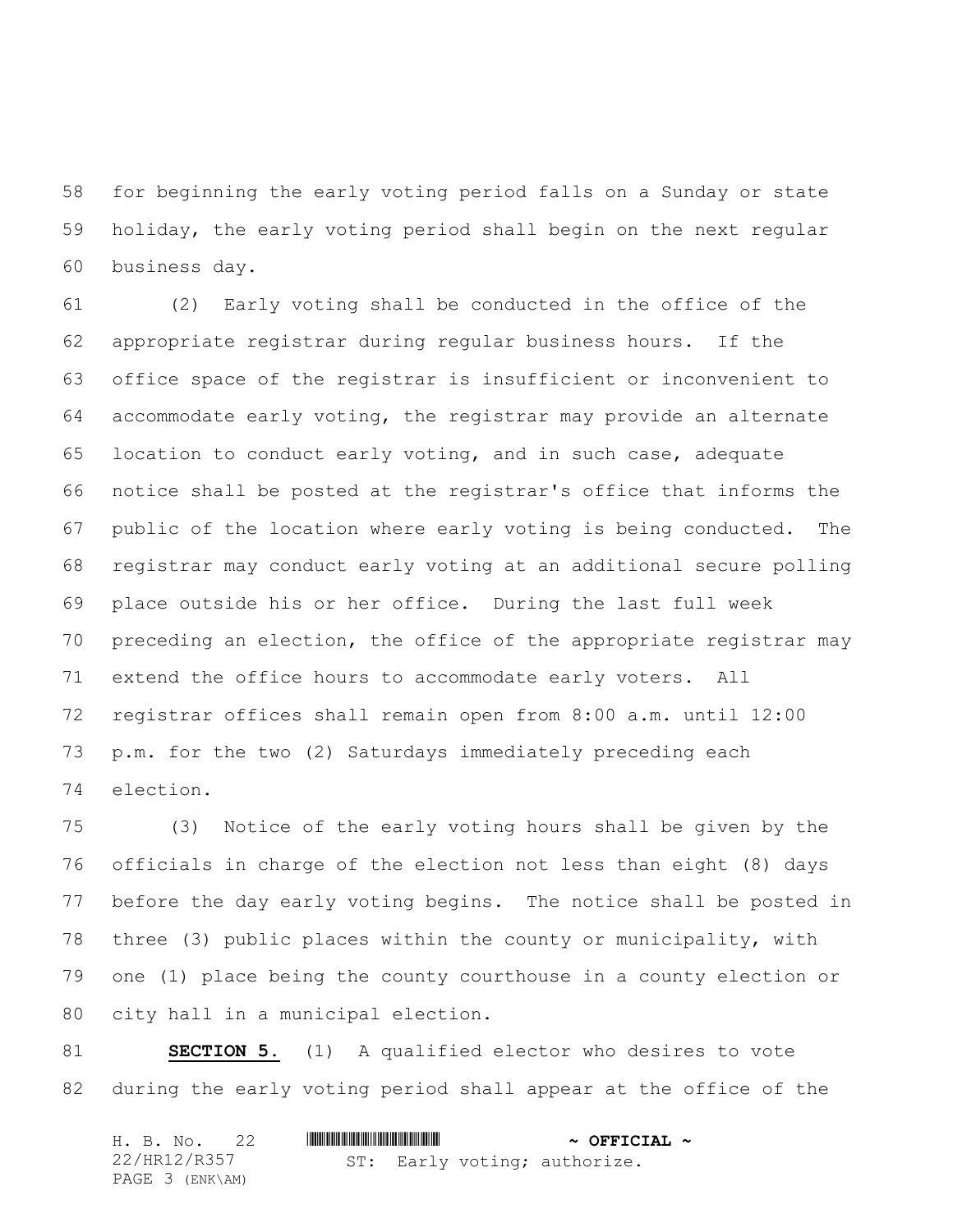appropriate registrar in the county or municipality in which the elector is registered to vote and shall present an acceptable form of photo identification. Upon verification of the proper location and identity, the elector shall sign the appropriate receipt book and cast his or her vote in the same manner that the vote would be cast on the day of the election. Except as otherwise provided in Sections 1 through 7 of this act, the election laws that govern the procedures for a person who appears to vote on the day of an election shall apply when a person appears to vote during the early voting period.

 (2) All votes cast during the early voting period shall be final.

 (3) The votes cast during the early voting period shall be announced simultaneously with all other votes cast on election day.

 (4) Qualified electors voting during the early voting period shall be entitled to the same voting assistance that they would be entitled to on the actual election day.

 **SECTION 6.** Each political party, candidate or any representative of a political party or candidate pursuant to Section 23-15-577 shall have the right to be present at the office of the appropriate registrar when it is open for early voting and to challenge the qualifications of any person offering to vote in the same manner as provided by law for challenging qualifications at the polling place on election day.

|  |                 | H. B. No. 22 |  | $\sim$ OFFICIAL $\sim$ |                              |  |
|--|-----------------|--------------|--|------------------------|------------------------------|--|
|  | 22/HR12/R357    |              |  |                        | ST: Early voting; authorize. |  |
|  | PAGE 4 (ENK\AM) |              |  |                        |                              |  |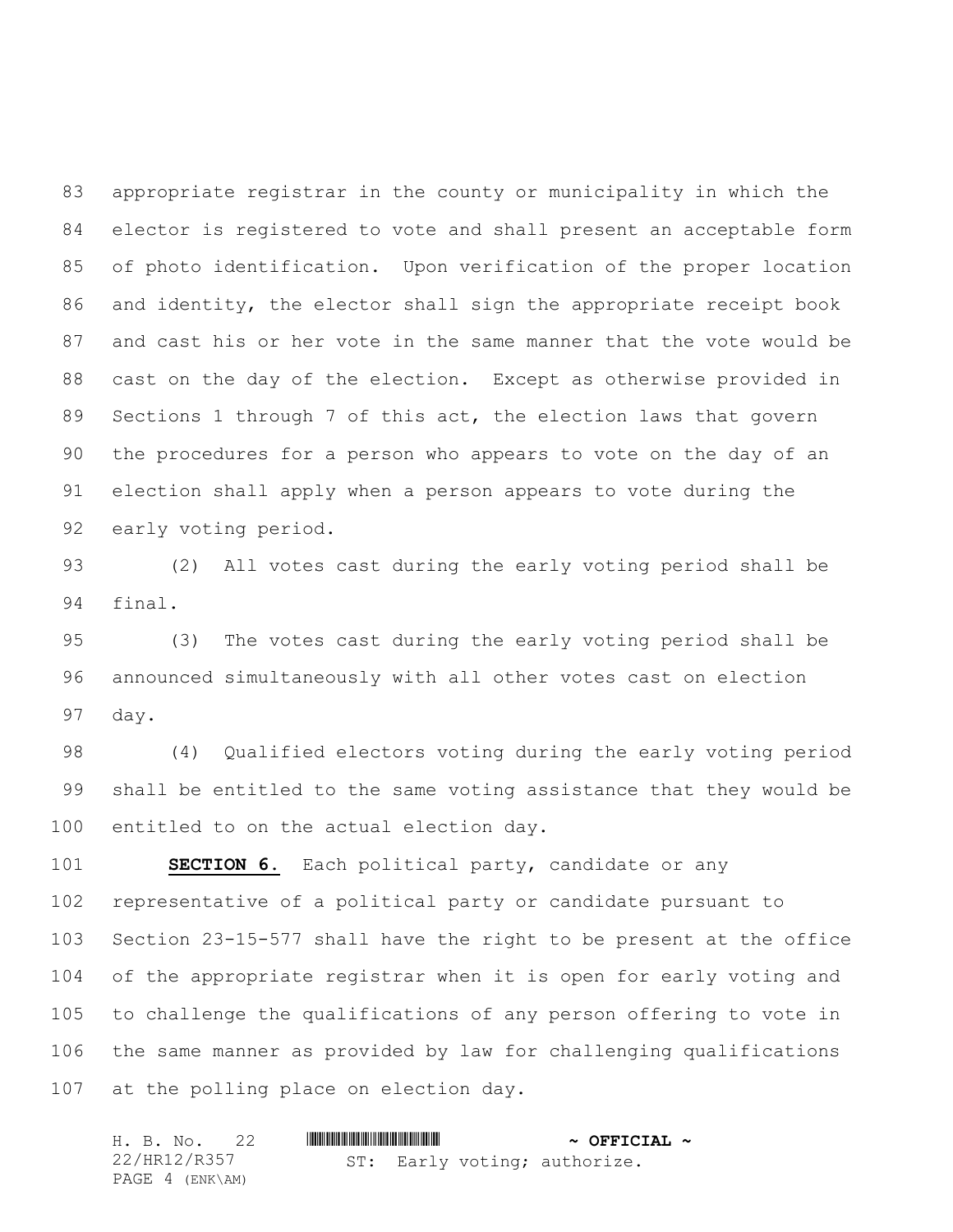**SECTION 7.** The Secretary of State shall promulgate rules and regulations necessary to effectuate early voting, including measures to inform the public about the availability of early voting.

 **SECTION 8.** Section 23-15-625, Mississippi Code of 1972, is amended as follows:

 23-15-625. (1) The registrar shall be responsible for providing applications for absentee voting as provided in this section. At least sixty (60) days before any election in which absentee voting is provided for by law, the registrar shall provide a sufficient number of applications. In the event a special election is called and set at a date which makes it impractical or impossible to prepare applications for absent elector's ballot sixty (60) days before the election, the registrar shall provide applications as soon as practicable after the election is called.The registrar shall fill in the date of the particular election on the application for which the application will be used.

 (2) The registrar shall be authorized to disburse applications for absentee ballots to any qualified elector within the county where he or she serves. Any person who presents to the registrar an oral or written request for an absentee ballot 130 application for a voter entitled to vote absentee by mail, other than the elector who seeks to vote by absentee ballot, shall, in 132 the presence of the registrar, sign the application and print on

|  |                 | H. B. No. 22 |  | $\sim$ OFFICIAL $\sim$ |                              |  |
|--|-----------------|--------------|--|------------------------|------------------------------|--|
|  | 22/HR12/R357    |              |  |                        | ST: Early voting; authorize. |  |
|  | PAGE 5 (ENK\AM) |              |  |                        |                              |  |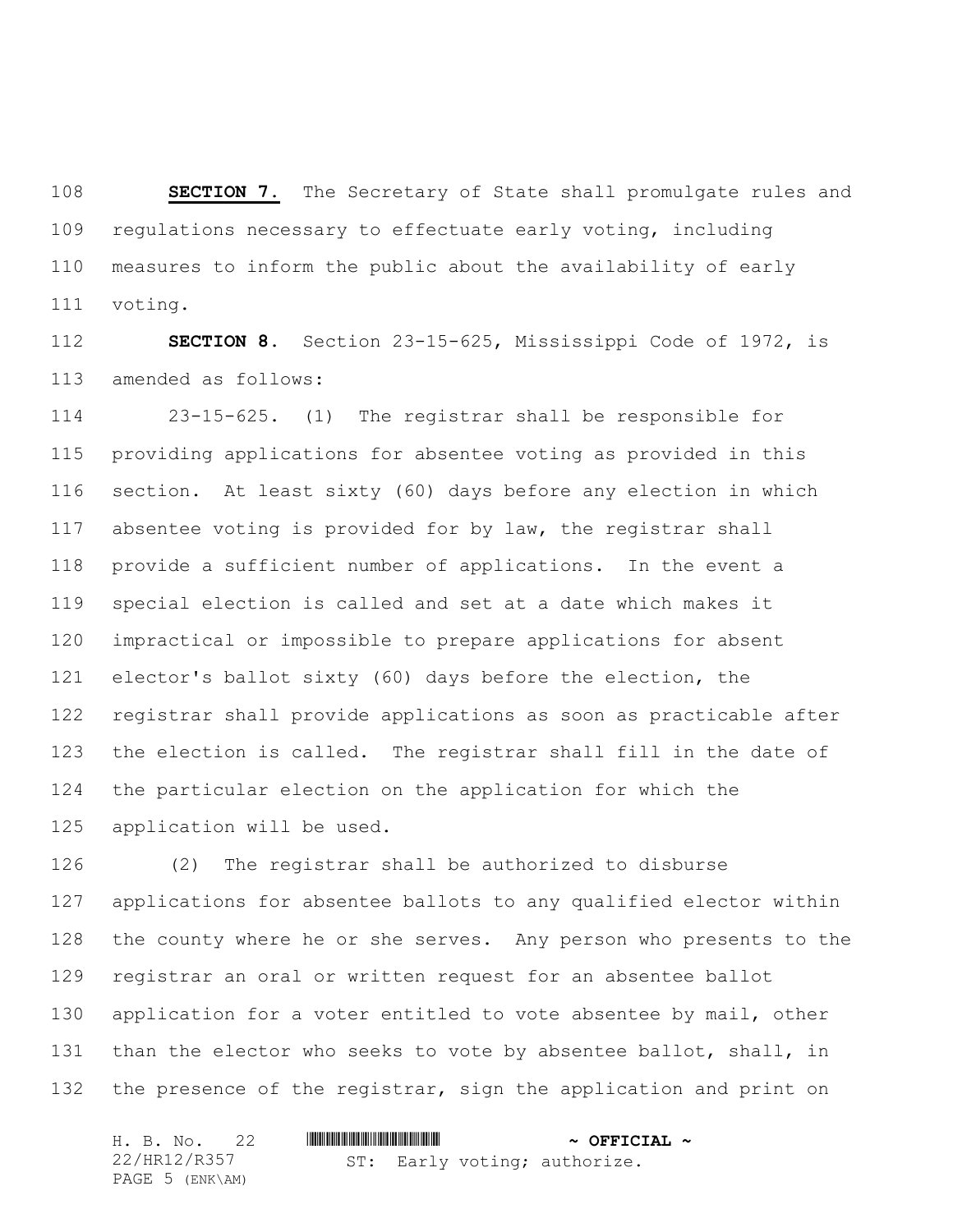the application his or her name and address and the name of the elector for whom the application is being requested in the place 135 provided for on the application for that purpose. However, if for any reason such person is unable to write the information required, then the registrar shall write the information on a printed form which has been prescribed by the Secretary of State. The form shall provide a place for such person to place his or her mark after the form has been filled out by the registrar.

 (3) It shall be unlawful for any person to solicit absentee ballot applications or absentee ballots for persons staying in any skilled nursing facility as defined in Section 41-7-173 unless the person soliciting the absentee ballot applications or absentee ballots is:

 (a) A family member of the person staying in the skilled nursing facility; or

 (b) A person designated in writing by the person for whom the absentee ballot application or absentee ballot is sought, 150 the registrar or the deputy registrar.

 As used in this subsection, "family member" means a spouse, parent, grandparent, sibling, adult child, grandchild or legal guardian.

 (4) The registrar **\* \* \***, upon receiving by mail the envelopes containing the absentee ballots shall keep an accurate list of all persons preparing such ballots. The list shall be kept in a conspicuous place accessible to the public near the

|  |                 | H. B. No. 22 |  | $\sim$ OFFICIAL $\sim$ |                              |  |
|--|-----------------|--------------|--|------------------------|------------------------------|--|
|  | 22/HR12/R357    |              |  |                        | ST: Early voting; authorize. |  |
|  | PAGE 6 (ENK\AM) |              |  |                        |                              |  |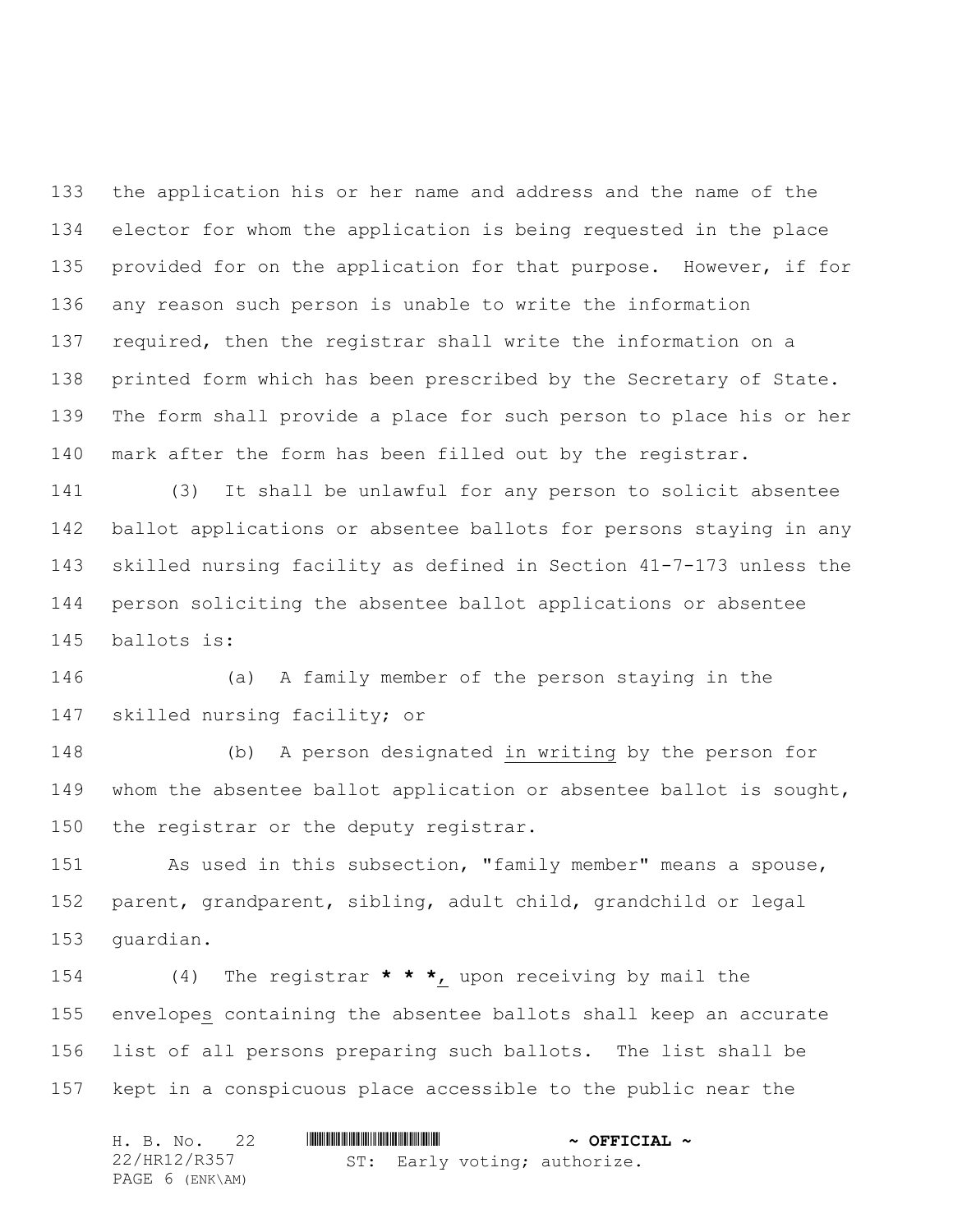entrance to the registrar's office. The registrar shall also furnish to each precinct manager a list of the names of all persons in each respective precinct voting absentee by mail and in person to be posted in a conspicuous place at the polling place for public notice. The application on file with the registrar and the envelopes containing the ballots that voters mailed to the registrar shall be kept by the registrar in his or her office in a secure location. At the time such boxes are delivered to the election commissioners or managers, the registrar shall also turn over a list of all such persons who have voted by absentee ballot and whose mailed ballots are in the registrar's office.

 (5) The registrar shall also be authorized to mail one (1) application to any qualified elector of the county, who is eligible to vote by absentee ballot, for use in a particular election.

 (6) The registrar shall process all applications for absentee ballots by using the Statewide Election Management System. The registrar shall account for all absentee ballots delivered to and received by mail as well as those who voted absentee in person from qualified voters by processing such ballots using the Statewide Election Management System.

 **SECTION 9.** Section 23-15-627, Mississippi Code of 1972, is amended as follows:

 23-15-627. Any elector described in Section 23-15-713 may request an absentee ballot application and vote in person at the

|  |                 | H. B. No. 22 |  | $\sim$ OFFICIAL $\sim$ |                              |  |
|--|-----------------|--------------|--|------------------------|------------------------------|--|
|  | 22/HR12/R357    |              |  |                        | ST: Early voting; authorize. |  |
|  | PAGE 7 (ENK\AM) |              |  |                        |                              |  |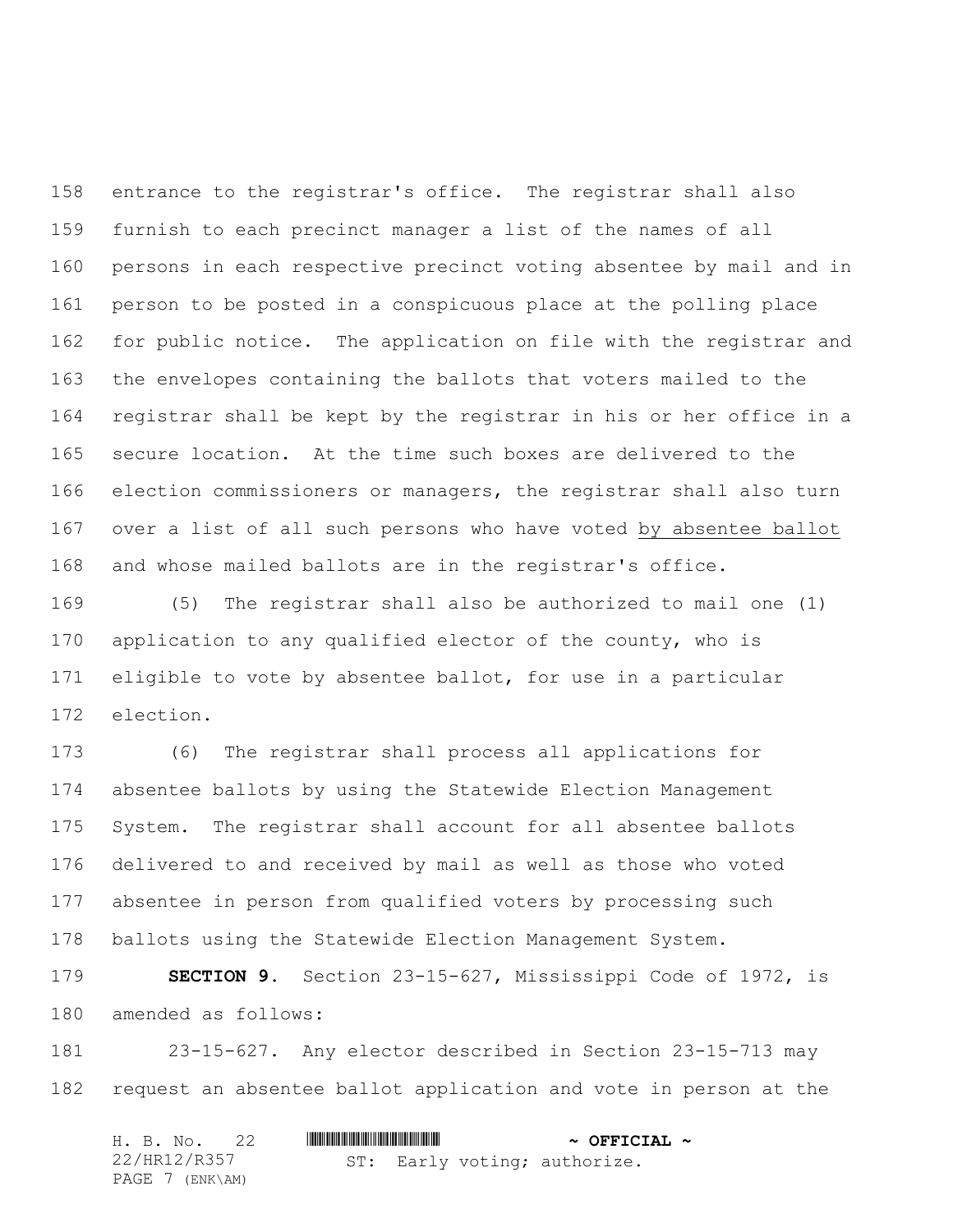office of the registrar in the county in which he or she resides. The registrar shall be responsible for furnishing an absentee ballot application form to any elector authorized to receive an absentee ballot. Except as otherwise provided in Section 23-15-625, absentee ballot applications shall be furnished to a person only upon the oral or written request of the elector who seeks to vote by absentee ballot; however, the parent, child, spouse, sibling, legal guardian, those empowered with a power of 191 attorney for that elector's affairs or agent of the elector, who is designated in writing and witnessed by a resident of this state who shall write his or her physical address on such designation, may orally request an absentee ballot application on behalf of the elector. The written designation shall be valid for one (1) year after the date of the designation. An absentee ballot application must have the seal of the circuit or municipal clerk affixed to it and be initialed by the registrar or his or her deputy in order to be used to obtain an absentee ballot. A reproduction of an absentee ballot application shall not be valid unless it is a reproduction provided by the office of the registrar of the jurisdiction in which the election is being held and which contains the seal and initials required by this section. Such application shall be substantially in the following form: "OFFICIAL APPLICATION FOR ABSENT ELECTOR'S BALLOT 206 I, duly qualified and registered in the Precinct

207 of the County of , and State of Mississippi, coming within

| H. B. No. 22      |  | $\sim$ OFFICIAL $\sim$ |                              |  |
|-------------------|--|------------------------|------------------------------|--|
| 22/HR12/R357      |  |                        | ST: Early voting; authorize. |  |
| PAGE $8$ (ENK\AM) |  |                        |                              |  |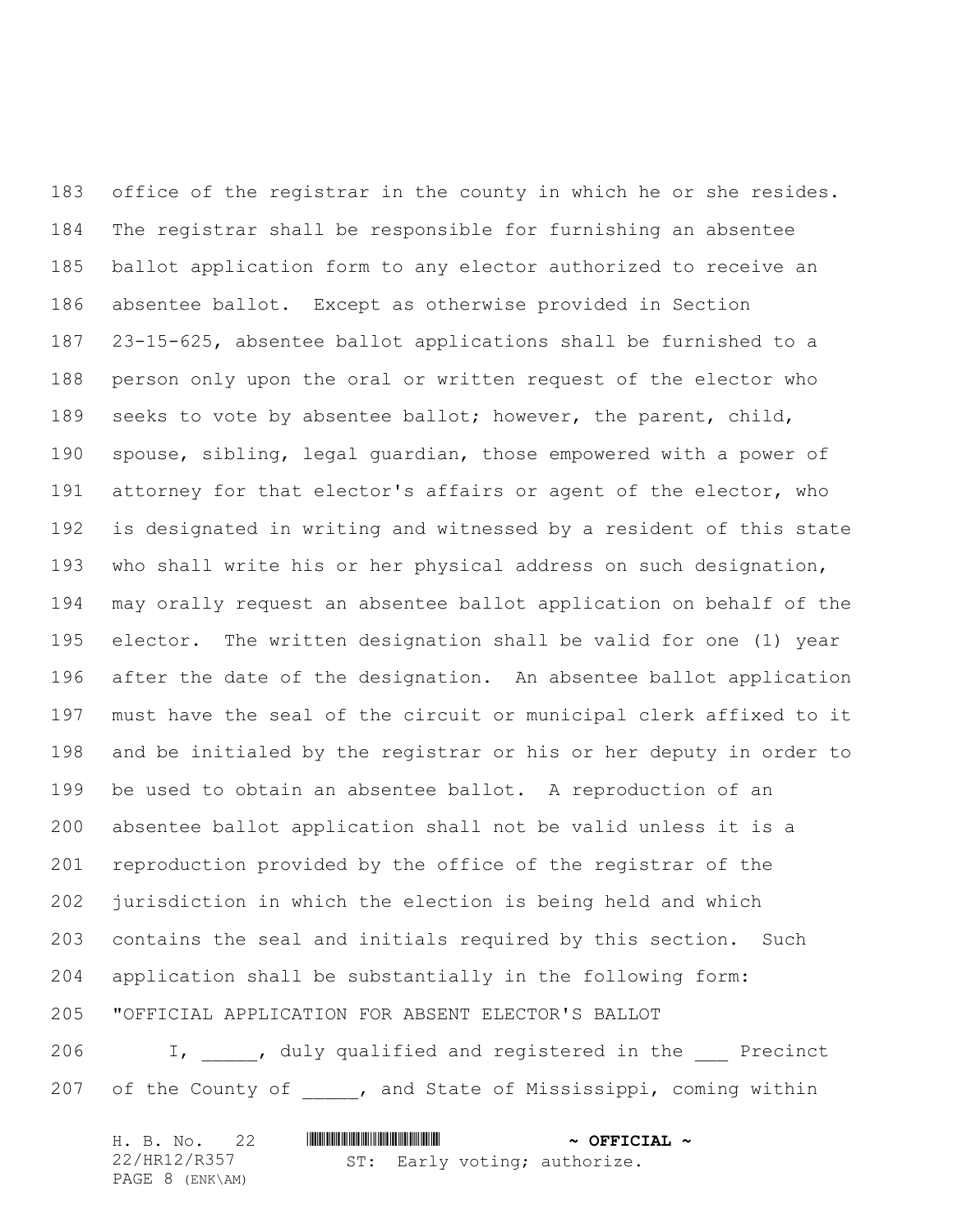the purview of the definition 'ABSENT ELECTOR' will be **\* \* \*** unable to vote in person because (check appropriate reason): ( ) (PRESIDENTIAL APPLICANT ONLY:) I am currently a resident of Mississippi or have moved therefrom within thirty (30) days of the coming presidential election.

 ( ) I am an enlisted or commissioned member, male or female, of any component of the United States Armed Forces and am a citizen of Mississippi, or spouse or dependent of such member. ( ) I am a member of the Merchant Marine or the American Red Cross and am a citizen of Mississippi or spouse or dependent of such member.

 ( ) I am a disabled war veteran who is a patient in any hospital and am a citizen of Mississippi or spouse or dependent of such veteran.

 ( ) I am a civilian attached to and serving outside of the United States with any branch of the Armed Forces or with the Merchant Marine or American Red Cross, and am a citizen of Mississippi or spouse or dependent of such civilian.

 ( ) I am a citizen of Mississippi temporarily residing outside the territorial limits of the United States and the District of Columbia.

**\* \* \***

 ( ) I **\* \* \*** am a citizen of Mississippi temporarily residing outside of the county of my residence during the early voting period or on election day.

| H. B. No. 22    |  | $\sim$ OFFICIAL $\sim$ |                              |  |
|-----------------|--|------------------------|------------------------------|--|
| 22/HR12/R357    |  |                        | ST: Early voting; authorize. |  |
| PAGE 9 (ENK\AM) |  |                        |                              |  |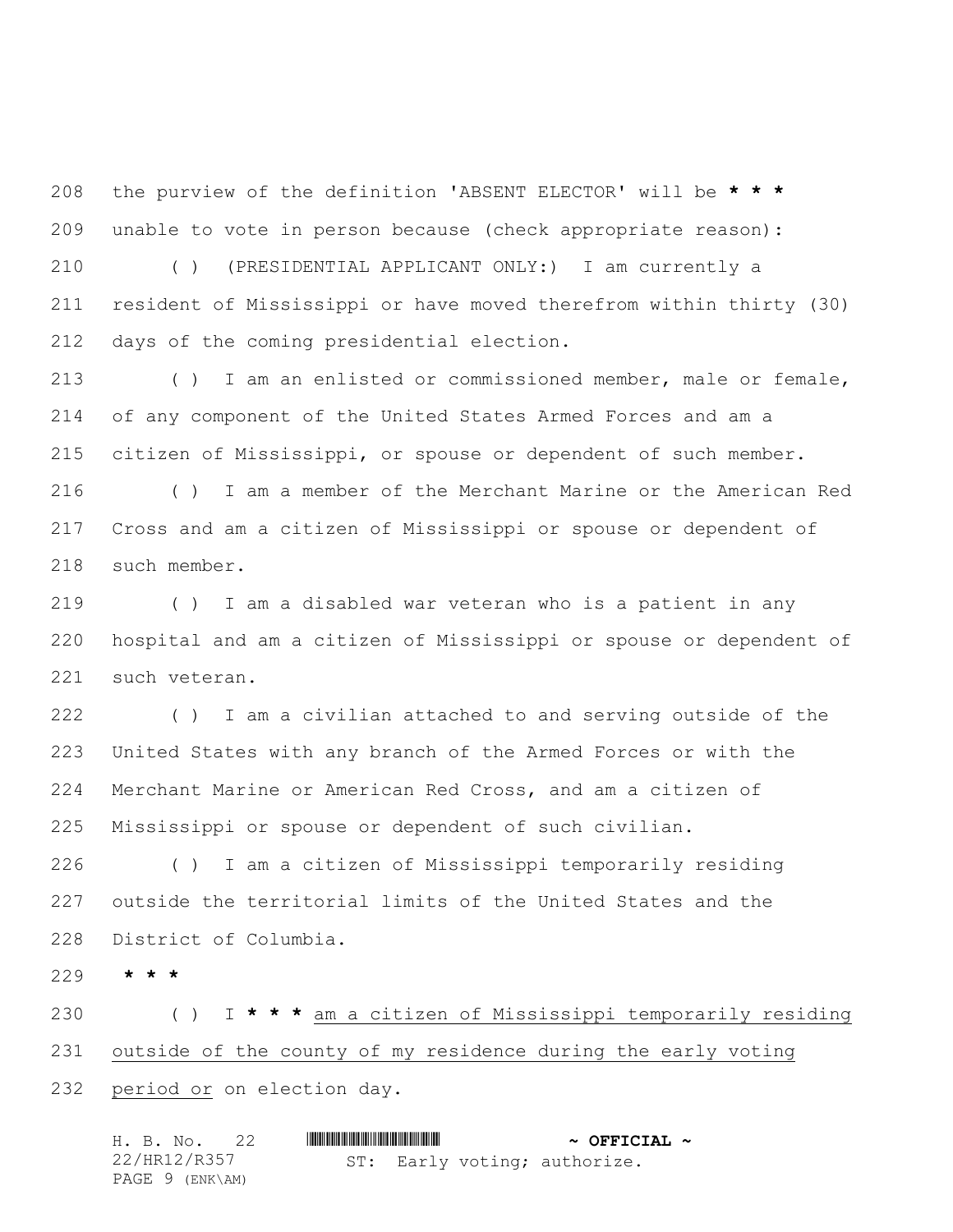( ) I am an emergency response provider, deployed due to a state of emergency declared by the President of the United States or the Governor of any state within the United States during the time period provided by law for early voting and election day.

 ( ) I have a temporary or permanent physical disability, which may include, but is not limited to, a physician-imposed quarantine due to COVID-19 during the year 2020. Or, I am caring for a dependent that is under a physician-imposed quarantine due to COVID-19 beginning with July 8, 2020, and the same being repealed on December 31, 2020.

( ) I am sixty-five (65) years of age or older.

244 () I am the parent, spouse or dependent of a person with a temporary or permanent physical disability who is hospitalized outside his or her county of residence or more than fifty (50) miles away from his or her residence, and I will be with such person on election day.

 ( ) I am a member of the congressional delegation, or spouse or dependent of a member of the congressional delegation.

**\* \* \***

 I hereby make application for an official ballot, or ballots, 253 to be voted by me at the election to be held in  $\frac{1}{\sqrt{2}}$ , on  $\frac{1}{\sqrt{2}}$ . Mail 'Absent Elector's Ballot' to me at the following address \_\_\_\_\_\_\_\_\_\_\_\_.

 ( ) I wish to receive an absentee ballot for the runoff 257 election \_\_\_\_\_\_\_\_

H. B. No. 22 \*HR12/R357\* **~ OFFICIAL ~** 22/HR12/R357 PAGE 10 (ENK\AM) ST: Early voting; authorize.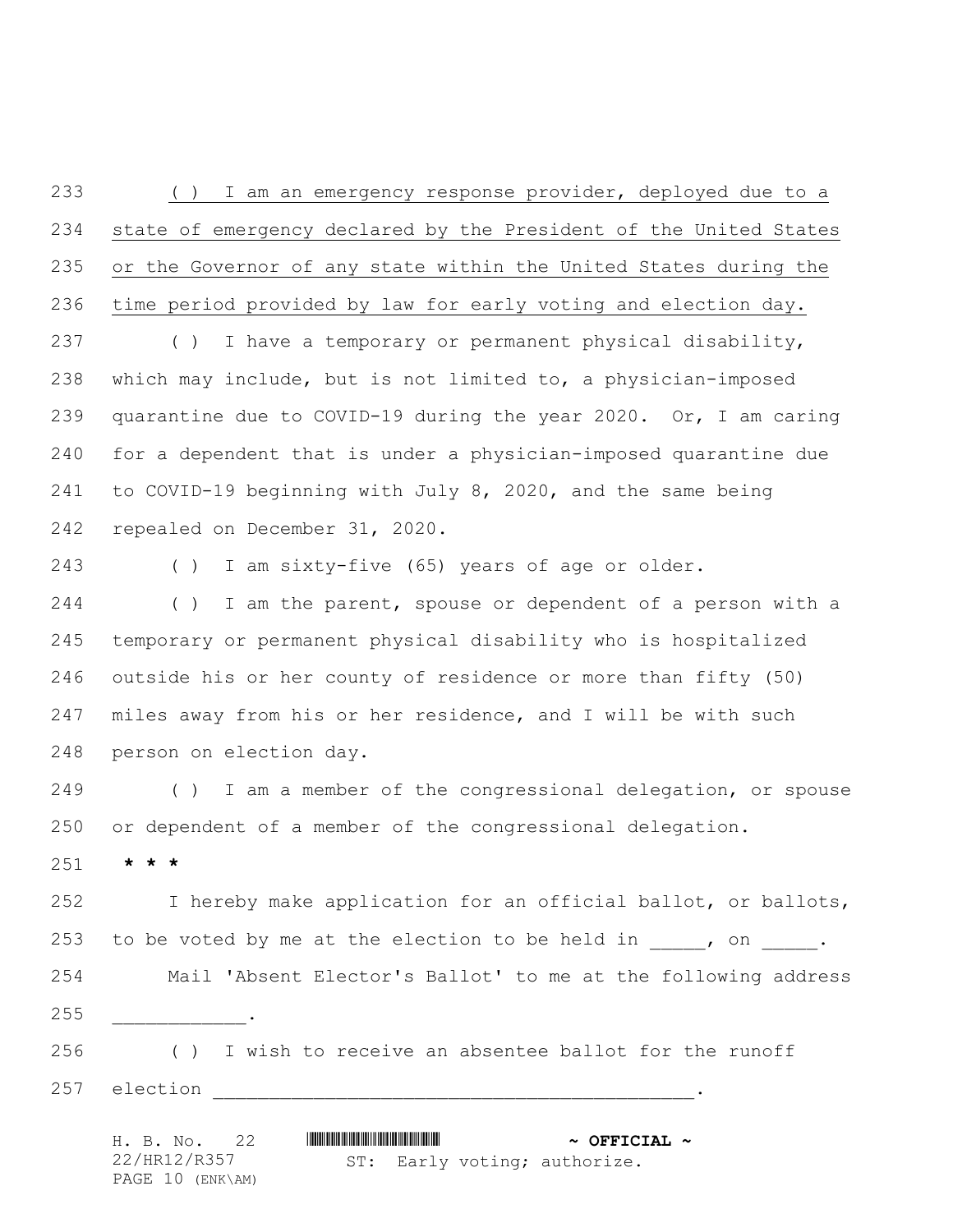I realize that I can be fined up to Five Thousand Dollars (\$5,000.00) and sentenced up to five (5) years in the Penitentiary for making a false statement in this application and for selling my vote and violating the Mississippi Absentee Voter Law. (This sentence is to be in bold print.)

 If you are temporarily or permanently disabled, you are not required to have this application notarized or signed by an official authorized to administer oaths for absentee balloting. You are required to sign this application in the proper place and have a person eighteen (18) years of age or older witness your signature and sign this application in the proper place.

 DO NOT SIGN WITHOUT READING. (This sentence is to be in bold print.)

 IN WITNESS WHEREOF I have hereunto set my hand and seal this 272 the  $\frac{1}{2}$  day of  $\frac{1}{2}$ ,  $\frac{2}{2}$ .

273 \_\_\_\_\_\_\_\_\_\_\_\_\_\_\_\_\_\_\_\_\_\_\_\_\_\_\_\_\_\_\_\_\_ 274 (Signature of absent elector) 275 SWORN TO AND SUBSCRIBED before me this the \_\_\_\_ day of \_\_\_\_\_,  $2$   $\_\_$ . (Official authorized to administer oaths **for absentee balloting.**) TO BE SIGNED BY WITNESS FOR VOTERS TEMPORARILY OR PERMANENTLY DISABLED:

| H. B. No. 22     |  |  | $\sim$ OFFICIAL $\sim$ |                              |  |
|------------------|--|--|------------------------|------------------------------|--|
| 22/HR12/R357     |  |  |                        | ST: Early voting; authorize. |  |
| PAGE 11 (ENK\AM) |  |  |                        |                              |  |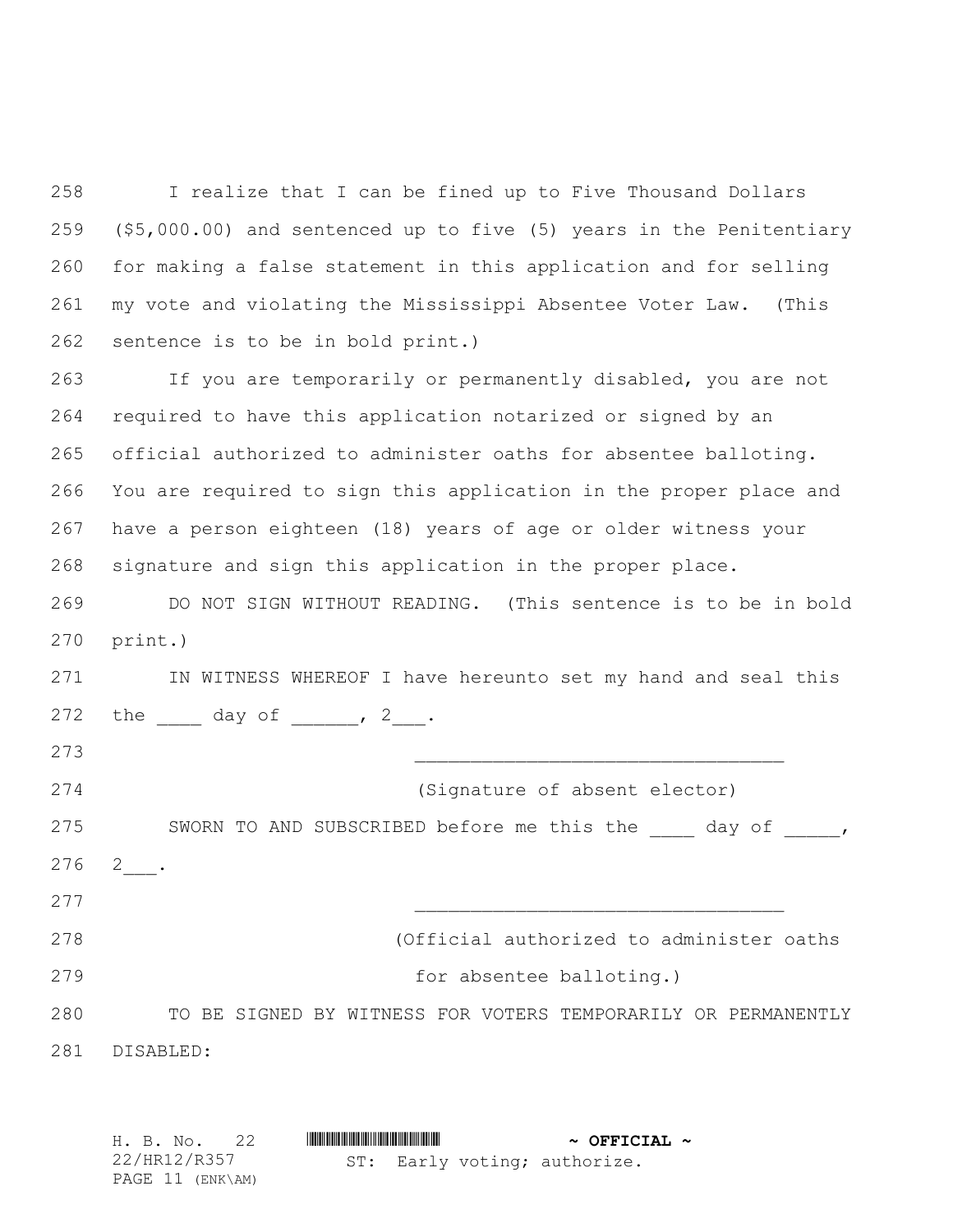| 282 | I HEREBY CERTIFY that this application for an absent               |  |  |  |  |  |  |
|-----|--------------------------------------------------------------------|--|--|--|--|--|--|
| 283 | elector's ballot was signed by the above-named elector in my       |  |  |  |  |  |  |
| 284 | presence and that I am at least eighteen (18) years of age, this   |  |  |  |  |  |  |
| 285 | the $\frac{1}{2}$ day of $\frac{1}{2}$ .                           |  |  |  |  |  |  |
| 286 |                                                                    |  |  |  |  |  |  |
| 287 | (Signature of witness)                                             |  |  |  |  |  |  |
| 288 | CERTIFICATE OF DELIVERY                                            |  |  |  |  |  |  |
| 289 | I hereby certify that __________________ (print name of voter)     |  |  |  |  |  |  |
| 290 | has requested that I, ____________________ (print name of person   |  |  |  |  |  |  |
| 291 | delivering application), deliver to the voter this absentee ballot |  |  |  |  |  |  |
| 292 | application.                                                       |  |  |  |  |  |  |
| 293 |                                                                    |  |  |  |  |  |  |
| 294 | (Signature of person delivering application)                       |  |  |  |  |  |  |
| 295 |                                                                    |  |  |  |  |  |  |
| 296 | (Address of person delivering application)"                        |  |  |  |  |  |  |
| 297 | SECTION 10. Section 23-15-629, Mississippi Code of 1972, is        |  |  |  |  |  |  |
| 298 | amended as follows:                                                |  |  |  |  |  |  |
| 299 | 23-15-629. (1) The application for an absentee ballot of a         |  |  |  |  |  |  |
| 300 | person who is permanently or temporarily physically disabled shall |  |  |  |  |  |  |
| 301 | be accompanied by a statement signed by such person's physician,   |  |  |  |  |  |  |
| 302 | or nurse practitioner * * *. The statement must show that the      |  |  |  |  |  |  |
| 303 | person signing the statement is a licensed, practicing * * *       |  |  |  |  |  |  |
| 304 | physician or nurse practitioner and must indicate that the person  |  |  |  |  |  |  |
| 305 | applying for the absentee ballot is permanently or temporarily     |  |  |  |  |  |  |
|     |                                                                    |  |  |  |  |  |  |

|  | H. B. No. 22     |  |  | $\sim$ OFFICIAL $\sim$ |                              |  |
|--|------------------|--|--|------------------------|------------------------------|--|
|  | 22/HR12/R357     |  |  |                        | ST: Early voting; authorize. |  |
|  | PAGE 12 (ENK\AM) |  |  |                        |                              |  |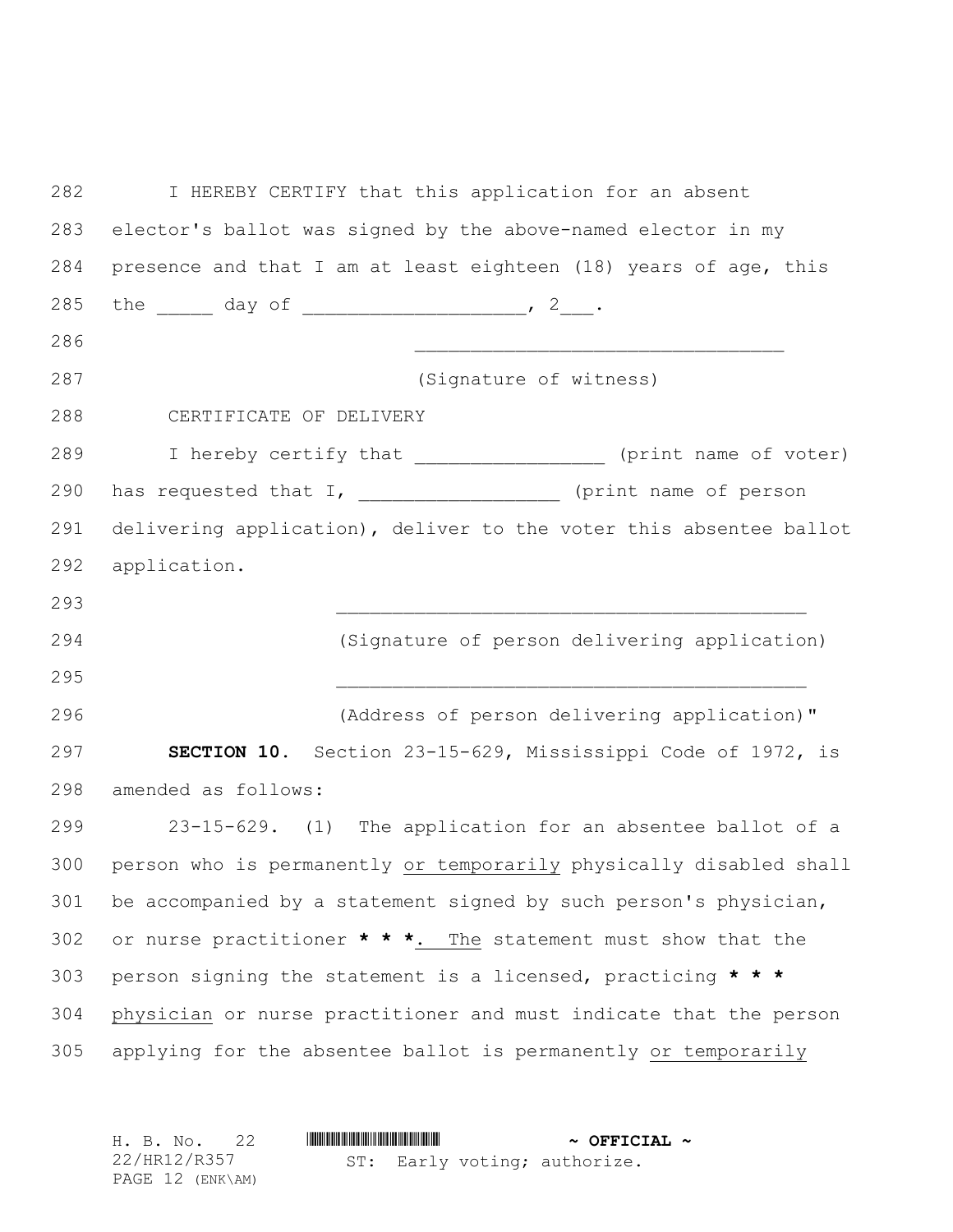physically disabled to such a degree that it is difficult for him or her to vote in person.

 (2) An application accompanied by the statement provided for in subsection (1) of this section shall entitle such permanently physically disabled person to automatically receive an absentee ballot for all elections on a continuing basis without the necessity for reapplication. The application accompanied by the statement provided in subsection (1) of this section entitles the temporarily physically disabled person to receive an absentee ballot by mail for that election and a later corresponding runoff election.

 (3) The registrar of each county shall keep an accurate list of the names and addresses of all persons whose applications for absentee ballot are accompanied by the statement set forth in subsection (1) of this section. Sixty (60) days before each election, the registrar shall deliver such list to the election commissioners who shall examine the list and delete from it the names of all persons listed who are no longer qualified electors of the county. Upon completion of such examination, the election commissioners shall return the list to the registrar by no later than forty-five (45) days before the election.

 (4) The registrar shall mail a ballot to all persons who are determined by the election commissioners to be qualified electors pursuant to subsection (3) of this section by no later than forty (40) days before the election.

| H. B. No. 22     |                              | $\sim$ OFFICIAL $\sim$ |
|------------------|------------------------------|------------------------|
| 22/HR12/R357     | ST: Early voting; authorize. |                        |
| PAGE 13 (ENK\AM) |                              |                        |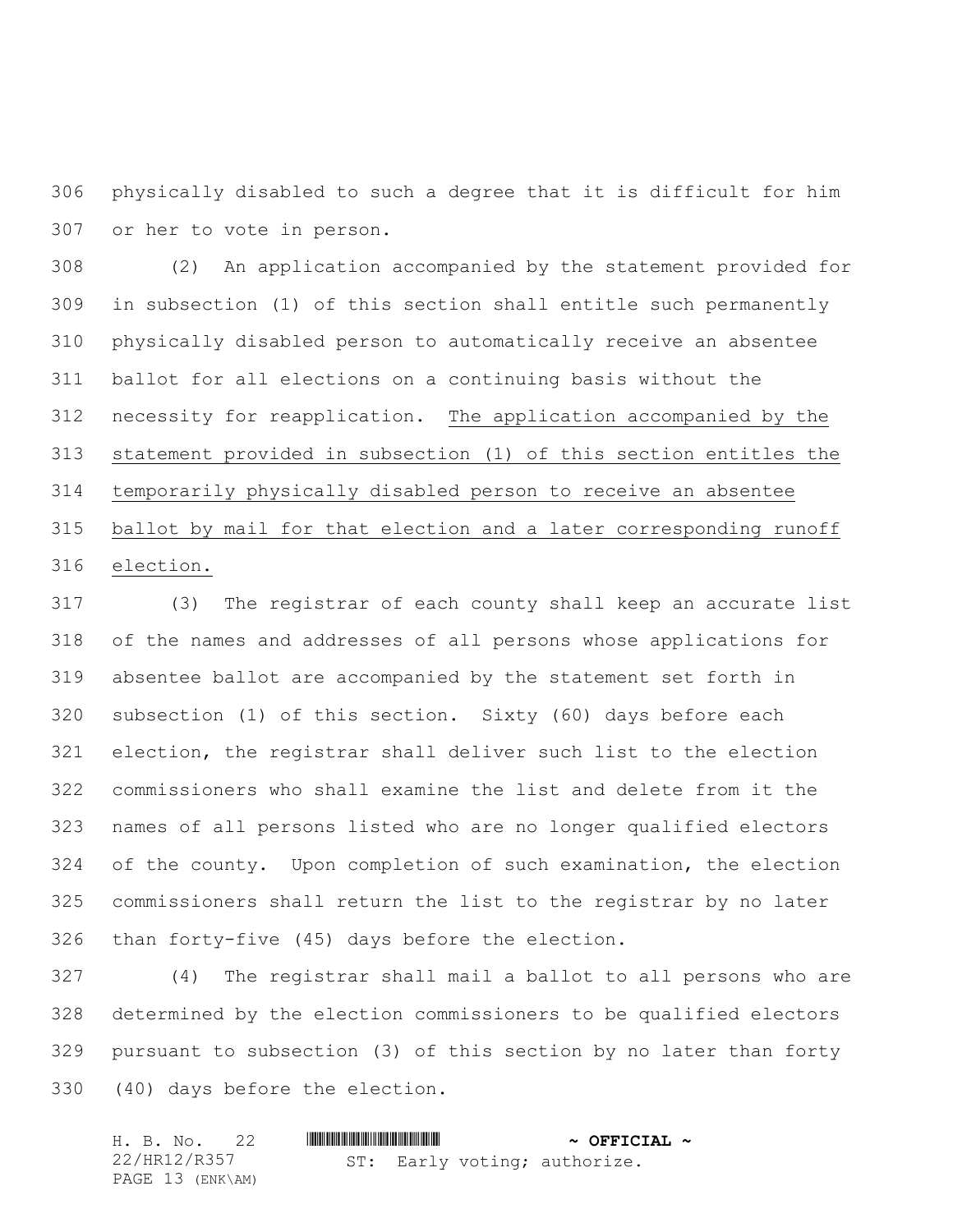**SECTION 11.** Section 23-15-631, Mississippi Code of 1972, is amended as follows:

 23-15-631. (1) The registrar shall enclose with each ballot mailed to an absent elector separate printed instructions furnished by the registrar containing the following:

**\* \* \***

 ( **\* \* \***a) Upon receipt of the enclosed ballot, you will not mark the ballot except in view or sight of the attesting witness. In the sight or view of the attesting witness, mark the ballot according to instructions.

 ( **\* \* \***b) After marking the ballot, fill out and sign the "ELECTOR'S CERTIFICATE" on the back of the envelope so that the signature is across the flap of the envelope to ensure the integrity of the ballot. All absent electors shall have the attesting witness sign the "ATTESTING WITNESS CERTIFICATE" across the flap on the back of the envelope. Place the necessary postage on the envelope and deposit it in the post office or some government receptacle provided for deposit of mail so that the absent elector's ballot will be postmarked on or before the date of the election and received by the registrar no more than five (5) business days after the election.

 Any notary public, United States postmaster, assistant United States postmaster, United States postal supervisor, clerk in charge of a contract postal station, or other officer having authority to administer an oath or take an acknowledgment may be

|  | H. B. No. 22     |  | $\sim$ OFFICIAL $\sim$ |                              |  |
|--|------------------|--|------------------------|------------------------------|--|
|  | 22/HR12/R357     |  |                        | ST: Early voting; authorize. |  |
|  | PAGE 14 (ENK\AM) |  |                        |                              |  |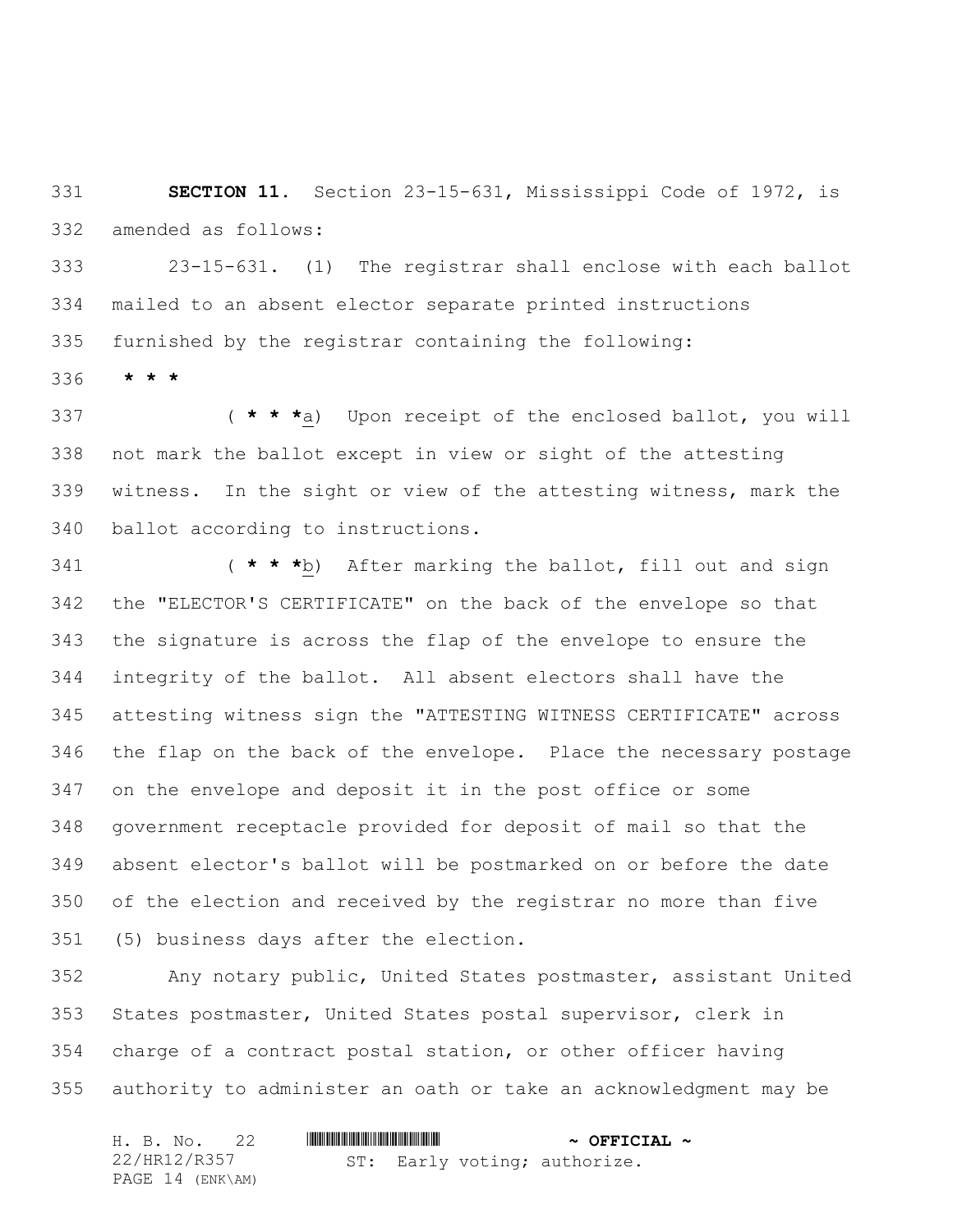an attesting witness; provided, however, that in the case of an absent elector who is temporarily or permanently physically disabled, the attesting witness may be any person eighteen (18) years of age or older and such person is not required to have the authority to administer an oath. If a postmaster, assistant postmaster, postal supervisor, or clerk in charge of a contract postal station acts as an attesting witness, his or her signature on the elector's certificate must be authenticated by the cancellation stamp of their respective post offices. If an officer having authority to administer an oath or take an acknowledgement acts as attesting witness, his or her signature on the elector's certificate, together with his or her title and address, but no seal, shall be required. **\* \* \***

 ( **\* \* \***c) When the application accompanies the ballot it shall not be returned in the same envelope as the ballot but shall be returned in a separate preaddressed envelope provided by the registrar. However, if time permits, the registrar shall first send and receive a returned application from the absent elector before mailing the absentee ballot.

 ( **\* \* \***d) A candidate for public office, or the spouse, parent or child of a candidate for public office, may not be an attesting witness for any absentee ballot upon which the candidate's name appears, unless the voter is related within the first degree to the candidate or the spouse, parent or child of the candidate.

H. B. No. 22 \*HR12/R357\* **~ OFFICIAL ~** 22/HR12/R357 PAGE 15 (ENK\AM) ST: Early voting; authorize.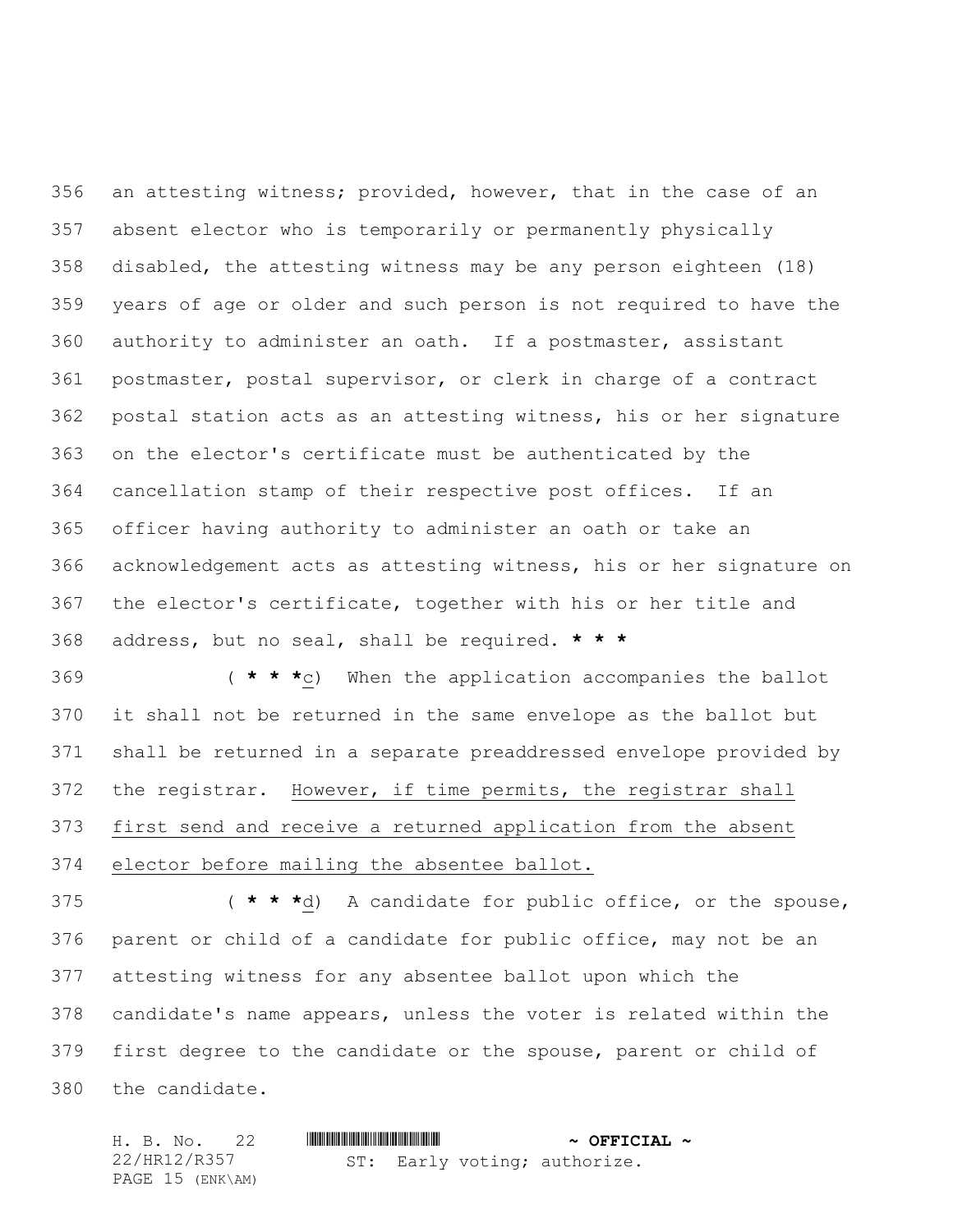( **\* \* \***e) Any voter casting an absentee ballot who declares that he or she requires assistance to vote by reason of blindness, temporary or permanent physical disability or inability to read or write, shall be entitled to receive assistance in the marking of his or her absentee ballot and in completing the affidavit on the absentee ballot envelope. The voter may be given assistance by anyone of the voter's choice other than a candidate whose name appears on the absentee ballot being marked, the spouse, parent or child of a candidate whose name appears on the absentee ballot being marked or the voter's employer, an agent of that employer or a union representative; however, a candidate whose name is on the ballot or the spouse, parent or child of such candidate may provide assistance upon request to any voter who is related within the first degree. In order to ensure the integrity of the ballot, any person who provides assistance to an absentee voter shall be required to sign and complete the "Certificate of Person Providing Voter Assistance" on the absentee ballot envelope.

 (2) The foregoing instructions required to be provided by the registrar to the elector shall also constitute the substantive law pertaining to the handling of absentee ballots by the elector and registrar.

**\* \* \***

 **SECTION 12.** Section 23-15-635, Mississippi Code of 1972, is amended as follows:

| H. B. No. 22     |  |  | $\sim$ OFFICIAL $\sim$       |  |
|------------------|--|--|------------------------------|--|
| 22/HR12/R357     |  |  | ST: Early voting; authorize. |  |
| PAGE 16 (ENK\AM) |  |  |                              |  |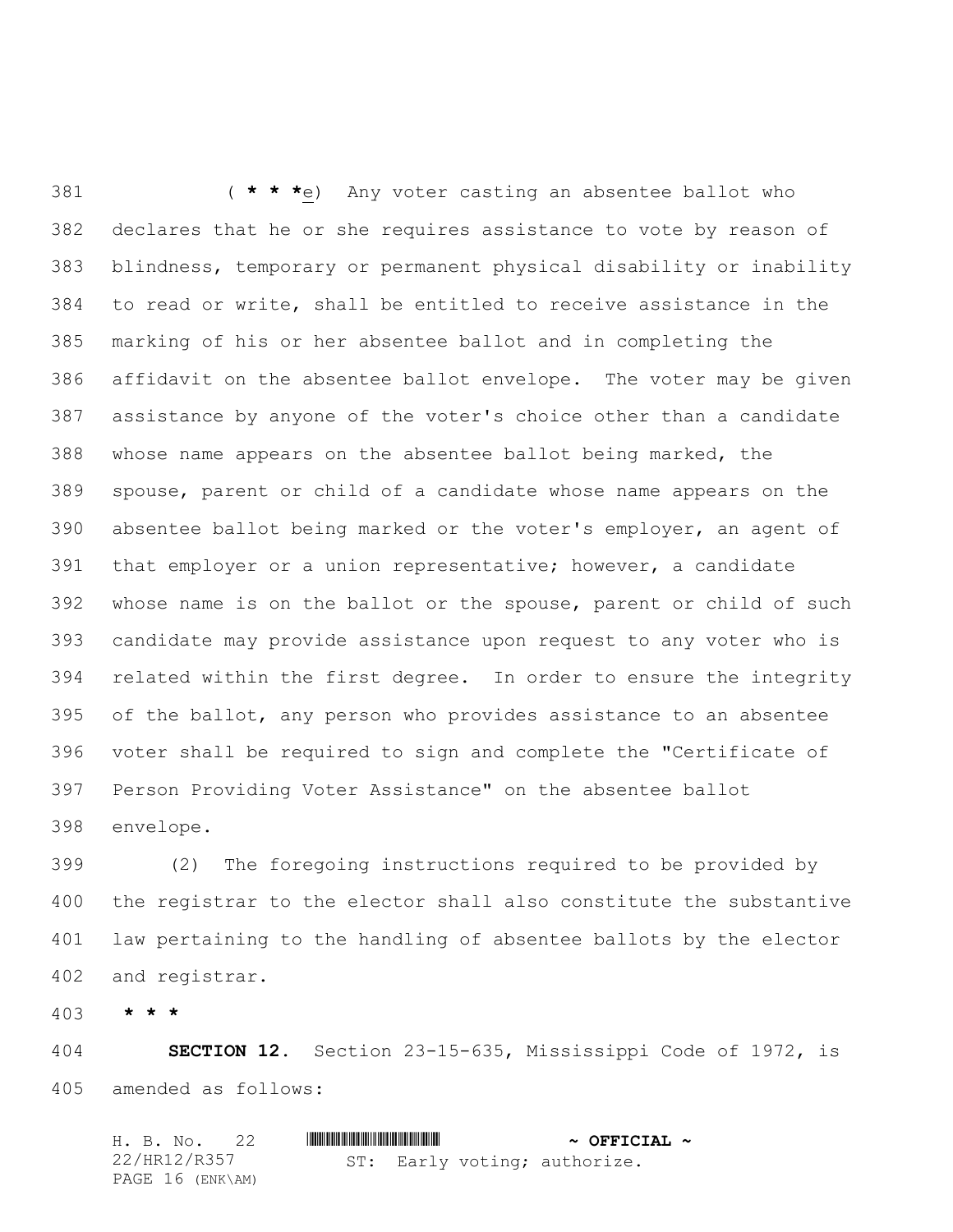23-15-635. (1) The form of the elector's certificate, attesting witness certification and certificate of person providing voter assistance on the back of the envelope used by absentee voters who are not absent voters as defined in Section 23-15-673, shall be as follows:

"ELECTOR'S CERTIFICATE

STATE OF \_\_\_\_\_\_\_\_\_\_

413 COUNTY OF

414 I, ander penalty of perjury do solemnly swear that this envelope contains the ballot marked by me indicating my choice of the candidates or propositions to be submitted at the 417 election to be held on the day of the set of the cand I hereby authorize the registrar to place this envelope in the ballot box on my behalf, and I further authorize the election managers to open this envelope and place my ballot among the other 421 ballots cast before such ballots are counted, and record my name 422 on the poll list as if I were present in person and voted.

 I further swear that I marked the enclosed ballot in secret. **Penalties for vote fraud are up to five (5) years in prison and a fine of up to Five Thousand Dollars (\$5,000.00). (Miss. Code. Ann. Section 23-15-753.) Penalties for voter intimidation are up to one (1) year in jail and a fine of up to \* \* \* Three Thousand Dollars (\$3,000.00). (Miss. Code. Ann. Section 97-13-37.)**

- \_\_\_\_\_\_\_\_\_\_\_\_\_\_\_\_\_\_\_\_
- 

(Signature of voter)

H. B. No. 22 \*HR12/R357\* **~ OFFICIAL ~** 22/HR12/R357 PAGE 17 (ENK\AM)

ST: Early voting; authorize.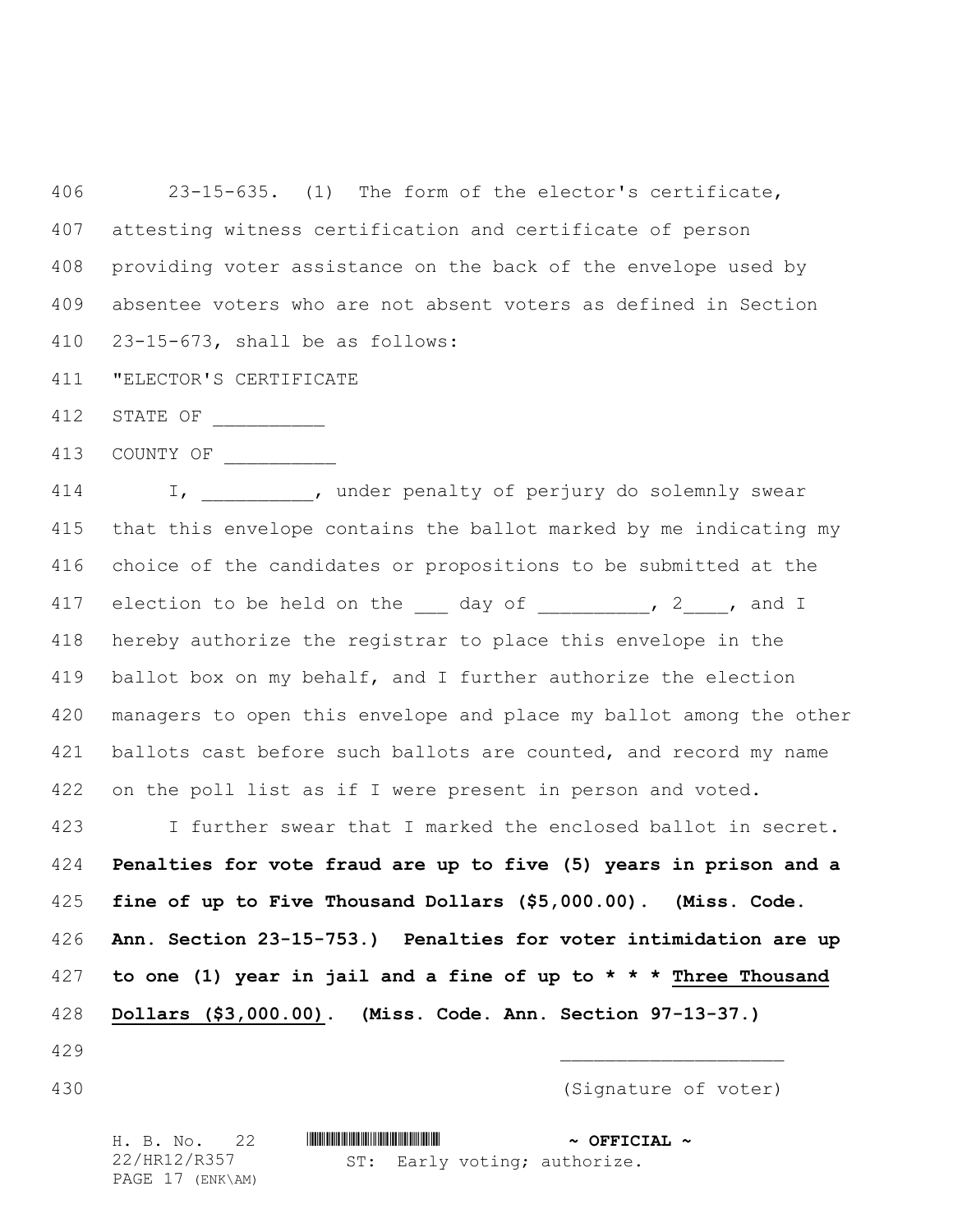## CERTIFICATE OF ATTESTING WITNESS

 Under penalty of perjury I affirm that the above named voter 433 personally appeared before me, on this the day of  $\sim$ , 434 2 , and is known by me to be the person named, and who, after being duly sworn or having affirmed, subscribed the foregoing oath or affirmation. That the voter exhibited to me his or her blank 437 ballot; that the ballot was not marked or voted before the voter exhibited the ballot to me; that the voter was not solicited or 439 advised by me to vote for any candidate, question or issue, and that the voter, after marking his or her ballot, placed it in the envelope, closed and sealed the envelope in my presence, and signed and swore or affirmed the above certificate.

 \_\_\_\_\_\_\_\_\_\_\_\_\_\_\_\_\_\_\_\_\_\_\_\_\_ \_\_\_\_\_\_\_\_\_\_\_\_\_\_\_\_\_\_\_\_\_\_\_\_\_ (Attesting witness) (Address) \_\_\_\_\_\_\_\_\_\_\_\_\_\_\_\_\_\_\_\_\_\_\_\_\_ \_\_\_\_\_\_\_\_\_\_\_\_\_\_\_\_\_\_\_\_\_\_\_\_\_ (Official title) (City and State) CERTIFICATE OF PERSON PROVIDING VOTER ASSISTANCE ( **\* \* \*** If the voter has received assistance in marking **\* \* \*** his or her absentee ballot, the person who provided assistance shall complete the following form.) I, under penalty of perjury, hereby certify that the above-named voter declared to 452 me that he or she is blind, temporarily or permanently physically disabled, or cannot read or write, and that the voter requested that I assist the voter in marking the enclosed absentee ballot. I hereby certify that the ballot preferences on the enclosed

|  | H. B. No. 22     |  |  | $\sim$ OFFICIAL $\sim$       |  |
|--|------------------|--|--|------------------------------|--|
|  | 22/HR12/R357     |  |  | ST: Early voting; authorize. |  |
|  | PAGE 18 (ENK\AM) |  |  |                              |  |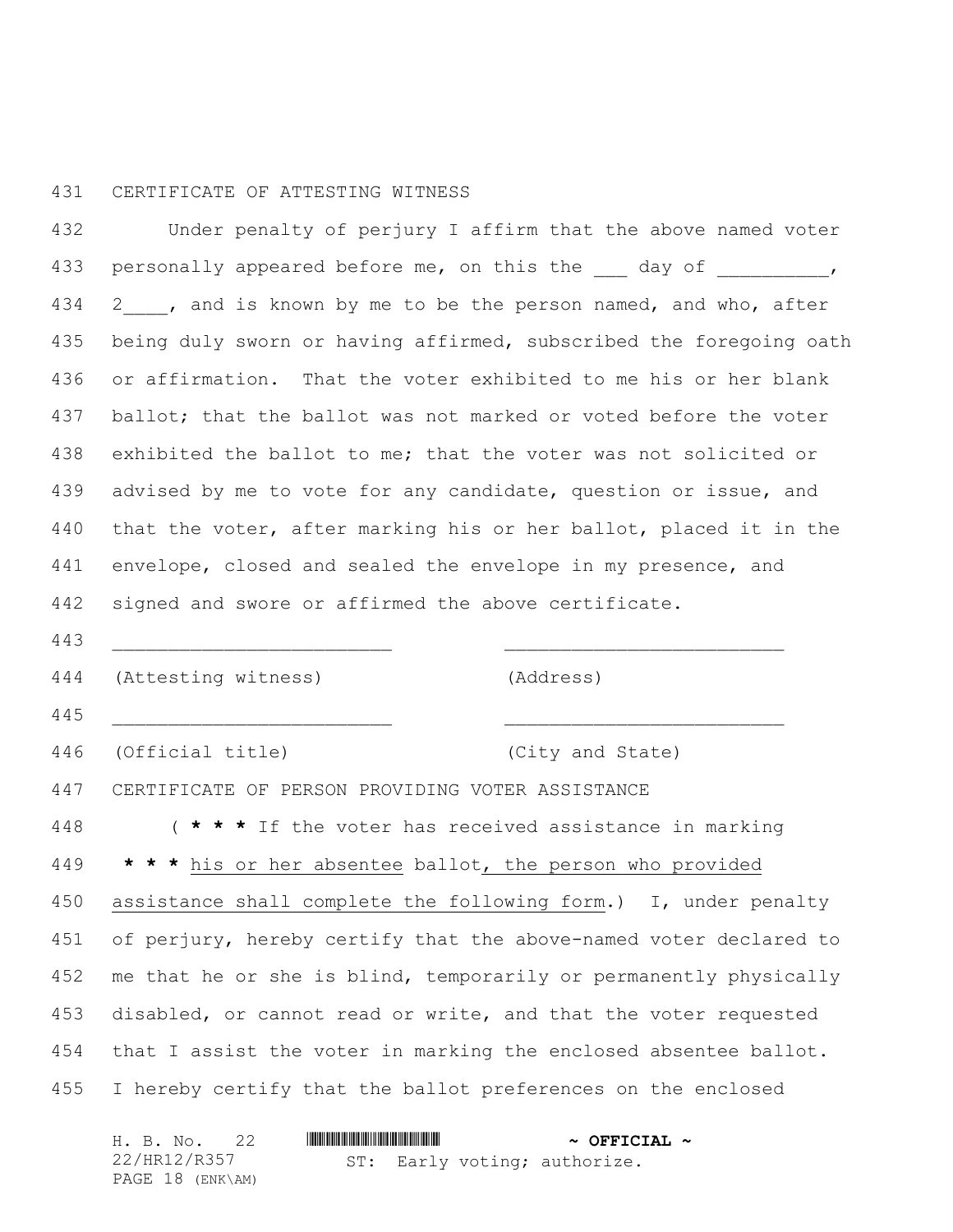456 ballot are those communicated by the voter to me, and that I have marked the enclosed ballot in accordance with the voter's instructions.

 **Penalties for vote fraud are up to five (5) years in prison and a fine of up to Five Thousand Dollars (\$5,000.00). (Miss. Code. Ann. Section 23-15-753.) Penalties for voter intimidation are up to one (1) year in jail and a fine of up to \* \* \* Three Thousand Dollars (\$3,000.00). (Miss. Code. Ann. Section 97-13-37.)**

 \_\_\_\_\_\_\_\_\_\_\_\_\_\_\_\_\_\_\_\_\_\_\_\_\_\_\_\_\_\_\_\_\_\_\_\_\_\_\_\_\_\_\_ Signature of person providing assistance \_\_\_\_\_\_\_\_\_\_\_\_\_\_\_\_\_\_\_\_\_\_\_\_\_\_\_\_\_\_\_\_\_\_\_\_\_\_\_\_\_\_\_ Printed name of person providing assistance \_\_\_\_\_\_\_\_\_\_\_\_\_\_\_\_\_\_\_\_\_\_\_\_\_\_\_\_\_\_\_\_\_\_\_\_\_\_\_\_\_\_\_ Address of person providing assistance \_\_\_\_\_\_\_\_\_\_\_\_\_\_\_\_\_\_\_\_\_\_\_\_\_\_\_\_\_\_\_\_\_\_\_\_\_\_\_\_\_\_\_ Date and time assistance provided \_\_\_\_\_\_\_\_\_\_\_\_\_\_\_\_\_\_\_\_\_\_\_\_\_\_\_\_\_\_\_\_\_\_\_\_\_\_\_\_\_\_\_ Family relationship to voter (if any)" (2) The envelope shall have printed on the flap on the back of the envelope in bold print and in a distinguishing color, the following: "**YOUR VOTE WILL BE REJECTED AND NOT COUNTED IF THIS ENVELOPE IS NOT SIGNED ACROSS THE FLAP OF THIS ENVELOPE BY YOU AND AN ATTESTING WITNESS.**" **SECTION 13.** Section 23-15-637, Mississippi Code of 1972, is

amended as follows:

|              | H. B. No. 22     |  | $\sim$ OFFICIAL $\sim$       |  |
|--------------|------------------|--|------------------------------|--|
| 22/HR12/R357 |                  |  | ST: Early voting; authorize. |  |
|              | PAGE 19 (ENK\AM) |  |                              |  |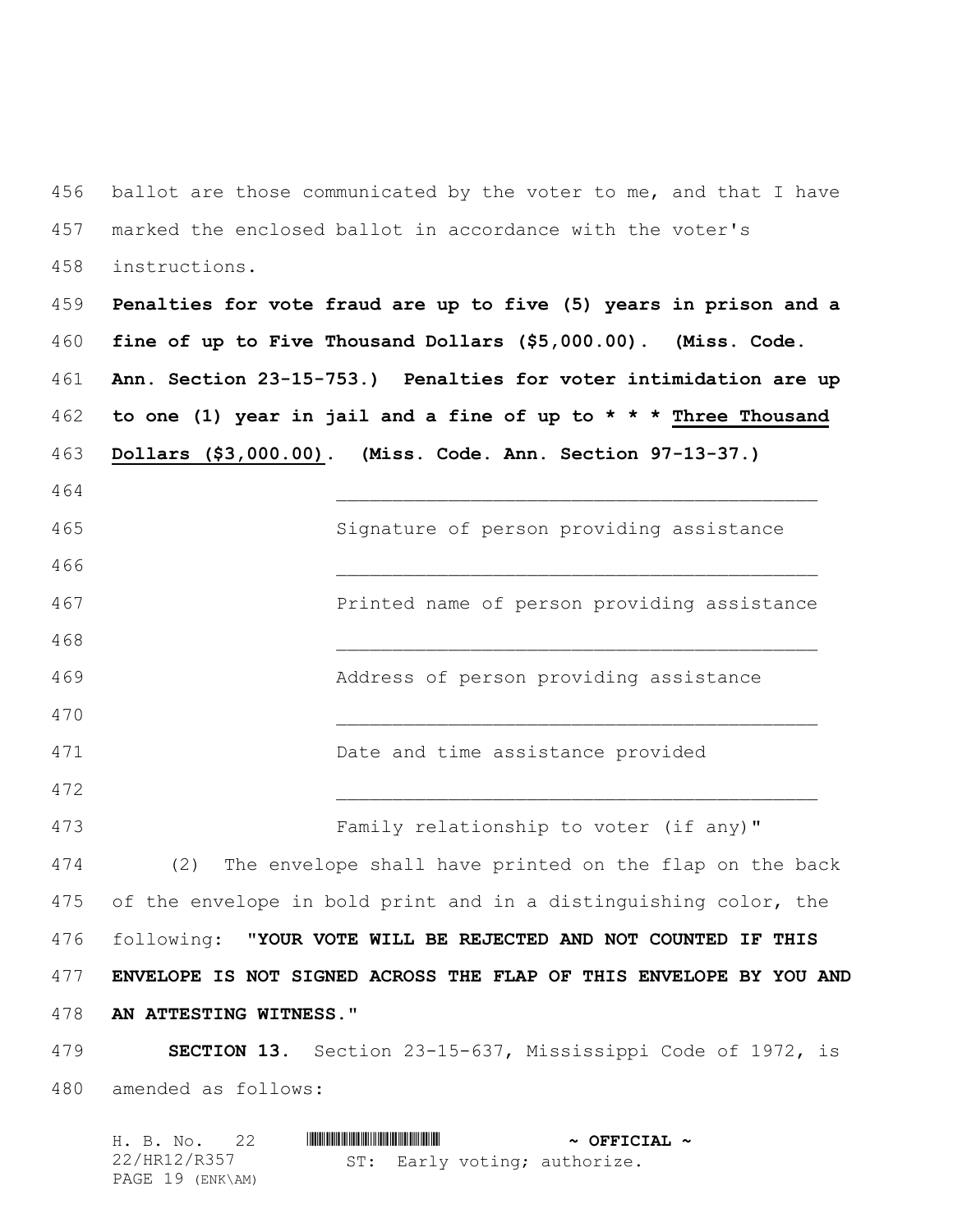23-15-637. (1) (a) Absentee ballots and applications received by mail, except for fax or electronically transmitted ballots as otherwise provided by Section 23-15-699 for UOCAVA ballots, must be postmarked on or before the date of the election and received by the registrar no more than five (5) business days after the election; any received after such time shall be handled as provided in Section 23-15-647 and shall not be counted.

 (b) **\* \* \*** At the close of business each day at the office of the registrar, the ballot box used mailed-in absentee ballots shall be sealed and not unsealed until the beginning of the next business day, and the seal number shall be recorded with the number of ballots cast which shall be stored in a secure location in the registrar's office.

 (2) The registrar shall deposit all absentee ballots which have been timely cast and received by mail in a secured and sealed box in a designated location in the registrar's office upon receipt. The registrar shall not send any absentee ballots to the precinct polling locations.

 (3) The Secretary of State shall promulgate rules and regulations necessary to ensure that when a qualified elector who is qualified to vote absentee votes by absentee ballot **\* \* \*** by mail **\* \* \*** that person's absentee vote is final and he or she may not vote at the polling place on election day. Notwithstanding any other provisions of law to the contrary, the Secretary of State shall promulgate rules and regulations necessary to ensure

|  | H. B. No. 22     |  |  | $\sim$ OFFICIAL $\sim$ |                              |  |
|--|------------------|--|--|------------------------|------------------------------|--|
|  | 22/HR12/R357     |  |  |                        | ST: Early voting; authorize. |  |
|  | PAGE 20 (ENK\AM) |  |  |                        |                              |  |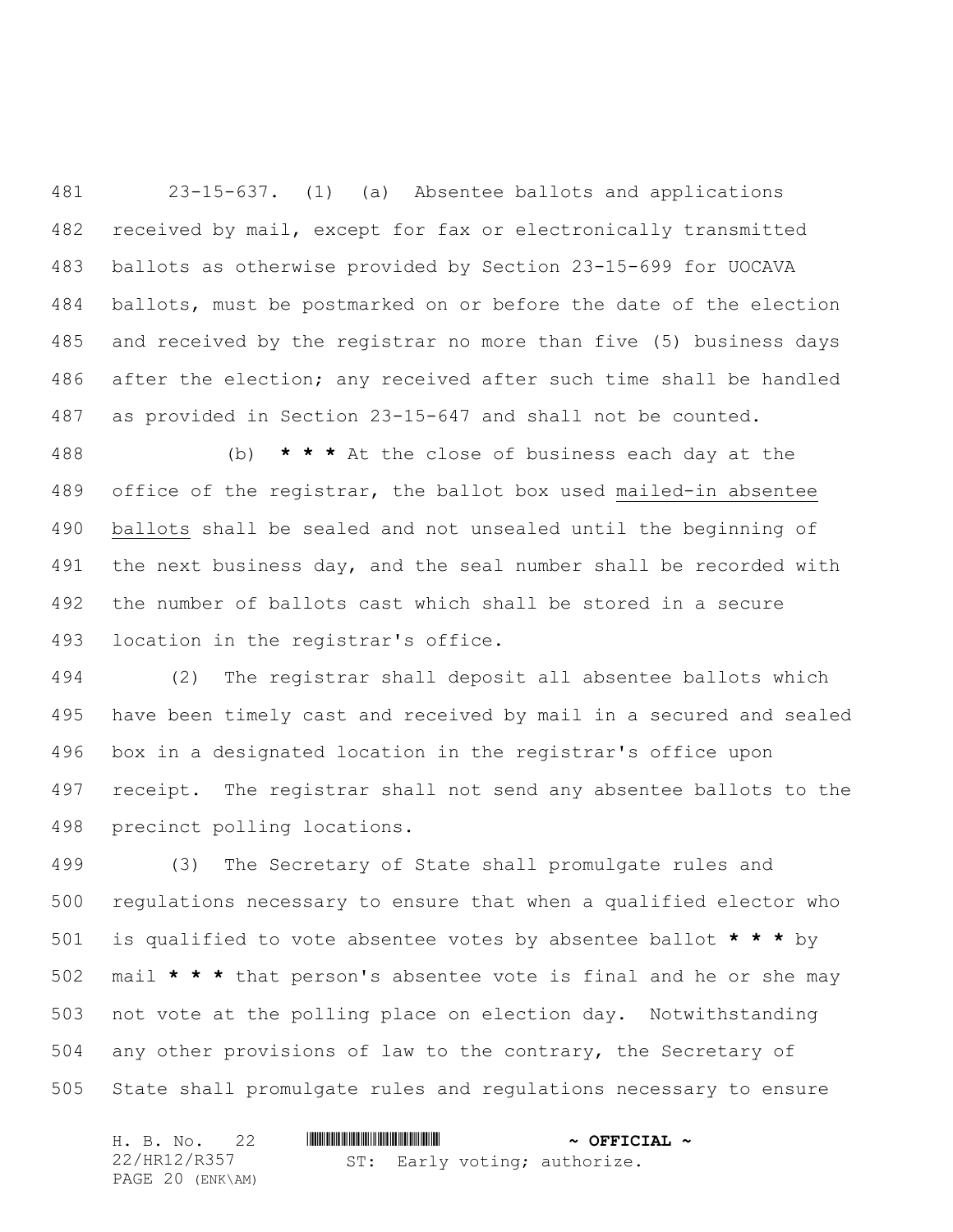that absentee ballots received by mail shall remain in the registrar's office for counting and not be taken to the precincts on election day.

 **SECTION 14.** Section 23-15-639, Mississippi Code of 1972, is amended as follows:

 23-15-639. (1) The examination and counting of all absentee ballots shall be conducted as follows:

 (a) At the opening of the regular balloting and at the opening of the polls, the resolution board established under Section 23-15-523 and trained in the process of canvassing absentee ballots shall first take the envelopes containing the absentee ballots of such electors from the secure location at the circuit clerk's office, and the name, address and precinct inscribed on each envelope shall be announced by the election managers.

 (b) The signature on the application shall then be compared with the signature on the back of the envelope. If it corresponds and the affidavit, if one is required, is sufficient and the resolution board find that the applicant is a registered and qualified voter or otherwise qualified to vote, the envelope shall then be opened and the ballot removed from the envelope, without **\* \* \*** unfolding the ballot, or **\* \* \*** permitting the ballot to be unfolded or examined.

 (c) Having observed and found the ballot to be regular as far as can be observed from its official endorsement, the

| H. B. No. 22     |  |  | $\sim$ OFFICIAL $\sim$       |  |
|------------------|--|--|------------------------------|--|
| 22/HR12/R357     |  |  | ST: Early voting; authorize. |  |
| PAGE 21 (ENK\AM) |  |  |                              |  |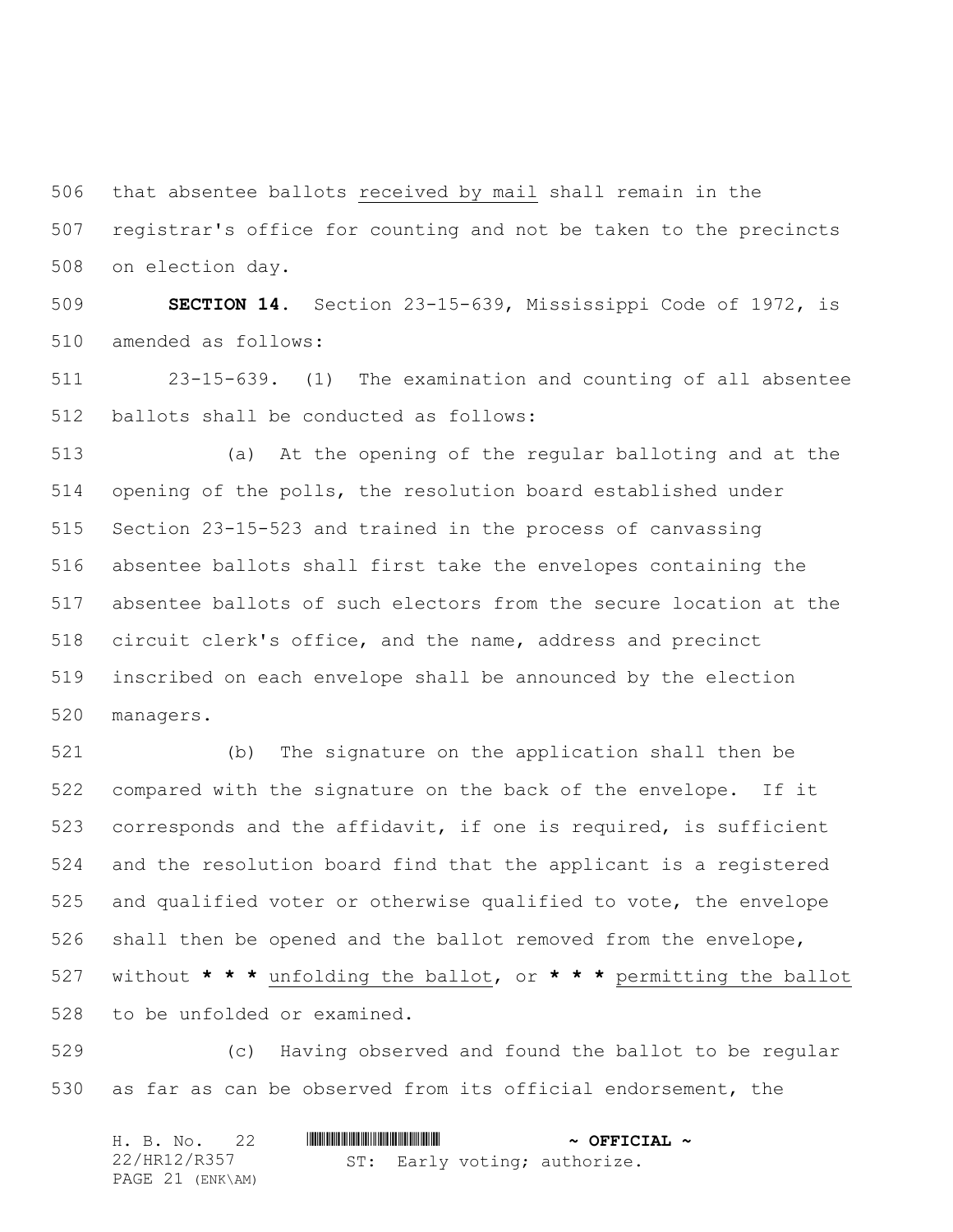resolution board shall deposit it in the ballot box with the other ballots before counting any ballots and enter the voter's name in the receipt book provided for that purpose. All absentee ballots received prior to 7:00 p.m. the day before the election shall be counted in the registrar's office by the resolution board when the polls close and then added to the votes cast in each precinct. All absentee ballots received after 7:00 p.m. the day before the election but not later than the fifth business day after the election shall be processed by the resolution board.

**\* \* \***

 ( **\* \* \***2) The resolution board shall process the absentee ballots using the procedure provided in subsection (1) of this section.

 **SECTION 15.** Section 23-15-641, Mississippi Code of 1972, is amended as follows:

 23-15-641. (1) For all absentee votes received by mail, if **\* \* \*** a required affidavit or the required certificate of the officer before whom the affidavit is taken is **\* \* \***

 insufficient, **\* \* \*** the signatures do not correspond, **\* \* \*** the applicant is not a duly qualified elector in the precinct **\* \* \*** or otherwise qualified to vote, **\* \* \*** the ballot envelope is open or has been opened and resealed, or the voter is not eligible to vote absentee, the previously cast vote by absentee ballot shall not be allowed. Without opening the voter's envelope the resolution

H. B. No. 22 \*HR12/R357\* **~ OFFICIAL ~** 22/HR12/R357 PAGE 22 (ENK\AM) ST: Early voting; authorize.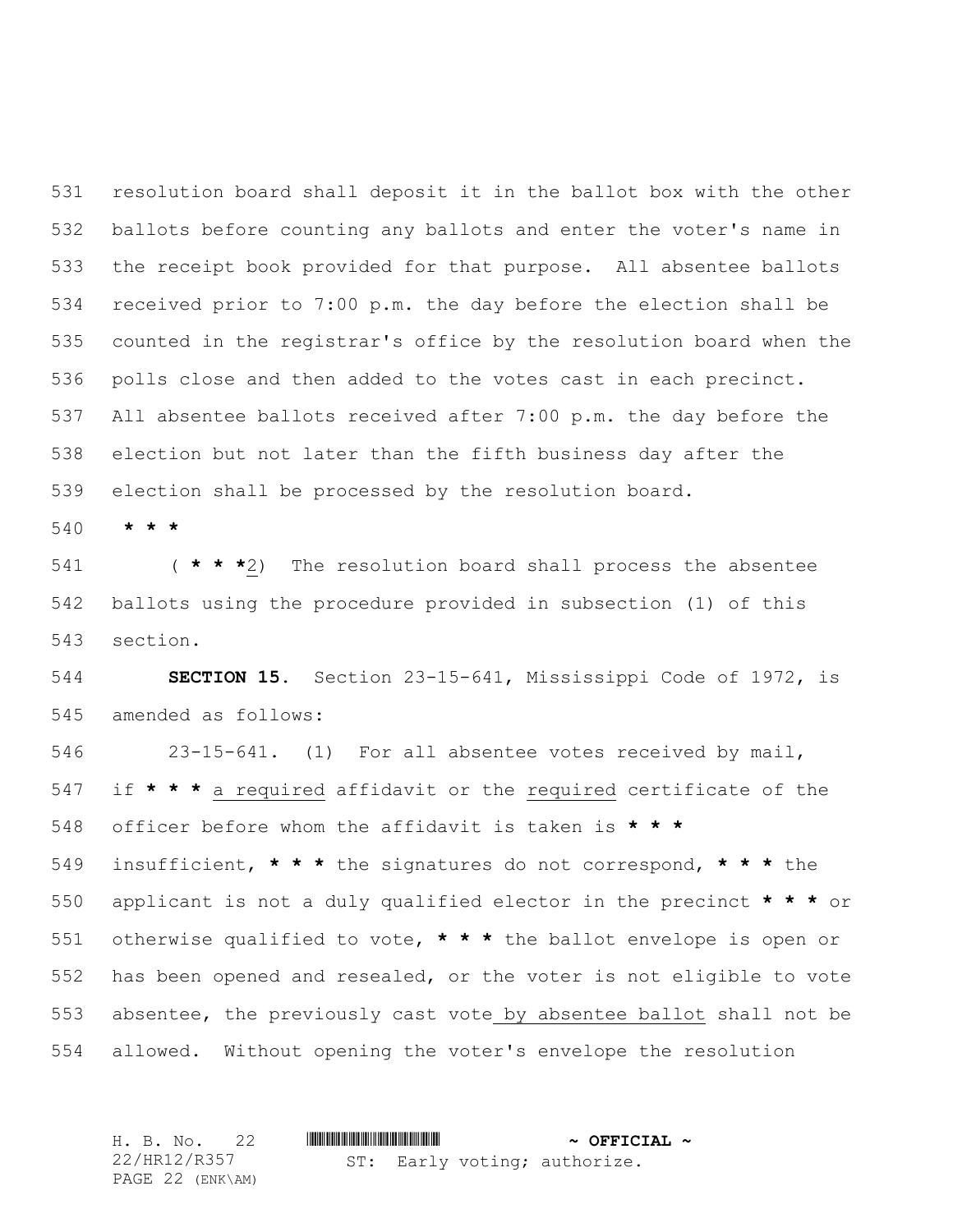board shall mark across its face "REJECTED", with the reason **\* \* \*** why the ballot was rejected.

 (2) For all absentee votes received by mail, if the ballot envelope contains more than one (1) ballot of any kind, the ballot shall not be counted but shall be marked "REJECTED", with the reason **\* \* \*** why the ballot was rejected, and the registrar shall promptly notify the voter of such rejection. The voter's envelopes and affidavits, **\* \* \*** when such vote is rejected, without disturbing the contents of the envelope, shall be retained and preserved in the same manner as other ballots at the election. Such votes may be challenged in the same manner and for the same reasons that any other vote cast in such election may be challenged.

**\* \* \***

 ( **\* \* \***3) The ballots marked "REJECTED" shall be placed in a separate envelope in the secure ballot transfer case and delivered to the officials in charge of conducting the election at the central tabulation point of the county.

 ( **\* \* \***4) All electors voting absentee shall be provided with written information to inform the person how to ascertain whether his or her ballot was counted and, if rejected, the reason **\* \* \*** for the rejection.

 **SECTION 16.** Section 23-15-647, Mississippi Code of 1972, is amended as follows:

H. B. No. 22 \*HR12/R357\* **~ OFFICIAL ~** 22/HR12/R357 PAGE 23 (ENK\AM) ST: Early voting; authorize.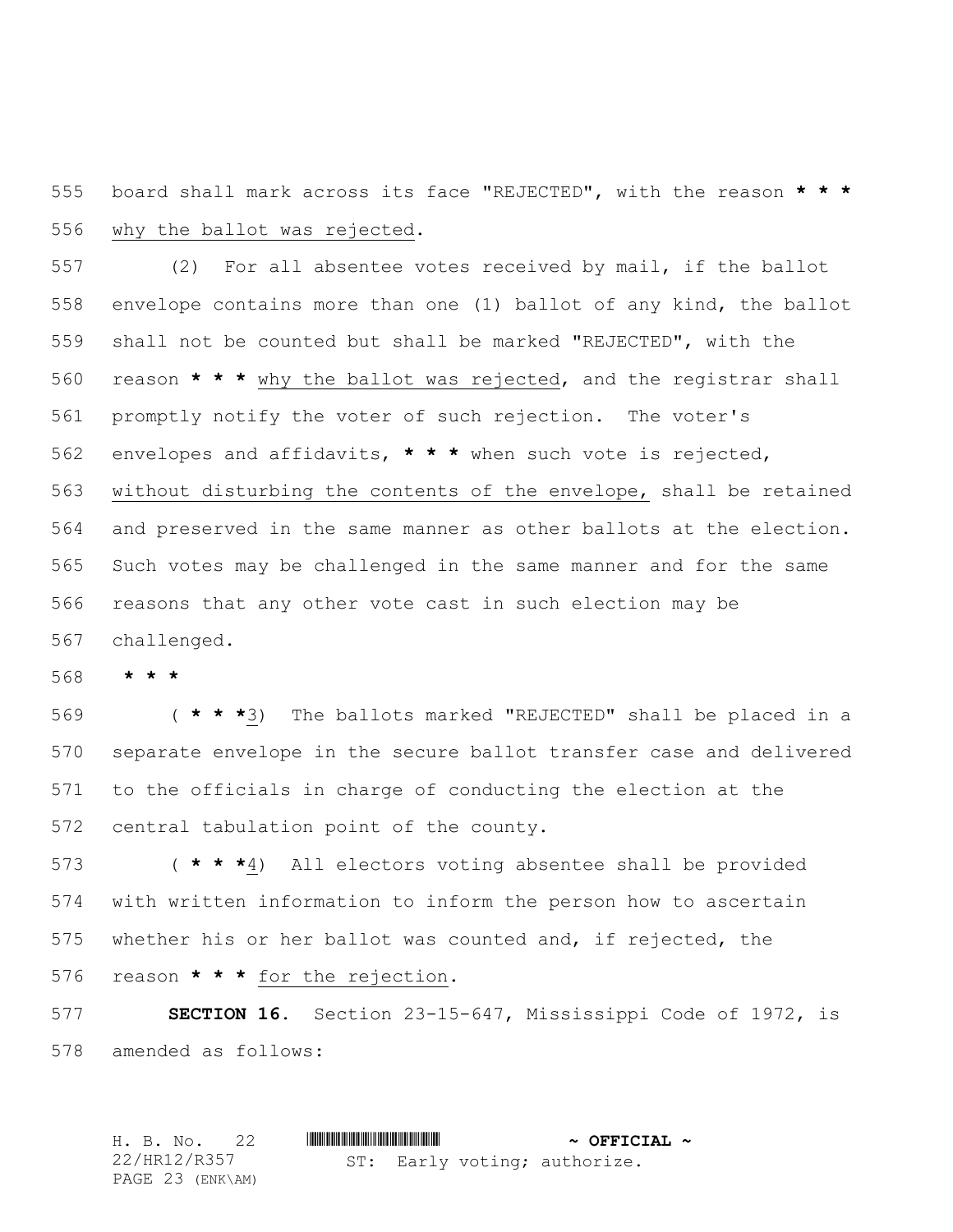23-15-647. The registrar shall keep safely and unopened all official absentee ballots which are received by mail after the applicable cutoff period **\* \* \***. Upon receipt of such ballot, the registrar shall write the day and hour of the receipt of the ballot on its envelope. All such absentee ballots **\* \* \*** received by the registrar after the cutoff time shall be safely kept unopened by the registrar for the period of time required for the preservation of ballots used in the election, and shall then, without being opened, be destroyed in like manner as the used ballots of the election.

 **SECTION 17.** Section 23-15-649, Mississippi Code of 1972, is amended as follows:

 23-15-649. For all elections, the election officials shall prepare and print, as soon as the deadline for the qualification of candidates has passed or forty-five (45) days before the election, whichever is later, official ballots for each voting precinct to be known as absentee voter ballots **\* \* \***. These absentee ballots shall be prepared and printed in the same form and shall be of the same size and texture as the regular official ballot except that they shall be printed on tinted paper of a tint different from that of the regular official ballot or with a header of different tint.

 **SECTION 18.** Section 23-15-657, Mississippi Code of 1972, is amended as follows:

H. B. No. 22 \*HR12/R357\* **~ OFFICIAL ~** 22/HR12/R357 PAGE 24 (ENK\AM) ST: Early voting; authorize.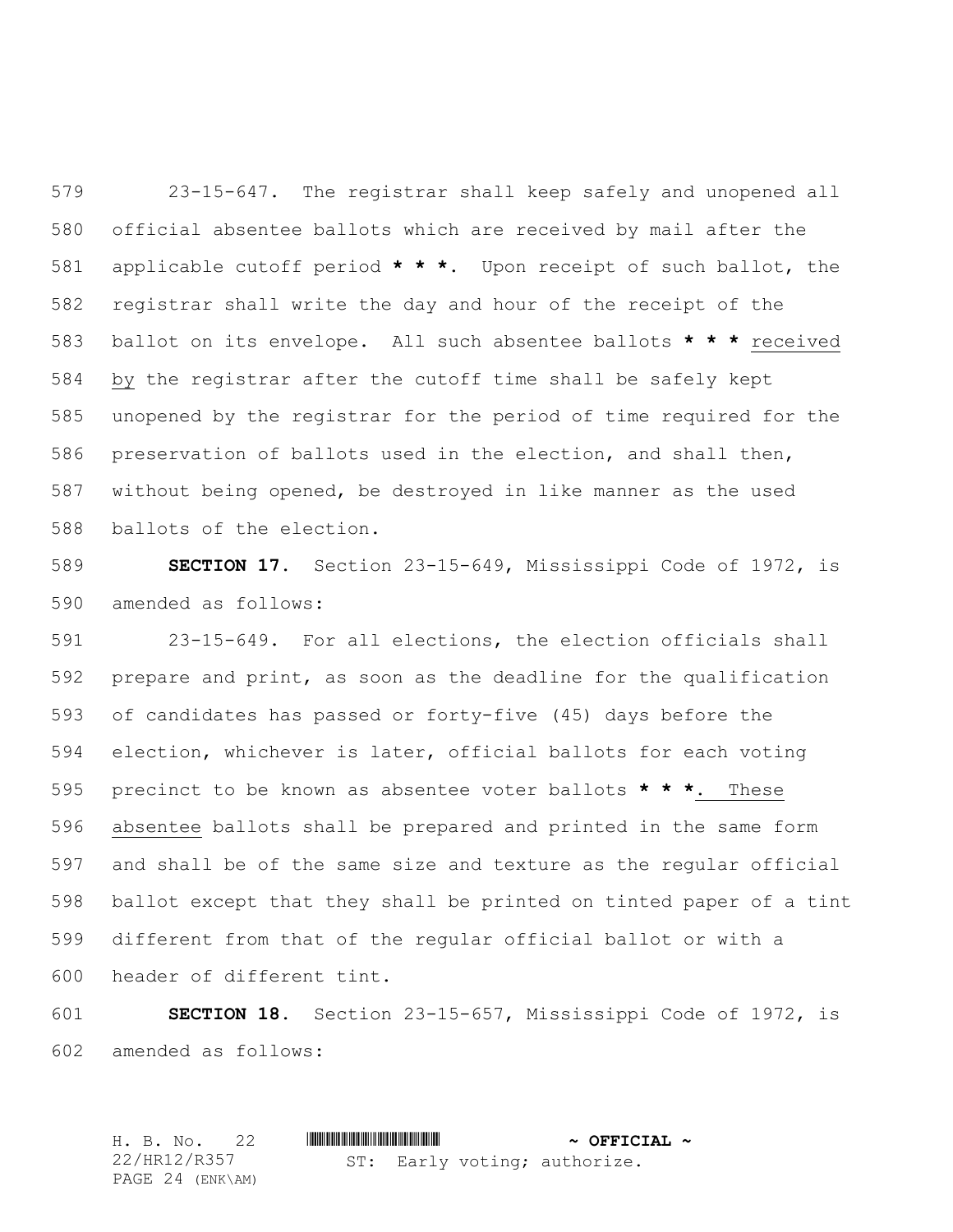23-15-657. The registrar is authorized to accept requests for absentee ballots by telephone. **\* \* \*** The registrar shall ascertain the name and complete address of the person making the telephone request and the person for whom the request is being made if different than the requestor and shall print upon the absentee ballot application the name and complete address of the requestor **\* \* \***, the relation of **\* \* \*** that person to the voter if requested by a person other than the voter, the name and complete address of the voter if requested by a person other than the voter and the date **\* \* \*** the request was made. **\* \* \*** These requests shall be processed through the Statewide Election Management System.

 **SECTION 19.** Section 23-15-713, Mississippi Code of 1972, is amended as follows:

 23-15-713. For the purpose of this subarticle, any duly qualified elector may vote by an absentee ballot to be received and returned via mail by the elector to the registrar of the elector's county of residence as provided in this subarticle if the elector falls within at least one (1) of the following categories:

**\* \* \***

 ( **\* \* \***a) Any qualified elector who is required to be away from his or her place of residence on any election day due to his or her employment as an employee of a member of the Mississippi congressional delegation and the spouse and dependents

|  | H. B. No. 22     |  |  | $\sim$ OFFICIAL $\sim$       |  |
|--|------------------|--|--|------------------------------|--|
|  | 22/HR12/R357     |  |  | ST: Early voting; authorize. |  |
|  | PAGE 25 (ENK\AM) |  |  |                              |  |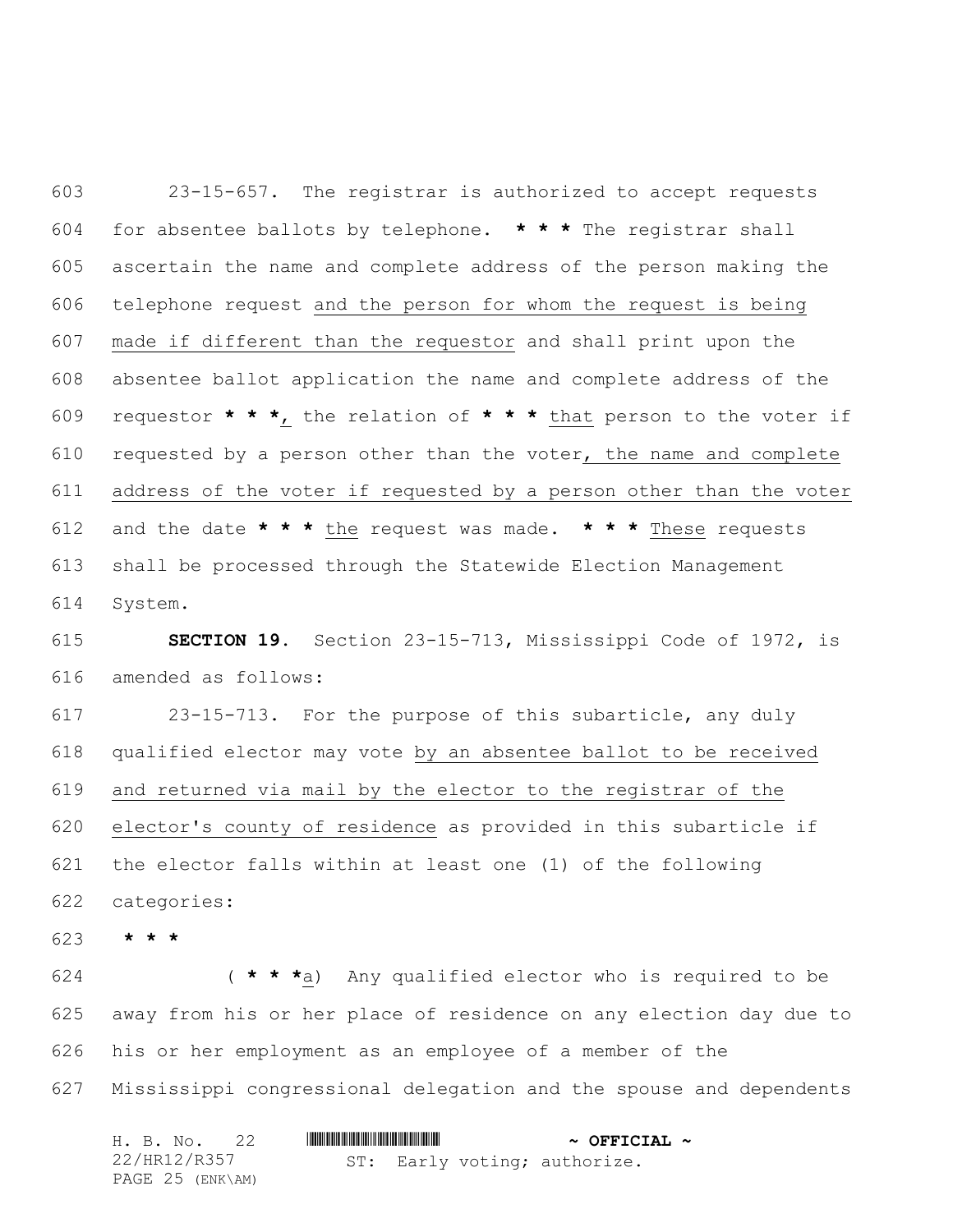of such person if he or she **\* \* \*** resides with such absentee voter away from the county of the spouse's voting residence.

**\* \* \***

 ( **\* \* \***b) Any person who has a temporary or permanent physical disability and who, because of such disability, is unable to vote in person without substantial hardship to himself, herself or others, or whose attendance at the voting place could reasonably cause danger to himself, herself or others. For purposes of this paragraph (d), "temporary physical disability" shall include any qualified elector who is under a physician-imposed quarantine due to COVID-19 during the year 2020 or is caring for a dependent who is under a physician-imposed quarantine due to COVID-19 beginning with July 8, 2020, and the same being repealed on December 31, 2020.

 ( **\* \* \***c) The parent, spouse or dependent of a person with a temporary or permanent physical disability who is hospitalized outside of his or her county of residence or more than fifty (50) miles distant from his or her residence, if the parent, spouse or dependent will be with such person during the early voting period or on election day. For purposes of this paragraph (e), "temporary physical disability" shall include any qualified elector who is under a physician-imposed quarantine due to COVID-19 during the year 2020 or is caring for a dependent who is under a physician-imposed quarantine due to COVID-19 beginning

H. B. No. 22 \*HR12/R357\* **~ OFFICIAL ~** 22/HR12/R357 PAGE 26 (ENK\AM) ST: Early voting; authorize.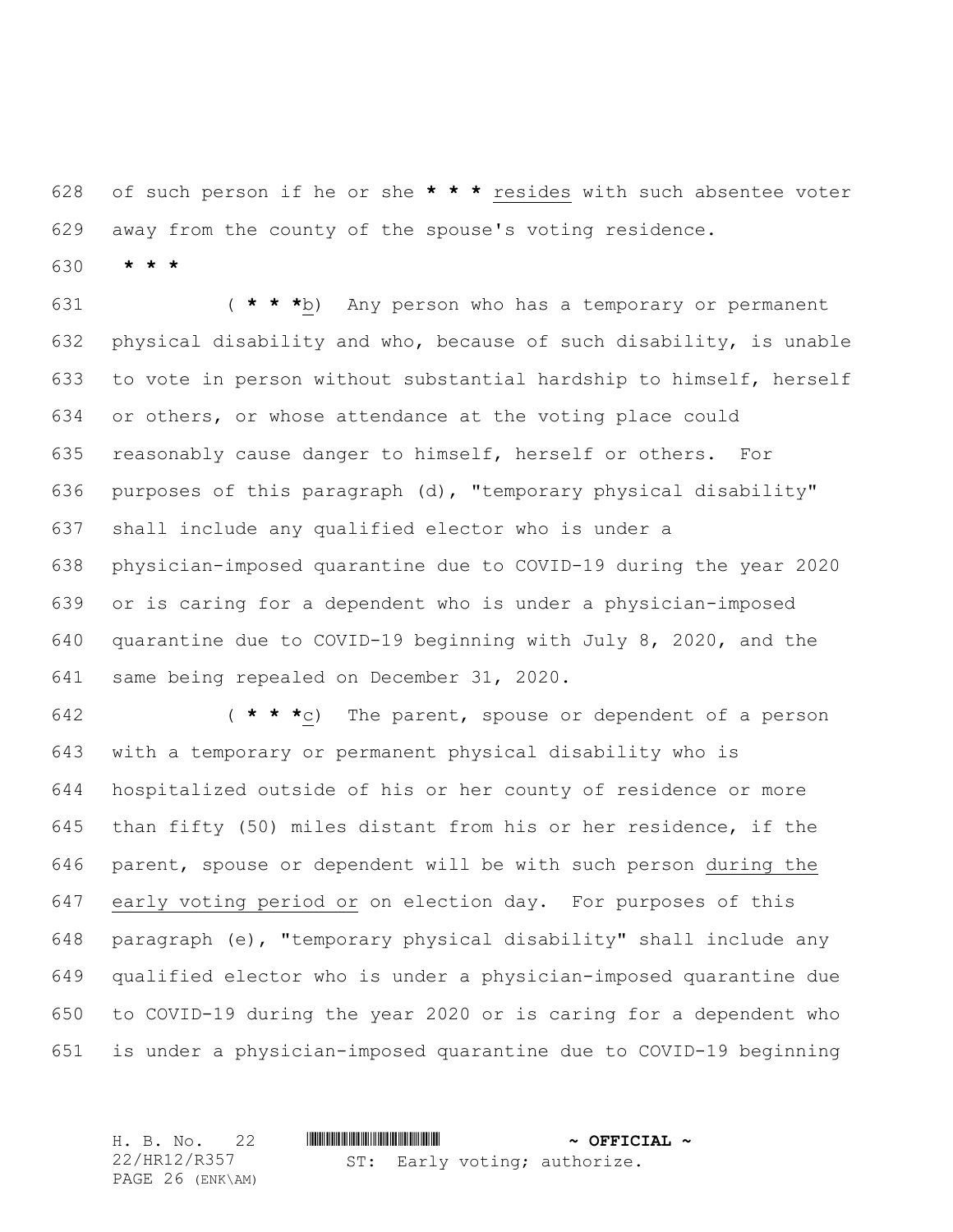with July 8, 2020, and the same being repealed on December 31, 2020.

 ( **\* \* \***d) Any person who is sixty-five (65) years of age or older.

 ( **\* \* \***e) Any member of the Mississippi congressional delegation absent from Mississippi on election day, and the spouse and dependents of such member of the congressional delegation.

 ( **\* \* \***f) Any qualified elector who **\* \* \*** is temporarily residing outside of his or her county of residence during the early voting period or on election day during the times at which the polls will be open.

 **SECTION 20.** Section 23-15-715, Mississippi Code of 1972, is amended as follows:

 23-15-715. Any elector described in Section 23-15-713 and desiring an absentee ballot as provided in this subarticle may secure same if **\* \* \*** within forty-five (45) days before any election day but not later than seven (7) days before the election day, the elector applies for an absentee ballot as provided in the provisions of this act. **\* \* \*** All applications, other than those of persons having a temporary or permanent physical disability, shall **\* \* \*** be sworn to and subscribed before an official who is authorized to administer oaths or other official authorized to witness absentee balloting as provided in this article. The application must be accompanied by a verifying affidavit as required by this article. The applications of persons have a

| H. B. No.    |                  |  |  |                              |  | $\sim$ OFFICIAL $\sim$ |  |  |
|--------------|------------------|--|--|------------------------------|--|------------------------|--|--|
| 22/HR12/R357 |                  |  |  | ST: Early voting; authorize. |  |                        |  |  |
|              | PAGE 27 (ENK\AM) |  |  |                              |  |                        |  |  |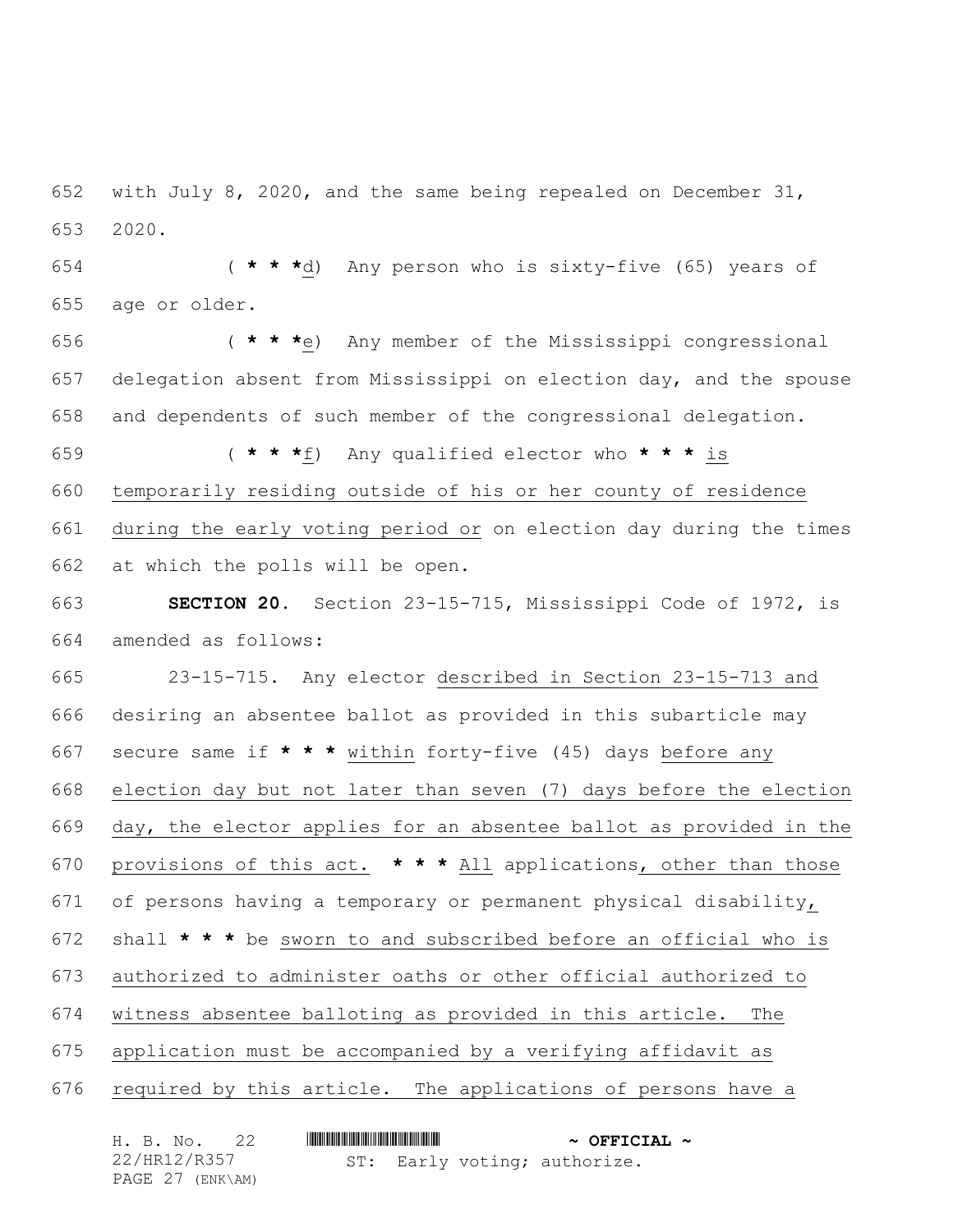temporary or permanent physical disability are not required to be accompanied by an affidavit but shall be witnessed and signed by a person eighteen (18) years of age or older. **\* \* \***

 **\* \* \*** Except when the voter has requested a runoff ballot on the initial absentee ballot application, upon request for a runoff ballot pursuant to Section 23-15-719, the registrar shall mail together the absentee ballot application and the absentee ballot to the absent voter for the runoff election.

 **SECTION 21.** Section 23-15-719, Mississippi Code of 1972, is amended as follows:

 23-15-719. (1) Except where the registrar has already mailed a ballot with an application, upon receipt of a properly completed application form by an elector qualified to vote absentee as provided in this article, the registrar shall mail the absent voter an absentee ballot within one (1) business day, or as soon as the absentee ballot is prepared and available, containing the names of all the candidates and propositions, if any, to be voted on in the election. The registrar shall include with the absentee ballot an official envelope that complies with the provisions of this article **\* \* \***. The registrar shall not personally hand deliver ballots to voters. After the applicant has properly marked the ballot and properly folded it, he shall deposit it in the envelope furnished him by the registrar.

 After the absentee voter has sealed the envelope, he or she shall subscribe and swear to an affidavit and mail the ballot to

|  | H. B. No. 22     |  |  |  | $\sim$ OFFICIAL $\sim$       |  |  |
|--|------------------|--|--|--|------------------------------|--|--|
|  | 22/HR12/R357     |  |  |  | ST: Early voting; authorize. |  |  |
|  | PAGE 28 (ENK\AM) |  |  |  |                              |  |  |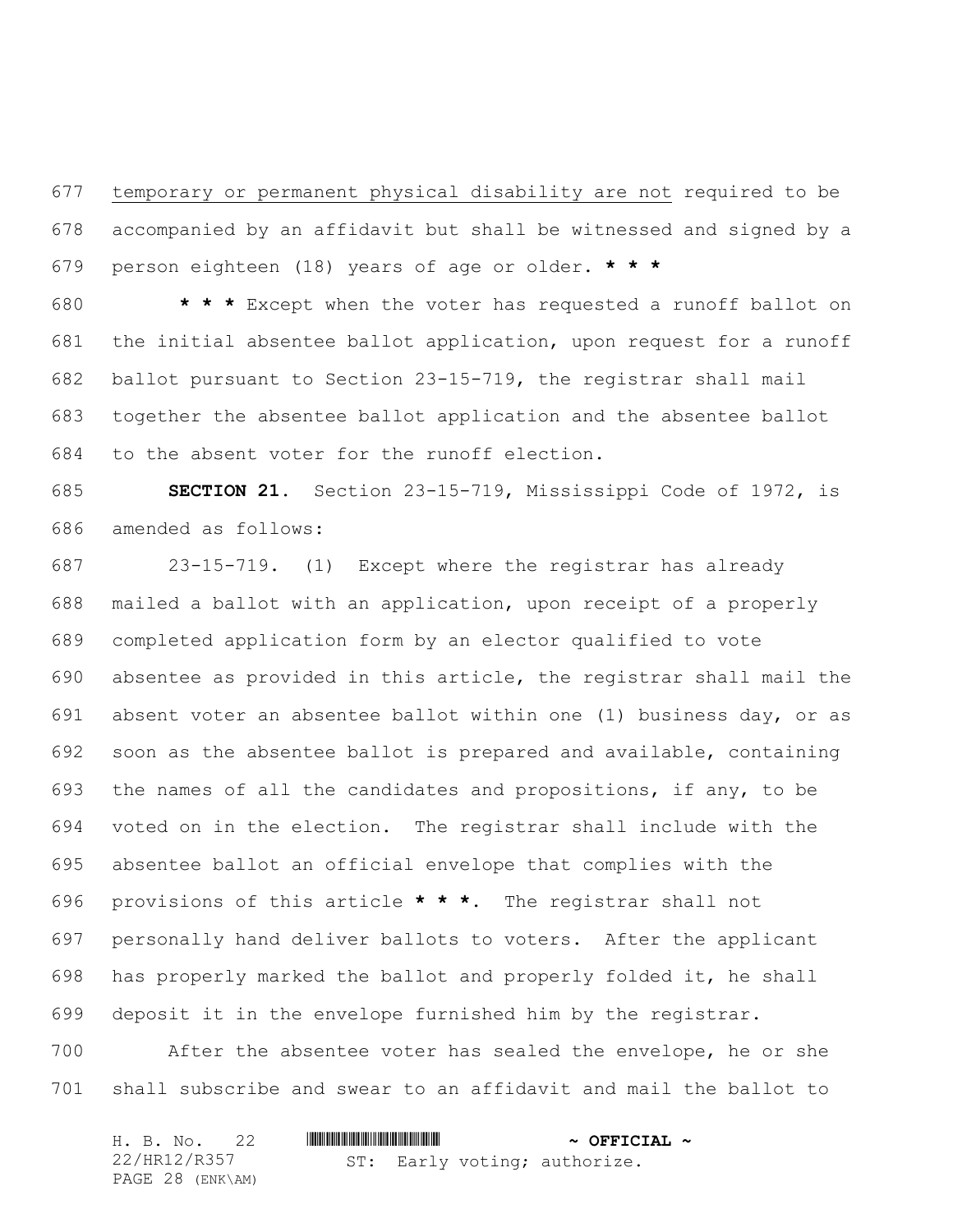the address provided on the absentee ballot official envelope.

 **\* \* \*** Ballots requested under Section 23-15-713(f) shall be mailed to the voter's address outside of the county in which he or she is registered.

**\* \* \***

 **SECTION 22.** Section 23-15-735, Mississippi Code of 1972, is amended as follows:

 23-15-735. **\* \* \*** Absentee ballots shall not be delivered in person to an absentee voter or to any other person.

 **SECTION 23.** Section 23-15-31, Mississippi Code of 1972, is amended as follows:

 23-15-31. All of the provisions of this subarticle shall be applicable, insofar as possible, to municipal, primary, general 715 and special elections and early voting; and wherever therein any duty is imposed or any power or authority is conferred upon the county registrar, county election commissioners or county executive committee with reference to a state and county election or early voting, **\* \* \*** that duty shall likewise be conferred upon the municipal registrar, municipal election commission or municipal executive committee with reference to any municipal election or early voting.

 **SECTION 24.** Section 23-15-37, Mississippi Code of 1972, is amended as follows:

 23-15-37. (1) The registrar shall register the electors of his or her county at any time during regular office hours.

| H. B. No. 22     |  |  | $\sim$ OFFICIAL $\sim$       |  |
|------------------|--|--|------------------------------|--|
| 22/HR12/R357     |  |  | ST: Early voting; authorize. |  |
| PAGE 29 (ENK\AM) |  |  |                              |  |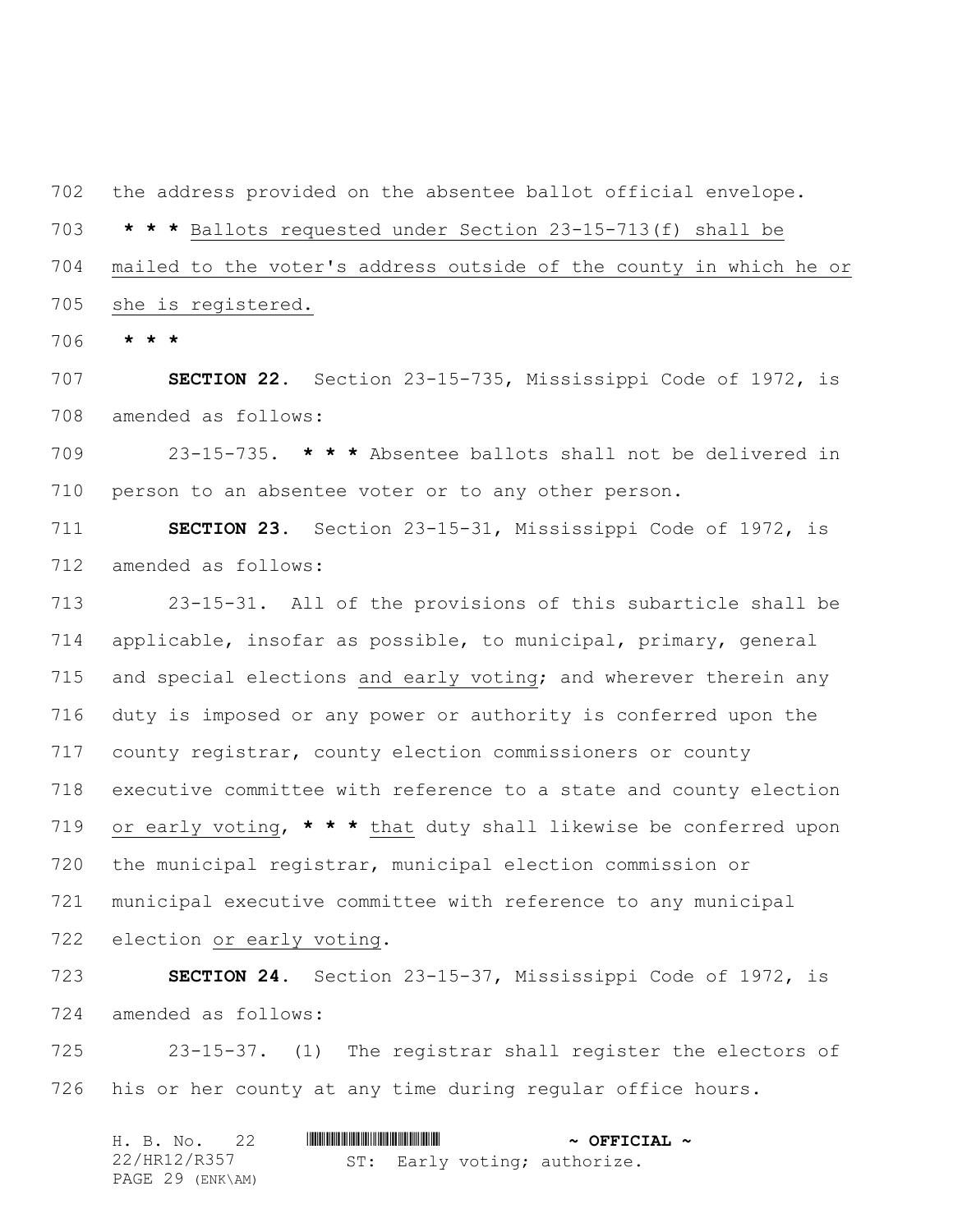(2) The county registrar may keep his or her office open to register voters from 8:00 a.m. until 7:00 p.m., including the noon hour, for the five (5) business days immediately preceding the thirtieth day before any regularly scheduled primary or general election. The county registrar shall also keep his or her office open from 8:00 a.m. until 12:00 noon on the Saturday immediately preceding the thirtieth day before any regularly scheduled primary or general election, unless that Saturday falls on a legal holiday, in which case registration applications submitted on the Monday immediately following the legal holiday shall be accepted and entered in the Statewide Elections Management System for the purpose of enabling such voters to vote in the next primary or general election.

 (3) The registrar, or any deputy registrar duly appointed by law, may visit and spend such time as he or she may deem necessary 742 at any location in his or her county, selected by the registrar not less than thirty (30) days before **\* \* \*** any regularly scheduled primary or general election, for the purpose of registering voters.

 (4) A person who is physically disabled and unable to visit the office of the registrar to register to vote due to such disability may contact the registrar and request that the registrar or the registrar's deputy visit him or her for the purpose of registering such person to vote. The registrar or the registrar's deputy shall visit that person as soon as possible

|  | H. B. No. 22     |  |  |  | $\sim$ OFFICIAL $\sim$ |                              |  |
|--|------------------|--|--|--|------------------------|------------------------------|--|
|  | 22/HR12/R357     |  |  |  |                        | ST: Early voting; authorize. |  |
|  | PAGE 30 (ENK\AM) |  |  |  |                        |                              |  |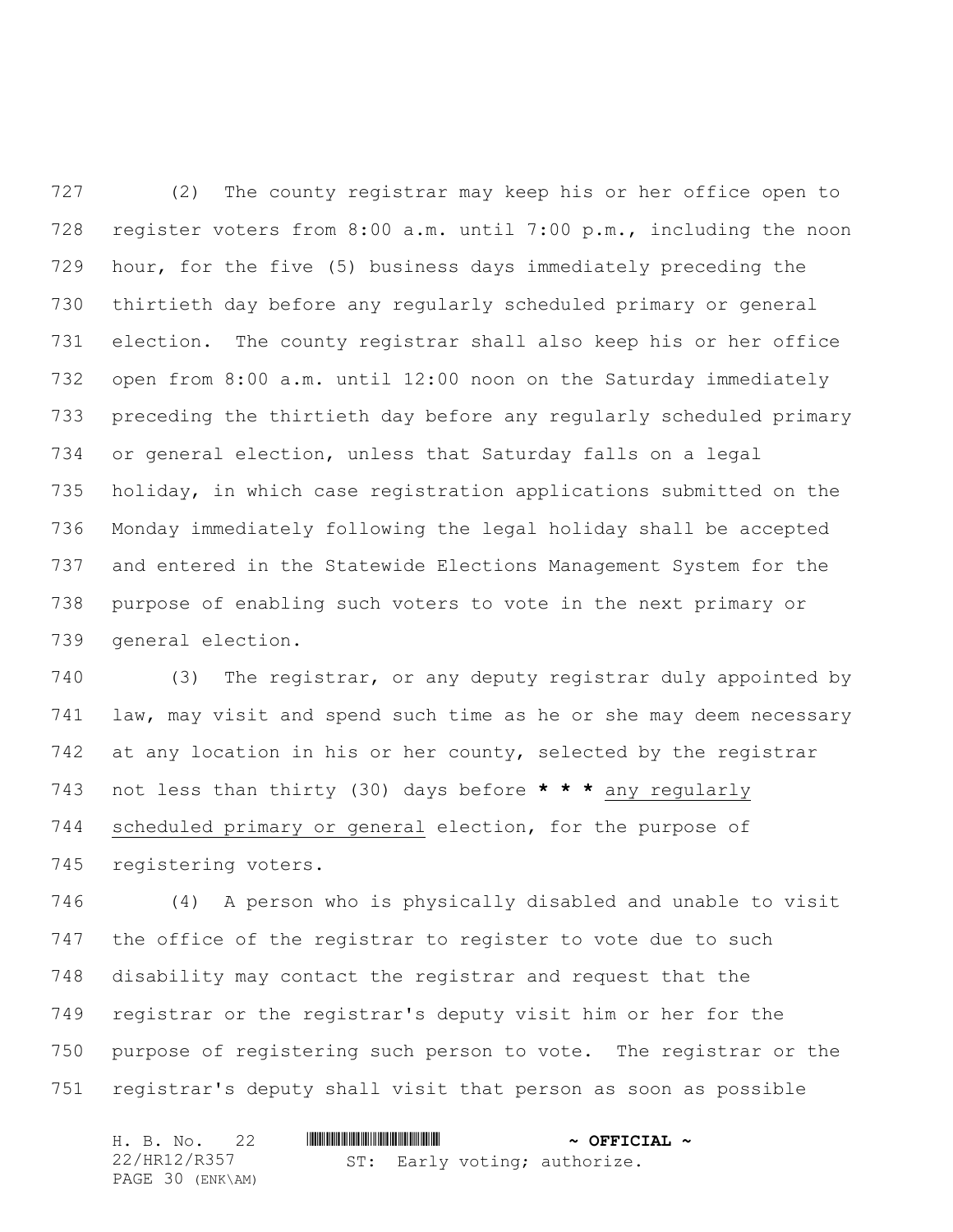after such request and provide the person with an application for registration, if necessary. The completed application for registration shall be executed in the presence of the registrar or the registrar's deputy.

 (5) (a) In the fall and spring of each year the registrar of each county shall furnish all public schools with mail-in voter registration applications. The applications shall be provided in a reasonable time to enable those students who will be eighteen (18) years of age before a general election to be able to vote in the primary and general elections.

 (b) Each public school district shall permit access to all public schools of this state for the county registrar or the county registrar's deputy to register persons who are eligible to vote and to provide voter education.

 **SECTION 25.** Section 23-15-43, Mississippi Code of 1972, is amended as follows:

 23-15-43. In the event an applicant is not registered, there shall be an automatic review by the county election commissioners under the procedures provided in Sections 23-15-61 through 23-15-79. In addition to the meetings of the election commissioners provided in those sections, the commissioners are required to hold such additional meetings to determine all pending cases of registration on review before the election **\* \* \*** or early voting period during which the applicant desires to vote.

|  | H. B. No. 22     |  | $\sim$ OFFICIAL $\sim$       |  |
|--|------------------|--|------------------------------|--|
|  | 22/HR12/R357     |  | ST: Early voting; authorize. |  |
|  | PAGE 31 (ENK\AM) |  |                              |  |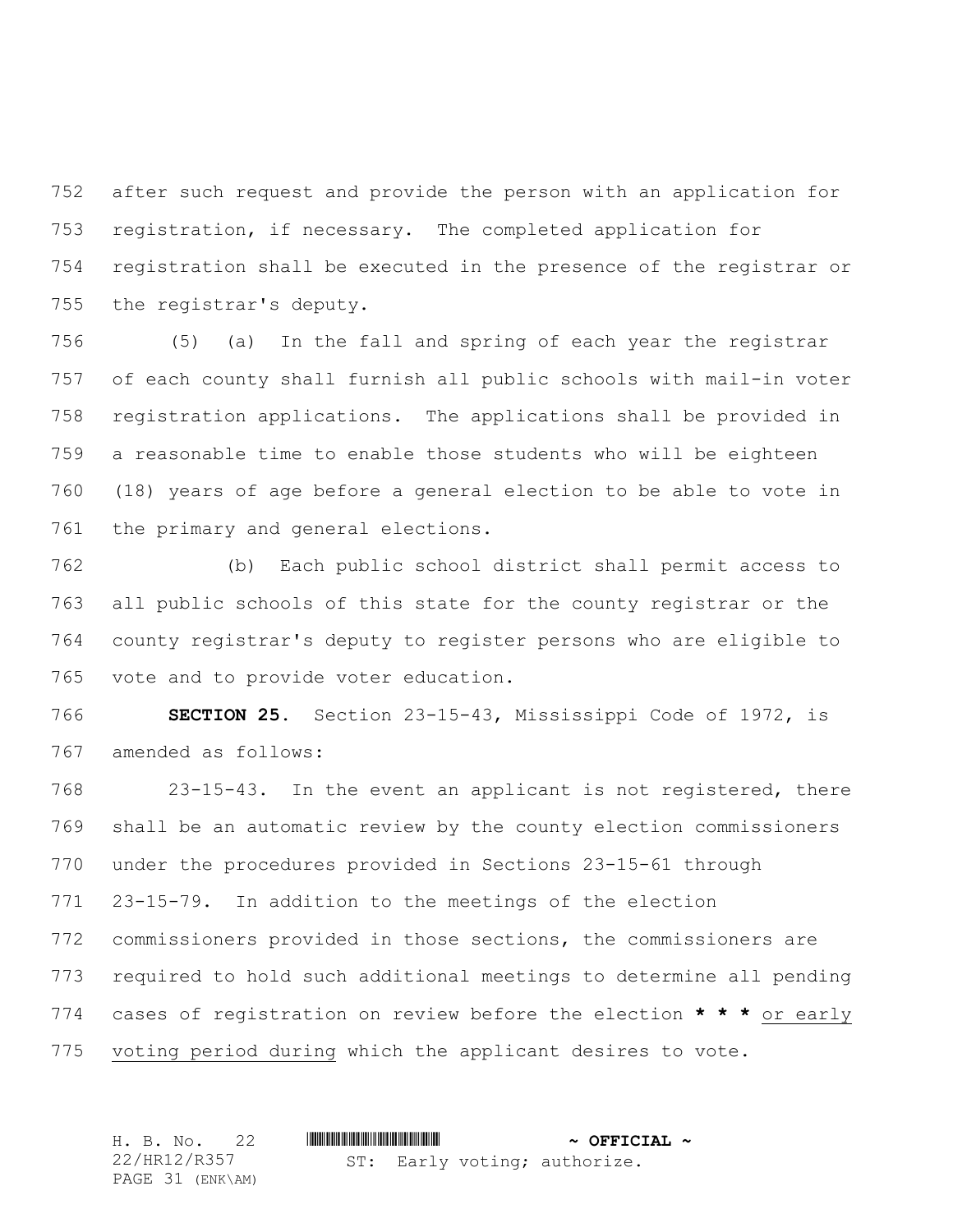It is not the purpose of this section to indicate the decision that should be reached by the election commissioners in certain cases but to define which applicants should receive further examination by providing for an automatic review.

 **SECTION 26.** Section 23-15-47, Mississippi Code of 1972, is amended as follows:

 23-15-47. (1) Any person who is qualified to register to vote in the State of Mississippi may register to vote by mail-in application in the manner prescribed in this section.

 (2) The following procedure shall be used in the registration of electors by mail:

 (a) Any qualified elector may register to vote by mailing or delivering a completed mail-in application to his or her county registrar at least thirty (30) days before any election day; however, if the thirtieth day to register before an election falls on a Sunday or legal holiday, the registration applications submitted on the business day immediately following the Sunday or legal holiday shall be accepted and entered into the Statewide Elections Management System for the purpose of enabling voters to vote in the next election. The postmark date of a mailed application shall be the applicant's date of registration.

 (b) Upon receipt of a mail-in application, the county registrar shall stamp the application with the date of receipt, and shall verify the application either by matching the applicant's Mississippi driver's license number through the

| H. B. No. 22     |                              | $\sim$ OFFICIAL $\sim$ |
|------------------|------------------------------|------------------------|
| 22/HR12/R357     | ST: Early voting; authorize. |                        |
| PAGE 32 (ENK\AM) |                              |                        |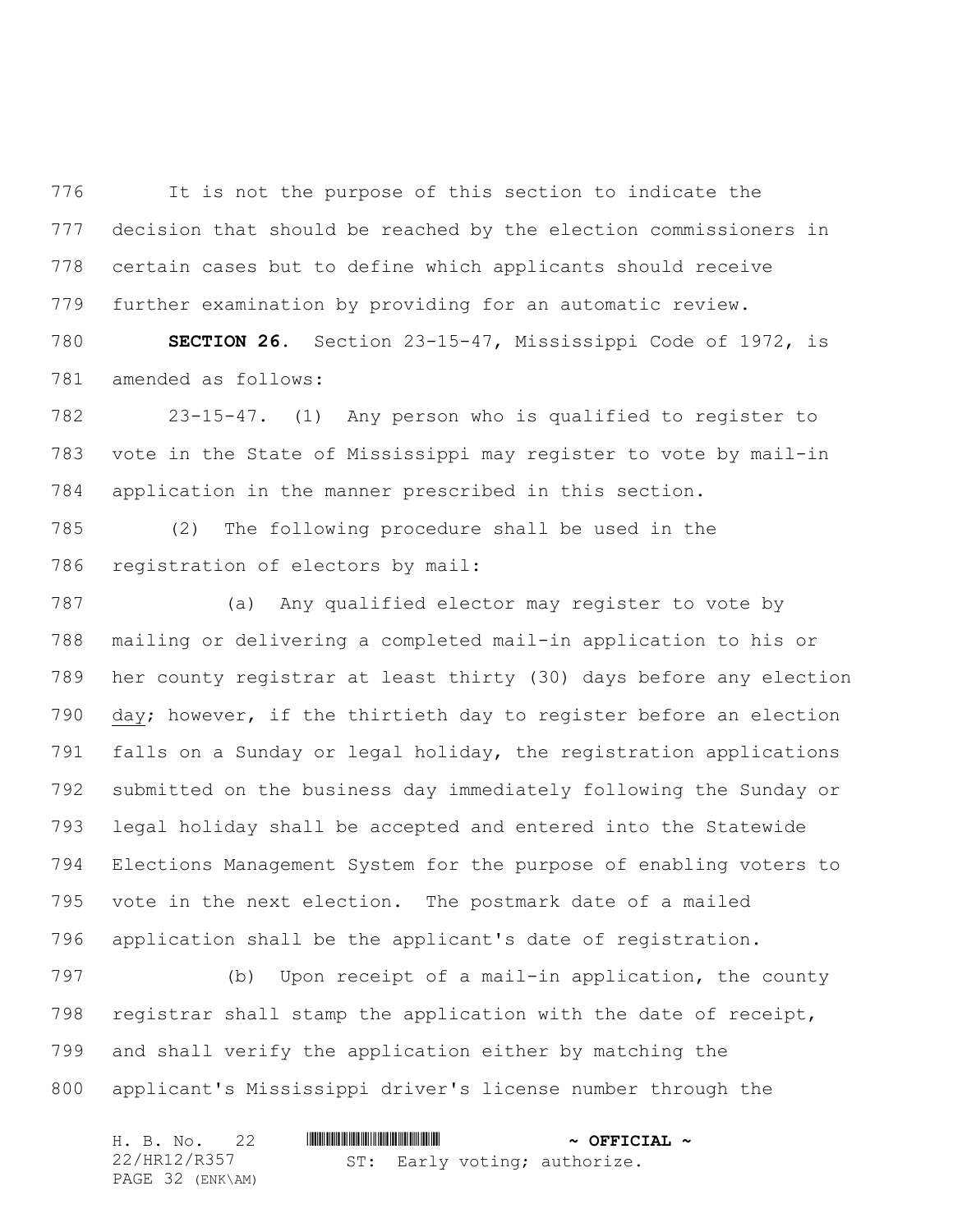Mississippi Department of Public Safety or by matching the applicant's social security number through the American Association of Motor Vehicle Administrators. Within fourteen (14) days of receipt of a mail-in registration application, the county registrar shall complete action on the application, including any attempts to notify the applicant of the status of his or her application.

 (c) If the county registrar determines that the applicant is qualified and his or her application is legible and complete, the county registrar shall mail the applicant written notification that the application has been approved, specifying 812 the county voting precinct, municipal voting precinct, if any, polling place and supervisor district in which the person shall vote. This written notification of approval containing the specified information shall be the voter's registration card. The registration card shall be provided by the county registrar to the applicant in accordance with Section 23-15-39. Upon entry of the voter registration information into the Statewide Elections Management System, the system shall assign a voter registration 820 number to the applicant. The assigned voter registration number shall be clearly shown on the written notification of approval. 822 In mailing the written notification, the county registrar shall note the following on the envelope: "DO NOT FORWARD". If any registration notification form is returned as undeliverable, the voter's registration shall be void.

|  | H. B. No. 22     |  |  |  | $\sim$ OFFICIAL $\sim$ |                              |  |
|--|------------------|--|--|--|------------------------|------------------------------|--|
|  | 22/HR12/R357     |  |  |  |                        | ST: Early voting; authorize. |  |
|  | PAGE 33 (ENK\AM) |  |  |  |                        |                              |  |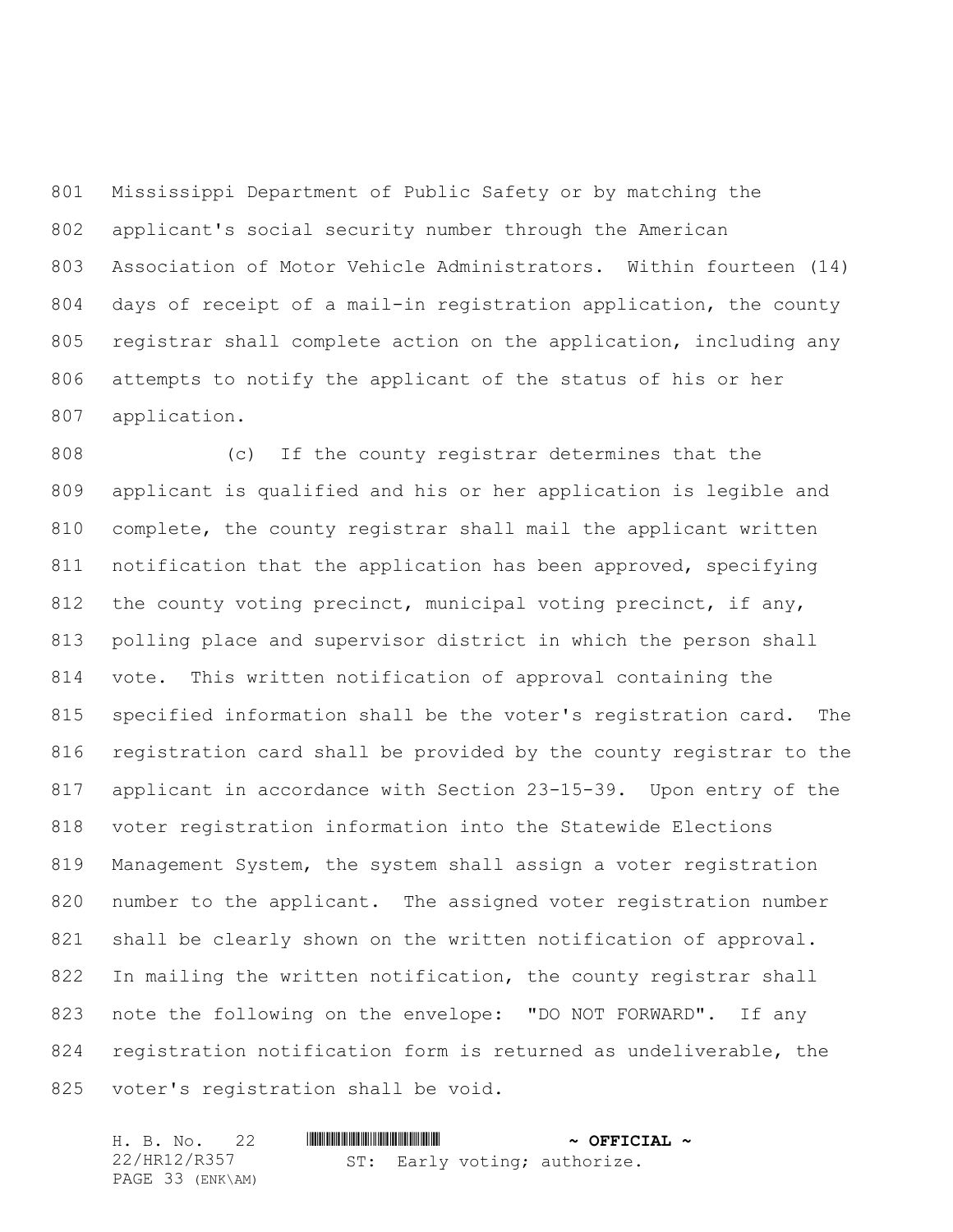(d) A mail-in application shall be rejected for any of the following reasons:

 (i) An incomplete portion of the application makes it impossible for the registrar to determine the eligibility of 830 the applicant to register;

 (ii) A portion of the application is illegible in the opinion of the county registrar and makes it impossible to 833 determine the eligibility of the applicant to register;

834 (iii) The county registrar is unable to determine, from the address and information stated on the application, the precinct in which the voter should be assigned or the supervisor district in which he or she is entitled to vote;

 (iv) The applicant is not qualified to register to 839 vote pursuant to Section 23-15-11;

 (v) The county registrar determines that the applicant is already registered as a qualified elector of the county;

 (vi) The county registrar is unable to verify the application pursuant to subsection (2)(b) of this section.

 (e) If the mail-in application of a person is subject to rejection for any of the reasons set forth in paragraph (d)(i) 847 through (iii) of this subsection, and it appears to the county registrar that the defect or omission is of such a minor nature and that any necessary additional information may be supplied by 850 the applicant over the telephone or by further correspondence, the

| H. B. No. 22     |  |  |  | $\sim$ OFFICIAL $\sim$       |  |
|------------------|--|--|--|------------------------------|--|
| 22/HR12/R357     |  |  |  | ST: Early voting; authorize. |  |
| PAGE 34 (ENK\AM) |  |  |  |                              |  |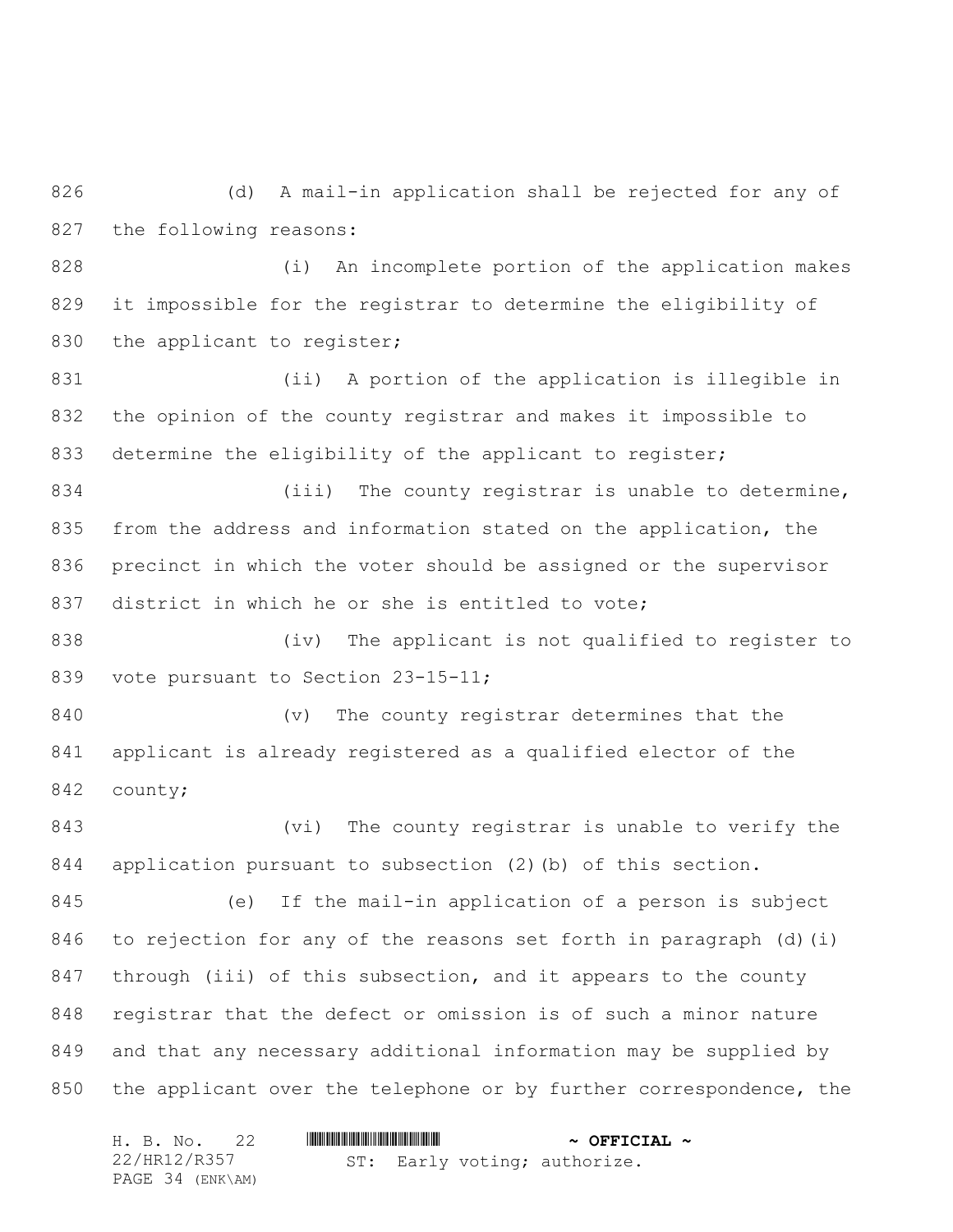county registrar may write or call the applicant at the telephone number or address, or both, provided on the application. If the county registrar is able to contact the applicant by mail or telephone, the county registrar shall attempt to ascertain the necessary information, and if this information is sufficient for the registrar to complete the application, the applicant shall be registered. If the necessary information cannot be obtained by mail or telephone, or is not sufficient to complete the application within fourteen (14) days of receipt, the county registrar shall give the applicant written notice of the rejection and provide the reason for the rejection. The county registrar shall further inform the applicant that he or she has a right to attempt to register by appearing in person or by filing another mail-in application.

 (f) If a mail-in application is subject to rejection for the reason stated in paragraph (d)(v) of this subsection and the "present home address" portion of the application is different from the residence address for the applicant found in the Statewide Elections Management System, the mail-in application shall be deemed a written request to update the voter's registration pursuant to Section 23-15-13. The county registrar or the election commissioners shall update the voter's residence address in the Statewide Elections Management System and, if necessary, advise the voter of a change in the location of his or

H. B. No. 22 \*HR12/R357\* **~ OFFICIAL ~** 22/HR12/R357 PAGE 35 (ENK\AM) ST: Early voting; authorize.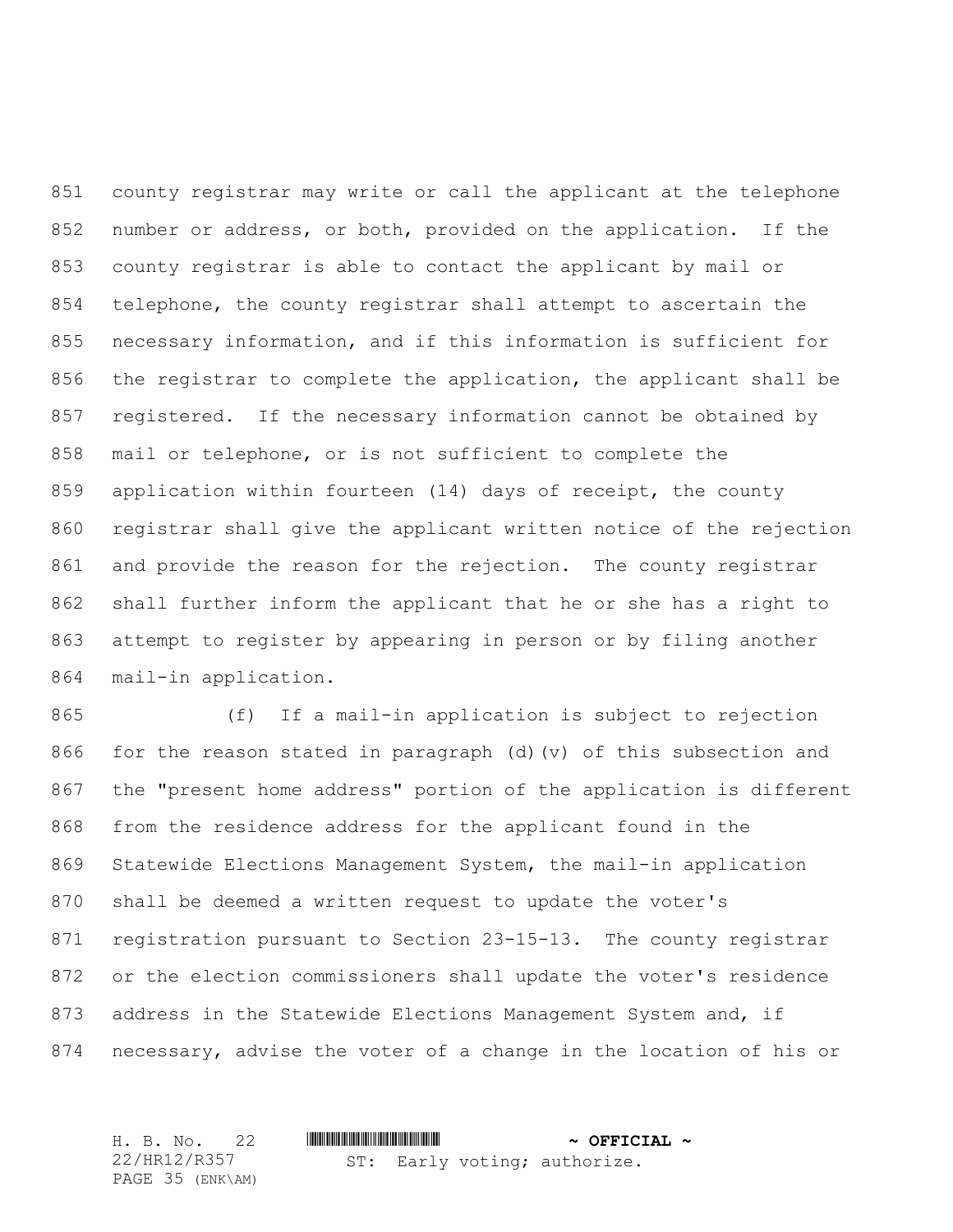her county or municipal polling place by mailing the voter a new voter registration card.

 (3) The instructions and the application form for voter registration by mail shall be in a form established by rule duly adopted by the Secretary of State.

 (4) (a) The Secretary of State shall prepare and furnish without charge the necessary forms for application for voter 882 registration by mail to each county registrar, municipal clerk, 883 all public schools, each private school that requests such applications, and all public libraries.

 (b) The Secretary of State shall distribute without charge sufficient forms for application for voter registration by mail to the Commissioner of Public Safety, who shall distribute the forms to each driver's license examining and renewal station in the state, and shall ensure that the forms are regularly available to the public at such stations.

 (c) Bulk quantities of forms for application for voter registration by mail shall be furnished by the Secretary of State to any person or organization. The Secretary of State shall charge a person or organization the actual cost he or she incurs in providing bulk quantities of forms for application for voter registration to such person or organization.

 (5) The originals of completed mail-in applications shall remain on file in the office of the county registrar with copies retained in the Statewide Elections Management System.

| H. B. No. 22     |                              | $\sim$ OFFICIAL $\sim$ |
|------------------|------------------------------|------------------------|
| 22/HR12/R357     | ST: Early voting; authorize. |                        |
| PAGE 36 (ENK\AM) |                              |                        |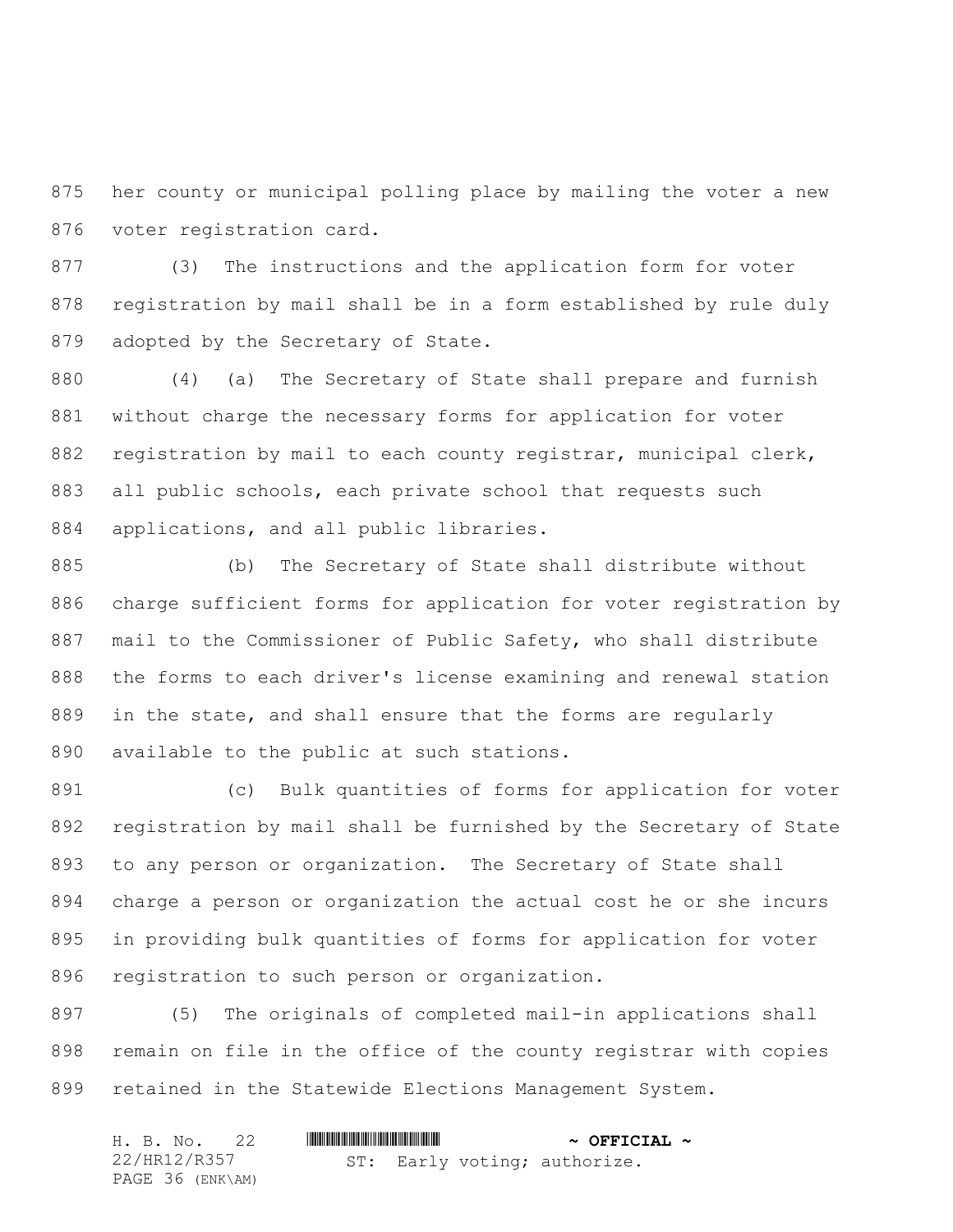(6) If the applicant indicates on the application that he or she resides within the city limits of a city or town in the county of registration, the county registrar shall enter the information into the Statewide Elections Management System.

 (7) If the applicant indicates on the application that he or she has previously registered to vote in another county of this state or another state, notice to the voter's previous county of registration in this state shall be provided through the Statewide Elections Management System. If the voter's previous place of registration was in another state, notice shall be provided to the voter's previous state of residence.

 (8) Any person who attempts to register to vote by mail shall be subject to the penalties for false registration provided for in Section 23-15-17.

 **SECTION 27.** Section 23-15-65, Mississippi Code of 1972, is amended as follows:

 23-15-65. The board of election commissioners shall meet at the courthouse of its county on the second Monday in September preceding any general election or in a sufficient amount of time to hear appeals before the period for early voting begins, and shall remain in session from day to day, so long as business may require. Three (3) election commissioners shall constitute a quorum to do business; but the concurrence of at least three (3) election commissioners shall be necessary in all cases for the rendition of a decision. The election commissioners shall hear

| H. B. No. 22     |  | $\sim$ OFFICIAL $\sim$ |                              |  |
|------------------|--|------------------------|------------------------------|--|
| 22/HR12/R357     |  |                        | ST: Early voting; authorize. |  |
| PAGE 37 (ENK\AM) |  |                        |                              |  |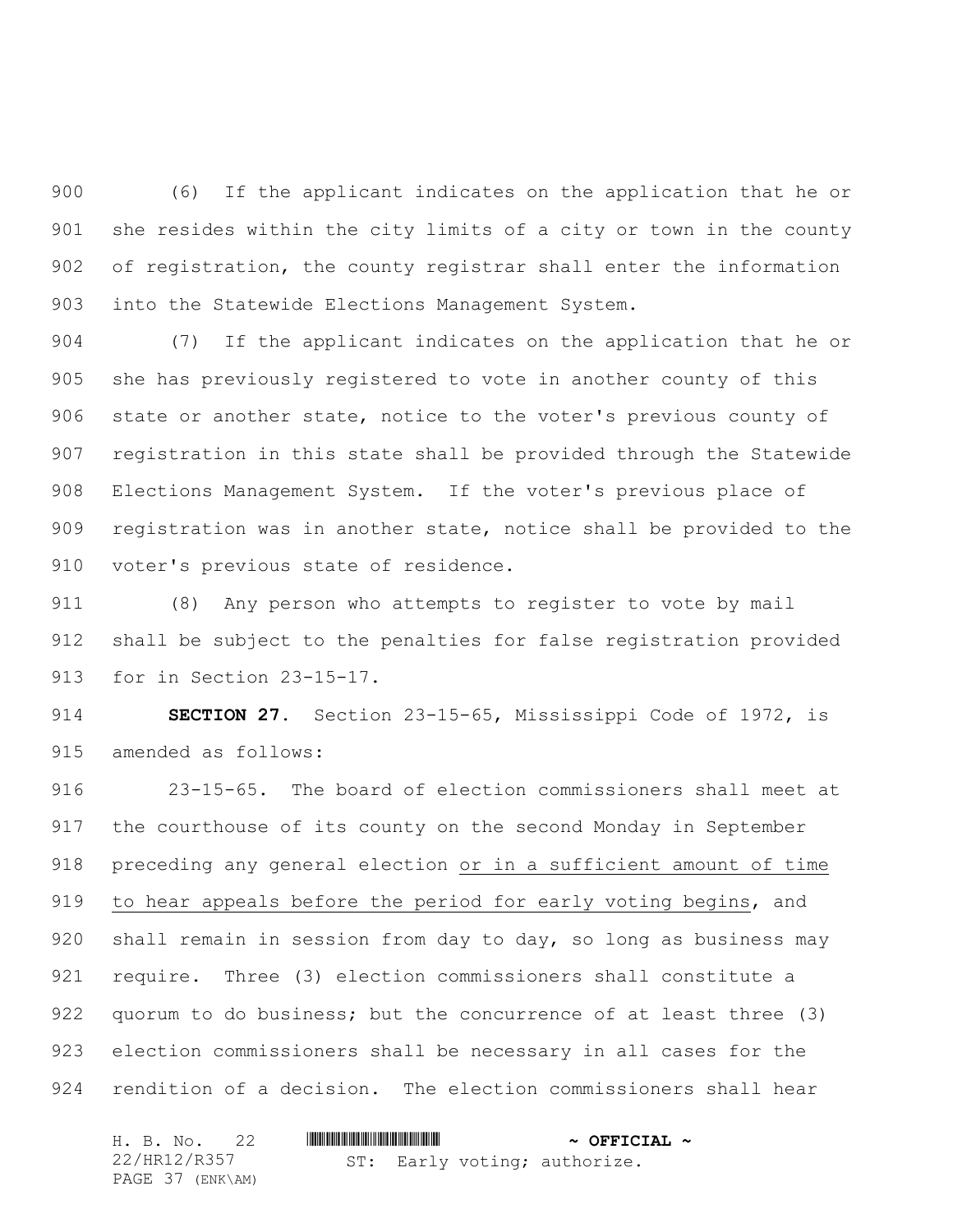and determine all appeals from the decisions of the registrar of their county, allowing or refusing the applications of electors to be registered; and they shall correct illegal or improper registrations, and shall secure the elective franchise, as affected by registration, to those who may be illegally or 930 improperly denied the same.

 **SECTION 28.** Section 23-15-127, Mississippi Code of 1972, is amended as follows:

933 23-15-127. (1) It shall be the duty of the registrar of the county or municipality to prepare and furnish to the appropriate election commissioner pollbooks for each voting precinct in which 936 the election is to be conducted, or to the appropriate registrar pollbooks for each registrar's office in which early voting is to 938 be conducted, in which shall be entered the name, residence, date of birth and date of registration of each person duly registered in **\* \* \*** that voting precinct as now provided by law, and which pollbooks shall be known as "primary election pollbooks" and shall be used only in holding primary elections.

 (2) The election commissioners of the county or municipality shall revise the primary pollbooks at the time and in the manner and in accordance with the laws now fixed and in force for 946 revising pollbooks now provided for under the law, except they shall not remove from the pollbook any person who is qualified to participate in primary elections **\* \* \***. However, upon the written request of the municipal election commission, the county election

|  | H. B. No. 22     |  |  | $\sim$ OFFICIAL $\sim$       |  |
|--|------------------|--|--|------------------------------|--|
|  | 22/HR12/R357     |  |  | ST: Early voting; authorize. |  |
|  | PAGE 38 (ENK\AM) |  |  |                              |  |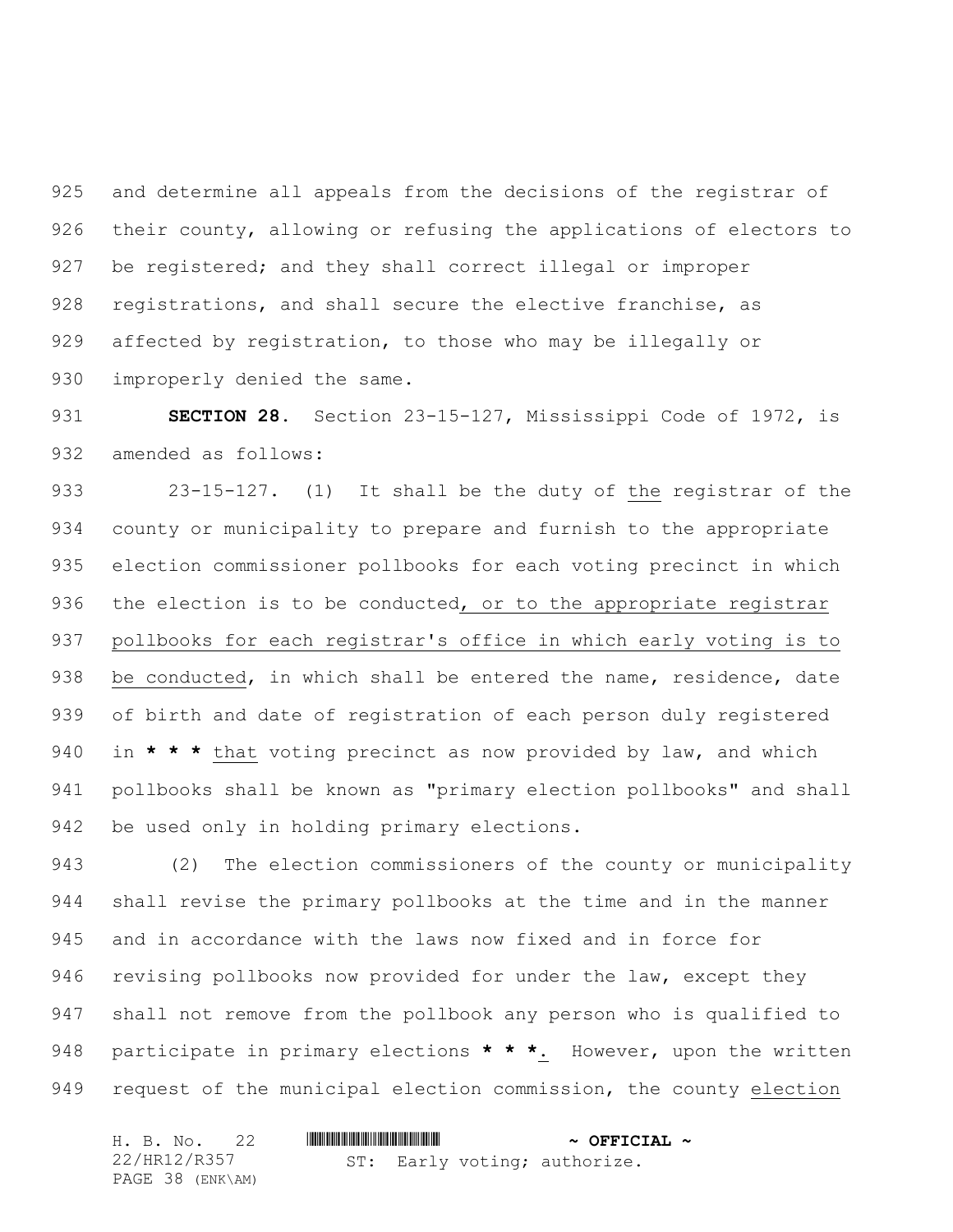commissioners **\* \* \*** shall revise the primary pollbooks of the municipality as provided in this subsection.

 (3) All laws applicable to the revision of pollbooks now in use shall be applicable to the revision of pollbooks for primary elections, and all rights of voters to be heard and to appeal to the executive committee of his or her party from the action of the election commissioners now provided by law shall be available to the voter in the revisions of the pollbooks for primary elections provided for in this section.

 **SECTION 29.** Section 23-15-153, Mississippi Code of 1972, is amended as follows:

 23-15-153. (1) At least during the following times, the election commissioners shall meet at the office of the registrar or the office of the election commissioners to carefully revise the county voter roll as electronically maintained by the Statewide Elections Management System and remove from the roll the names of all voters who have requested to be purged from the voter roll, died, received an adjudication of non compos mentis, been convicted of a disenfranchising crime, or otherwise become disqualified as electors for any cause, and shall register the names of all persons who have duly applied to be registered but have been illegally denied registration:

 (a) On the Tuesday after the second Monday in January 973 1987 and every following year;

|  | H. B. No. 22     |  |  |  | $\sim$ OFFICIAL $\sim$       |  |
|--|------------------|--|--|--|------------------------------|--|
|  | 22/HR12/R357     |  |  |  | ST: Early voting; authorize. |  |
|  | PAGE 39 (ENK\AM) |  |  |  |                              |  |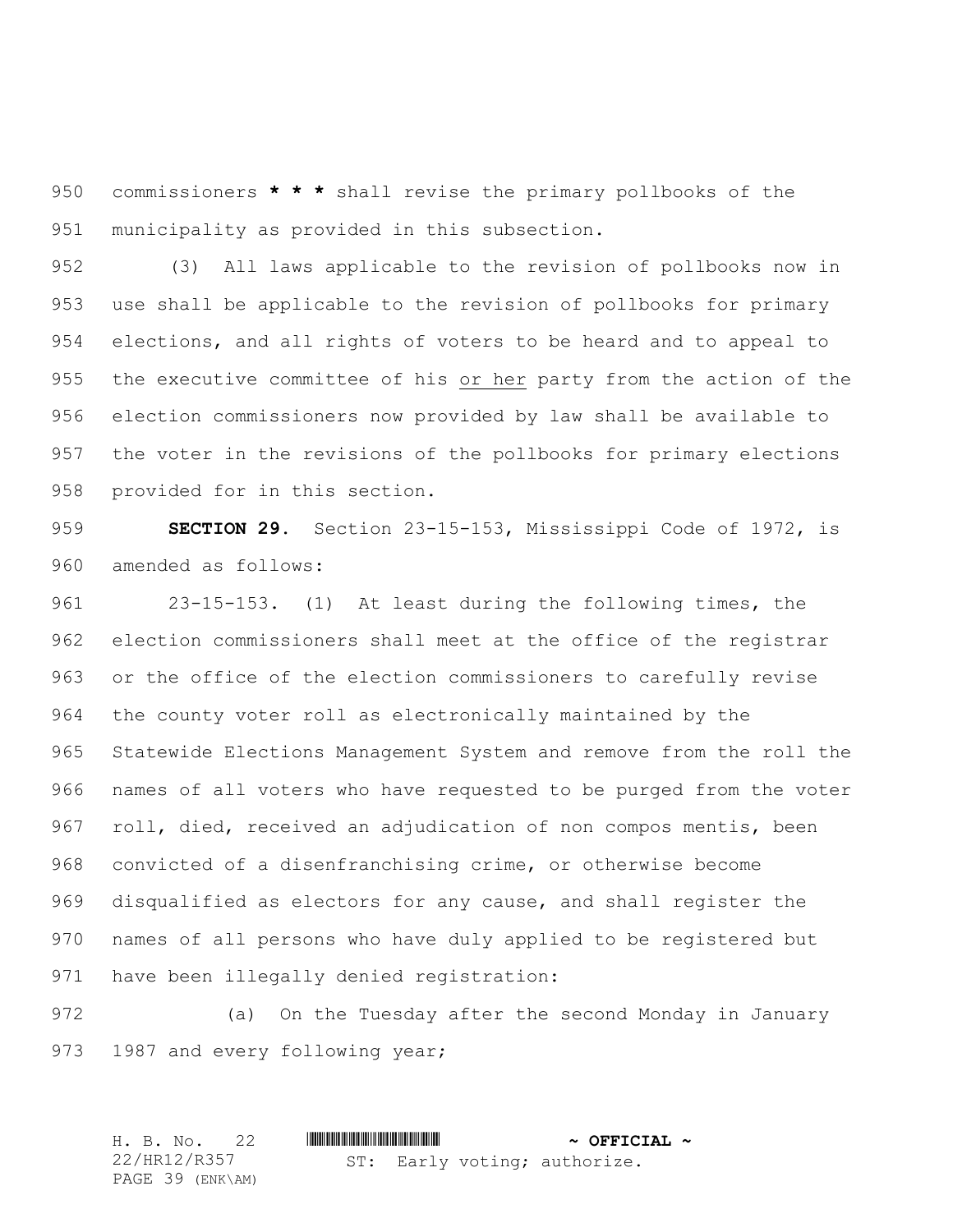(b) On the first Tuesday in the month immediately **\* \* \*** before the early voting period begins for the first primary election for members of Congress in the years when members of 977 Congress are elected;

 (c) On the first Monday in the month immediately **\* \* \*** before the early voting period begins for the first primary 980 election for state, state district legislative, county and county 981 district offices in the years in which those offices are elected; and

 (d) On the second Monday of September **\* \* \*** before the early voting period begins for the general election or regular special election day in years in which a general election is not conducted.

 Except for the names of those voters who are duly qualified to vote in the election, no name shall be permitted to remain in 989 the Statewide Elections Management System; however, no name shall be purged from the Statewide Elections Management System based on a change in the residence of an elector except in accordance with procedures provided for by the National Voter Registration Act of 1993. Except as otherwise provided by Section 23-15-573, no person shall vote at any election whose name is not in the county voter roll electronically maintained by the Statewide Elections Management System.

 (2) Except as provided in this section, and subject to the following annual limitations, the election commissioners shall be

| H. B. No. 22     |  | $\sim$ OFFICIAL $\sim$ |                              |  |
|------------------|--|------------------------|------------------------------|--|
| 22/HR12/R357     |  |                        | ST: Early voting; authorize. |  |
| PAGE 40 (ENK\AM) |  |                        |                              |  |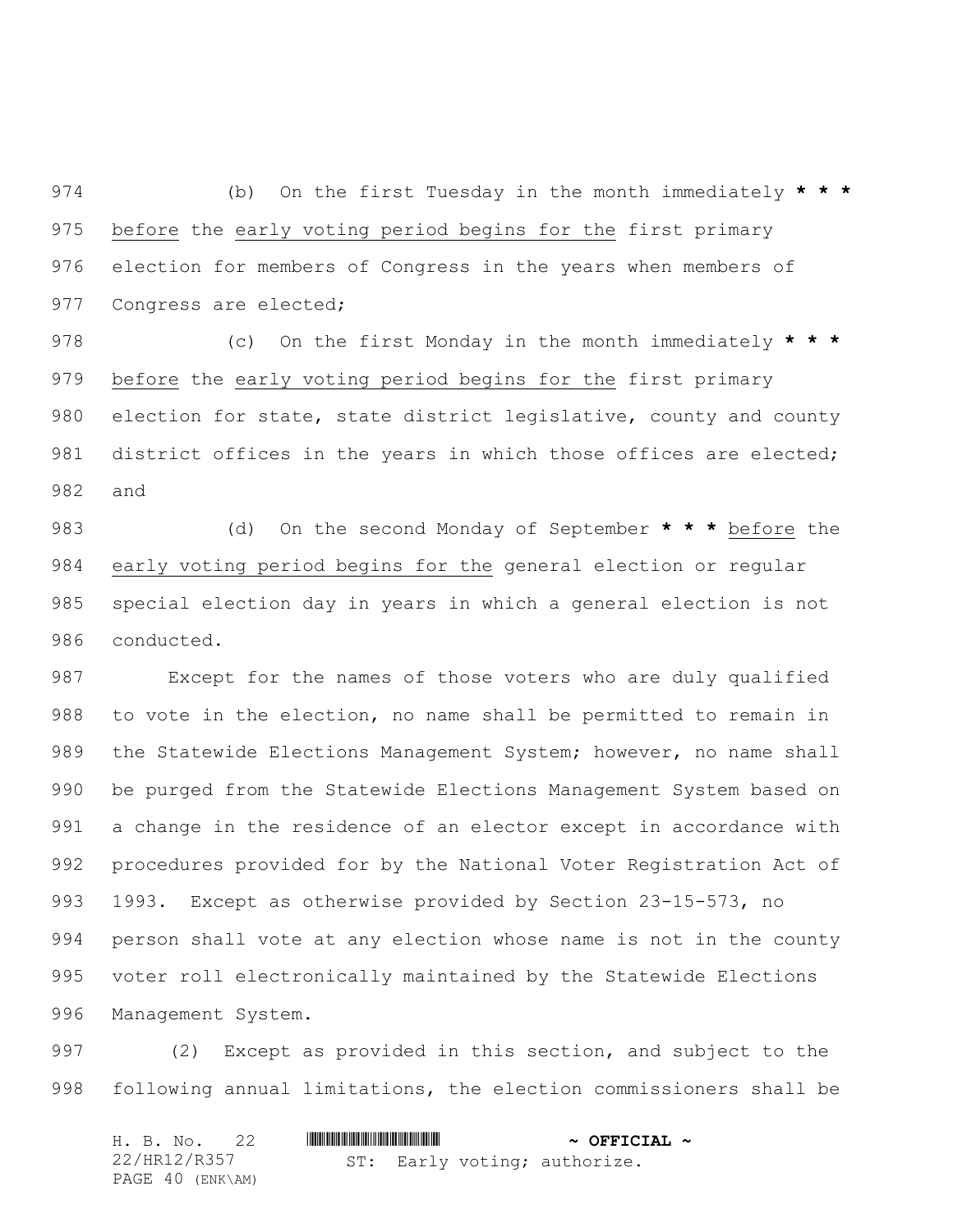entitled to receive a per diem in the amount of One Hundred Dollars (\$100.00), to be paid from the county general fund, for every day or period of no less than five (5) hours accumulated over two (2) or more days actually employed in the performance of their duties in the conduct of an election or actually employed in the performance of their duties for the necessary time spent in the revision of the county voter roll as electronically maintained by the Statewide Elections Management System as required in subsection (1) of this section:

 (a) In counties having less than fifteen thousand (15,000) residents according to the latest federal decennial census, not more than fifty (50) days per year, with no more than fifteen (15) additional days allowed for the conduct of each election in excess of one (1) occurring in any calendar year;

 (b) In counties having fifteen thousand (15,000) residents according to the latest federal decennial census but less than thirty thousand (30,000) residents according to the latest federal decennial census, not more than seventy-five (75) days per year, with no more than twenty-five (25) additional days allowed for the conduct of each election in excess of one (1) 1019 occurring in any calendar year;

 (c) In counties having thirty thousand (30,000) residents according to the latest federal decennial census but less than seventy thousand (70,000) residents according to the latest federal decennial census, not more than one hundred (100)

| H. B. No. 22     |  | $\sim$ OFFICIAL $\sim$ |                              |  |
|------------------|--|------------------------|------------------------------|--|
| 22/HR12/R357     |  |                        | ST: Early voting; authorize. |  |
| PAGE 41 (ENK\AM) |  |                        |                              |  |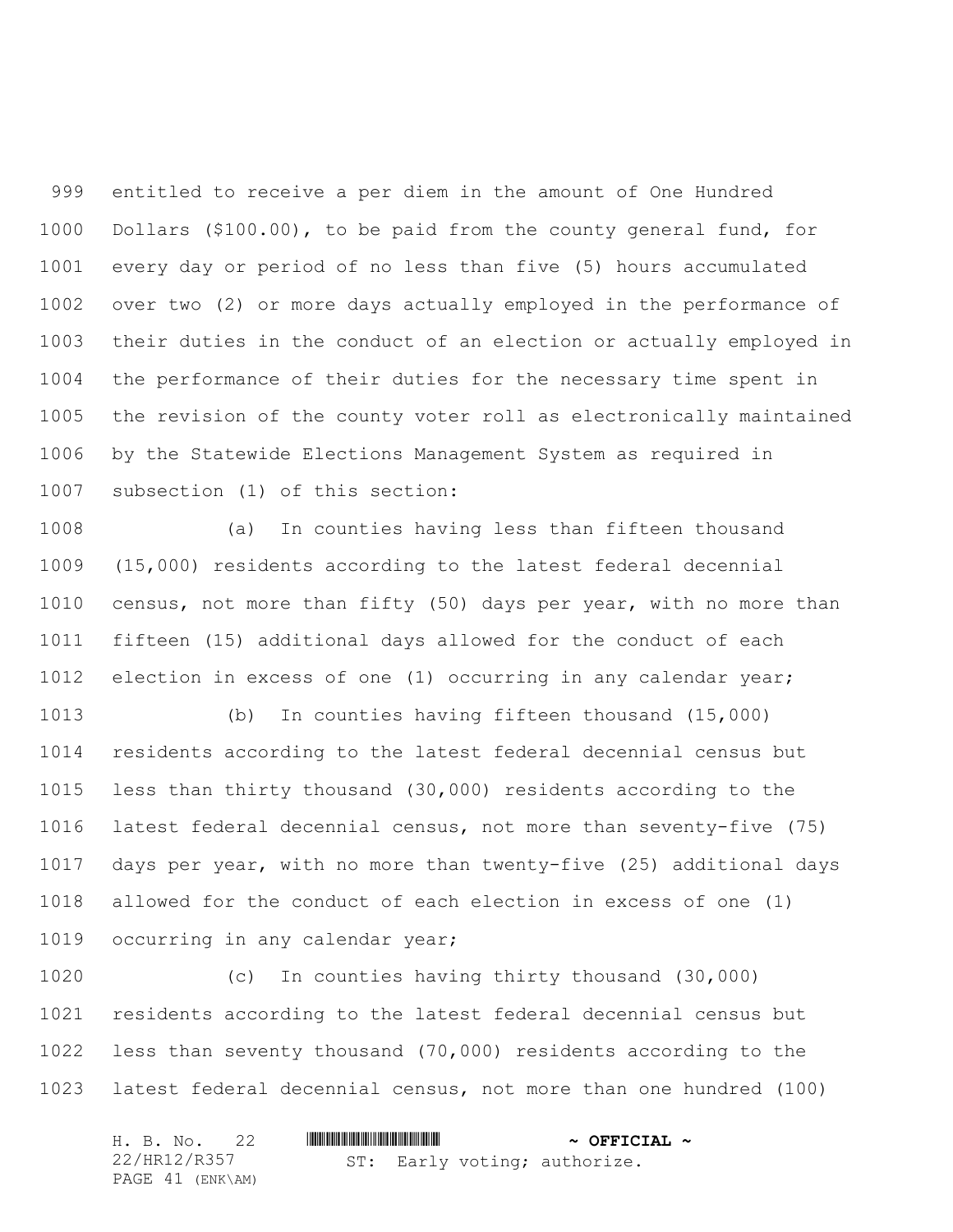days per year, with no more than thirty-five (35) additional days allowed for the conduct of each election in excess of one (l) occurring in any calendar year;

 (d) In counties having seventy thousand (70,000) residents according to the latest federal decennial census but less than ninety thousand (90,000) residents according to the latest federal decennial census, not more than one hundred twenty-five (125) days per year, with no more than forty-five (45) additional days allowed for the conduct of each election in excess of one (1) occurring in any calendar year;

 (e) In counties having ninety thousand (90,000) residents according to the latest federal decennial census but less than one hundred seventy thousand (170,000) residents according to the latest federal decennial census, not more than one hundred fifty (150) days per year, with no more than fifty-five (55) additional days allowed for the conduct of each election in excess of one (1) occurring in any calendar year; (f) In counties having one hundred seventy thousand

 (170,000) residents according to the latest federal decennial census but less than two hundred thousand (200,000) residents according to the latest federal decennial census, not more than one hundred seventy-five (175) days per year, with no more than sixty-five (65) additional days allowed for the conduct of each election in excess of one (1) occurring in any calendar year;

H. B. No. 22 \*HR12/R357\* **~ OFFICIAL ~** 22/HR12/R357 PAGE 42 (ENK\AM) ST: Early voting; authorize.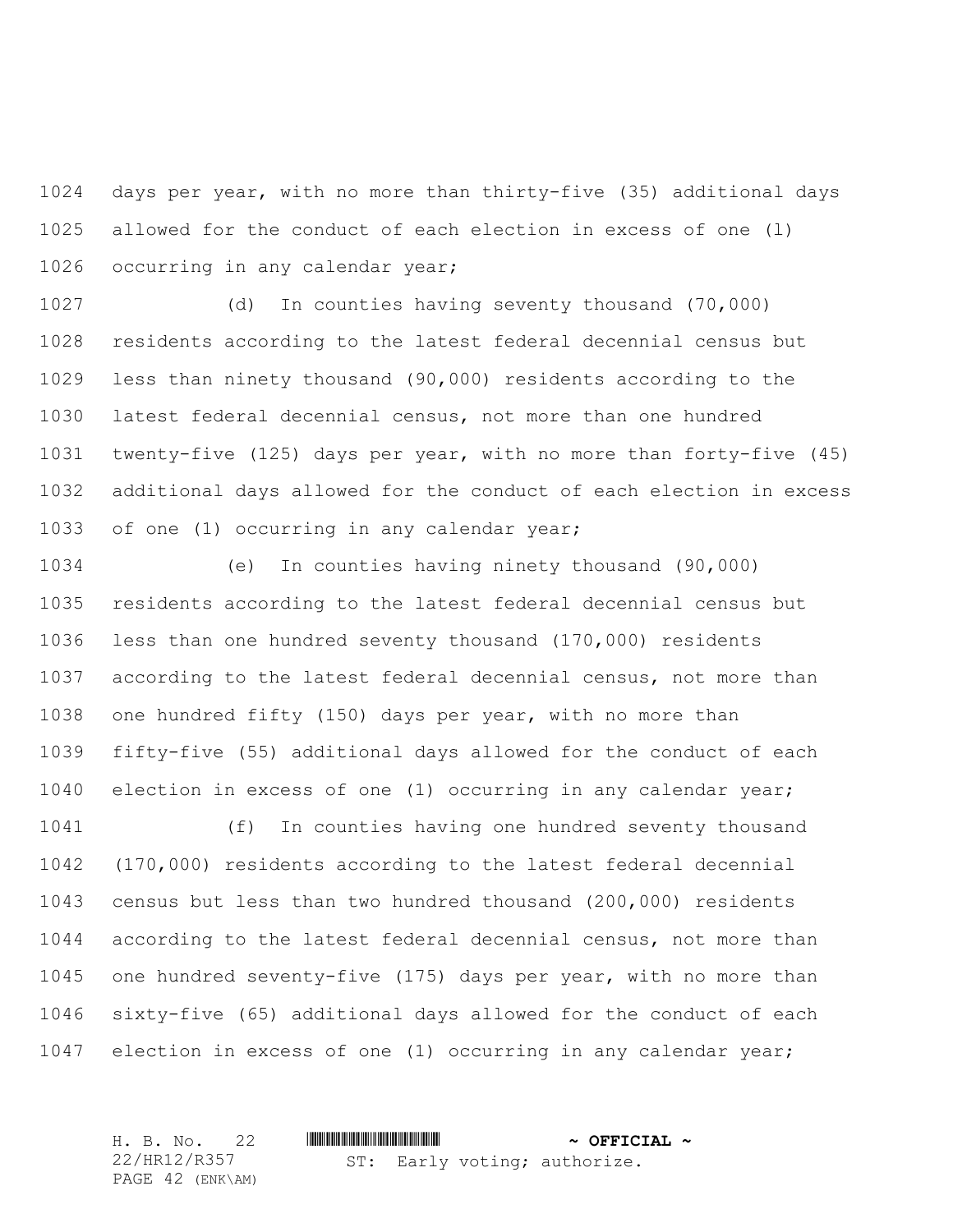(g) In counties having two hundred thousand (200,000) residents according to the latest federal decennial census but less than two hundred twenty-five thousand (225,000) residents according to the latest federal decennial census, not more than one hundred ninety (190) days per year, with no more than seventy-five (75) additional days allowed for the conduct of each election in excess of one (l) occurring in any calendar year;

 (h) In counties having two hundred twenty-five thousand (225,000) residents according to the latest federal decennial census but less than two hundred fifty thousand (250,000) residents according to the latest federal decennial census, not more than two hundred fifteen (215) days per year, with no more than eighty-five (85) additional days allowed for the conduct of each election in excess of one (1) occurring in any calendar year;

 (i) In counties having two hundred fifty thousand (250,000) residents according to the latest federal decennial census but less than two hundred seventy-five thousand (275,000) residents according to the latest federal decennial census, not more than two hundred thirty (230) days per year, with no more than ninety-five (95) additional days allowed for the conduct of each election in excess of one (1) occurring in any calendar year;

 (j) In counties having two hundred seventy-five thousand (275,000) residents according to the latest federal decennial census or more, not more than two hundred forty (240) days per year, with no more than one hundred five (105) additional

| H. B. No. 22     |                              | $\sim$ OFFICIAL $\sim$ |
|------------------|------------------------------|------------------------|
| 22/HR12/R357     | ST: Early voting; authorize. |                        |
| PAGE 43 (ENK\AM) |                              |                        |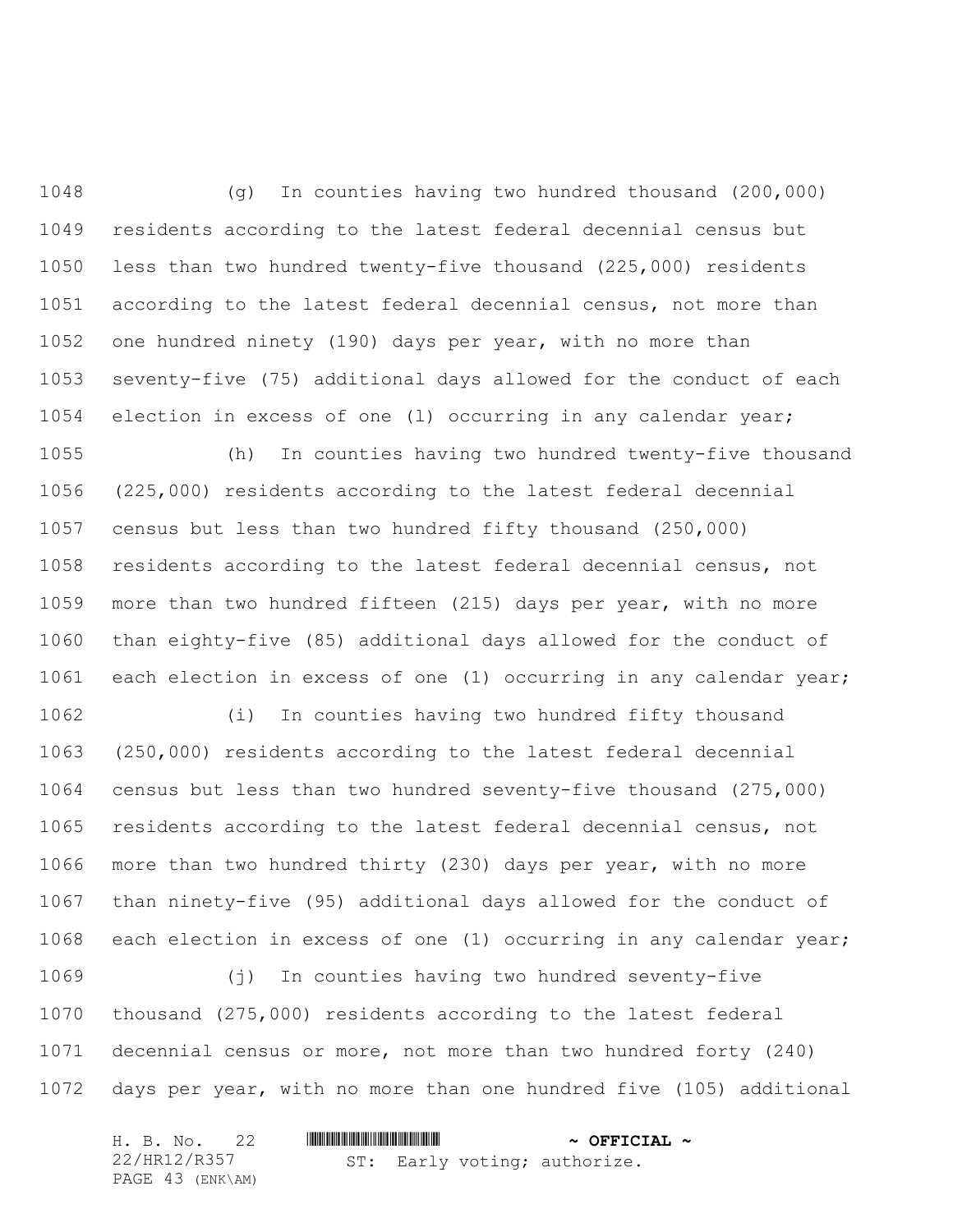days allowed for the conduct of each election in excess of one (l) occurring in any calendar year.

 (3) In addition to the number of days authorized in subsection (2) of this section, the board of supervisors of a county may authorize, in its discretion, the election commissioners to receive a per diem in the amount provided for in subsection (2) of this section, to be paid from the county general fund, for every day or period of no less than five (5) hours accumulated over two (2) or more days actually employed in the performance of their duties in the conduct of an election or actually employed in the performance of their duties for the necessary time spent in the revision of the county voter roll as electronically maintained by the Statewide Elections Management System as required in subsection (1) of this section, not to exceed five (5) days.

 (4) (a) The election commissioners shall be entitled to receive a per diem in the amount of One Hundred Dollars (\$100.00), to be paid from the county general fund, not to exceed ten (10) days for every day or period of no less than five (5) hours accumulated over two (2) or more days actually employed in the performance of their duties for the necessary time spent in the revision of the county voter roll as electronically maintained by the Statewide Elections Management System before any special election. For purposes of this paragraph, the regular special election day shall not be considered a special election. The

| H. B. No. 22     |                              | $\sim$ OFFICIAL $\sim$ |
|------------------|------------------------------|------------------------|
| 22/HR12/R357     | ST: Early voting; authorize. |                        |
| PAGE 44 (ENK\AM) |                              |                        |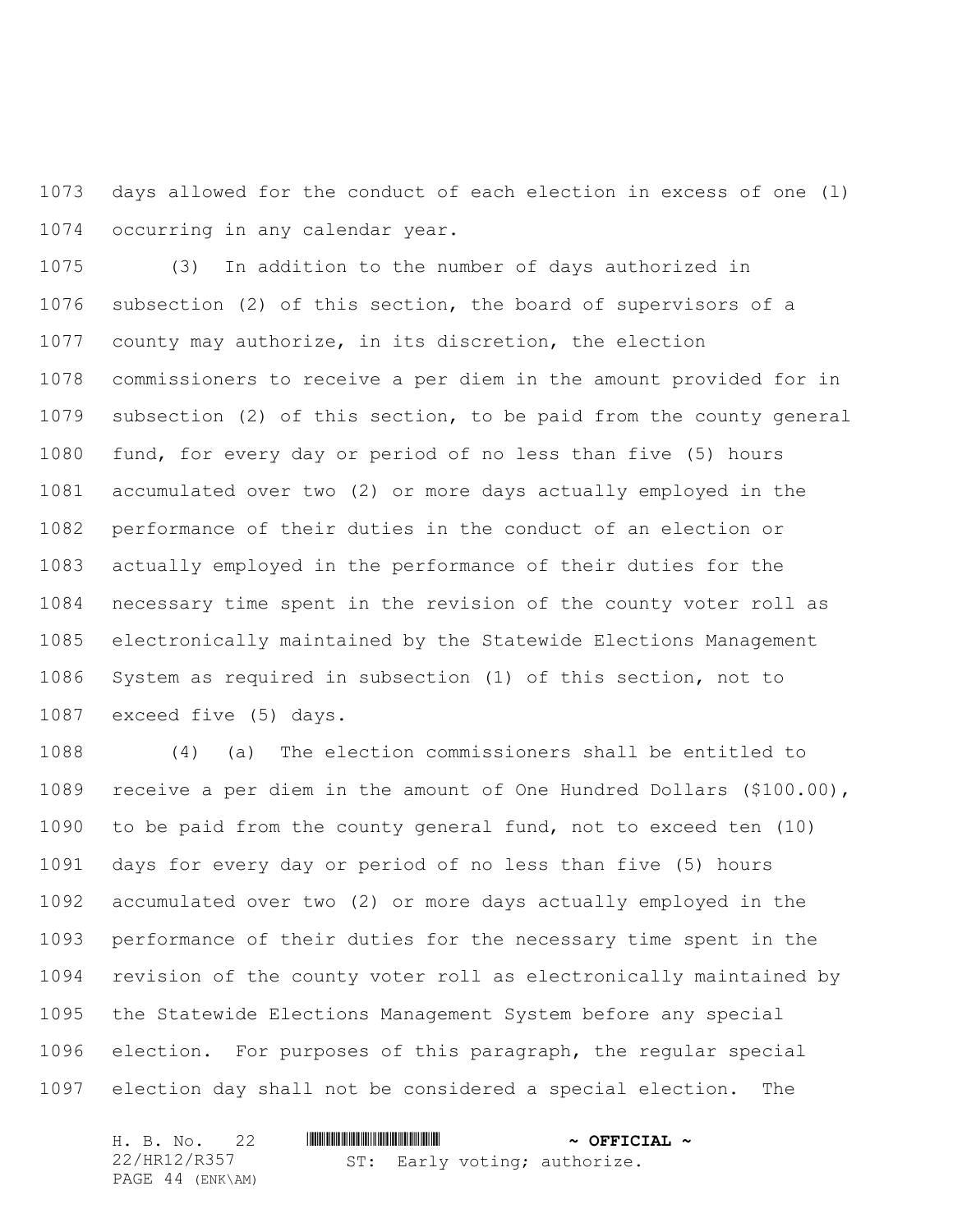annual limitations set forth in subsection (2) of this section shall not apply to this paragraph.

 (b) The election commissioners shall be entitled to receive a per diem in the amount of One Hundred Fifty Dollars (\$150.00), to be paid from the county general fund, for the performance of their duties on the day of any primary, runoff, general or special election. The annual limitations set forth in subsection (2) of this section shall apply to this paragraph.

 (c) The board of supervisors may, in its discretion, pay the election commissioners an additional amount not to exceed Fifty Dollars (\$50.00) for the performance of their duties at any election occurring from July 1, 2020, through December 31, 2020, which shall be considered additional pandemic pay. Such compensation shall be payable out of the county general fund, and may be payable from federal funds available for such purpose, or a combination of both funding sources.

 (5) The election commissioners shall be entitled to receive a per diem in the amount of One Hundred Dollars (\$100.00), to be paid from the county general fund, not to exceed fourteen (14) days for every day or period of no less than five (5) hours accumulated over two (2) or more days actually employed in the performance of their duties for the necessary time spent in the revision of the county voter roll as electronically maintained by the Statewide Elections Management System and in the conduct of a runoff election following either a general or special election.

| H. B. No. 22     |  | $\sim$ OFFICIAL $\sim$ |                              |  |
|------------------|--|------------------------|------------------------------|--|
| 22/HR12/R357     |  |                        | ST: Early voting; authorize. |  |
| PAGE 45 (ENK\AM) |  |                        |                              |  |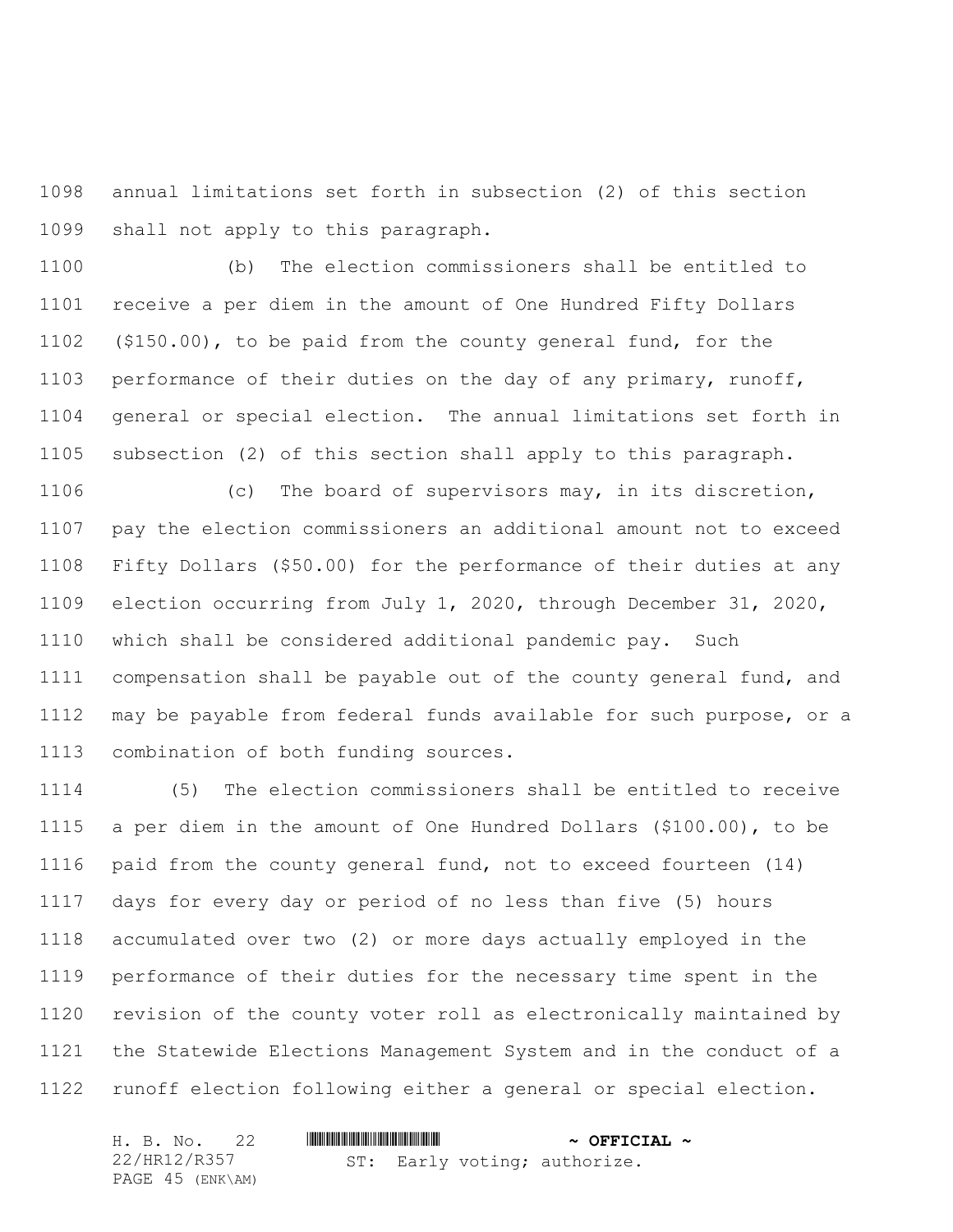(6) The election commissioners shall be entitled to receive only one (1) per diem payment for those days when the election commissioners discharge more than one (1) duty or responsibility on the same day.

 (7) In preparation for a municipal primary, runoff, general or special election, the county registrar shall generate and distribute the master voter roll and pollbooks from the Statewide Elections Management System for the municipality located within the county. The municipality shall pay the county registrar for the actual cost of preparing and printing the municipal master voter roll pollbooks. A municipality may secure "read only" access to the Statewide Elections Management System and print its own pollbooks using this information.

 (8) County election commissioners who perform the duties of an executive committee with regard to the conduct of a primary election under a written agreement authorized by law to be entered into with an executive committee shall receive per diem as provided for in subsection (2) of this section. The days that county election commissioners are employed in the conduct of a primary election shall be treated the same as days county election commissioners are employed in the conduct of other elections.

 (9) In addition to any per diem authorized by this section, any election commissioner shall be entitled to the mileage reimbursement rate allowable to federal employees for the use of a privately owned vehicle while on official travel on election day.

| H. B. No. 22     |                              | $\sim$ OFFICIAL $\sim$ |
|------------------|------------------------------|------------------------|
| 22/HR12/R357     | ST: Early voting; authorize. |                        |
| PAGE 46 (ENK\AM) |                              |                        |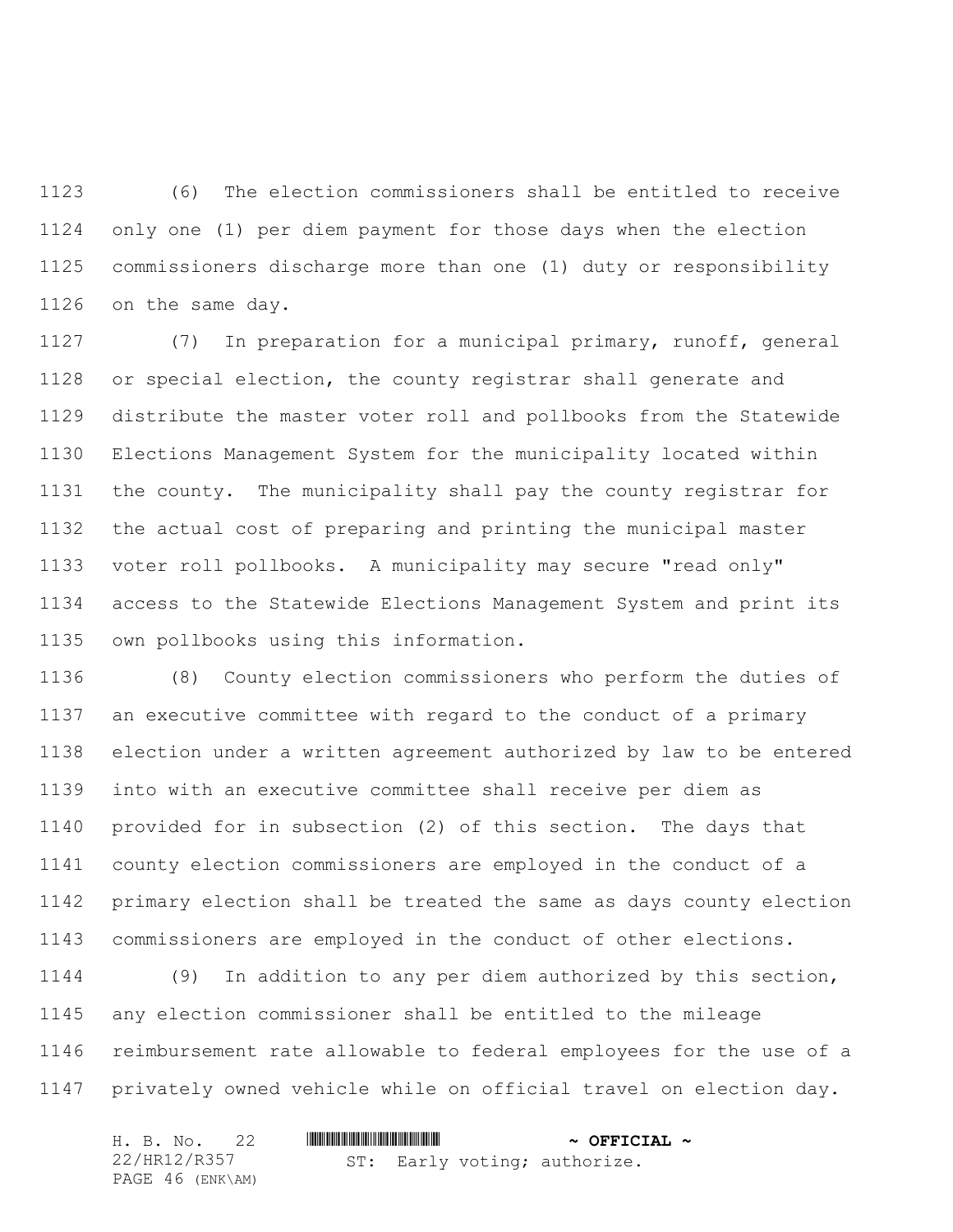| 1148 | Every election commissioner shall sign personally a<br>(10)                            |  |  |  |  |  |  |  |
|------|----------------------------------------------------------------------------------------|--|--|--|--|--|--|--|
| 1149 | certification setting forth the number of hours actually worked in                     |  |  |  |  |  |  |  |
| 1150 | the performance of the commissioner's official duties and for                          |  |  |  |  |  |  |  |
| 1151 | which the commissioner seeks compensation. The certification must                      |  |  |  |  |  |  |  |
| 1152 | be on a form as prescribed in this subsection. The commissioner's                      |  |  |  |  |  |  |  |
| 1153 | signature is, as a matter of law, made under the commissioner's                        |  |  |  |  |  |  |  |
| 1154 | oath of office and under penalties of perjury.                                         |  |  |  |  |  |  |  |
| 1155 | The certification form shall be as follows:                                            |  |  |  |  |  |  |  |
| 1156 | COUNTY ELECTION COMMISSIONER                                                           |  |  |  |  |  |  |  |
| 1157 | PER DIEM CLAIM FORM                                                                    |  |  |  |  |  |  |  |
| 1158 | NAME:<br>COUNTY:                                                                       |  |  |  |  |  |  |  |
| 1159 | DISTRICT:                                                                              |  |  |  |  |  |  |  |
| 1160 | ZIP:<br>CITY:                                                                          |  |  |  |  |  |  |  |
| 1161 | ACTUAL<br>PURPOSE<br>APPLICABLE<br>PER DIEM                                            |  |  |  |  |  |  |  |
| 1162 | DATE<br>BEGINNING ENDING<br>MS CODE<br>ΟF<br>HOURS<br>DAYS                             |  |  |  |  |  |  |  |
| 1163 | WORK<br>SECTION<br>WORKED<br>TIME<br>TIME<br>WORKED<br><b>EARNED</b>                   |  |  |  |  |  |  |  |
| 1164 |                                                                                        |  |  |  |  |  |  |  |
| 1165 |                                                                                        |  |  |  |  |  |  |  |
| 1166 |                                                                                        |  |  |  |  |  |  |  |
|      | 1167 TOTAL NUMBER OF PER DIEM DAYS EARNED                                              |  |  |  |  |  |  |  |
| 1168 | EXCLUDING ELECTION DAYS                                                                |  |  |  |  |  |  |  |
| 1169 | PER DIEM RATE PER DAY EARNED<br>X \$100.00                                             |  |  |  |  |  |  |  |
| 1170 | TOTAL NUMBER PER DIEM DAYS EARNED                                                      |  |  |  |  |  |  |  |
| 1171 | FOR ELECTION DAYS                                                                      |  |  |  |  |  |  |  |
| 1172 | PER DIEM RATE PER DAY EARNED<br>X \$150.00                                             |  |  |  |  |  |  |  |
|      | H. B. No. 22<br>$\sim$ OFFICIAL $\sim$<br>22/HR12/R357<br>ST: Early voting; authorize. |  |  |  |  |  |  |  |

PAGE 47 (ENK\AM)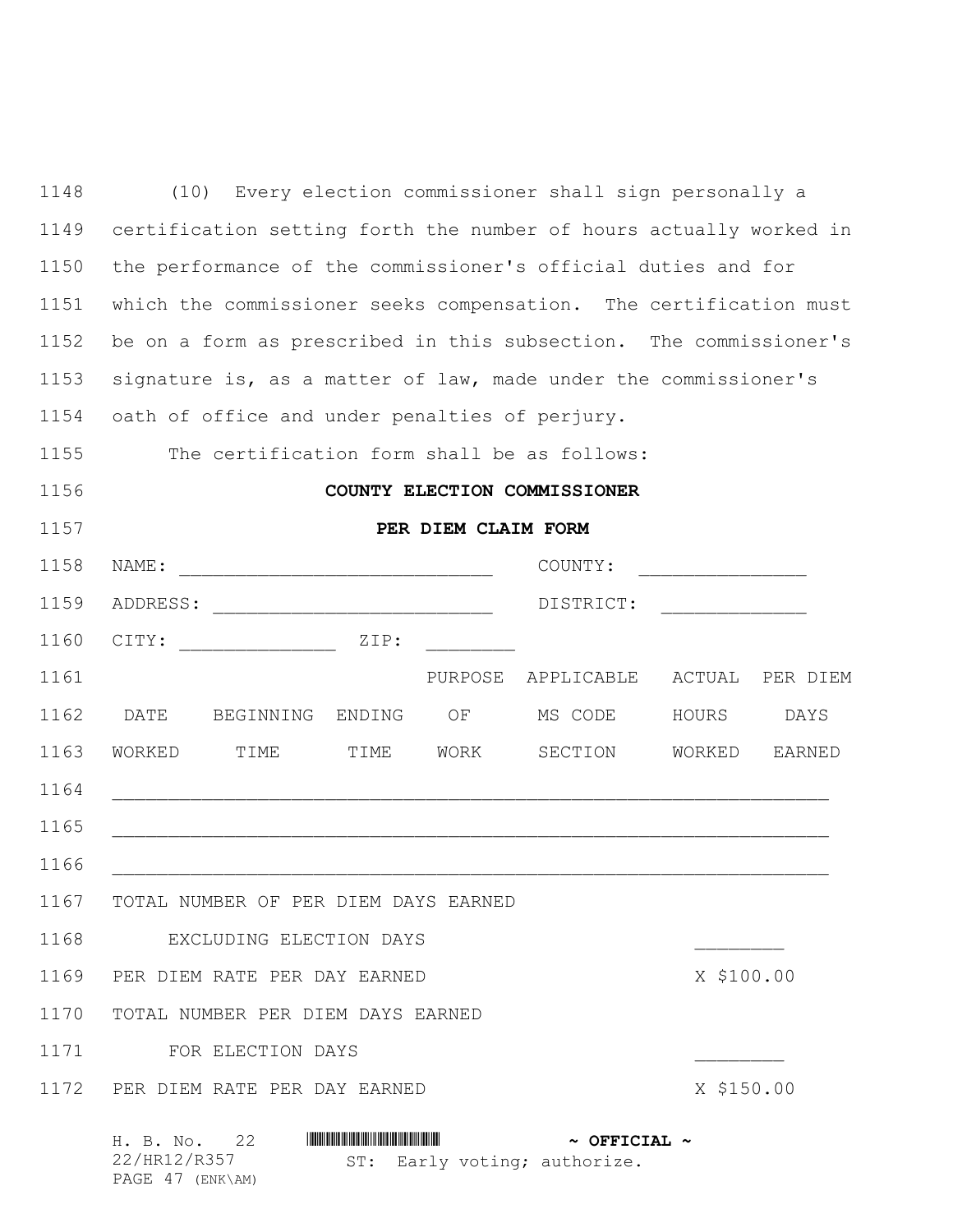## TOTAL AMOUNT OF PER DIEM CLAIMED \$\_\_\_\_\_\_\_

 I understand that I am signing this document under my oath as an election commissioner and under penalties of perjury.

 I understand that I am requesting payment from taxpayer funds and that I have an obligation to be specific and truthful as to the amount of hours worked and the compensation I am requesting.

1179 Signed this the \_\_\_\_\_ day of \_\_\_\_\_\_\_\_\_\_\_\_\_\_\_, \_\_\_\_.

- \_\_\_\_\_\_\_\_\_\_\_\_\_\_\_\_\_\_\_\_\_\_\_\_
- Commissioner's Signature

 When properly completed and signed, the certification must be filed with the clerk of the county board of supervisors before any payment may be made. The certification will be a public record available for inspection and reproduction immediately upon the oral or written request of any person.

 Any person may contest the accuracy of the certification in any respect by notifying the chair of the commission, any member of the board of supervisors or the clerk of the board of supervisors of the contest at any time before or after payment is made. If the contest is made before payment is made, no payment shall be made as to the contested certificate until the contest is finally disposed of. The person filing the contest shall be entitled to a full hearing, and the clerk of the board of supervisors shall issue subpoenas upon request of the contestor compelling the attendance of witnesses and production of documents and things. The contestor shall have the right to appeal de novo

|              | H. B. No. 22     |  | $\sim$ OFFICIAL $\sim$ |                              |  |
|--------------|------------------|--|------------------------|------------------------------|--|
| 22/HR12/R357 |                  |  |                        | ST: Early voting; authorize. |  |
|              | PAGE 48 (ENK\AM) |  |                        |                              |  |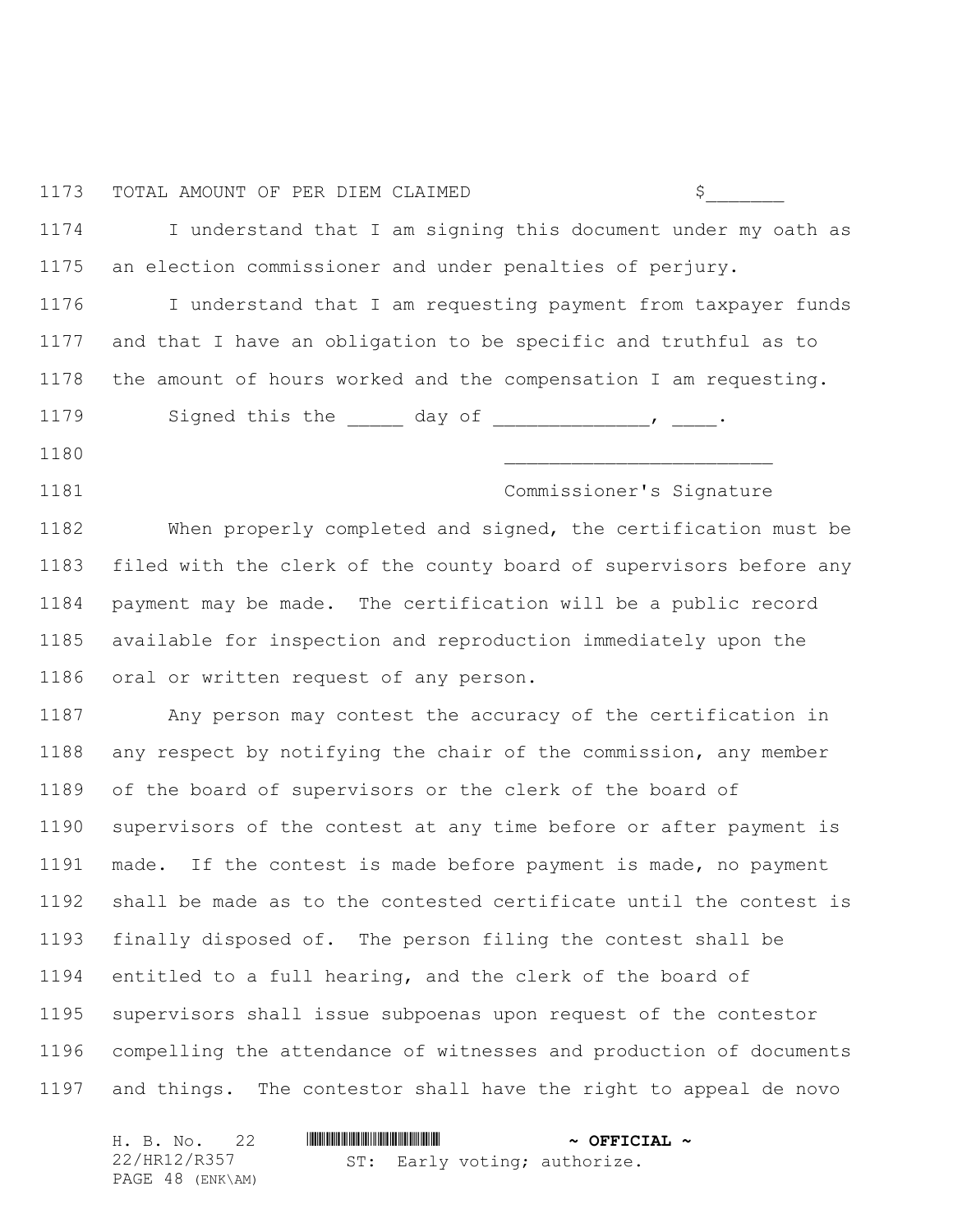to the circuit court of the involved county, which appeal must be perfected within thirty (30) days from a final decision of the commission, the clerk of the board of supervisors or the board of 1201 supervisors, as the case may be.

 Any contestor who successfully contests any certification will be awarded all expenses incident to his or her contest, together with reasonable attorney's fees, which will be awarded upon petition to the chancery court of the involved county upon final disposition of the contest before the election commission, board of supervisors, clerk of the board of supervisors, or, in case of an appeal, final disposition by the court. The commissioner against whom the contest is decided shall be liable for the payment of the expenses and attorney's fees, and the county shall be jointly and severally liable for same.

 (11) Any election commissioner who has not received a certificate issued by the Secretary of State pursuant to Section 23-15-211 indicating that the election commissioner has received the required elections seminar instruction and that the election commissioner is fully qualified to conduct an election, shall not receive any compensation authorized by this section or Section 23-15-239.

 **SECTION 30.** Section 23-15-171, Mississippi Code of 1972, is amended as follows:

 23-15-171. (1) Except as otherwise provided in Section 4 of this act, municipal primary elections shall be held on the first

|  | H. B. No. 22     |  |  |  | $\sim$ OFFICIAL $\sim$       |  |
|--|------------------|--|--|--|------------------------------|--|
|  | 22/HR12/R357     |  |  |  | ST: Early voting; authorize. |  |
|  | PAGE 49 (ENK\AM) |  |  |  |                              |  |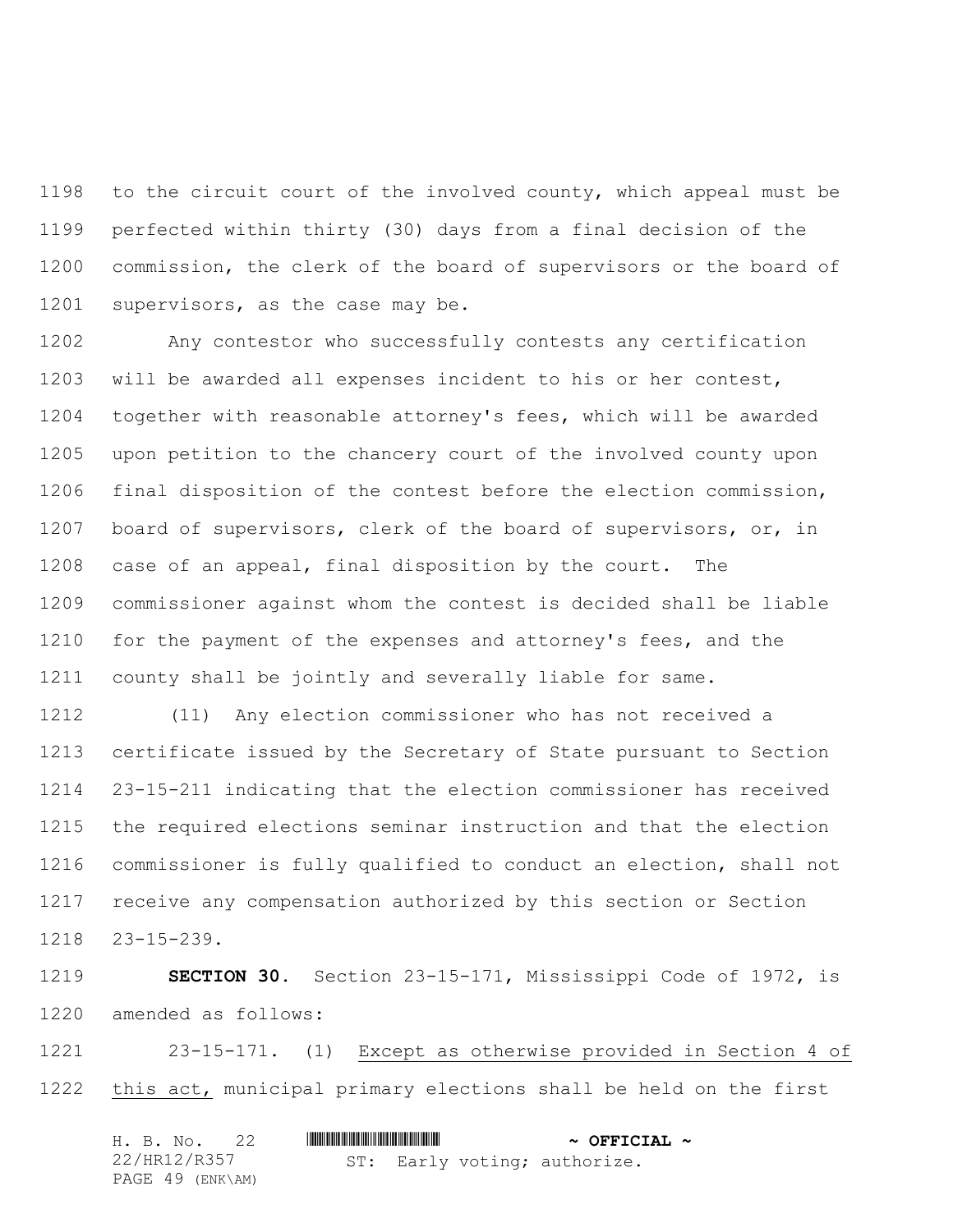Tuesday in April preceding the general municipal election and, in the event a second primary shall be necessary, such second primary shall be held on the fourth Tuesday in April preceding such general municipal election. The candidate receiving a majority of the votes cast in the election shall be the party nominee. If no candidate shall receive a majority vote at the election, the two (2) candidates receiving the highest number of votes shall have their names placed on the ballot for the second primary election. The candidate receiving the most votes cast in the second primary election shall be the party nominee. However, if no candidate shall receive a majority vote at the first primary, and there is a tie in the election of those receiving the next highest vote, those candidates receiving the next highest vote and the candidate receiving the highest vote shall have their names placed on the ballot for the second primary election, and whoever receives the most votes cast in the second primary election shall be the party nominee. At the primary election the municipal executive committee shall perform the same duties as are specified by law and performed by members of the county executive committee with regard to state and county primary elections. Each municipal executive committee shall have as many members as there are elective officers of the municipality, and the members of the municipal executive committee of each political party shall be elected in the primary elections held for the nomination of candidates for municipal offices. The provisions of this section

| H. B. No. 22     |  | $\sim$ OFFICIAL $\sim$       |  |
|------------------|--|------------------------------|--|
| 22/HR12/R357     |  | ST: Early voting; authorize. |  |
| PAGE 50 (ENK\AM) |  |                              |  |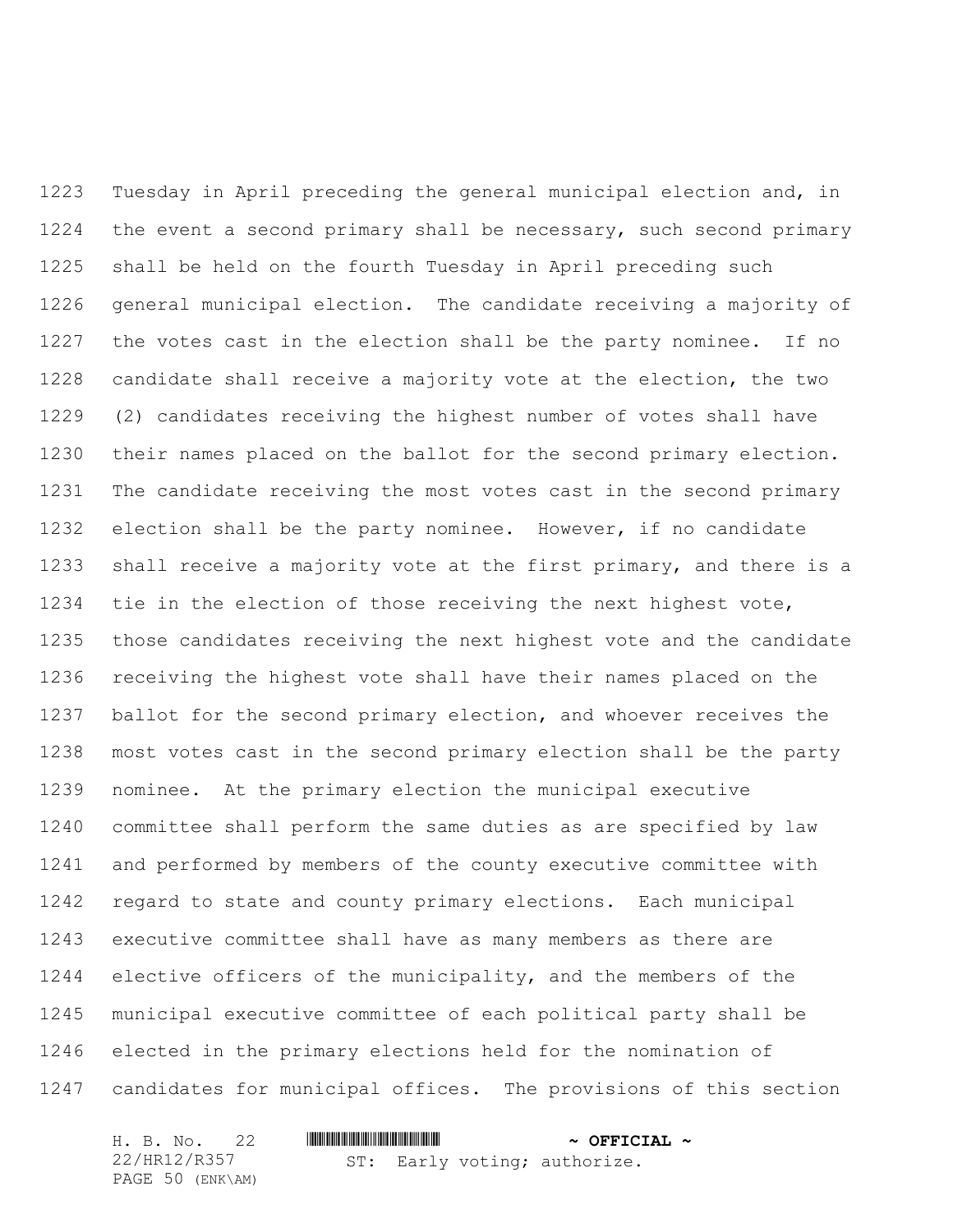shall govern all municipal primary elections as far as applicable, but the officers to prepare the ballots and the poll managers and other officials of the primary election shall be appointed by the municipal executive committee of the party holding the primary, and the returns of such election shall be made to such municipal executive committee. Vacancies in the executive committee shall be filled by it.

 (2) Provided, however, that in municipalities operating under a special or private charter which fixes a time for holding elections, other than the time fixed by Chapter 491, Laws of 1950, the first primary election shall be held on the first Tuesday, two (2) months before the time for holding the general election, as fixed by the charter, and the second primary election, where necessary, shall be held three (3) weeks after the first primary election, unless the charter of any such municipality provides otherwise, in which event the provisions of the special or private charter shall prevail as to the time of holding such primary elections.

 (3) All primary elections in municipalities shall be held and conducted in the same manner as is provided by law for state and county primary elections.

 **SECTION 31.** Section 23-15-173, Mississippi Code of 1972, is amended as follows:

 23-15-173. (1) A general municipal election shall be held in each city, town or village on the first Tuesday after the first

|              | H. B. No. 22     |  | $\sim$ OFFICIAL $\sim$       |  |
|--------------|------------------|--|------------------------------|--|
| 22/HR12/R357 |                  |  | ST: Early voting; authorize. |  |
|              | PAGE 51 (ENK\AM) |  |                              |  |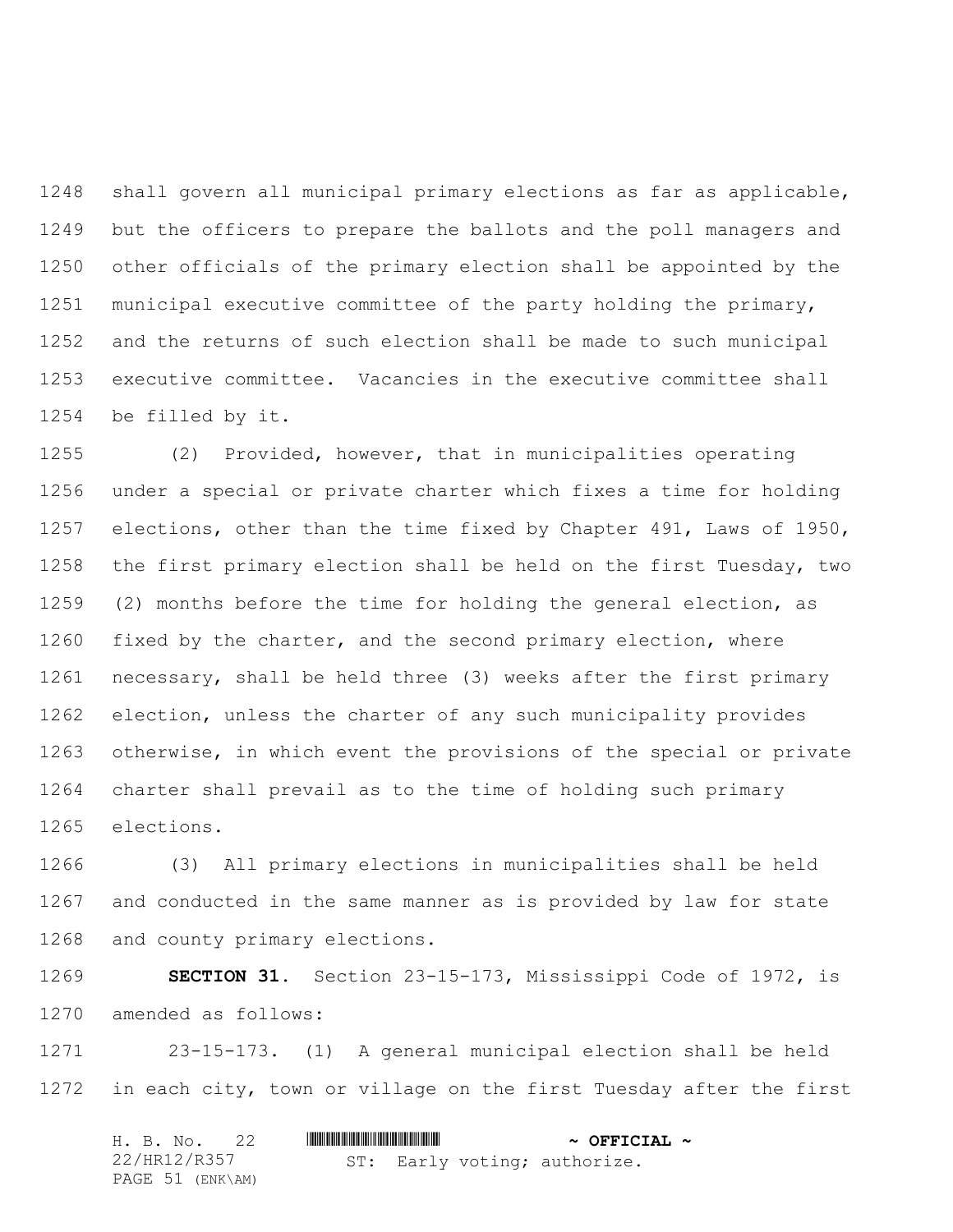Monday of June 1985, and every four (4) years thereafter, for the election of all municipal officers elected by the people. Early voting for those general municipal elections shall be conducted as provided in Sections 1 through 7 of this act.

 (2) All municipal general elections shall be held and conducted in the same manner as is provided by law for state and county general elections.

 (3) The provisions of Sections 23-15-171 and 23-15-173, which fix the times to hold primary and general elections, shall not apply to any municipality operating under a special or private charter where the governing board or authority thereof, on or before June 25, 1952, shall have adopted and spread upon its minutes a resolution or ordinance declining to accept the provisions, in which event the primary and general elections shall be held at the time fixed by the charter of the municipality.

 **SECTION 32.** Section 23-15-191, Mississippi Code of 1972, is amended as follows:

 23-15-191. The first primary shall be held on the first Tuesday after the first Monday of August preceding any regular or general election; and the second primary shall be held three (3) weeks thereafter. Early voting for the primary election shall be conducted as provided for in Sections 1 through 7 of this act. The candidate that receives a majority of the votes cast in the election shall be the party nominee. If no candidate receives a majority vote at the election, then the two (2) candidates who

| H. B. No. 22     |                              | $\sim$ OFFICIAL $\sim$ |
|------------------|------------------------------|------------------------|
| 22/HR12/R357     | ST: Early voting; authorize. |                        |
| PAGE 52 (ENK\AM) |                              |                        |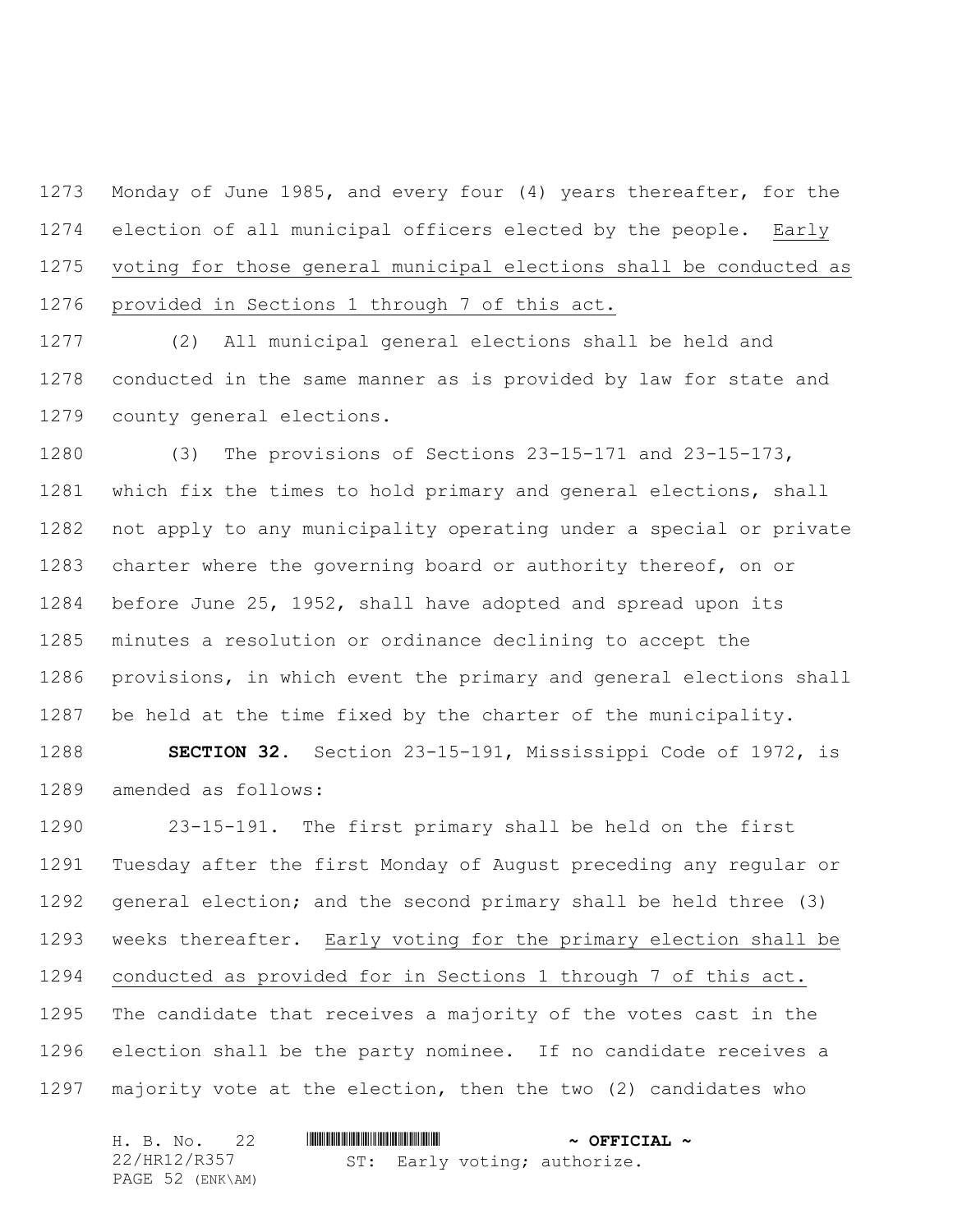receive the highest number of votes shall have their names placed on the ballot for the second primary election to be held three (3) weeks later. The candidate who receives the most votes in the second primary election shall be the party nominee. However, if no candidate receives a majority vote at the first primary, and there is a tie in the election of those receiving the next highest 1304 vote, then those candidates receiving the next highest vote and the candidate receiving the highest vote shall have their names placed on the ballot for the second primary election to be held three (3) weeks later, and whoever receives the most votes cast in the second primary election shall be the party nominee.

 **SECTION 33.** Section 23-15-195, Mississippi Code of 1972, is amended as follows:

 23-15-195. Except as otherwise provided in Sections 1 through 7 of this act, all elections by the people shall be by ballot, and shall be concluded in one (1) day.

 **SECTION 34.** Section 23-15-197, Mississippi Code of 1972, is amended as follows:

 23-15-197. (1) Times for holding primary and general elections for congressional offices shall be as prescribed in Sections 23-15-1031, 23-15-1033 and 23-15-1041.

 (2) Times for holding elections for the office of judge of the Supreme Court shall be as prescribed in Section 23-15-991 and Sections 23-15-974 through 23-15-985, and times for holding

| H. B. No. 22     |                              | $\sim$ OFFICIAL $\sim$ |
|------------------|------------------------------|------------------------|
| 22/HR12/R357     | ST: Early voting; authorize. |                        |
| PAGE 53 (ENK\AM) |                              |                        |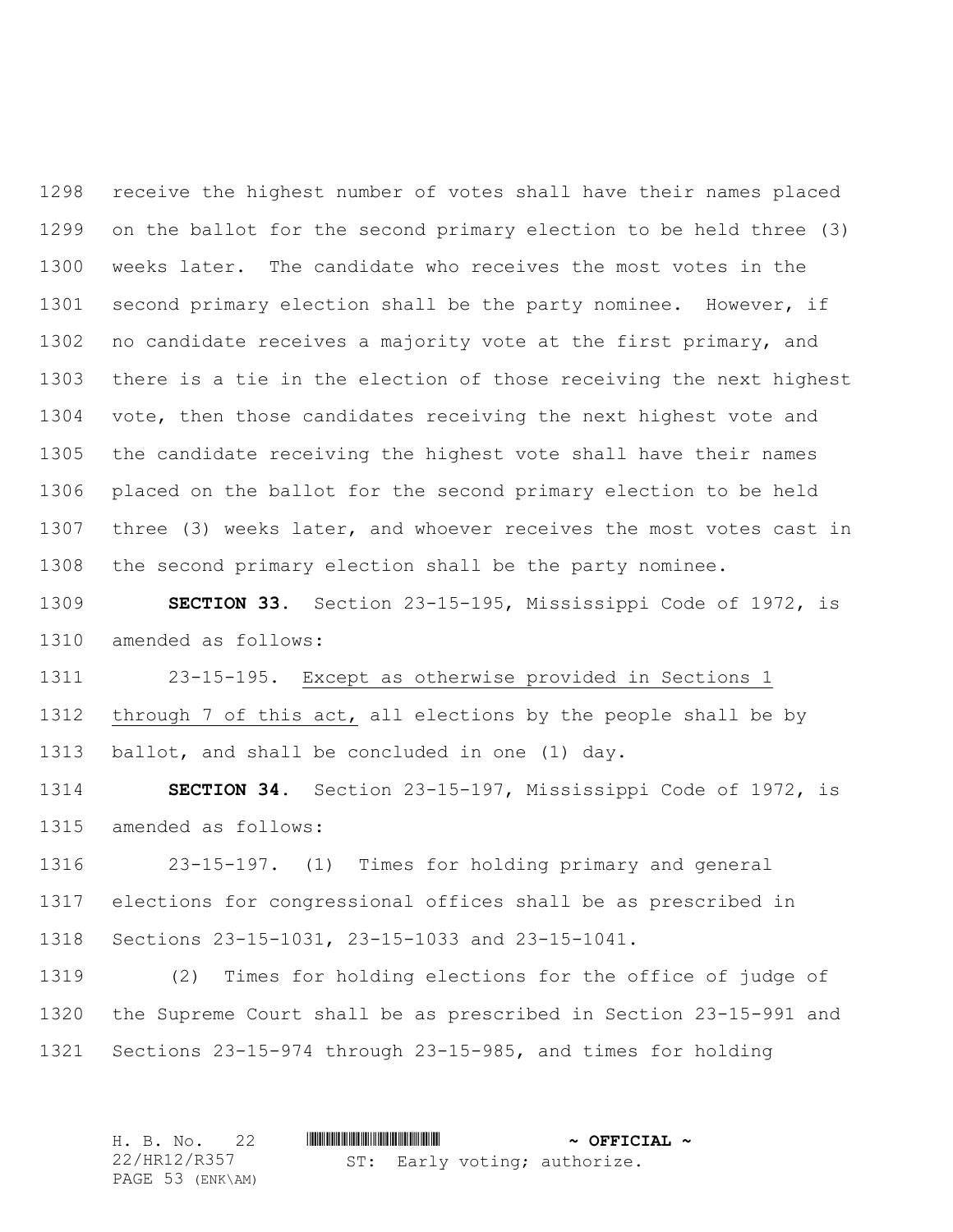elections for the office of judge of the Court of Appeals shall be as prescribed in Section 9-4-5.

 (3) Times for holding elections for the office of circuit court judge and the office of chancery court judge shall be as prescribed in Sections 23-15-974 through 23-15-985, and Section 23-15-1015.

 (4) Times for holding elections for the office of county election commissioners shall be as prescribed in Section 23-15-213.

 (5) Times for holding elections for the office of levee commissioner shall be as prescribed in Chapter 12, Laws of 1928; Chapter 574, Laws of 1968; Chapter 85, Laws of 1930; Chapter 317, Laws of 1983; and Chapter 438, Laws of 2010.

 (6) Times for holding early voting shall be as provided in Sections 1 through 7 of this act.

 **SECTION 35.** Section 23-15-231, Mississippi Code of 1972, is amended as follows:

 23-15-231. Before every **\* \* \*** early voting period begins, the election commissioners shall appoint three (3) persons for each voting precinct to be poll managers, one (1) of whom shall be designated by the election commissioners as election bailiff. For general and special elections, the poll managers shall not all be of the same political party if suitable persons of different political parties can be found in the district. If any person appointed shall fail to attend and serve, the poll managers

| H. B. No. 22     |                              | $\sim$ OFFICIAL $\sim$ |
|------------------|------------------------------|------------------------|
| 22/HR12/R357     | ST: Early voting; authorize. |                        |
| PAGE 54 (ENK\AM) |                              |                        |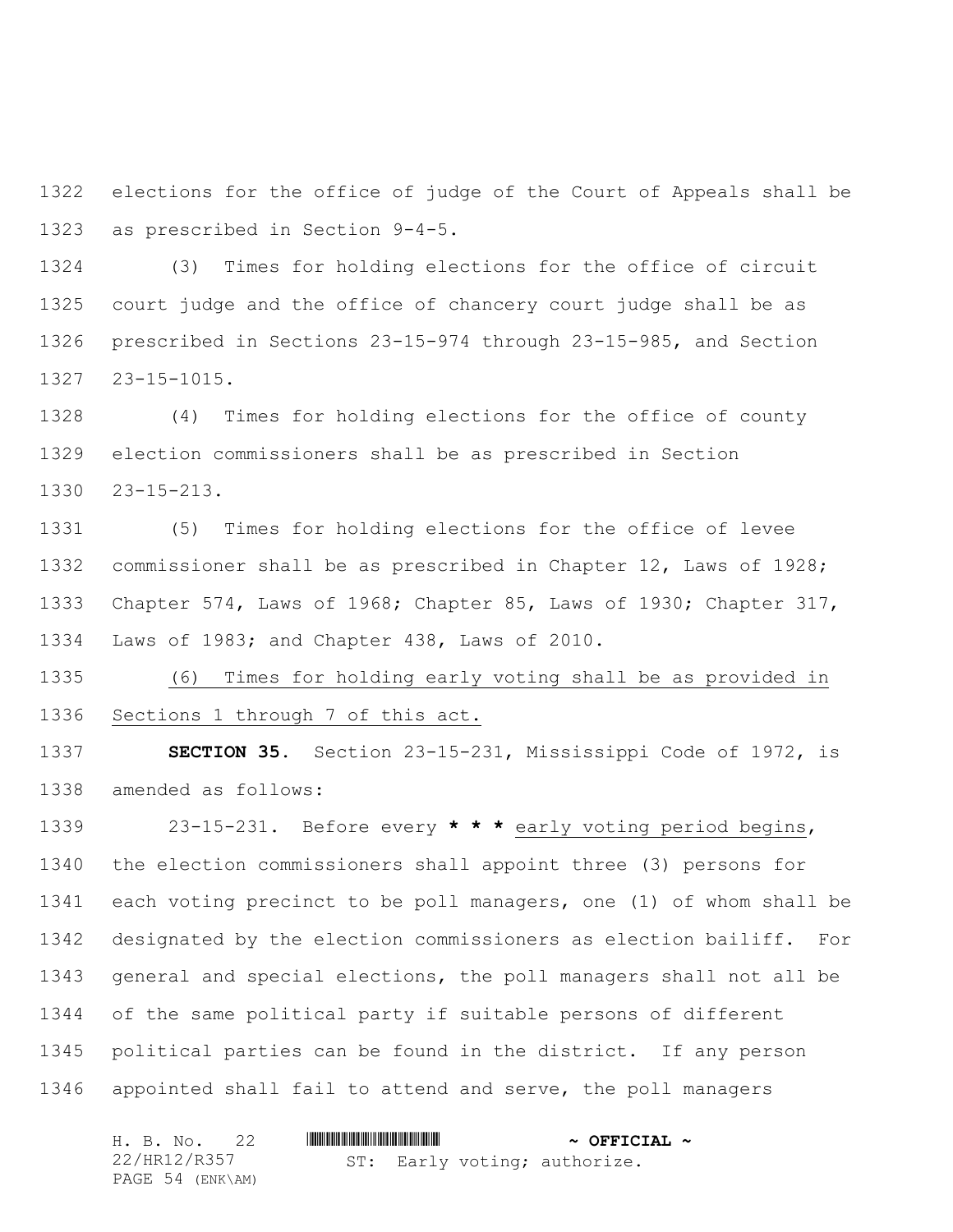1347 present, if any, may designate someone to fill his or her place; and if the election commissioners fail to make the appointments or in case of the failure of all those appointed to attend and serve, any three (3) qualified electors present when the polls should be opened may act as poll managers. Provided, however, any person appointed to be poll manager or act as poll manager shall be a qualified elector of the county in which the polling place is located.

 **SECTION 36.** Section 23-15-233, Mississippi Code of 1972, is amended as follows:

 23-15-233. The poll managers shall take care that the election **\* \* \*** and the early voting are conducted fairly and agreeably to law, and they shall be judges of the qualifications of electors, and may examine, on oath, any person duly registered and offering to vote touching his or her qualifications as an elector, which oath any of the poll managers may administer.

 **SECTION 37.** Section 23-15-239, Mississippi Code of 1972, is amended as follows:

 **[Until January 1, 2020, this section shall read as follows:]** 23-15-239. (1) The executive committee of each county, in the case of a primary election, or the election commissioners of each county, in the case of all other elections, in conjunction with the circuit clerk, shall, in the years in which counties conduct an election, sponsor and conduct, not less than five (5) days before the early voting period begins for each election, not

| H. B. No. 22     |  |  | $\sim$ OFFICIAL $\sim$       |  |
|------------------|--|--|------------------------------|--|
| 22/HR12/R357     |  |  | ST: Early voting; authorize. |  |
| PAGE 55 (ENK\AM) |  |  |                              |  |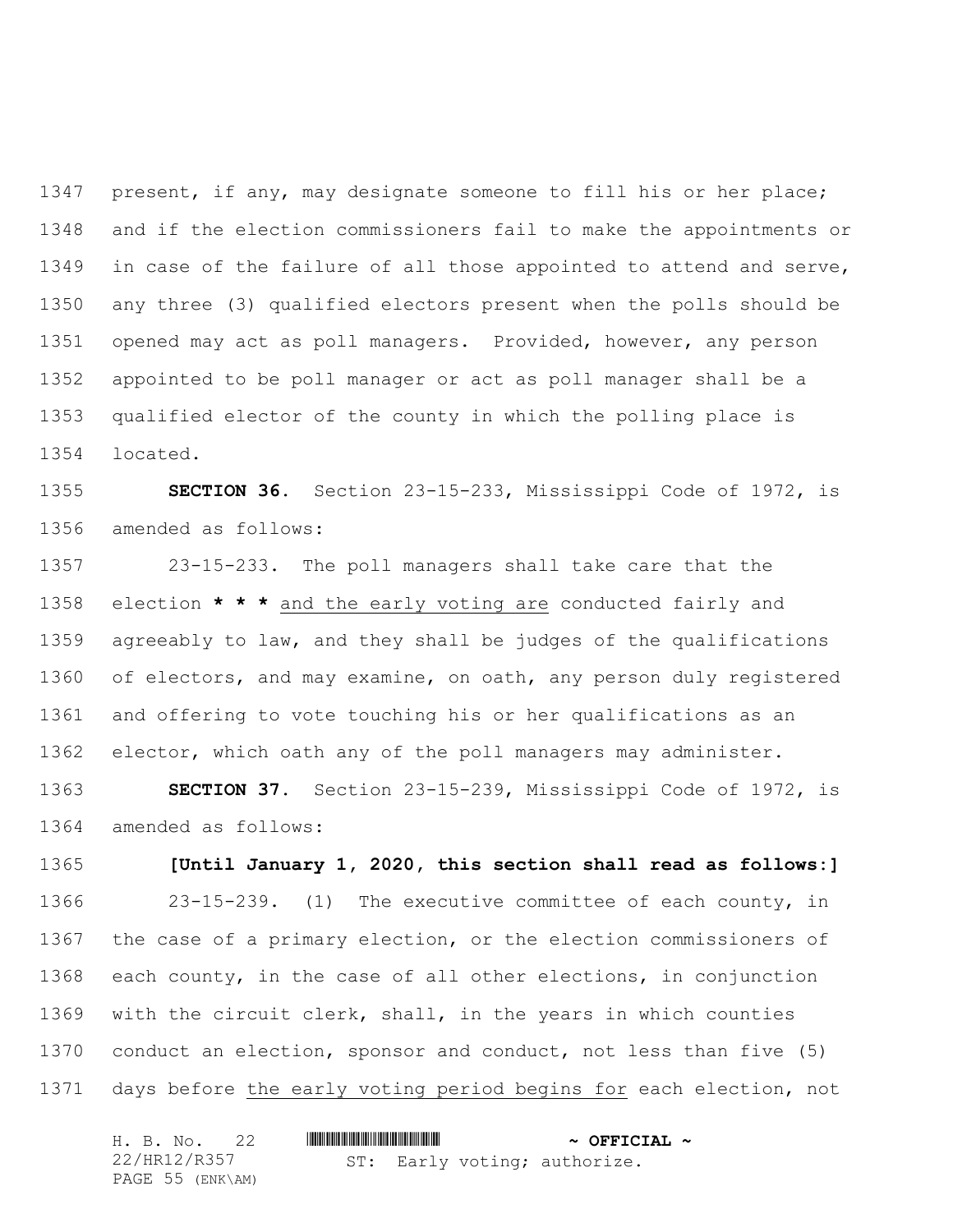less than four (4) hours and not more than eight (8) hours of poll manager training to instruct poll managers as to their duties in the proper administration of the election and the operation of the polling place. Any poll manager who completes the online training course provided by the Secretary of State shall only be required to complete two (2) hours of in-person poll manager training. No poll manager shall serve in any election unless he or she has received these instructions once during the twelve (12) months immediately preceding the date upon which the early voting period for each election **\* \* \*** begins; however, nothing in this section shall prevent the appointment of an alternate poll manager to fill a vacancy in case of an emergency. The county executive committee or the election commissioners, as appropriate, shall train a sufficient number of alternates to serve in the event a poll manager is unable to serve for any reason.

 (2) (a) If it is eligible under Section 23-15-266, the county executive committee may enter into a written agreement with the circuit clerk or the county election commission authorizing the circuit clerk or the county election commission to perform any of the duties required of the county executive committee pursuant to this section. Any agreement entered into pursuant to this subsection shall be signed by the chair of the county executive committee and the circuit clerk or the chair of the county election commission, as appropriate. The county executive

H. B. No. 22 \*HR12/R357\* **~ OFFICIAL ~** 22/HR12/R357 PAGE 56 (ENK\AM) ST: Early voting; authorize.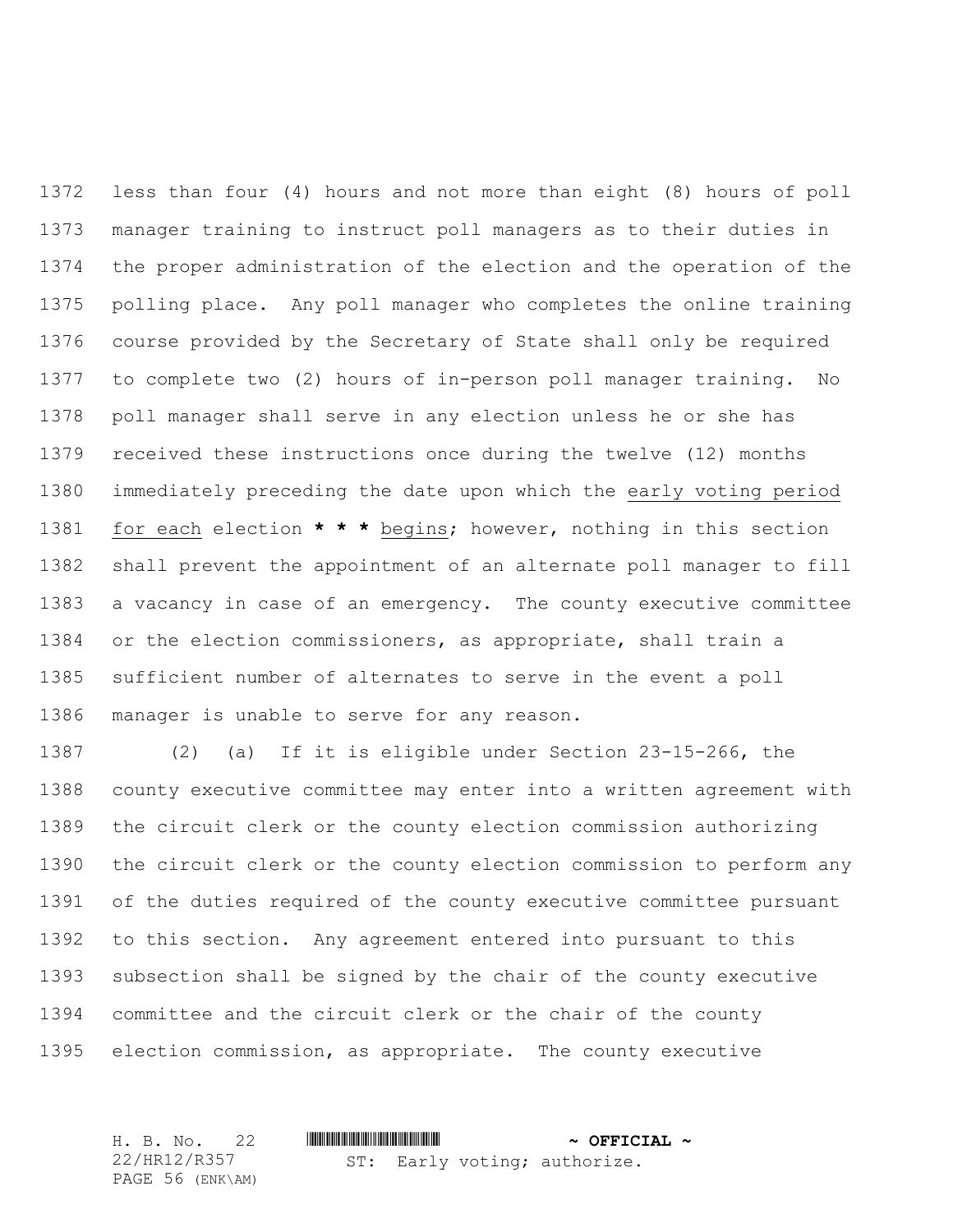committee shall notify the state executive committee and the Secretary of State of the existence of the agreement.

 (b) If it is eligible under Section 23-15-266, the municipal executive committee may enter into a written agreement with the municipal clerk or the municipal election commission authorizing the municipal clerk or the municipal election commission to perform any of the duties required of the municipal executive committee pursuant to this section. Any agreement entered into pursuant to this subsection shall be signed by the chair of the municipal executive committee and the municipal clerk or the chair of the municipal election commission, as appropriate. The municipal executive committee shall notify the state executive committee and the Secretary of State of the existence of the agreement.

 (3) The board of supervisors and the municipal governing authority, in their discretion, may compensate poll managers who attend these training sessions. The compensation shall be at a rate of not less than the federal hourly minimum wage nor more than Twelve Dollars (\$12.00) per hour. Poll managers shall not be compensated for more than sixteen (16) hours of attendance at the training sessions regardless of the actual amount of time that 1417 they attended the training sessions.

 (4) The time and location of the training sessions required pursuant to this section shall be announced to the general public by posting a notice thereof at the courthouse and by delivering a

|  | H. B. No. 22     |  |  | $\sim$ OFFICIAL $\sim$       |  |
|--|------------------|--|--|------------------------------|--|
|  | 22/HR12/R357     |  |  | ST: Early voting; authorize. |  |
|  | PAGE 57 (ENK\AM) |  |  |                              |  |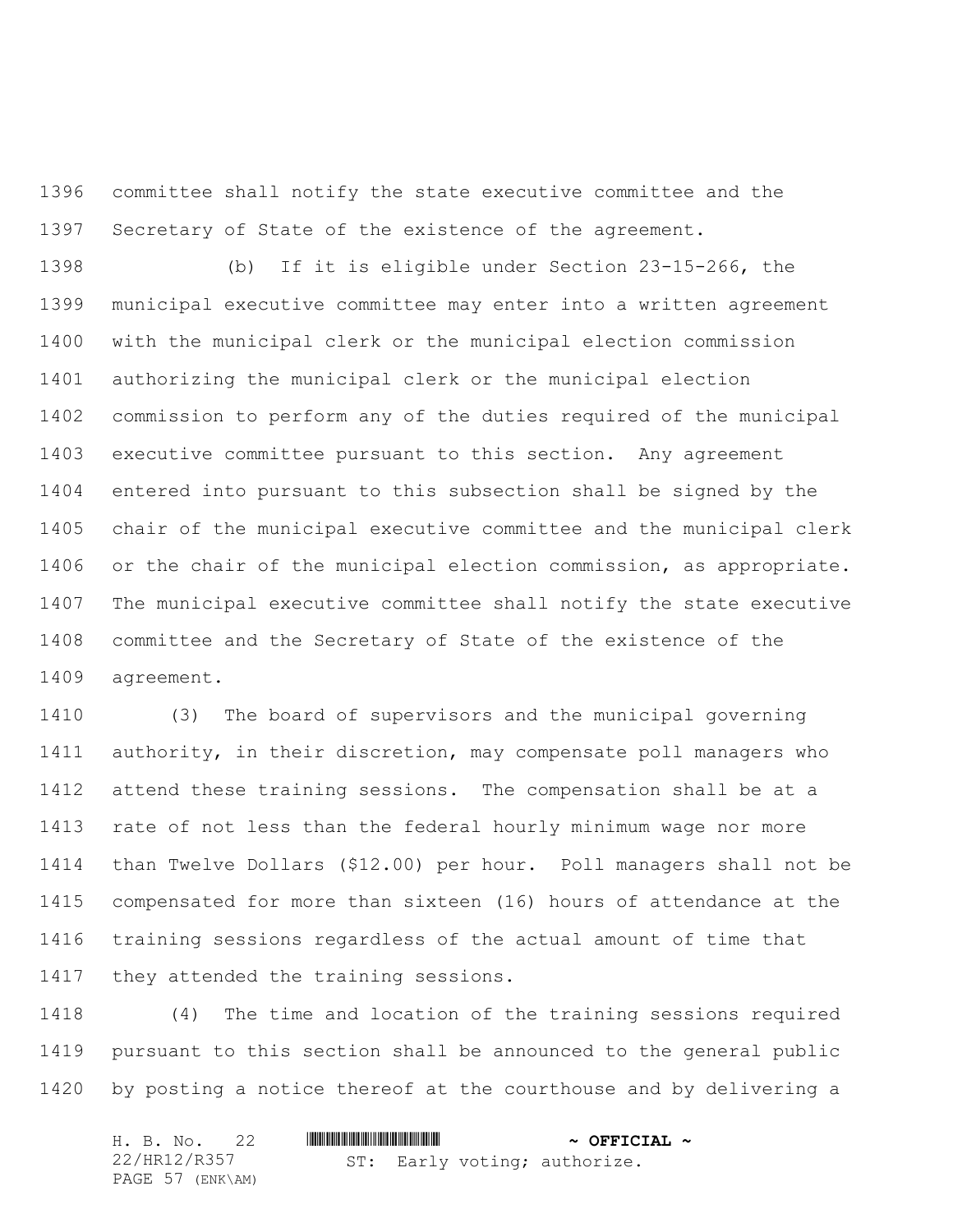copy of the notice to the office of a newspaper having general circulation in the county five (5) days before the date upon which the training session is to be conducted. Persons who will serve as poll watchers for candidates and political parties, as well as members of the general public, shall be allowed to attend the sessions.

 (5) Subject to the following annual limitations, the election commissioners shall be entitled to receive a per diem in the amount of One Hundred Dollars (\$100.00), to be paid from the county general fund, for every day or period of no less than five (5) hours accumulated over two (2) or more days actually employed in the performance of their duties for the necessary time spent in conducting training sessions as required by this section:

 (a) In counties having less than fifteen thousand (15,000) residents according to the latest federal decennial census, not more than five (5) days per year;

 (b) In counties having fifteen thousand (15,000) residents according to the latest federal decennial census but less than thirty thousand (30,000) residents according to the latest federal decennial census, not more than eight (8) days per year;

 (c) In counties having thirty thousand (30,000) residents according to the latest federal decennial census but less than seventy thousand (70,000) residents according to the

H. B. No. 22 \*HR12/R357\* **~ OFFICIAL ~** 22/HR12/R357 PAGE 58 (ENK\AM) ST: Early voting; authorize.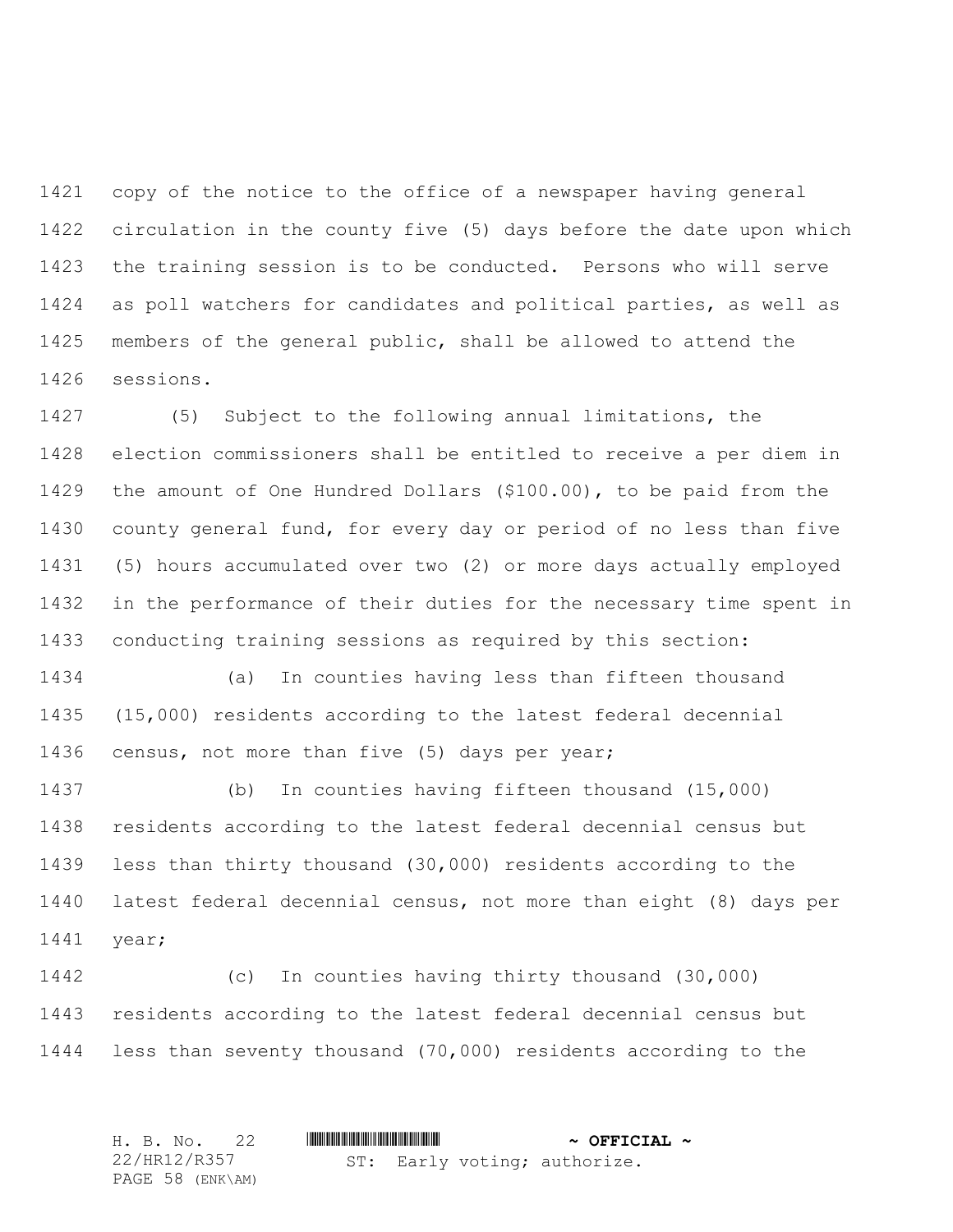latest federal decennial census, not more than ten (10) days per year;

 (d) In counties having seventy thousand (70,000) residents according to the latest federal decennial census but less than ninety thousand (90,000) residents according to the latest federal decennial census, not more than twelve (12) days per year;

 (e) In counties having ninety thousand (90,000) residents according to the latest federal decennial census but less than one hundred seventy thousand (170,000) residents according to the latest federal decennial census, not more than fifteen (15) days per year;

 (f) In counties having one hundred seventy thousand (170,000) residents according to the latest federal decennial census but less than two hundred thousand (200,000) residents according to the latest federal decennial census, not more than eighteen (18) days per year;

 (g) In counties having two hundred thousand (200,000) residents according to the latest federal decennial census but less than two hundred twenty-five thousand (225,000) residents according to the latest federal decennial census, not more than nineteen (19) days per year;

 (h) In counties having two hundred twenty-five thousand (225,000) residents or more according to the latest federal decennial census, not more than twenty-two (22) days per year.

|  | H. B. No. 22     |  |  |  | $\sim$ OFFICIAL $\sim$       |  |
|--|------------------|--|--|--|------------------------------|--|
|  | 22/HR12/R357     |  |  |  | ST: Early voting; authorize. |  |
|  | PAGE 59 (ENK\AM) |  |  |  |                              |  |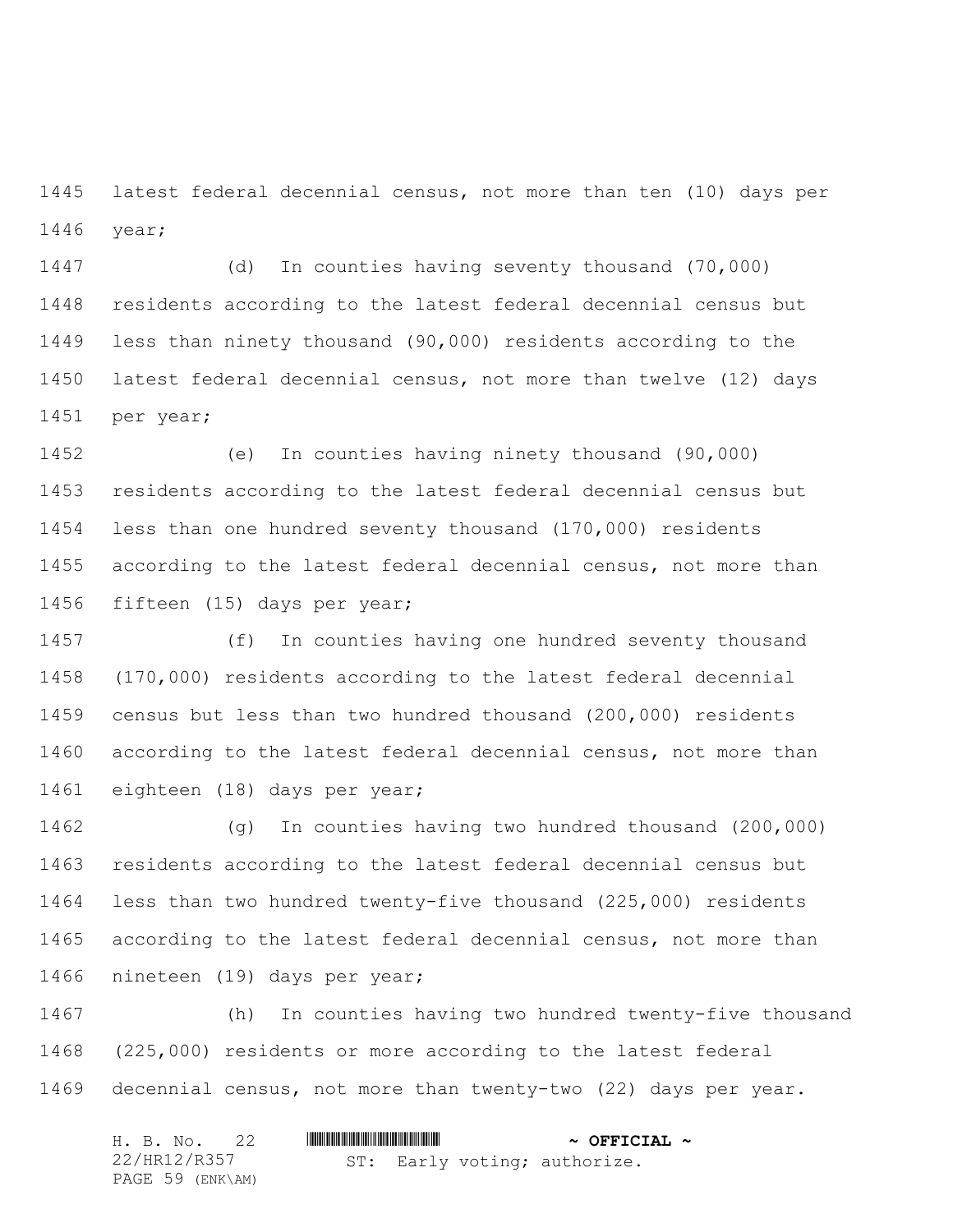(6) Election commissioners shall claim the per diem authorized in subsection (5) of this section in the manner provided for in Section 23-15-153(6).

 (7) (a) To provide poll manager training, the Secretary of State has developed a single, comprehensive poll manager training program to ensure uniform, secure elections throughout the state. The program includes online training on all state and federal election laws and procedures and voting machine opening and closing procedures.

 (b) County election commissioners shall designate one (1) poll manager per precinct, who shall individually access and complete the online training program, including all skills assessments, at least five (5) days before the early voting period for an election begins. The poll manager shall be defined as a "certified poll manager," and entitled to a "Certificate of Completion" and compensation for the successful completion of the training and skills assessment in the amount of Twenty-five Dollars (\$25.00) payable from the Secretary of State. Compensation paid to any poll manager under this paragraph (b) shall not exceed Twenty-five Dollars (\$25.00) per calendar year. (c) Every election held after January 1, 2018, shall have at least one (1) certified poll manager appointed by the county election officials to work in each polling place in the county during each general election.

H. B. No. 22 \*HR12/R357\* **~ OFFICIAL ~** 22/HR12/R357 PAGE 60 (ENK\AM) ST: Early voting; authorize.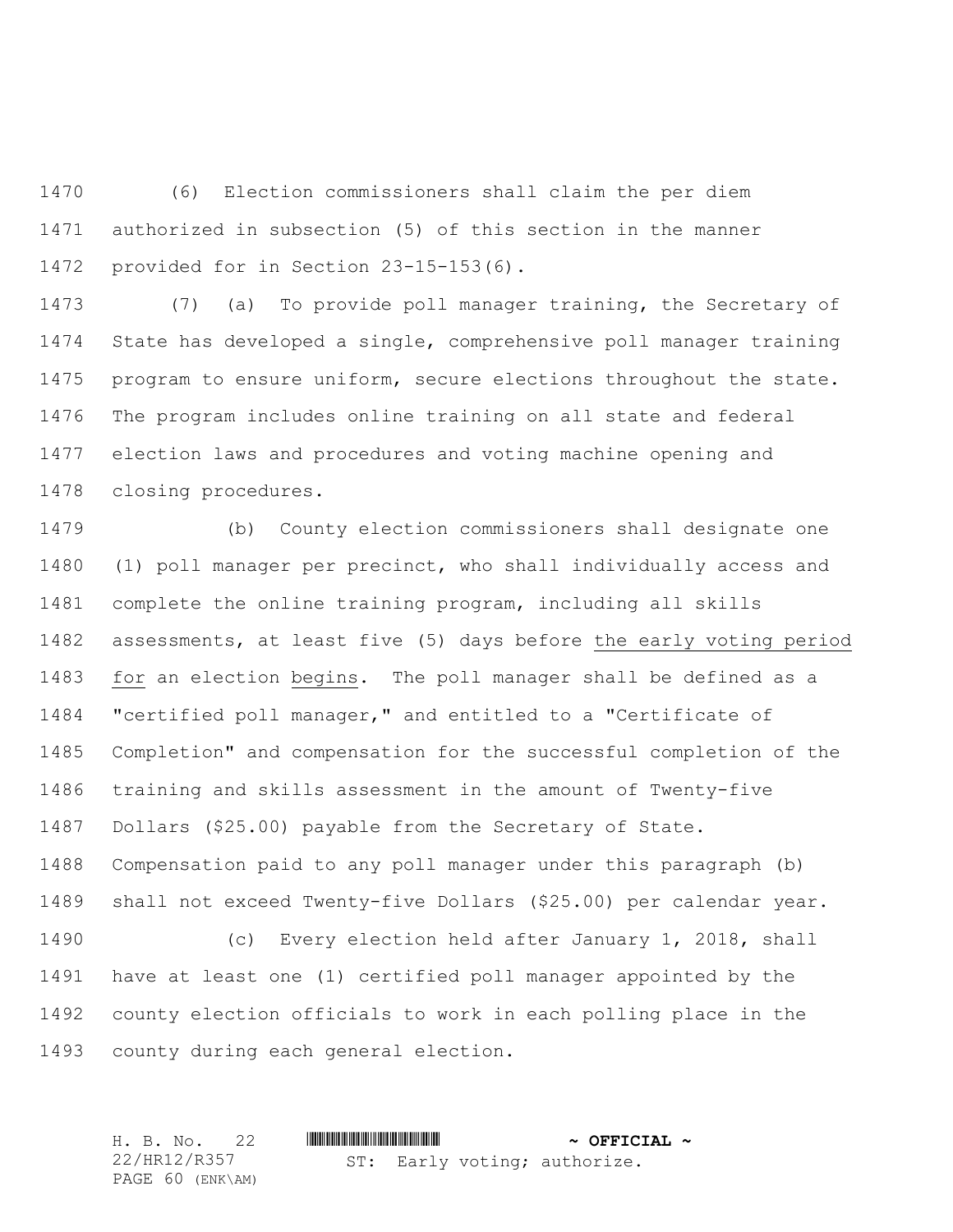**[From and after January 1, 2020, this section shall read as follows:]**

 23-15-239. (1) The executive committee of each county, in the case of a primary election, or the election commissioners of each county, in the case of all other elections, in conjunction with the circuit clerk, shall, in the years in which counties conduct an election, sponsor and conduct, not less than five (5) days before the early voting period for each election begins, not less than four (4) hours and not more than eight (8) hours of poll manager training to instruct poll managers as to their duties in the proper administration of the election and the operation of the polling place. Any poll manager who completes the online training course provided by the Secretary of State shall only be required to complete two (2) hours of in-person poll manager training. No poll manager shall serve in any election unless he or she has received these instructions once during the twelve (12) months immediately preceding the date upon which the election is held; however, nothing in this section shall prevent the appointment of an alternate poll manager to fill a vacancy in case of an emergency. The county executive committee or the election commissioners, as appropriate, shall train a sufficient number of alternates to serve in the event a poll manager is unable to serve for any reason.

 (2) (a) If it is eligible under Section 23-15-266, the county executive committee may enter into a written agreement with

| H. B. No. 22     |  |  | $\sim$ OFFICIAL $\sim$       |  |
|------------------|--|--|------------------------------|--|
| 22/HR12/R357     |  |  | ST: Early voting; authorize. |  |
| PAGE 61 (ENK\AM) |  |  |                              |  |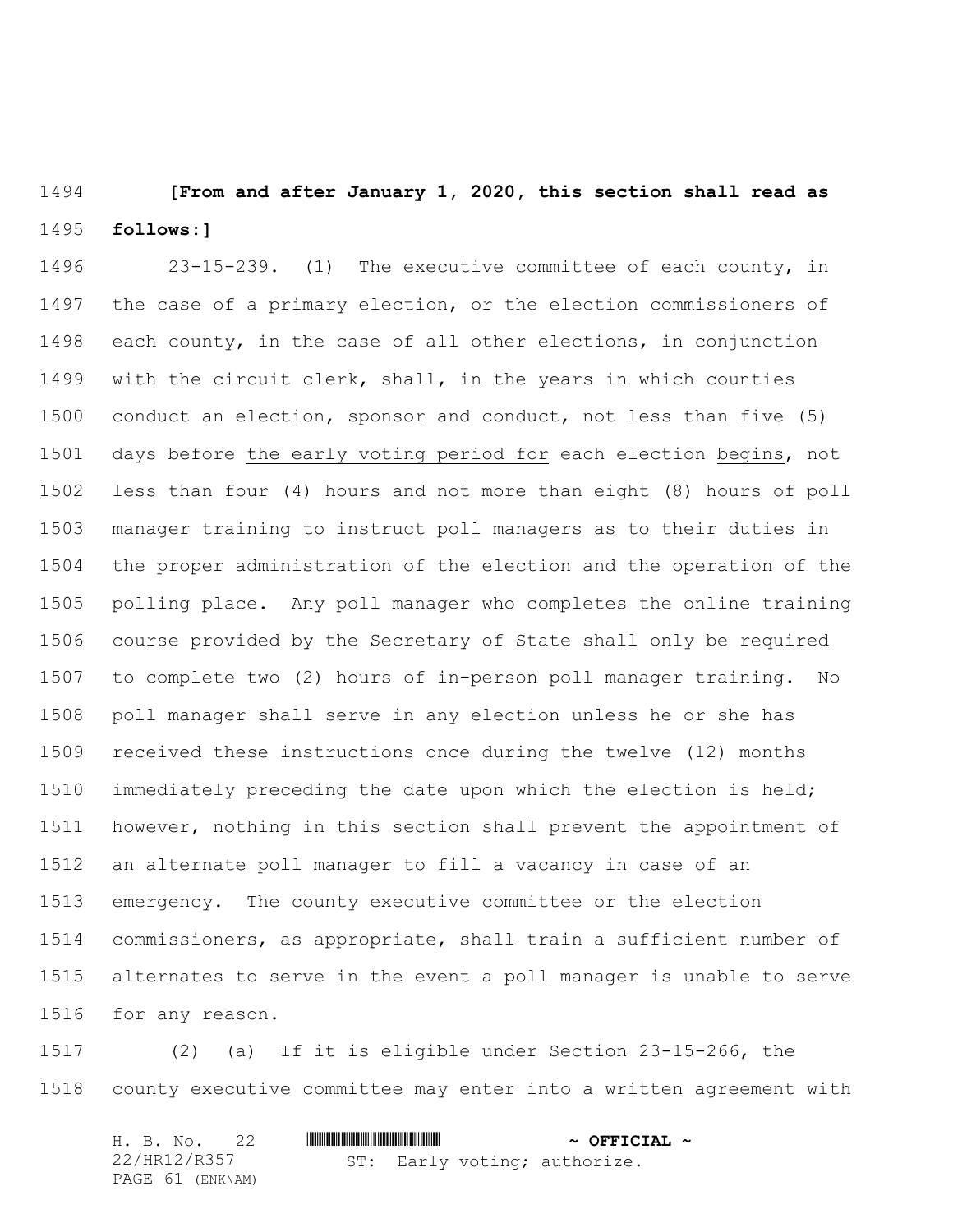the circuit clerk or the county election commission authorizing the circuit clerk or the county election commission to perform any of the duties required of the county executive committee pursuant to this section. Any agreement entered into pursuant to this subsection shall be signed by the chair of the county executive committee and the circuit clerk or the chair of the county election commission, as appropriate. The county executive committee shall notify the state executive committee and the Secretary of State of the existence of the agreement.

 (b) If it is eligible under Section 23-15-266, the municipal executive committee may enter into a written agreement with the municipal clerk or the municipal election commission authorizing the municipal clerk or the municipal election commission to perform any of the duties required of the municipal executive committee pursuant to this section. Any agreement entered into pursuant to this subsection shall be signed by the chair of the municipal executive committee and the municipal clerk or the chair of the municipal election commission, as appropriate. The municipal executive committee shall notify the state executive committee and the Secretary of State of the existence of the agreement.

 (3) The board of supervisors and the municipal governing authority, in their discretion, may compensate poll managers who attend these training sessions. The compensation shall be at a rate of not less than the federal hourly minimum wage nor more

|  |              | H. B. No. 22     |  |  |  | $\sim$ OFFICIAL $\sim$       |  |
|--|--------------|------------------|--|--|--|------------------------------|--|
|  | 22/HR12/R357 |                  |  |  |  | ST: Early voting; authorize. |  |
|  |              | PAGE 62 (ENK\AM) |  |  |  |                              |  |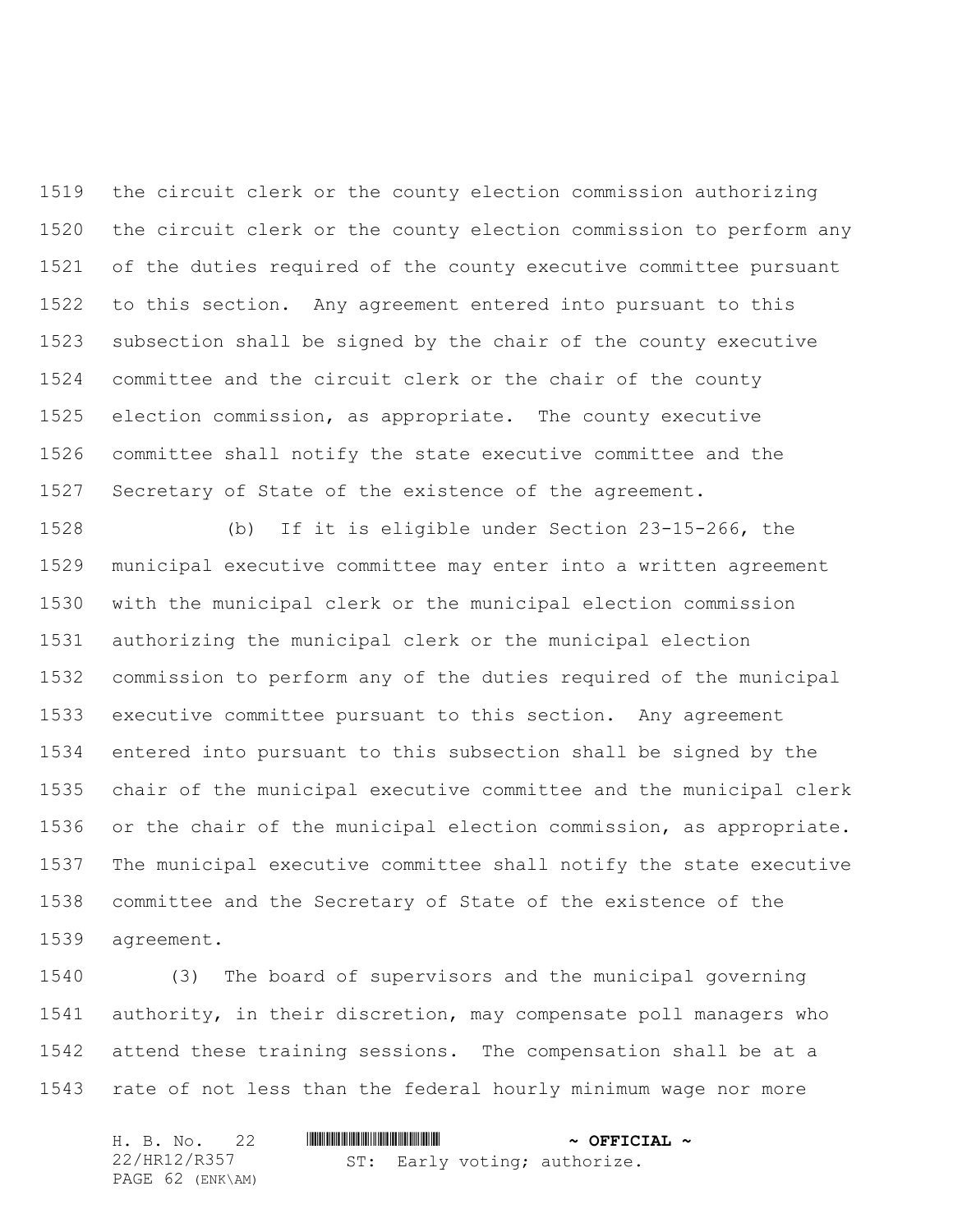than Twelve Dollars (\$12.00) per hour. Poll managers shall not be compensated for more than sixteen (16) hours of attendance at the training sessions regardless of the actual amount of time that they attended the training sessions.

 (4) The time and location of the training sessions required pursuant to this section shall be announced to the general public by posting a notice thereof at the courthouse and by delivering a copy of the notice to the office of a newspaper having general circulation in the county five (5) days before the date upon which the training session is to be conducted. Persons who will serve as poll watchers for candidates and political parties, as well as members of the general public, shall be allowed to attend the sessions.

 (5) Subject to the following annual limitations, the election commissioners shall be entitled to receive a per diem in the amount of One Hundred Dollars (\$100.00), to be paid from the county general fund, for every day or period of no less than five (5) hours accumulated over two (2) or more days actually employed in the performance of their duties for the necessary time spent in conducting training sessions as required by this section:

 (a) In counties having less than fifteen thousand (15,000) residents according to the latest federal decennial census, not more than five (5) days per year;

 (b) In counties having fifteen thousand (15,000) residents according to the latest federal decennial census but

| H. B. No. 22     |  |  | $\sim$ OFFICIAL $\sim$       |  |
|------------------|--|--|------------------------------|--|
| 22/HR12/R357     |  |  | ST: Early voting; authorize. |  |
| PAGE 63 (ENK\AM) |  |  |                              |  |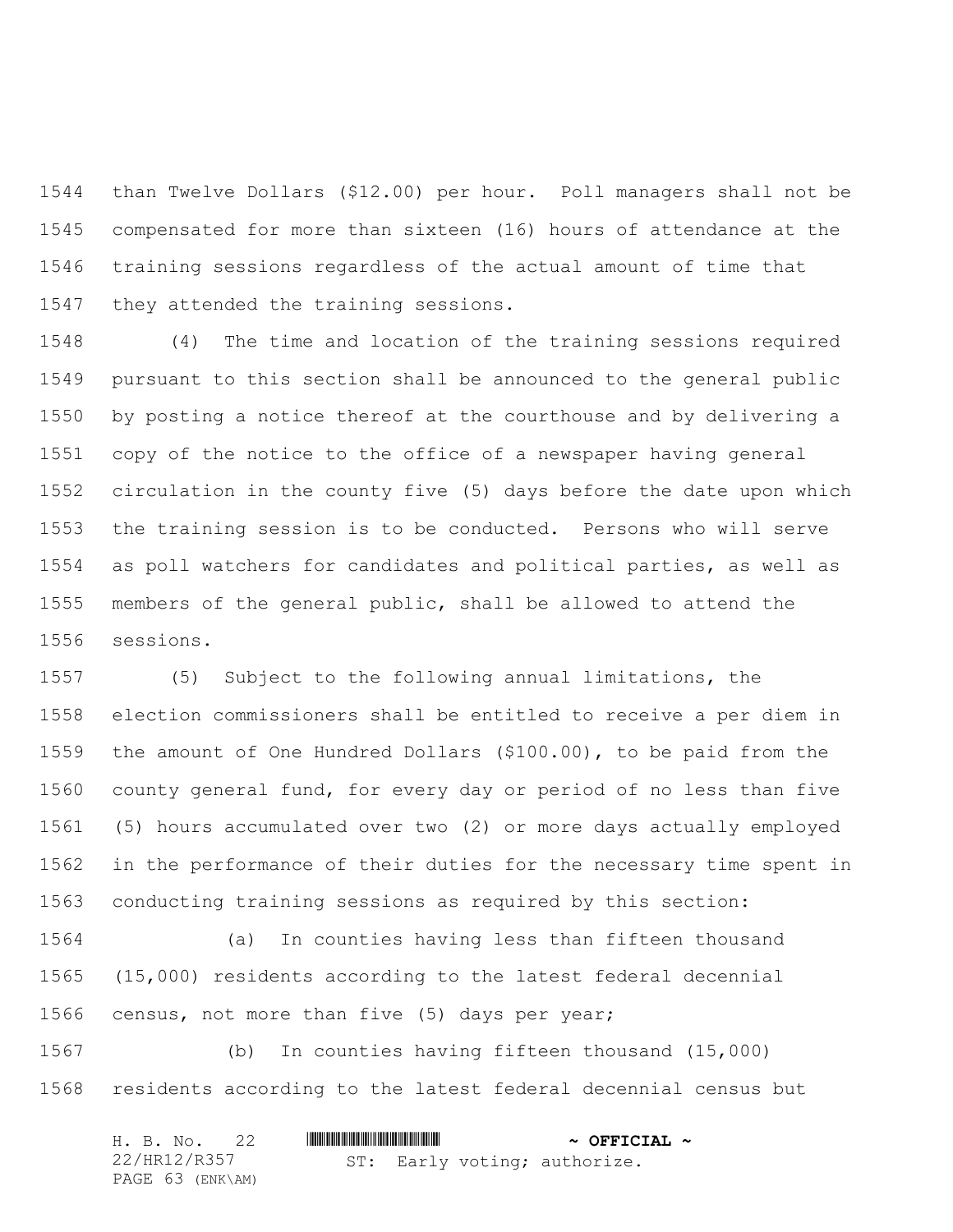less than thirty thousand (30,000) residents according to the latest federal decennial census, not more than eight (8) days per year;

 (c) In counties having thirty thousand (30,000) residents according to the latest federal decennial census but less than seventy thousand (70,000) residents according to the latest federal decennial census, not more than ten (10) days per year;

 (d) In counties having seventy thousand (70,000) residents according to the latest federal decennial census but less than ninety thousand (90,000) residents according to the latest federal decennial census, not more than twelve (12) days per year;

 (e) In counties having ninety thousand (90,000) residents according to the latest federal decennial census but less than one hundred seventy thousand (170,000) residents according to the latest federal decennial census, not more than fifteen (15) days per year;

 (f) In counties having one hundred seventy thousand (170,000) residents according to the latest federal decennial census but less than two hundred thousand (200,000) residents according to the latest federal decennial census, not more than eighteen (18) days per year;

 (g) In counties having two hundred thousand (200,000) residents according to the latest federal decennial census but

| H. B. No. 22     |  | $\sim$ OFFICIAL $\sim$       |  |
|------------------|--|------------------------------|--|
| 22/HR12/R357     |  | ST: Early voting; authorize. |  |
| PAGE 64 (ENK\AM) |  |                              |  |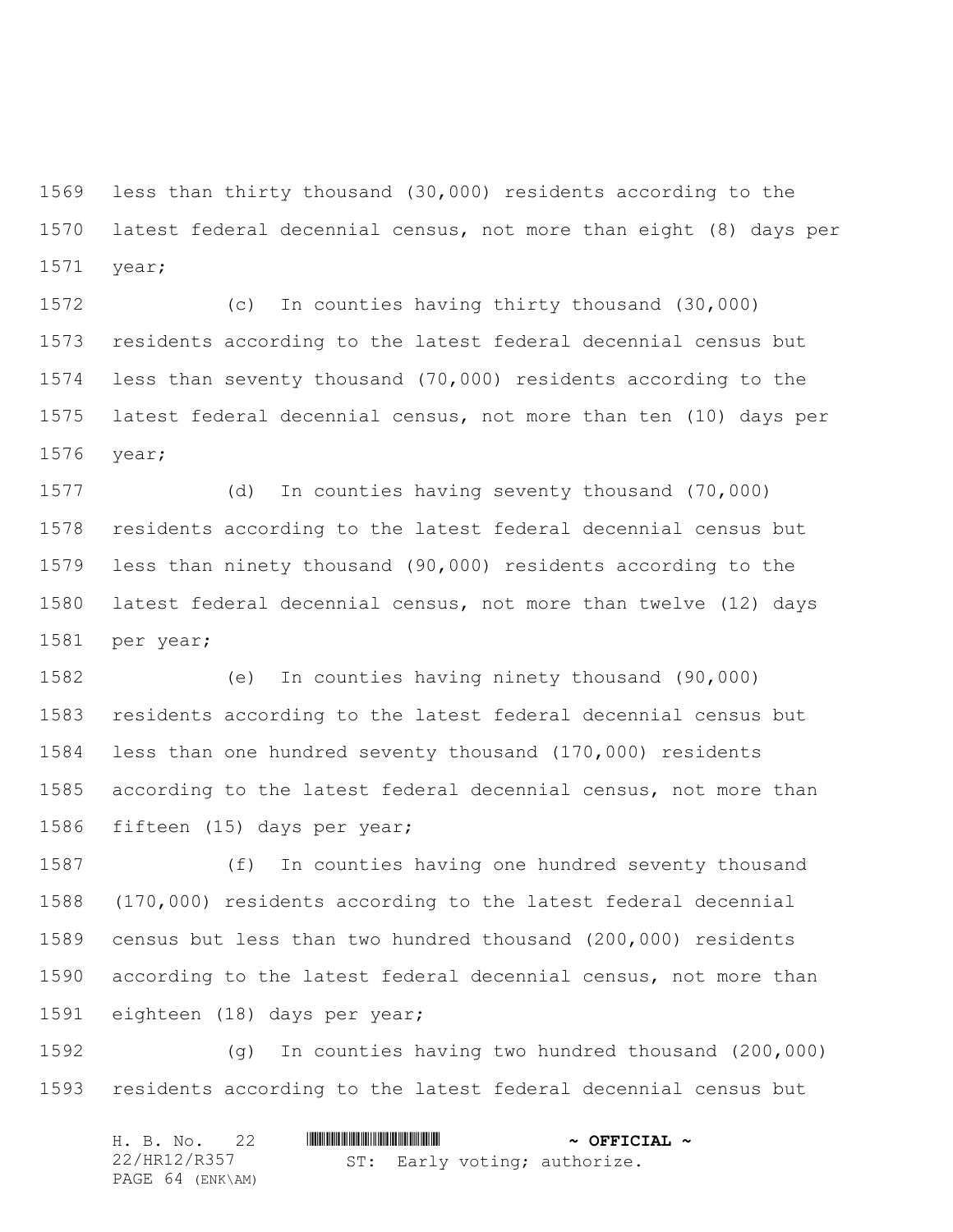less than two hundred twenty-five thousand (225,000) residents according to the latest federal decennial census, not more than nineteen (19) days per year;

 (h) In counties having two hundred twenty-five thousand (225,000) residents or more according to the latest federal decennial census, not more than twenty-two (22) days per year.

 (6) Election commissioners shall claim the per diem authorized in subsection (5) of this section in the manner provided for in Section 23-15-153(6).

 (7) (a) To provide poll manager training, the Secretary of State has developed a single, comprehensive poll manager training program to ensure uniform, secure elections throughout the state. The program includes online training on all state and federal election laws and procedures and voting machine opening and closing procedures.

 (b) County poll managers who individually access and complete the online training program, including all skills assessments, at least five (5) days before the early voting period for an election begins shall be defined as "certified poll managers," and entitled to a "Certificate of Completion."

 (c) At least one (1) certified poll manager shall be appointed by the county election officials to work in each polling place in the county during each general election.

 **SECTION 38.** Section 23-15-241, Mississippi Code of 1972, is amended as follows:

|  | H. B. No. 22     |  | $\sim$ OFFICIAL $\sim$       |  |
|--|------------------|--|------------------------------|--|
|  | 22/HR12/R357     |  | ST: Early voting; authorize. |  |
|  | PAGE 65 (ENK\AM) |  |                              |  |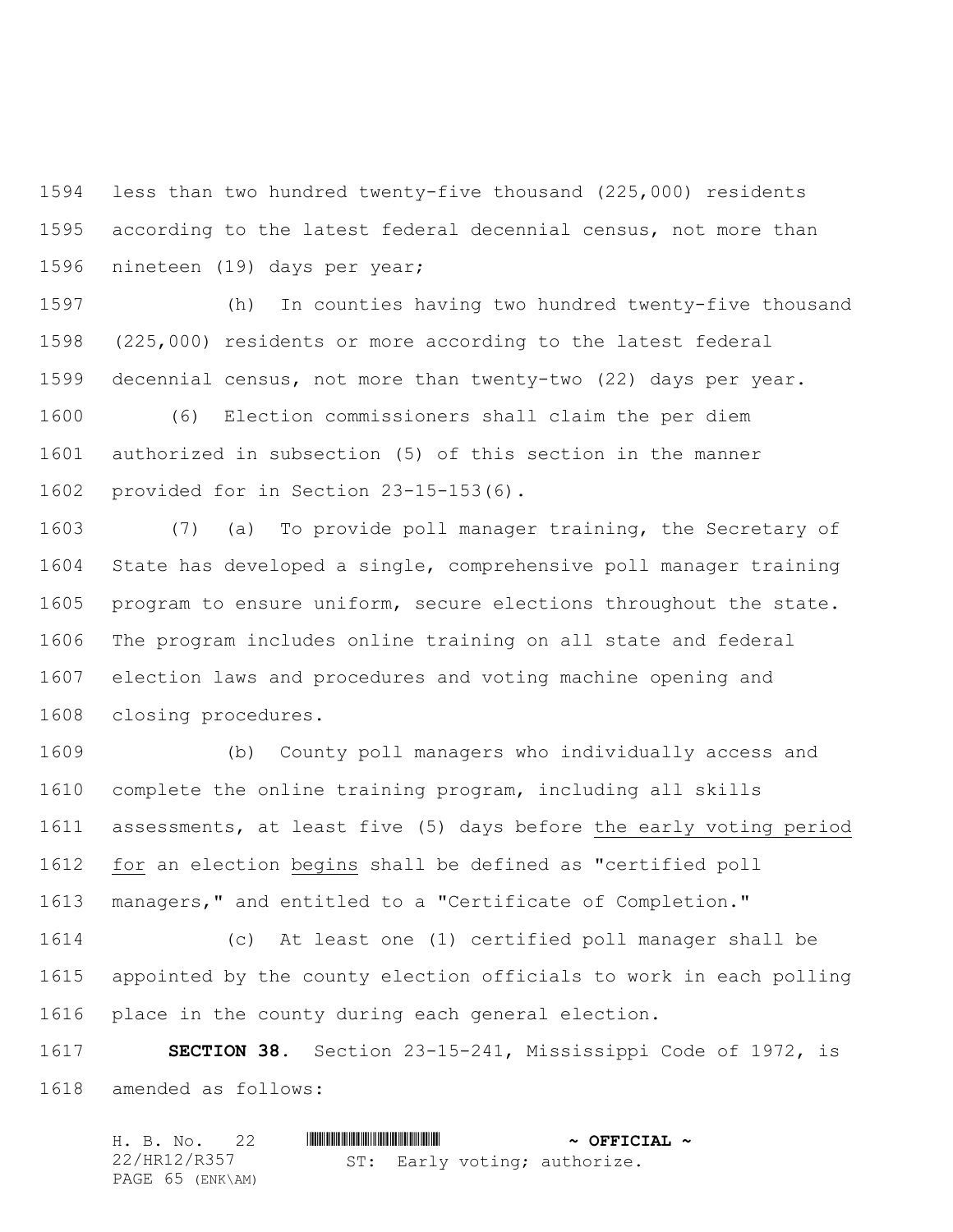23-15-241. The poll manager designated an election bailiff shall, in addition to his or her other duties, be present during the early voting period and on election day to keep the peace and to protect the voting place, and to prevent improper intrusion upon the voting place or interference with the election, and to arrest all persons creating any disturbance about the voting 1625 place, and to enable all qualified electors who have not voted, 1626 and who desire to vote, to have unobstructed access to the polls for the purpose of voting when others are not voting.

 **SECTION 39.** Section 23-15-245, Mississippi Code of 1972, is amended as follows:

 23-15-245. It shall be the duty of the poll manager designated as bailiff to be present at the voting place, and to take such steps as will accomplish the purpose of his or her appointment, and the poll manager designated as bailiff shall have full power to do so and may summon to his or her aid all persons present at the voting place. A space thirty (30) feet in every direction from the polls, or the room in which the **\* \* \*** voting is held, shall be kept open and clear of all persons except the election officials, individuals present to vote and credentialed poll watchers as defined by Section 23-15-577. The electors shall approach the polls from one (1) direction, line, door or passage, and depart in another as nearly opposite as convenient.

 **SECTION 40.** Section 23-15-247, Mississippi Code of 1972, is amended as follows:

|  | H. B. No. 22     |  |  | $\sim$ OFFICIAL $\sim$       |  |
|--|------------------|--|--|------------------------------|--|
|  | 22/HR12/R357     |  |  | ST: Early voting; authorize. |  |
|  | PAGE 66 (ENK\AM) |  |  |                              |  |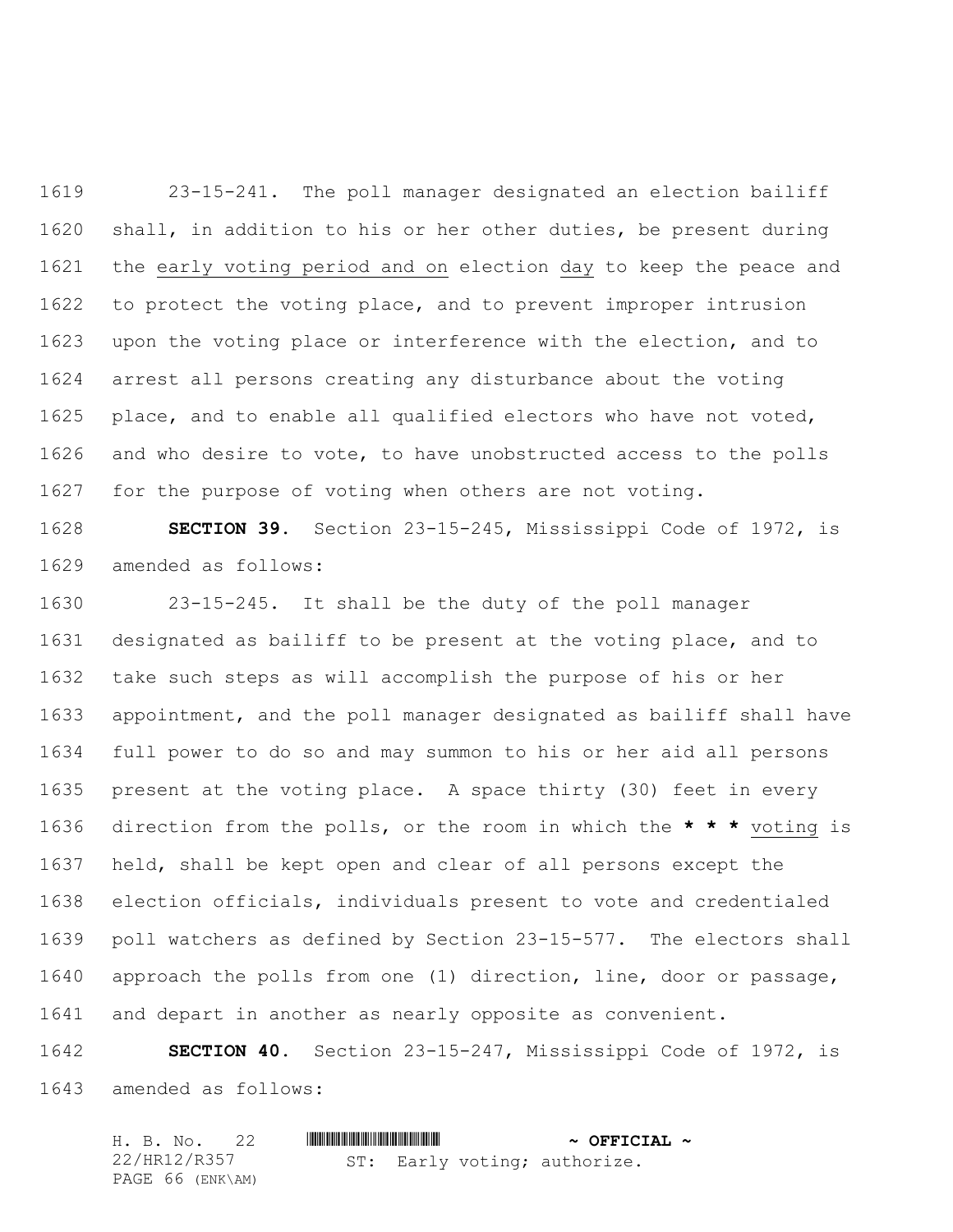23-15-247. The election commissioners in each county shall procure, if not already provided, a sufficient number of ballot boxes, which shall be distributed by them to the voting precincts of the county before the time for opening the polls for early voting and on election day. The boxes shall be securely sealed from the opening of the polls **\* \* \*** for early voting until the polls close on election day; and the box shall be kept by one (1) of the managers, and the manager having the box shall carefully keep it, and neither open it himself or herself nor permit it to be opened, nor permit any person to have any access to it throughout the voting period during an election. The box shall not be removed from the polling building or place after the polls are opened until the polls close and the count is complete. After each election the ballot boxes shall be delivered to the clerk of the circuit court of the county for preservation; and he or she shall keep them for future use, and, when called for, deliver them to the election commissioners.

 **SECTION 41.** Section 23-15-251, Mississippi Code of 1972, is amended as follows:

 23-15-251. The election commissioners, in appointing the poll managers of an election, shall designate one (1) of the poll managers at each voting place to receive and distribute the official ballots, and shall deliver to him or her the proper number of ballots for his or her district not less than one (1) day before the early voting period begins and not less than one

|              |  | H. B. No. 22     |  | $\sim$ OFFICIAL $\sim$       |  |
|--------------|--|------------------|--|------------------------------|--|
| 22/HR12/R357 |  |                  |  | ST: Early voting; authorize. |  |
|              |  | PAGE 67 (ENK\AM) |  |                              |  |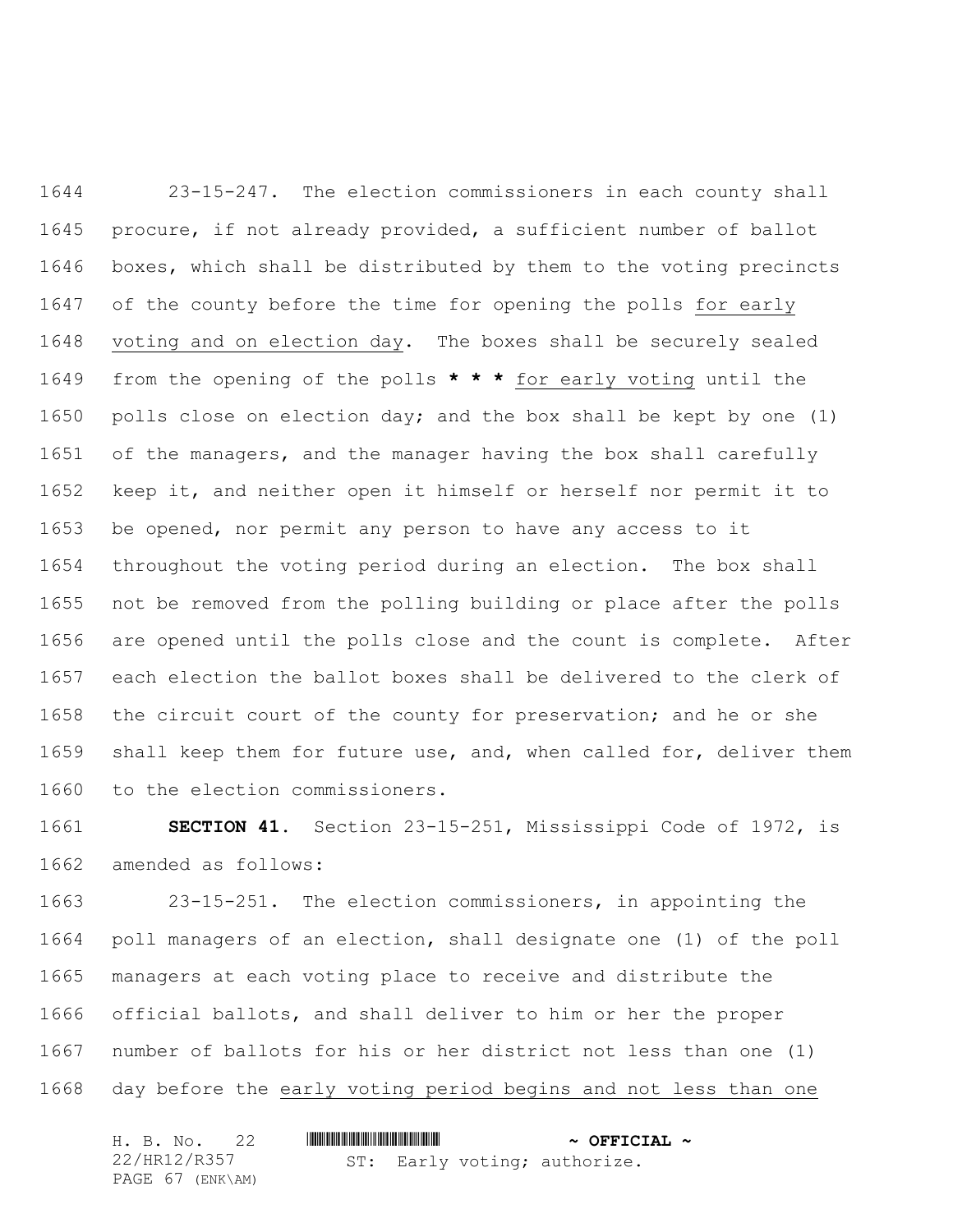(1) day before election day; and the poll manager receiving the ballots from the election commissioners shall distribute the same to the electors of his or her district in the manner herein provided. It shall be the duty of the designated poll manager for service at a voting place other than the courthouse, to carry to that voting place, on the day before the early voting period begins and on the day before election day, or before 6:00 a.m. on the morning the early voting period begins and on the morning of the election day, the ballot box, the pollbook, the blank tally sheets, the blank forms to be used in making returns, the other necessary stationery and supplies and the official printed ballots aforesaid, and all of the same used and unused shall be returned by the designated poll manager to the election commissioners on the day **\* \* \*** after the election.

 **SECTION 42.** Section 23-15-255, Mississippi Code of 1972, is amended as follows:

 23-15-255. (1) The supervisor of each respective supervisors district shall provide at each election place a sufficient number of voting compartments, shelves and tables for the use of electors, which shall be so arranged that it will be impossible for a voter in one (1) compartment to see another voter who is preparing his or her ballot. The number of voting compartments and shelves or tables shall not be less than one (1) to every two hundred (200) electors in the voting precinct.

| H. B. No. 22     |  | $\sim$ OFFICIAL $\sim$       |  |
|------------------|--|------------------------------|--|
| 22/HR12/R357     |  | ST: Early voting; authorize. |  |
| PAGE 68 (ENK\AM) |  |                              |  |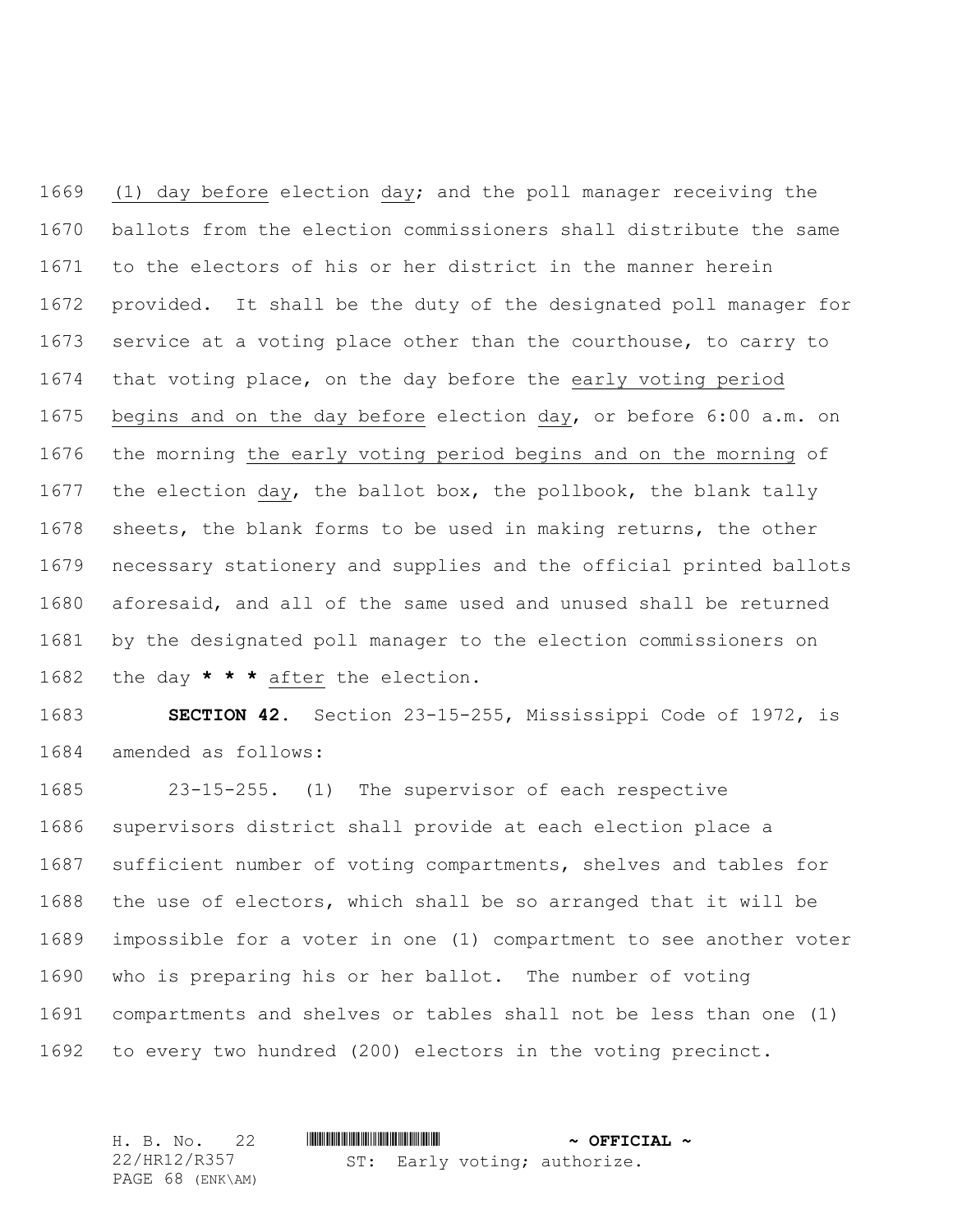(2) The poll managers of each precinct shall publicly post the following information at the precinct polling place **\* \* \*** during any election:

 (a) A sample ballot that will be used at the election; (b) The hours during which the polling places will be open for early voting and on election day;

 (c) Instructions on how to vote, including how to cast 1700 a vote and how to cast an affidavit ballot;

 (d) Instructions for persons who have registered to vote by mail and first time voters, if appropriate;

 (e) General information on voting rights, including information on the right of an individual to cast an affidavit ballot and instructions on how to contact the appropriate officials if these rights are alleged to have been violated; **\* \* \***

 (f) The consequences under federal and state laws regarding fraud and misrepresentation;

1709 (g) A list of voters in each polling place that have already cast an absentee ballot or voted during the early voting period; and

 (h) The acceptable forms of photo identification that may be presented in the polling place.

 **SECTION 43.** Section 23-15-263, Mississippi Code of 1972, is amended as follows:

 23-15-263. (1) Unless otherwise provided in this chapter, the county executive committee at primary elections shall perform

| H. B. No. 22     |  | $\sim$ OFFICIAL $\sim$       |
|------------------|--|------------------------------|
| 22/HR12/R357     |  | ST: Early voting; authorize. |
| PAGE 69 (ENK\AM) |  |                              |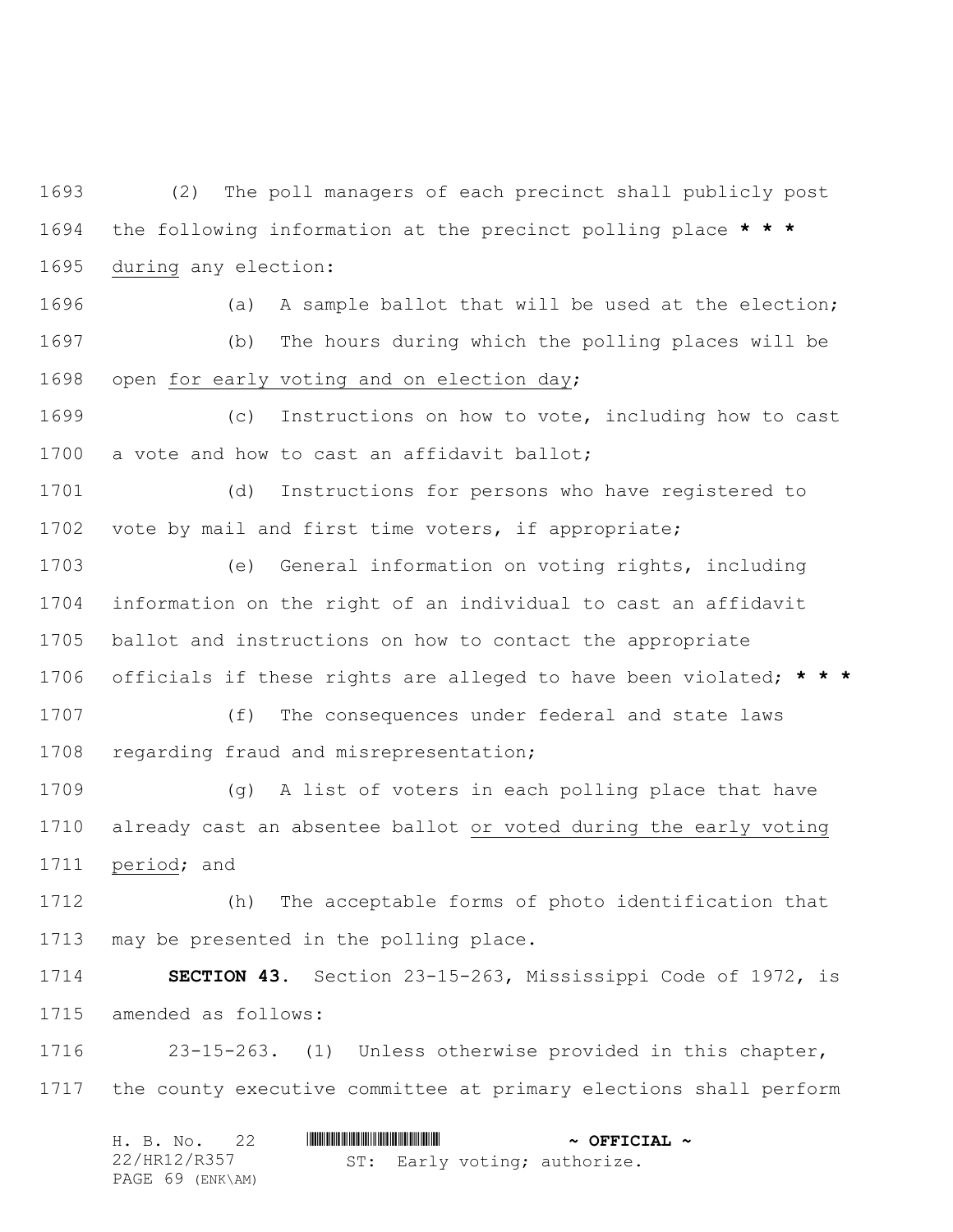all duties that relate to the qualification of candidates for primary elections, print ballots for the early voting period for primary elections and for primary **\* \* \*** election day, appoint the primary election officers, resolve contests in regard to primary elections, and perform all other duties required by law to be performed by the county executive committee; however, each house of the Legislature shall rule on the qualifications of the membership of its respective body in contests involving the qualifications of **\* \* \*** its members. The executive committee shall be subject to all the penalties to which county election commissioners are subject, except that Section 23-15-217 shall not apply to members of the county executive committee who seek elective office.

 (2) A member of a county executive committee shall be automatically disqualified to serve on the county executive committee, and shall be considered to have resigned **\* \* \*** from the county executive committee, upon his or her qualification as a candidate for any elective office. The provisions of this subsection shall not apply to a member of a county executive committee who qualifies as a candidate for a municipal elective office.

 (3) The primary election officers appointed by the executive committee of the party shall have the powers and perform the duties, where not otherwise provided, required of **\* \* \*** those officers in a general election, and any **\* \* \*** act or omission

| H. B. No. 22     |  |  | $\sim$ OFFICIAL $\sim$       |  |
|------------------|--|--|------------------------------|--|
| 22/HR12/R357     |  |  | ST: Early voting; authorize. |  |
| PAGE 70 (ENK\AM) |  |  |                              |  |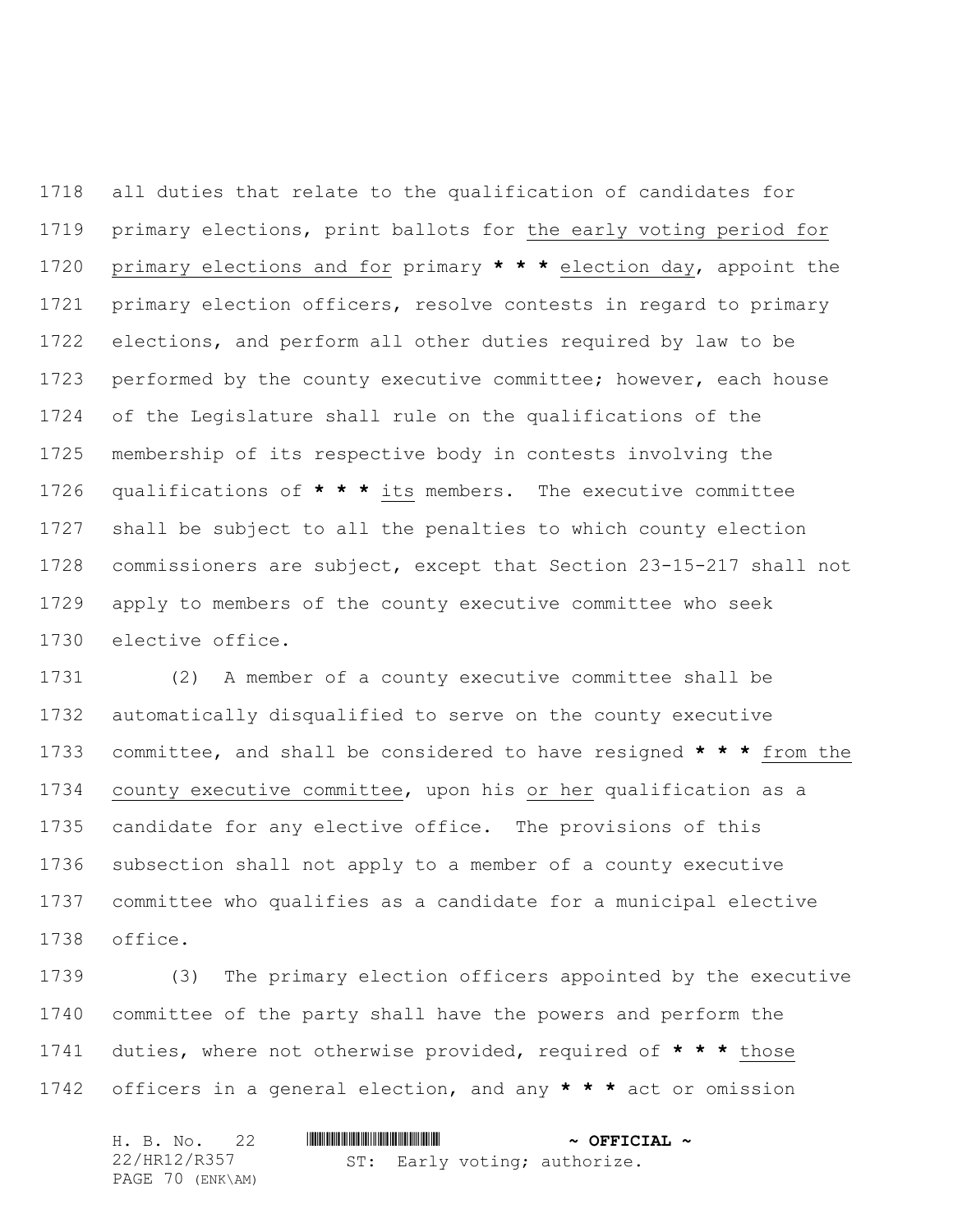which by law is an offense when committed in or about or in respect to **\* \* \*** the general elections, shall be an offense if committed in or about or in respect to a primary election; and the same shall be indictable and punishable in the same way as if the election was a general election for the election of state and county officers, except as specially modified or otherwise provided in this chapter.

 **SECTION 44.** Section 23-15-265, Mississippi Code of 1972, is amended as follows:

 23-15-265. (1) The county executive committee of each county shall meet not less than two (2) weeks before the date **\* \* \*** the period for early voting begins for any primary election and appoint the poll managers for same, all of whom may be members of the same political party. The number of poll managers appointed by the county executive committee shall be the same number as election commissioners are allowed to appoint pursuant to Sections 23-15-231 and 23-15-235. If the county executive committee fails to meet on the date named, supra, further notice shall be given of the time and place of meeting. (2) (a) If it is eligible under Section 23-15-266, the county executive committee may enter into a written agreement with the circuit clerk or the county election commission authorizing the circuit clerk or the county election commission to perform any of the duties required of the county executive committee pursuant to this section. Any agreement entered into pursuant to this

|  | H. B. No. 22     |  |  | $\sim$ OFFICIAL $\sim$       |  |
|--|------------------|--|--|------------------------------|--|
|  | 22/HR12/R357     |  |  | ST: Early voting; authorize. |  |
|  | PAGE 71 (ENK\AM) |  |  |                              |  |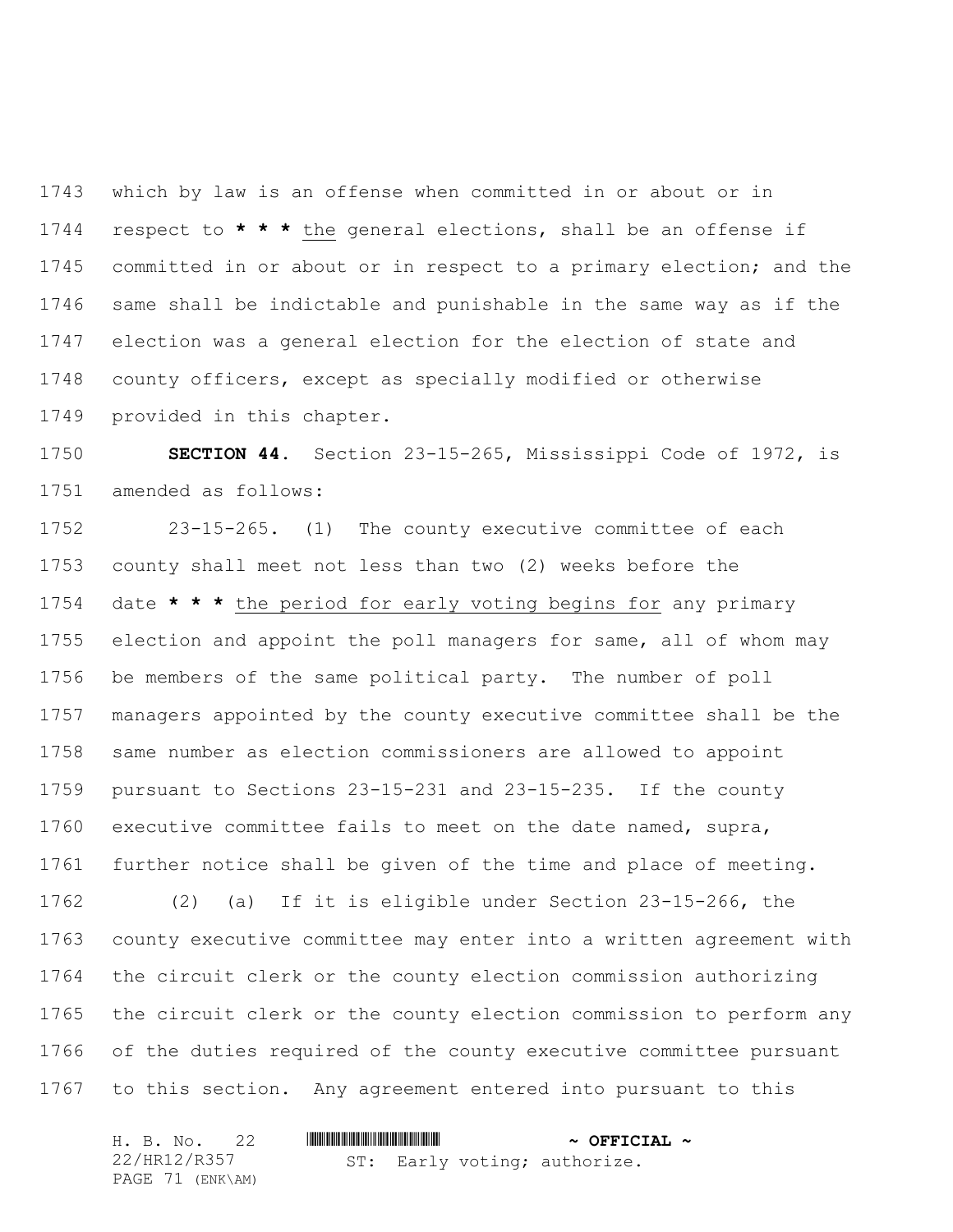subsection shall be signed by the chair of the county executive committee and the circuit clerk or the chair of the county election commission, as appropriate. The county executive committee shall notify the state executive committee and the Secretary of State of the existence of the agreement.

 (b) If it is eligible under Section 23-15-266, the municipal executive committee may enter into a written agreement with the municipal clerk or the municipal election commission authorizing the municipal clerk or the municipal election commission to perform any of the duties required of the municipal executive committee pursuant to this section. Any agreement entered into pursuant to this subsection shall be signed by the chair of the municipal executive committee and the municipal clerk or the chair of the municipal election commission, as appropriate. The municipal executive committee shall notify the state executive committee and the Secretary of State of the existence of such agreement.

 **SECTION 45.** Section 23-15-267, Mississippi Code of 1972, is amended as follows:

 23-15-267. (1) The ballot boxes provided by the election commissioners in each county shall be used in primary elections, and the county executive committees shall distribute them to the voting precincts of the county before the time for opening the polls, in the same manner, as near as may be, as that provided for in general elections.

|  | H. B. No. 22     |  | $\sim$ OFFICIAL $\sim$       |  |
|--|------------------|--|------------------------------|--|
|  | 22/HR12/R357     |  | ST: Early voting; authorize. |  |
|  | PAGE 72 (ENK\AM) |  |                              |  |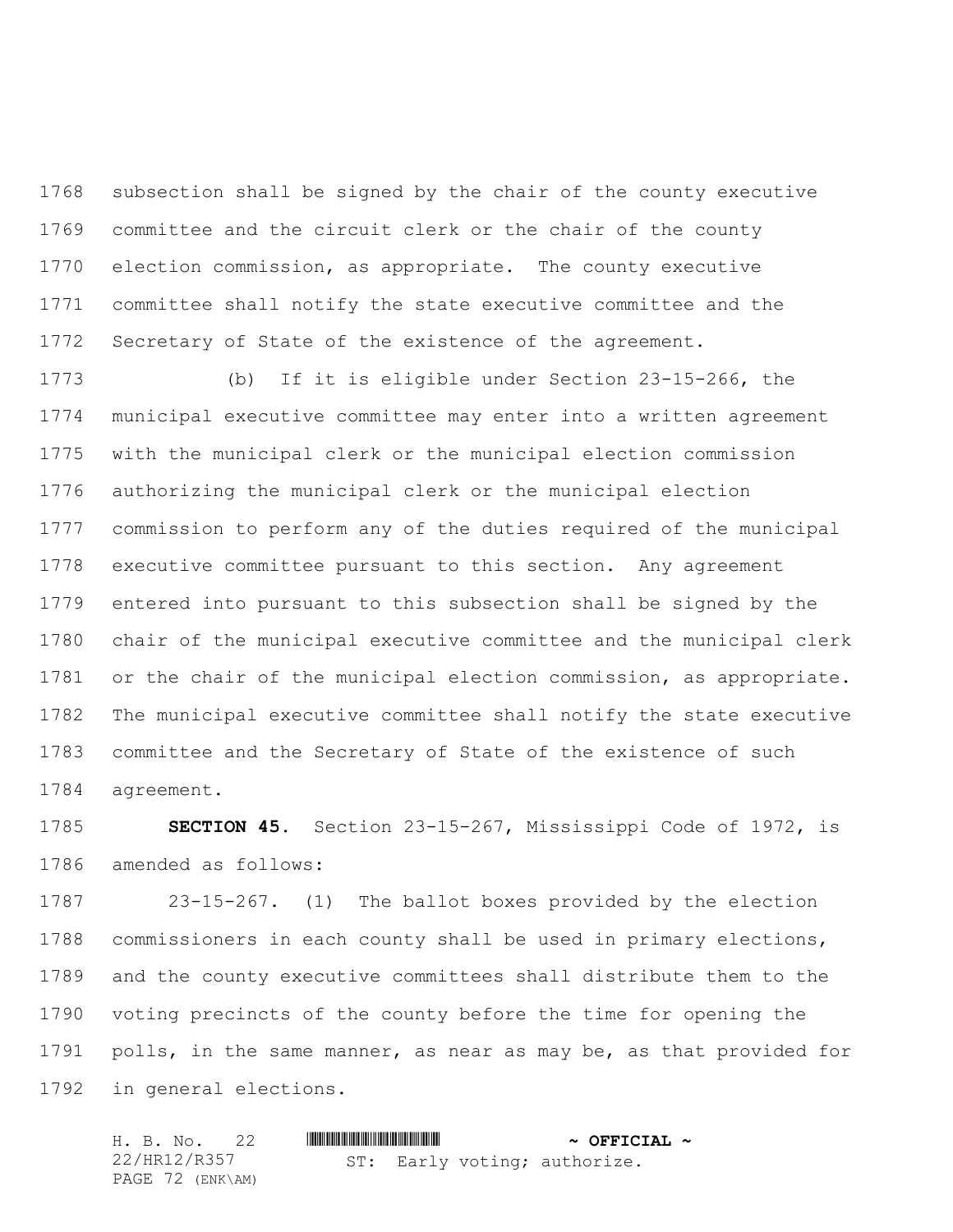(2) The boxes shall be securely sealed and locked beginning at the start of voting during the period for early voting and on 1795 election day until the end of voting on election day; and the box shall be kept by one (1) of the poll managers, and the poll manager having the box shall carefully keep it, and neither open it himself or herself nor permit it to be done, nor permit any person to have any access to it throughout voting during the period for early voting and during election day. The box shall not be removed from the polling place after the polls are open until the polls close and the count is completed.

 (3) After each election, the ballot boxes shall be delivered 1804 to the clerk of the circuit court of the county for preservation; and he or she shall keep them for future use, and, when called for, deliver them to the election commissioners.

 (4) (a) If it is eligible under Section 23-15-266, the county executive committee may enter into a written agreement with the circuit clerk or the county election commission authorizing the circuit clerk or the county election commission to perform any of the duties required of the county executive committee pursuant to this section. Any agreement entered into pursuant to this subsection shall be signed by the chair of the county executive committee and the circuit clerk or the chair of the county election commission, as appropriate. The county executive committee shall notify the State Executive Committee and the Secretary of State of the existence of such agreement.

| H. B. No. 22     |                              | $\sim$ OFFICIAL $\sim$ |
|------------------|------------------------------|------------------------|
| 22/HR12/R357     | ST: Early voting; authorize. |                        |
| PAGE 73 (ENK\AM) |                              |                        |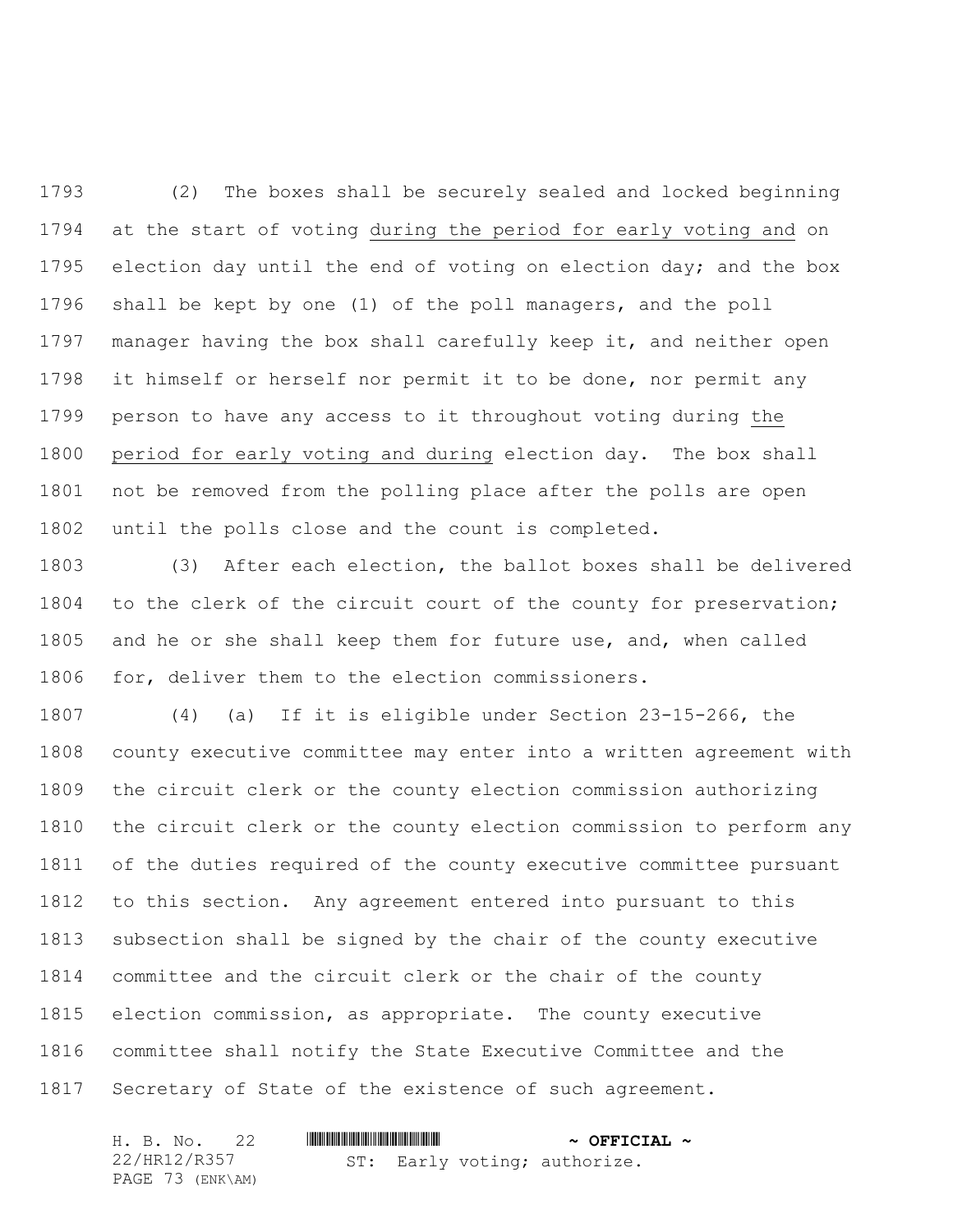(b) If it is eligible under Section 23-15-266, the municipal executive committee may enter into a written agreement with the municipal clerk or the municipal election commission authorizing the municipal clerk or the municipal election commission to perform any of the duties required of the municipal executive committee pursuant to this section. Any agreement entered into pursuant to this subsection shall be signed by the chair of the municipal executive committee and the municipal clerk or the chair of the municipal election commission, as appropriate. The municipal executive committee shall notify the State Executive Committee and the Secretary of State of the existence of such agreement.

 (5) The person, or persons, whose duty it is to comply with the provisions of this section and who shall fail, or neglect, from any cause, to deliver the boxes or any of them as herein provided shall, upon conviction, be fined not less than Two Hundred Dollars (\$200.00) and be imprisoned in the county jail of the residence of the person, or persons, who violates any of the provisions of this section, for a period of not less than thirty (30) days or more than six (6) months, and fined not more than Five Hundred Dollars (\$500.00).

 **SECTION 46.** Section 23-15-309, Mississippi Code of 1972, is amended as follows:

 23-15-309. (1) Nominations for all municipal officers which are elective shall be made **\* \* \*** during the days for conducting a

|  | H. B. No. 22     |  |  | $\sim$ OFFICIAL $\sim$       |  |
|--|------------------|--|--|------------------------------|--|
|  | 22/HR12/R357     |  |  | ST: Early voting; authorize. |  |
|  | PAGE 74 (ENK\AM) |  |  |                              |  |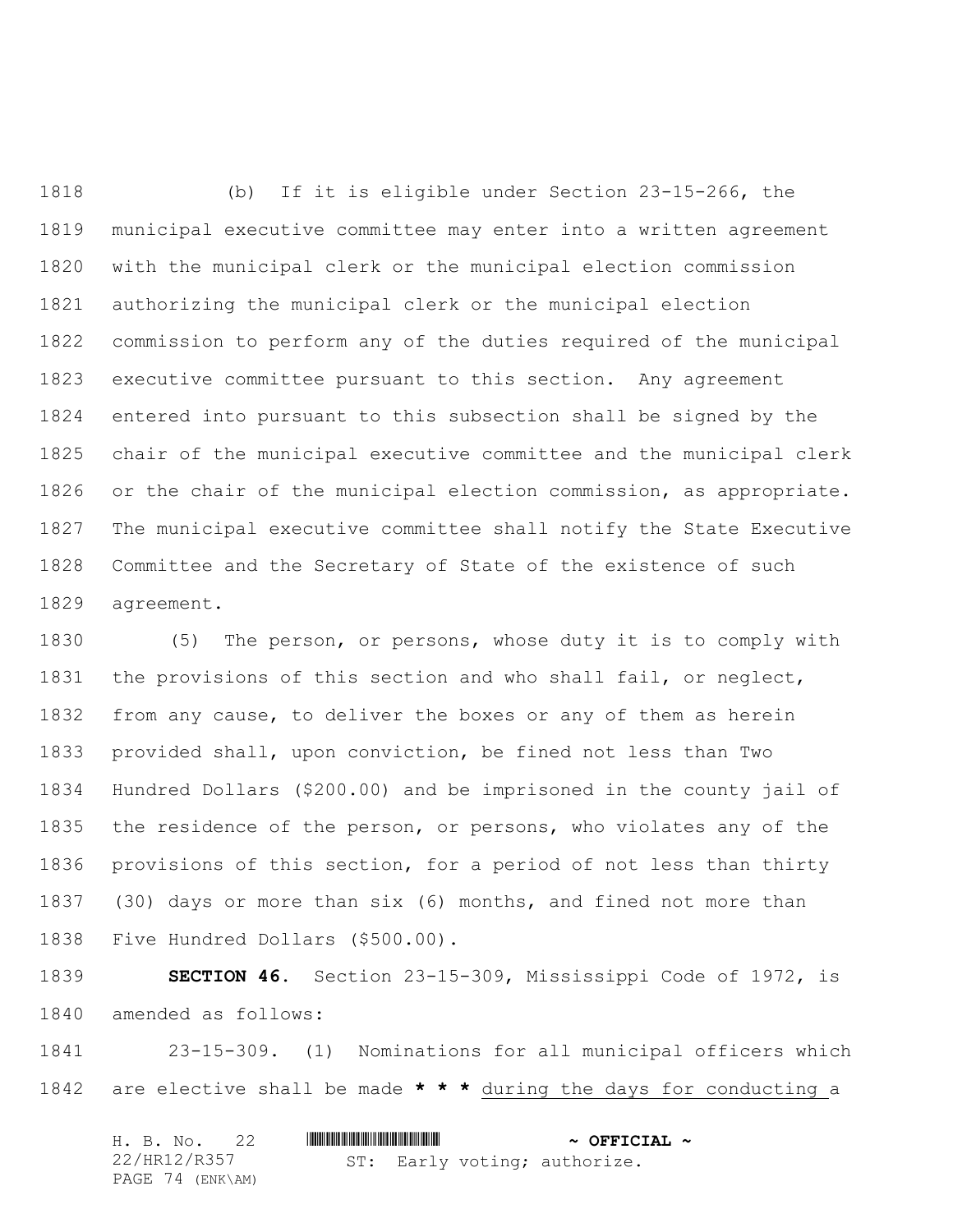primary election, or elections, to be held in the manner prescribed by law. All persons desiring to be candidates for the nomination in the primary elections shall first pay Ten Dollars (\$10.00) to the clerk of the municipality, at least sixty (60) days before date the early voting period begins for the first primary election, no later than 5:00 p.m. on such deadline day. If the sixtieth day to file the fee and written statement before the date the early voting period begins for an election falls on a Sunday or legal holiday, the fees and written statements submitted on the business day immediately following the Sunday or legal holiday shall be accepted.

 (2) The fee paid pursuant to subsection (1) of this section shall be accompanied by a written statement containing the name and address of the candidate, the party with which he or she is 1857 affiliated, the email address of the candidate, if any, and the office for which he or she is a candidate.

 (3) The clerk shall promptly receipt the payment, stating the office for which the person making the payment is running and the political party with which such person is affiliated. The clerk shall keep an itemized account in detail showing the time and date of the receipt of such payment received by him or her, from whom such payment was received, the party with which such person is affiliated and for what office the person paying the fee is a candidate. No candidate may attempt to qualify with any political party that does not have a duly organized municipal

| H. B. No. 22     |                              | $\sim$ OFFICIAL $\sim$ |
|------------------|------------------------------|------------------------|
| 22/HR12/R357     | ST: Early voting; authorize. |                        |
| PAGE 75 (ENK\AM) |                              |                        |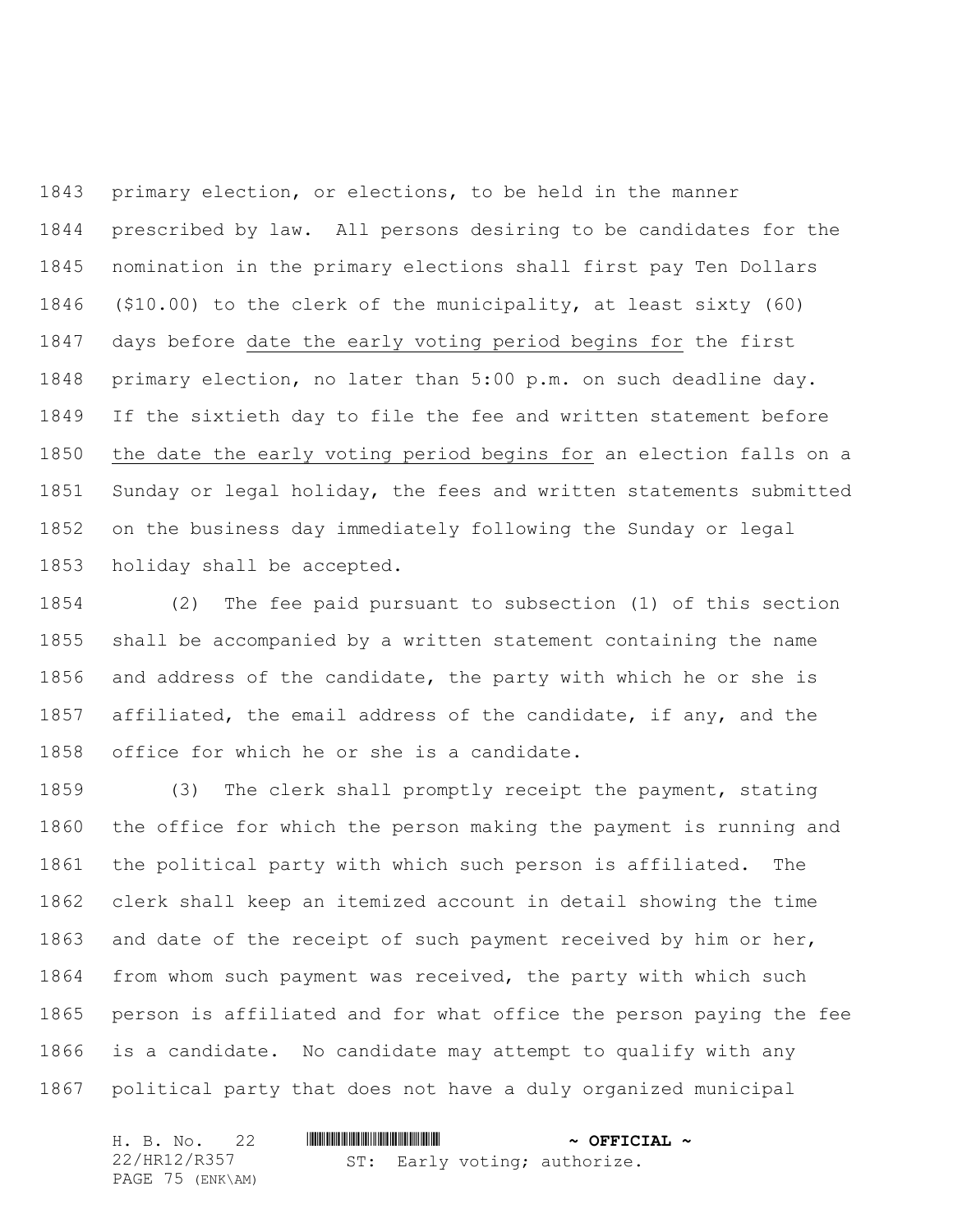executive committee, and the municipal clerk shall not accept any assessments made pursuant to subsection (1) if the municipal clerk does not have contact information for the secretary of the municipal executive committee for that political party. The clerk shall promptly supply all necessary information and pay over all fees so received to the secretary of the proper municipal executive committee. The funds may be used and disbursed in the same manner as is allowed in Section 23-15-299 in regard to other executive committees.

 (4) Upon receipt of the above information, the proper municipal executive committee shall then determine, at the time of the qualifying deadline, whether each candidate is a qualified elector of the municipality, and of the ward if the office sought is a ward office, shall determine whether each candidate either meets all other qualifications to hold the office he or she is seeking or presents absolute proof that he or she will, subject to no contingencies, meet all qualifications on or before the date of the general or special election at which he or she could be elected to office. The executive committee shall determine whether the candidate has taken the steps necessary to qualify for more than one (1) office at the election. The committee also shall determine whether any candidate has been convicted of any felony in a court of this state, or has been convicted on or after December 8, 1992, of any offense in another state which is a felony under the laws of this state, or has been convicted of any

| H. B. No. 22     |                              | $\sim$ OFFICIAL $\sim$ |
|------------------|------------------------------|------------------------|
| 22/HR12/R357     | ST: Early voting; authorize. |                        |
| PAGE 76 (ENK\AM) |                              |                        |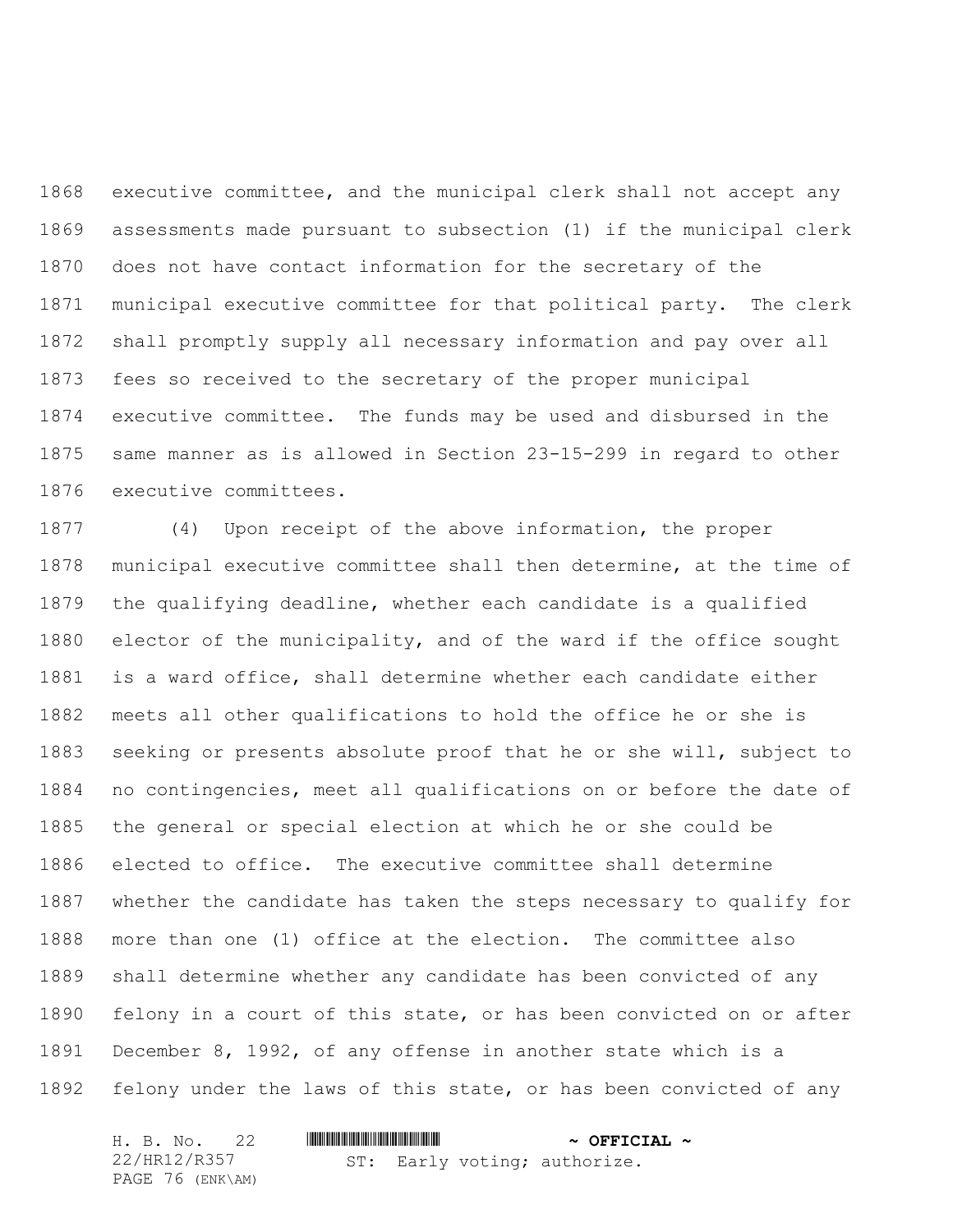felony in a federal court on or after December 8, 1992. Excepted from the above are convictions of manslaughter and violations of the United States Internal Revenue Code or any violations of the tax laws of this state unless such offense also involved misuse or abuse of his or her office or money coming into his or her hands by virtue of the office. If the proper municipal executive committee finds that a candidate either (a) does not meet all qualifications to hold the office he or she seeks and fails to provide absolute proof, subject to no contingencies, that he or she will meet the qualifications on or before the date **\* \* \***the early voting period begins for the general or special election at which he or she could be elected, or (b) has been convicted of a felony as described in this subsection and not pardoned, then the executive committee shall notify the candidate and give the candidate an opportunity to be heard. The executive committee shall mail notice to the candidate at least three (3) business days before the hearing to the address provided by the candidate on the qualifying forms, and the committee shall attempt to contact the candidate by telephone, email and facsimile if the candidate provided this information on the forms. If the candidate fails to appear at the hearing or to prove he or she meets all qualifications to hold the office subject to no contingencies, then the name of such candidate shall not be placed upon the ballot. If the executive committee determines that the candidate has taken the steps necessary to qualify for more than

| H. B. No. 22     |  |  | $\sim$ OFFICIAL $\sim$       |  |
|------------------|--|--|------------------------------|--|
| 22/HR12/R357     |  |  | ST: Early voting; authorize. |  |
| PAGE 77 (ENK\AM) |  |  |                              |  |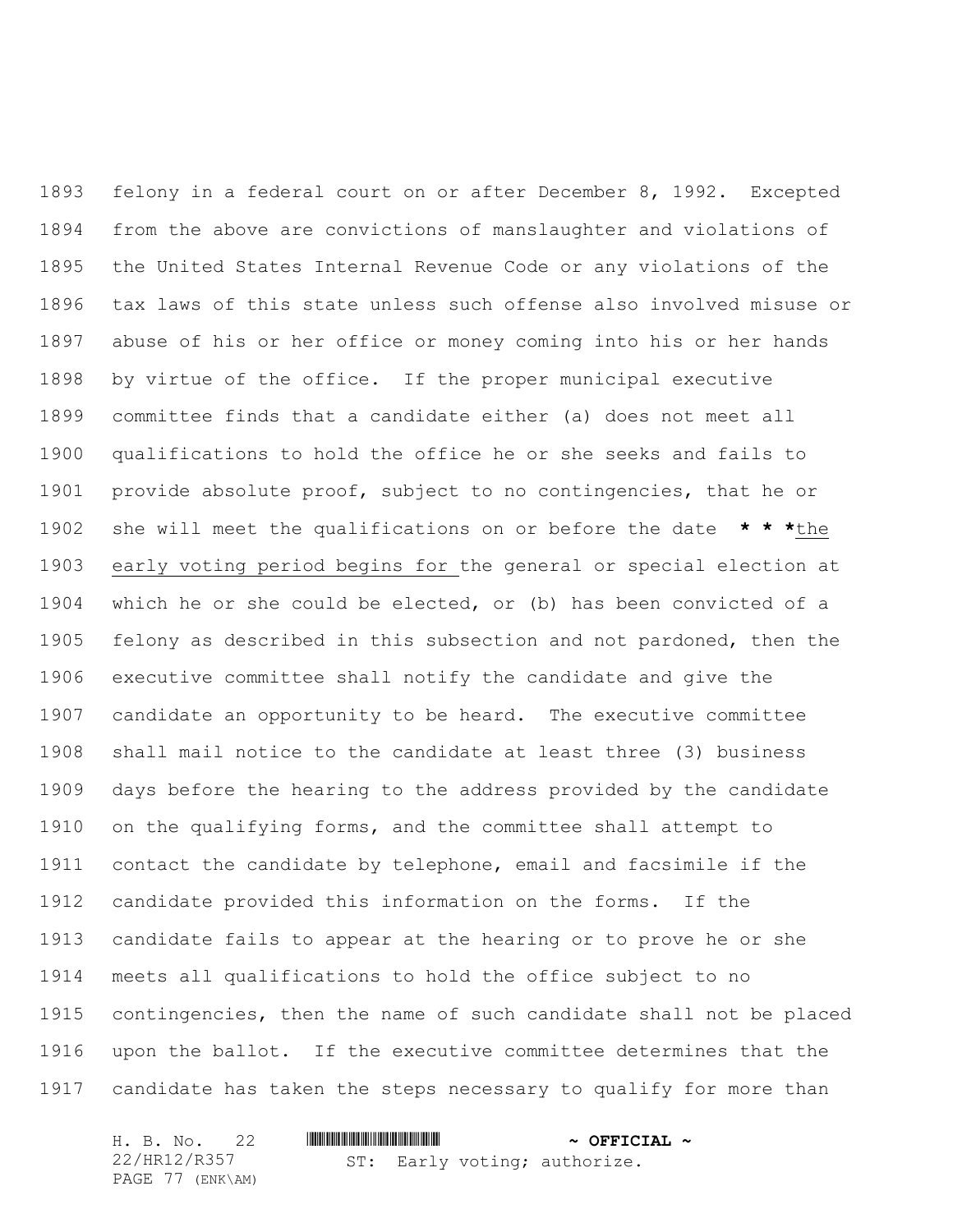one (1) office at the election, the action required by Section 23-15-905, shall be taken.

 (5) Where there is but one (1) candidate, the proper municipal executive committee when the time has expired within which the names of candidates shall be furnished shall declare such candidate the nominee.

 **SECTION 47.** Section 23-15-331, Mississippi Code of 1972, is amended as follows:

 23-15-331. It shall be the duty of the state executive committee of each political party to furnish to each county executive committee, not less than fifty (50) days **\* \* \*** before the **\* \* \*** period for early voting begins the names of all state and state district candidates and all candidates for legislative districts composed of more than one (1) county or parts of more than one (1) county who have qualified as provided by law, and in accordance with the requirements of Section 23-15-333 a sample of the official ballot to be used in the primary, the general form of which shall be followed as nearly as practicable.

 **SECTION 48.** Section 23-15-333, Mississippi Code of 1972, is amended as follows:

 23-15-333. (1) The county executive committee shall have printed all necessary ballots, for use in primary elections. The county executive committee shall have printed all necessary absentee ballots forty-five (45) days before the period for early voting begins for the election as required by law. The ballots

|              | H. B. No. 22     |  | $\sim$ OFFICIAL $\sim$       |  |
|--------------|------------------|--|------------------------------|--|
| 22/HR12/R357 |                  |  | ST: Early voting; authorize. |  |
|              | PAGE 78 (ENK\AM) |  |                              |  |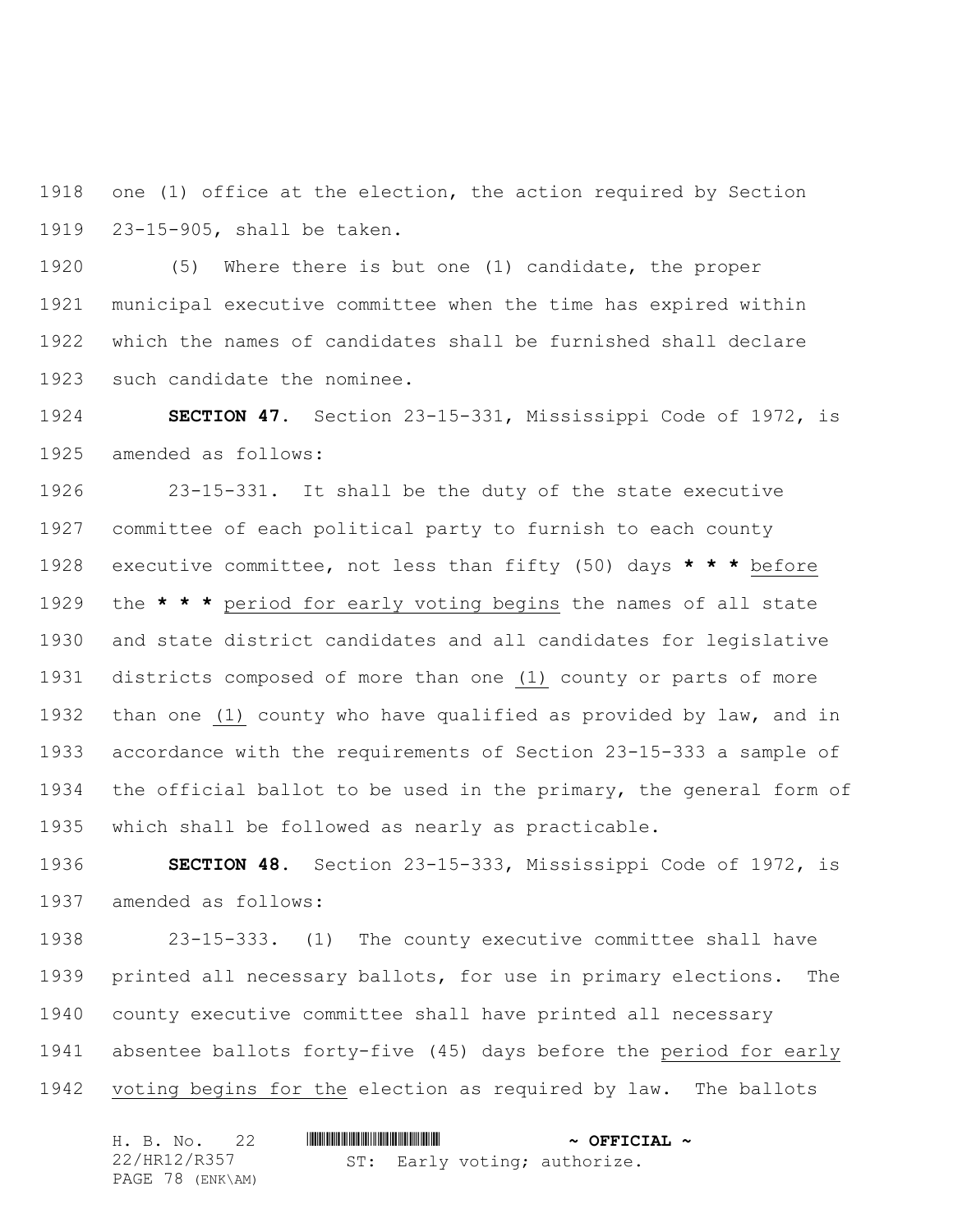shall contain the names of all the candidates to be voted for at the election, and there shall be left on each ballot one (1) blank space under the title of each office for which a nominee is to be elected; and in the event of the death of any candidate whose name shall have been printed on the ballot, the name of the candidate duly substituted in the place of the deceased candidate may be written in such blank space by the voter. Except as otherwise provided in subsection (2) of this section, the order in which the titles to the various offices shall be printed, and the size, print and quality of the paper of the ballot is left to the discretion of the county executive committee. Provided, however, that in all cases the arrangement of the names of the candidates for each office shall be alphabetical. No ballot shall be used except those so printed.

 (2) The titles for the various offices shall be listed in the following order:

 (a) Candidates, electors or delegates for the following national offices:

 (i) President of the United States of America; (ii) United States Senator or United States Representative;

 (b) Candidates for the following statewide offices: Governor, Lieutenant Governor, Secretary of State, Attorney General, State Treasurer, Auditor of Public Accounts, Commissioner of Agriculture and Commerce, Commissioner of Insurance;

|  | H. B. No. 22     |  | $\sim$ OFFICIAL $\sim$       |
|--|------------------|--|------------------------------|
|  | 22/HR12/R357     |  | ST: Early voting; authorize. |
|  | PAGE 79 (ENK\AM) |  |                              |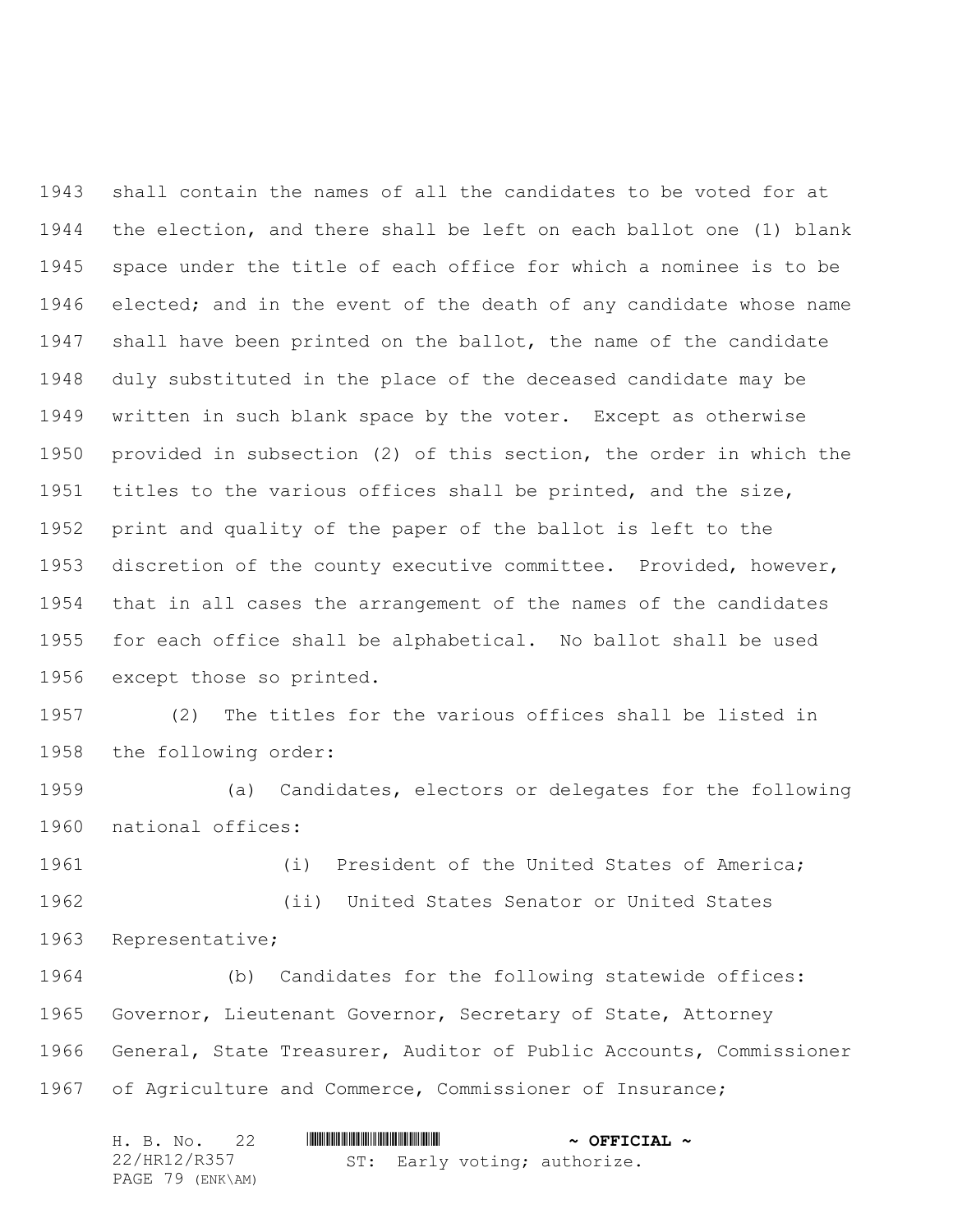(c) Candidates for the following state district offices: Mississippi Transportation Commissioner, Public Service Commissioner, District Attorney;

 (d) Candidates for the following legislative offices: Senator and House of Representatives;

(e) Candidates for countywide office;

(f) Candidates for county district office.

 The order in which the titles for the various offices are listed within each of the categories listed in paragraphs (e) and (f) are left to the discretion of the county executive committee. Candidates' names shall be listed alphabetically under each office by the candidate's last name.

 (3) If after the deadline to qualify as a candidate for an office, only one (1) person has duly qualified to be a candidate 1982 for the office in the primary election, the name of that person shall be placed on the ballot; provided, however, that if not more than one (1) person has duly qualified to be a candidate for each office on the primary election ballot, the election for all offices on the ballot shall be dispensed with and the appropriate executive committee shall declare each candidate as the party nominee if the candidate meets all the qualifications to hold the office.

 (4) (a) If it is eligible under Section 23-15-266, the county executive committee may enter into a written agreement with the circuit clerk or the county election commission authorizing

| H. B. No. 22     |  |  | $\sim$ OFFICIAL $\sim$       |  |
|------------------|--|--|------------------------------|--|
| 22/HR12/R357     |  |  | ST: Early voting; authorize. |  |
| PAGE 80 (ENK\AM) |  |  |                              |  |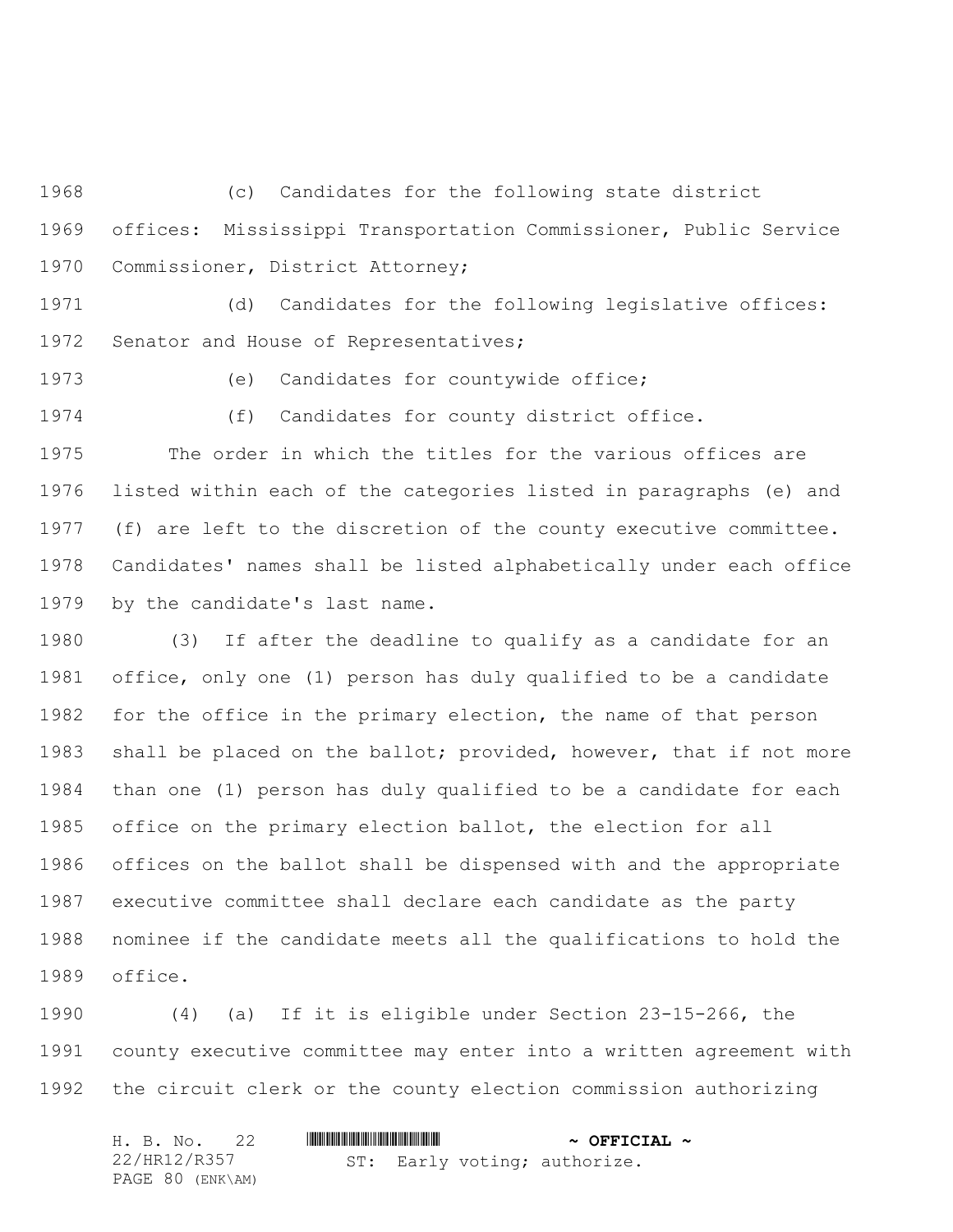the circuit clerk or the county election commission to perform any of the duties required of the county executive committee pursuant to this section. Any agreement entered into pursuant to this subsection shall be signed by the chair of the county executive committee and the circuit clerk or the chair of the county election commission, as appropriate. The county executive committee shall notify the state executive committee and the Secretary of State of the existence of such agreement.

 (b) If it is eligible under Section 23-15-266, the municipal executive committee may enter into a written agreement with the municipal clerk or the municipal election commission authorizing the municipal clerk or the municipal election commission to perform any of the duties required of the municipal executive committee pursuant to this section. Any agreement entered into pursuant to this subsection shall be signed by the chair of the municipal executive committee and the municipal clerk or the chair of the municipal election commission, as appropriate. The municipal executive committee shall notify the state executive committee and the Secretary of State of the existence of such agreement.

 **SECTION 49.** Section 23-15-335, Mississippi Code of 1972, is amended as follows:

 23-15-335. (1) The county executive committee shall designate a person whose duty it shall be to distribute all necessary ballots for use **\* \* \*** during a primary election, and

|  | H. B. No. 22     |  | $\sim$ OFFICIAL $\sim$       |  |
|--|------------------|--|------------------------------|--|
|  | 22/HR12/R357     |  | ST: Early voting; authorize. |  |
|  | PAGE 81 (ENK\AM) |  |                              |  |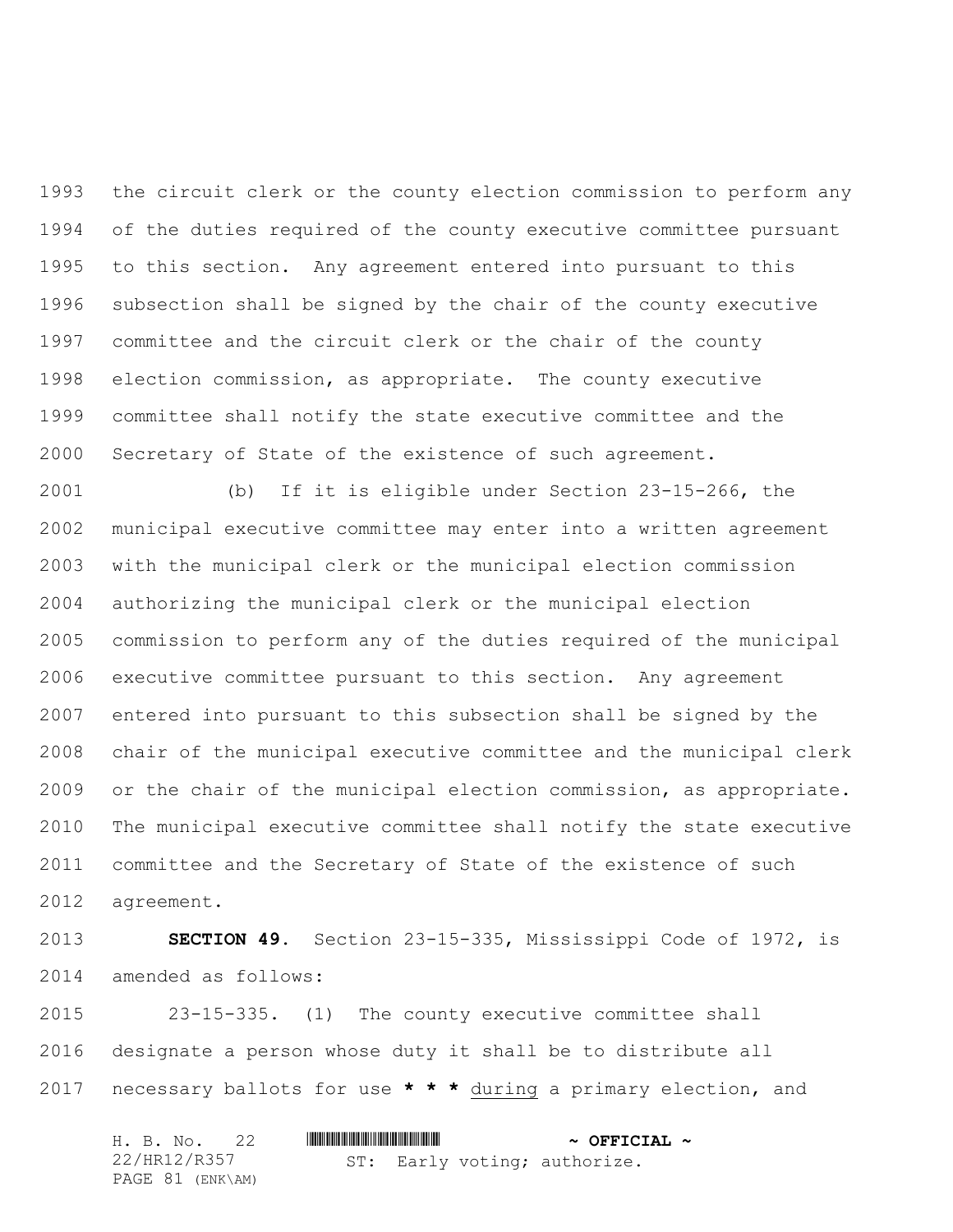shall designate one (1) among the poll managers at each polling place to receive and receipt for the blank ballots to be used at that place. When the blank ballots are delivered to a local poll manager, the distributor shall take from the local poll manager a receipt therefor signed in duplicate by both the distributor and the poll manager, one (1) of which receipts the distributor shall deliver to the circuit clerk and the other shall be retained by the local poll manager and the last mentioned duplicate receipt shall be enclosed in the ballot box with the voted ballots when the polls have been closed and the votes have been counted. The printer of the ballots shall take a receipt from the distributor of the ballots for the total number of the blank ballots delivered to the distributor. The printer shall secure all ballots printed by him or her in such a safe manner that no person can procure them or any of them, and he or she shall deliver no blank ballot or ballots to any person except the distributor above mentioned, and then only upon his or her receipt therefor as above specified. The distributor of the blank ballots shall so securely hold the same that no person can obtain any of them, and he or she shall not deliver any of them to any person other than to the authorized local poll managers and upon their respective receipts therefor. The executive committee shall see to it that the total blank ballots delivered to the distributor, shall correspond with the total of the receipts executed by the local poll managers.

H. B. No. 22 \*HR12/R357\* **~ OFFICIAL ~** 22/HR12/R357 PAGE 82 (ENK\AM) ST: Early voting; authorize.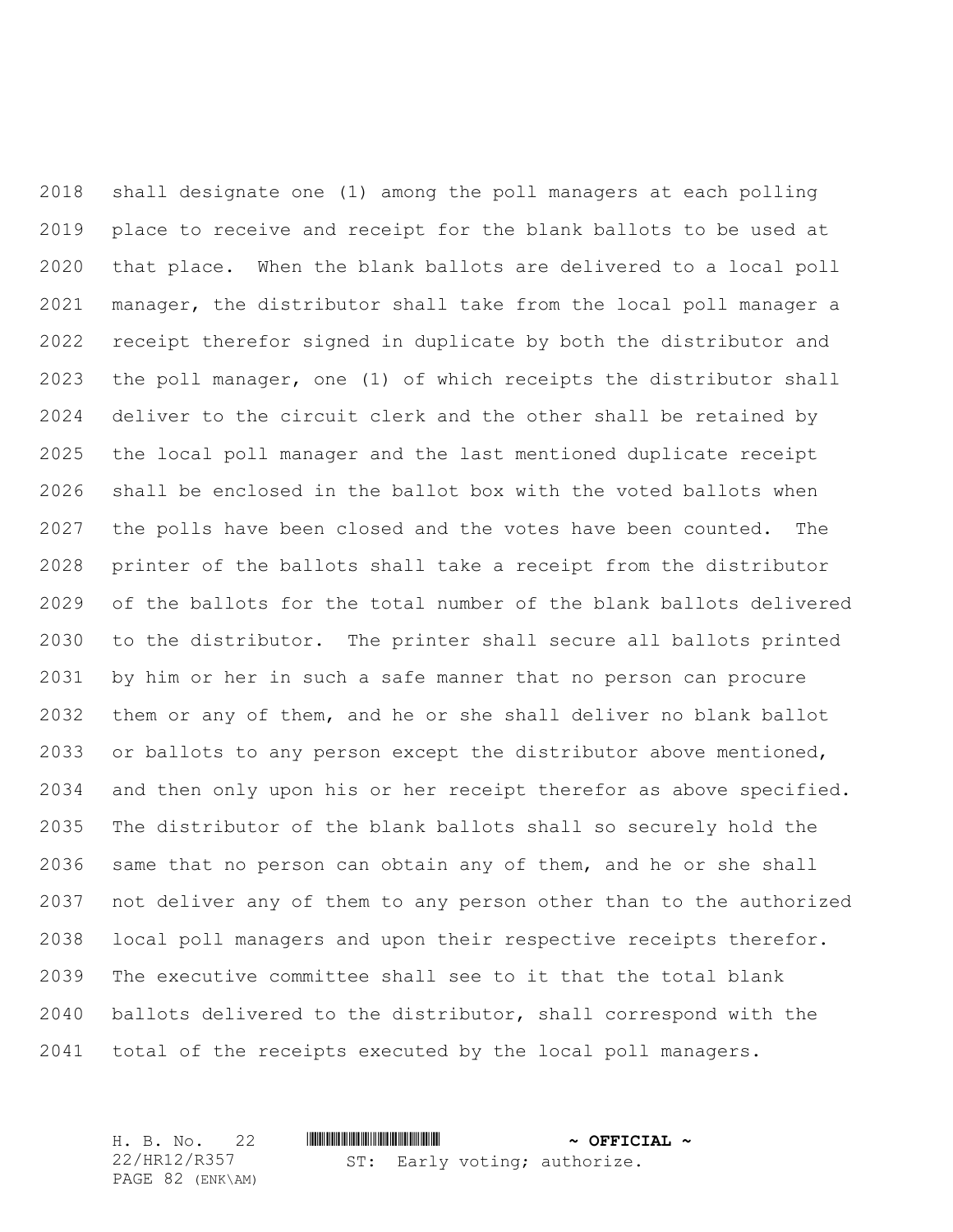(2) (a) If it is eligible under Section 23-15-266, the county executive committee may enter into a written agreement with the circuit clerk or the county election commission authorizing the circuit clerk or the county election commission to perform any of the duties required of the county executive committee pursuant to this section. Any agreement entered into pursuant to this subsection shall be signed by the chair of the county executive committee and the circuit clerk or the chair of the county election commission, as appropriate. The county executive committee shall notify the state executive committee and the Secretary of State of the existence of such agreement.

 (b) If it is eligible under Section 23-15-266, the municipal executive committee may enter into a written agreement with the municipal clerk or the municipal election commission authorizing the municipal clerk or the municipal election commission to perform any of the duties required of the municipal executive committee pursuant to this section. Any agreement entered into pursuant to this subsection shall be signed by the chair of the municipal executive committee and the municipal clerk or the chair of the municipal election commission, as appropriate. The municipal executive committee shall notify the state executive committee and the Secretary of State of the existence of such agreement.

H. B. No. 22 \*HR12/R357\* **~ OFFICIAL ~** ST: Early voting; authorize.

22/HR12/R357 PAGE 83 (ENK\AM)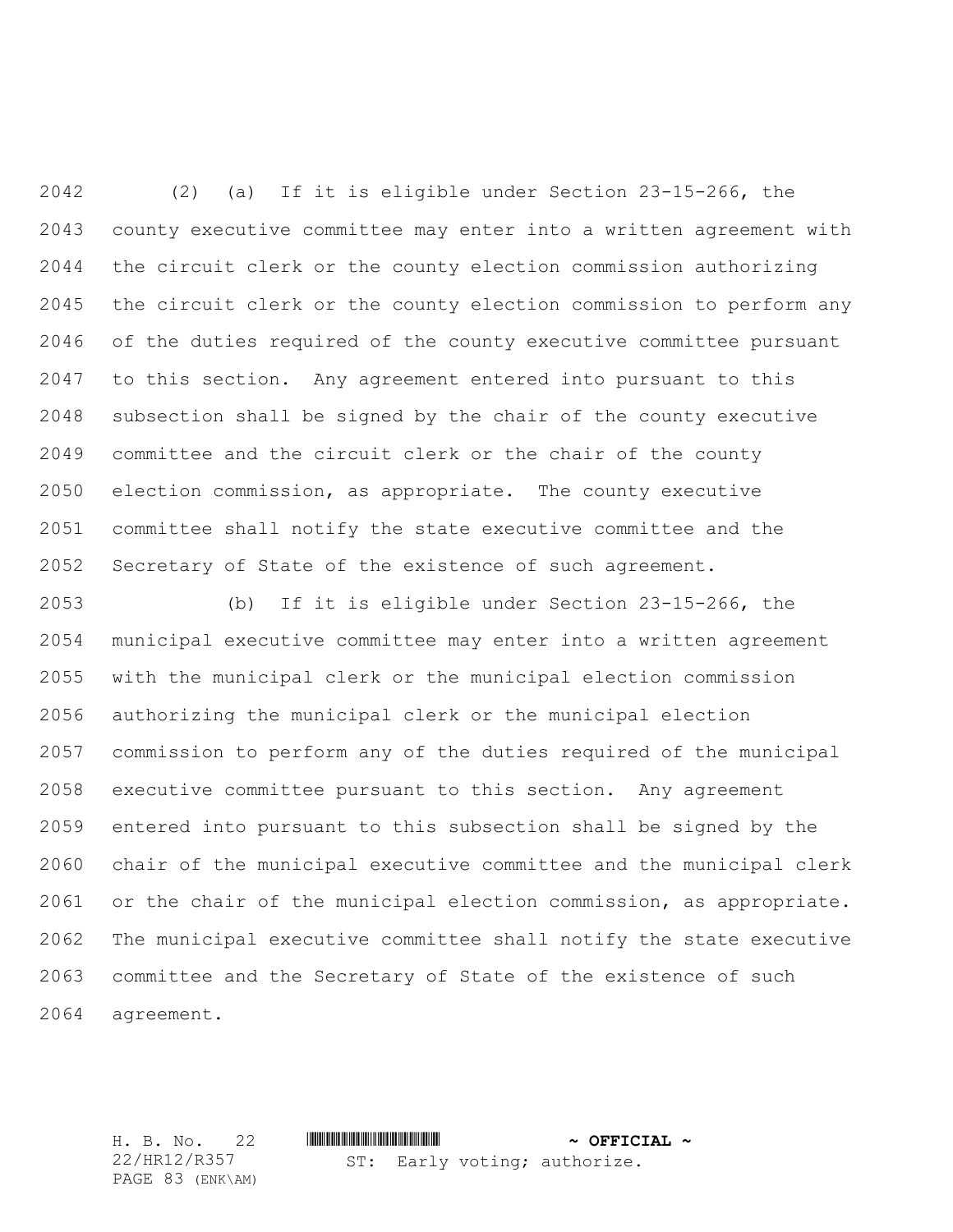(3) Any person charged with any of the duties prescribed in this section who shall willfully or with culpable carelessness violate the same shall be guilty of a misdemeanor.

 **SECTION 50.** Section 23-15-353, Mississippi Code of 1972, is amended as follows:

 23-15-353. The officer charged with printing and distributing the official ballot shall ascertain from the registrar, at least ten (10) days before the day **\* \* \*** early voting for that election begins, the number of registered voters in each voting precinct; and he or she shall have printed and distributed a sufficient number of ballots for use in each precinct.

 **SECTION 51.** Section 23-15-357, Mississippi Code of 1972, is amended as follows:

 23-15-357. On the back and outside of the ballot shall be printed the words "OFFICIAL BALLOT," the name of the voting precinct or place for which the ballot is prepared, **\* \* \*** the date of the election and the date of the period for early voting.

 **SECTION 52.** Section 23-15-359, Mississippi Code of 1972, is amended as follows:

 23-15-359. (1) Except as provided in this section, the ballot shall contain the names of all party nominees certified by the appropriate executive committee, and independent and special election candidates who have timely filed petitions containing the required signatures and assessments that must be paid pursuant to

|              |  | H. B. No. 22     |  | $\sim$ OFFICIAL $\sim$       |  |
|--------------|--|------------------|--|------------------------------|--|
| 22/HR12/R357 |  |                  |  | ST: Early voting; authorize. |  |
|              |  | PAGE 84 (ENK\AM) |  |                              |  |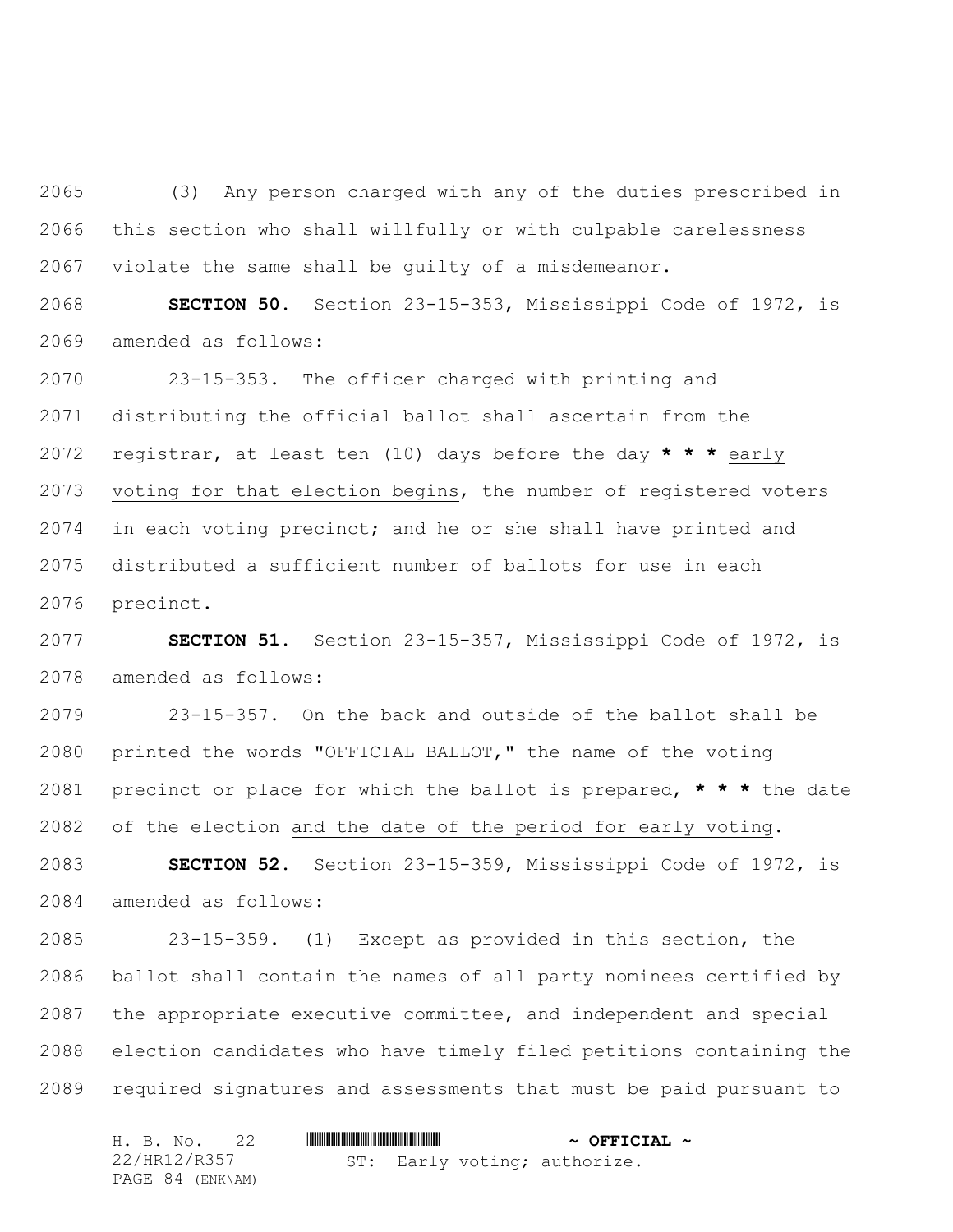Section 23-15-297, if the candidates and nominees meet all of the qualifications to hold the office sought. A petition requesting that an independent or special election candidate's name be placed on the ballot for any office shall be filed as provided for in subsection (3) or (4) of this section, as appropriate, and shall be signed by not less than the following number of qualified electors:

 (a) For an office elected by the state at large, not less than one thousand (1,000) qualified electors.

 (b) For an office elected by the qualified electors of a Supreme Court district, not less than three hundred (300) qualified electors.

 (c) For an office elected by the qualified electors of a congressional district, not less than two hundred (200) qualified electors.

 (d) For an office elected by the qualified electors of a circuit or chancery court district, not less than one hundred (100) qualified electors.

 (e) For an office elected by the qualified electors of a senatorial or representative district, not less than fifty (50) qualified electors.

 (f) For an office elected by the qualified electors of a county, not less than fifty (50) qualified electors.

H. B. No. 22 **. AND AND AN ADDED**  $\sim$  **OFFICIAL**  $\sim$ 22/HR12/R357 PAGE 85 (ENK\AM) ST: Early voting; authorize.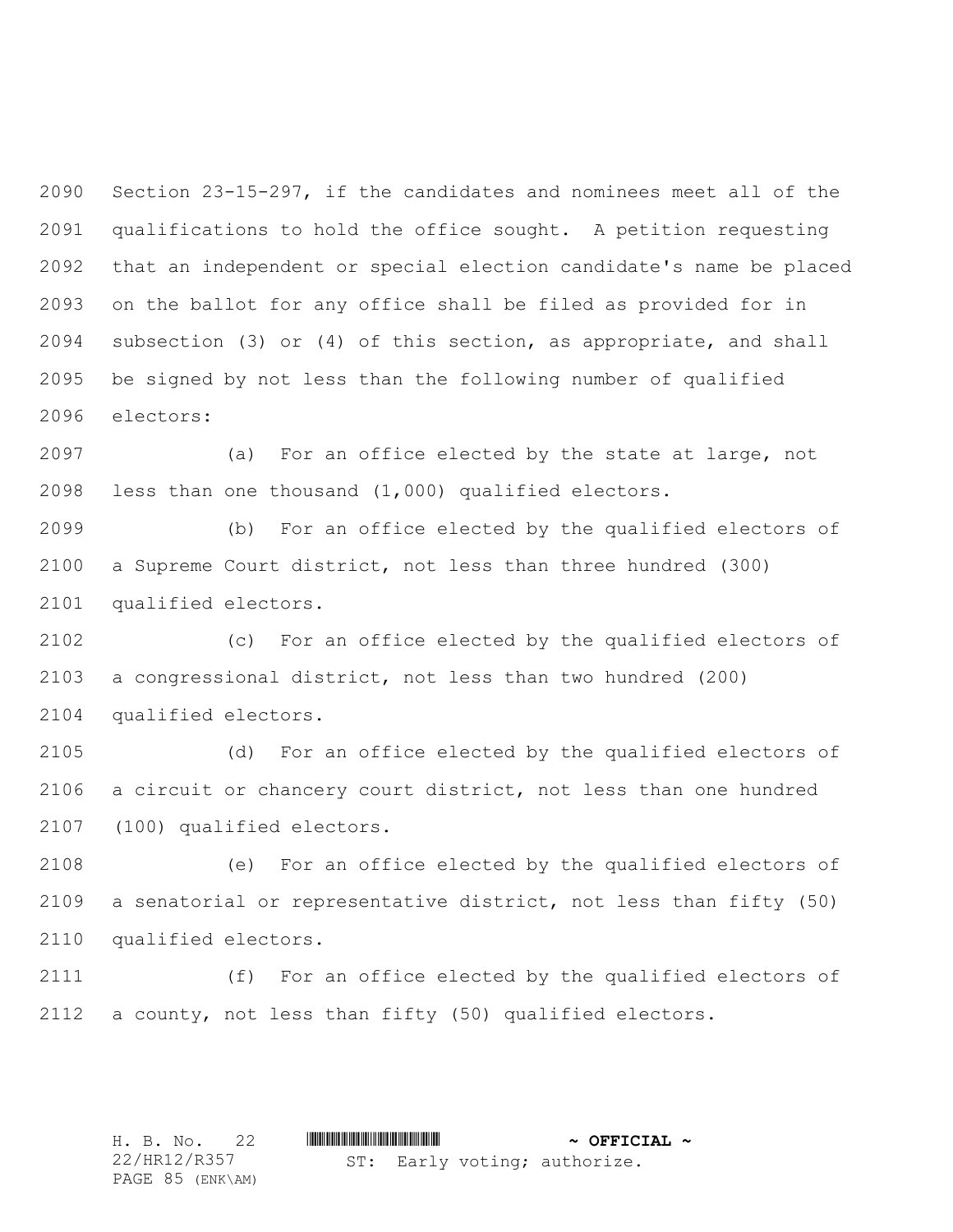(g) For an office elected by the qualified electors of a supervisors district or justice court district, not less than fifteen (15) qualified electors.

 (h) For the Office of President of the United States, a party nominee or independent candidate shall pay an assessment in the amount of Two Thousand Five Hundred Dollars (\$2,500.00).

 (2) (a) Unless the petition or fee, whichever is applicable, required above shall be filed as provided for in subsection (3), (4) or (5) of this section, as appropriate, the name of the person requested to be a candidate, unless nominated by a political party, shall not be placed upon the ballot. The ballot shall contain the names of each candidate for each office, and the names shall be listed under the name of the political party that candidate represents as provided by law and as certified to the circuit clerk by the state executive committee of the political party. In the event the candidate qualifies as an independent as provided in this section, he or she shall be listed on the ballot as an independent candidate.

 (b) The name of an independent or special election candidate who dies before the printing of the ballots, shall not be placed on the ballots.

 (3) Petitions for offices described in paragraphs (a), (b), (c), (d) and (e) of subsection (1) of this section shall be filed with the Secretary of State by no later than 5:00 p.m. on the same date or business day, as applicable, by which candidates are

| H. B. No. 22     |  | $\sim$ OFFICIAL $\sim$       |  |
|------------------|--|------------------------------|--|
| 22/HR12/R357     |  | ST: Early voting; authorize. |  |
| PAGE 86 (ENK\AM) |  |                              |  |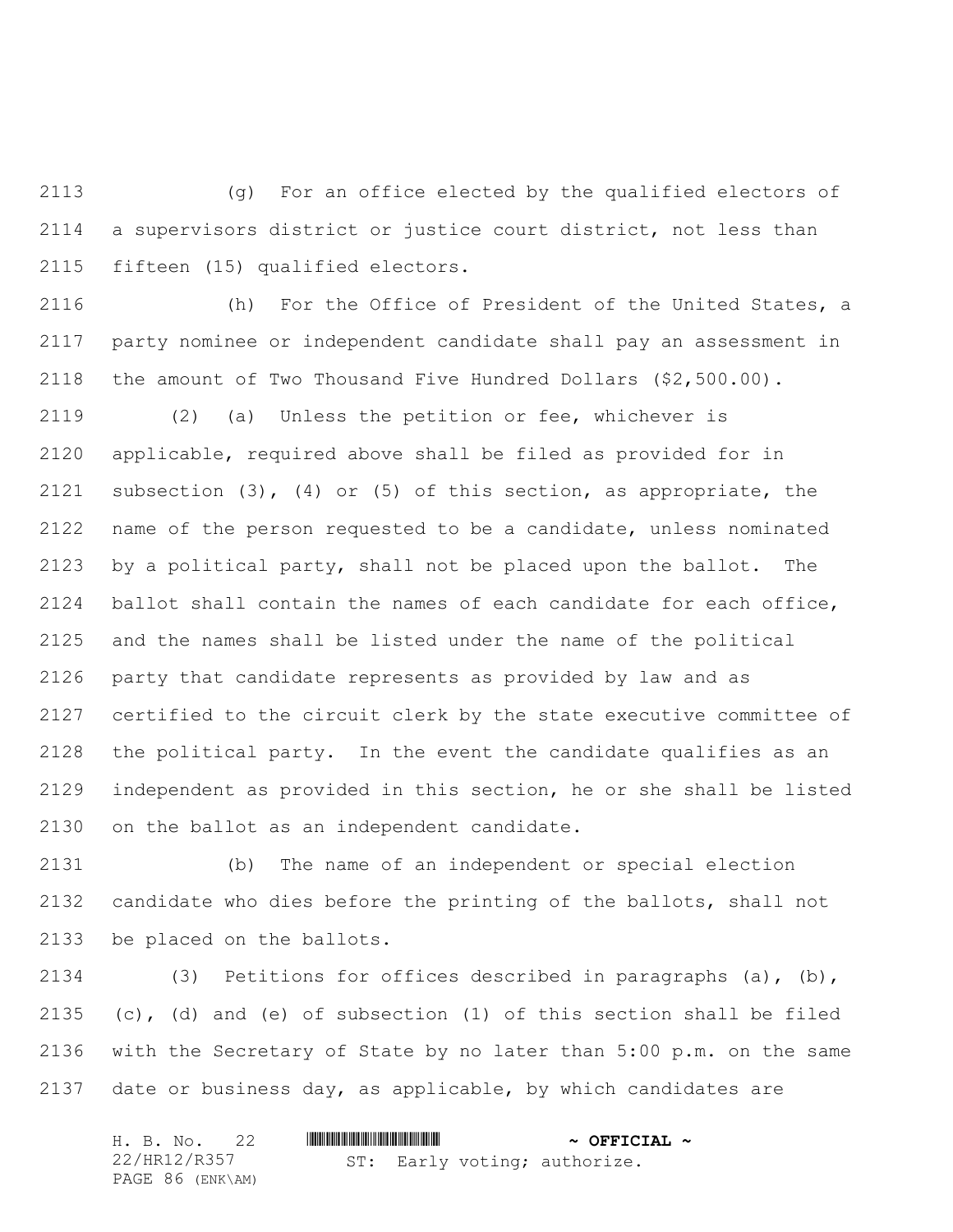required to pay the fee provided for in Section 23-15-297; however, no petition may be filed before January 1 of the year in which the election for the office is held.

 (4) Petitions for offices described in paragraphs (f) and (g) of subsection (1) of this section shall be filed with the proper circuit clerk by no later than 5:00 p.m. on the same date by which candidates are required to pay the fee provided for in Section 23-15-297; however, no petition may be filed before January 1 of the year in which the election for the office is held. The circuit clerk shall notify the county election commissioners of all persons who have filed petitions with the clerk. The notification shall occur within two (2) business days and shall contain all necessary information.

 (5) The assessment for the office described in paragraph (h) of subsection (1) of this section shall be paid to the Secretary of State. The Secretary of State shall deposit any qualifying fees received from candidates into the Elections Support Fund established in Section 23-15-5.

 (6) The election commissioners may also have printed upon the ballot any local issue election matter that is authorized to be **\* \* \*** voted on **\* \* \*** during the period for voting for the regular or general election pursuant to Section 23-15-375; however, the ballot form of the local issue must be filed with the election commissioners by the appropriate governing authority not

H. B. No. 22 \*HR12/R357\* **~ OFFICIAL ~** 22/HR12/R357 PAGE 87 (ENK\AM) ST: Early voting; authorize.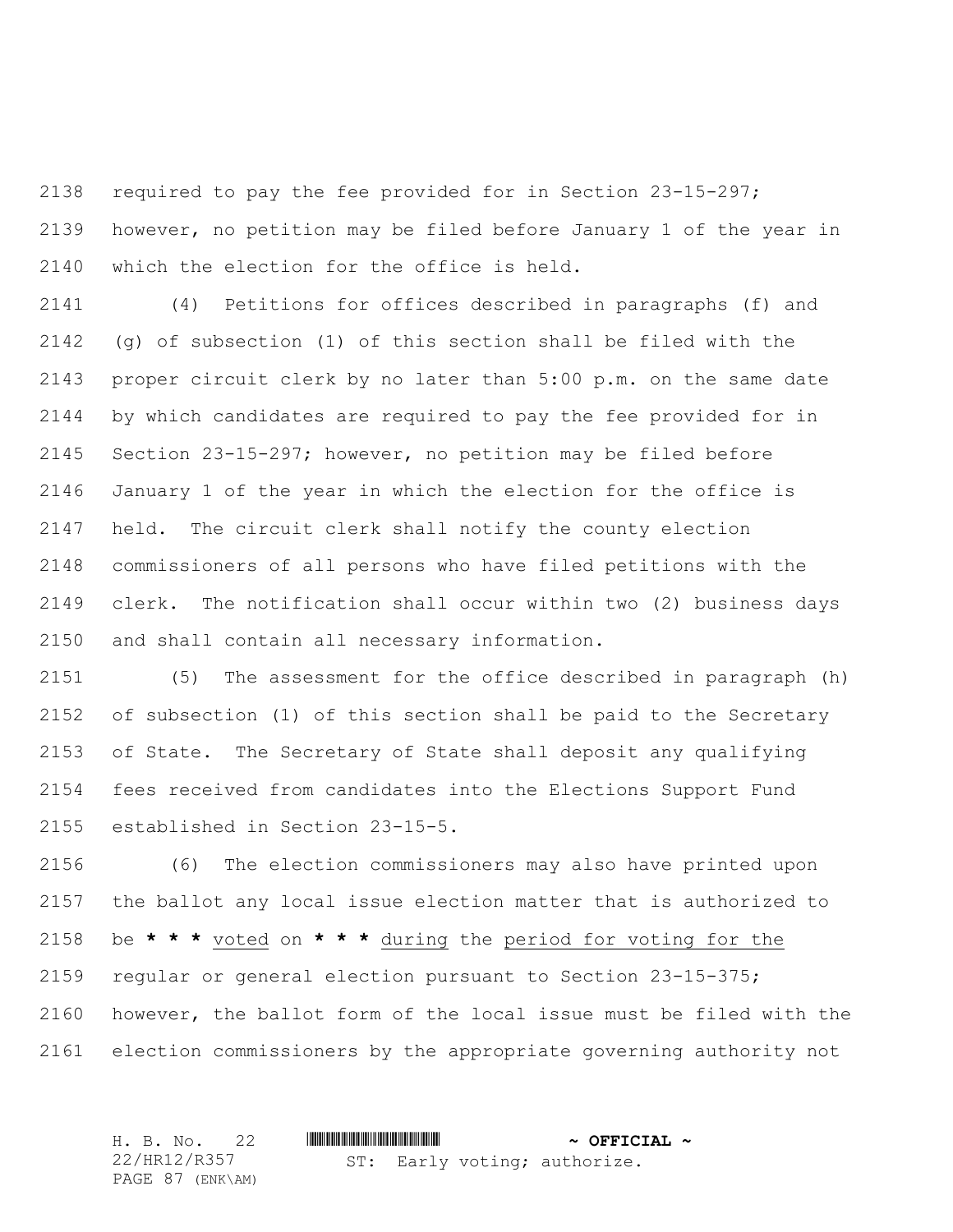less than sixty (60) days before the date **\* \* \*** the early voting period begins for the election.

 (7) The provisions of this section shall not apply to municipal elections or to the election of the offices of justice of the Supreme Court, judge of the Court of Appeals, circuit judge, chancellor, county court judge and family court judge.

 (8) Nothing in this section shall prohibit special elections to fill vacancies in either house of the Legislature from being held as provided in Section 23-15-851. In all elections conducted under the provisions of Section 23-15-851, there shall be printed on the ballot the name of any candidate who, not having been nominated by a political party, shall have been requested to be a candidate for any office by a petition filed with the Secretary of State and signed by not less than fifty (50) qualified electors.

 (9) (a) The appropriate election commission shall determine whether each candidate is a qualified elector of the state, state district, county or county district they seek to serve, and whether each candidate meets all other qualifications to hold the office he or she is seeking or presents absolute proof that he or she will, subject to no contingencies, meet all qualifications on or before the date **\* \* \*** the early voting period begins for the general or special election at which he or she could be elected to office. The election commission shall determine whether the candidate has taken the steps necessary to qualify for more than one (1) office at the election. The election commission also

| H. B. No. 22     |                              | $\sim$ OFFICIAL $\sim$ |
|------------------|------------------------------|------------------------|
| 22/HR12/R357     | ST: Early voting; authorize. |                        |
| PAGE 88 (ENK\AM) |                              |                        |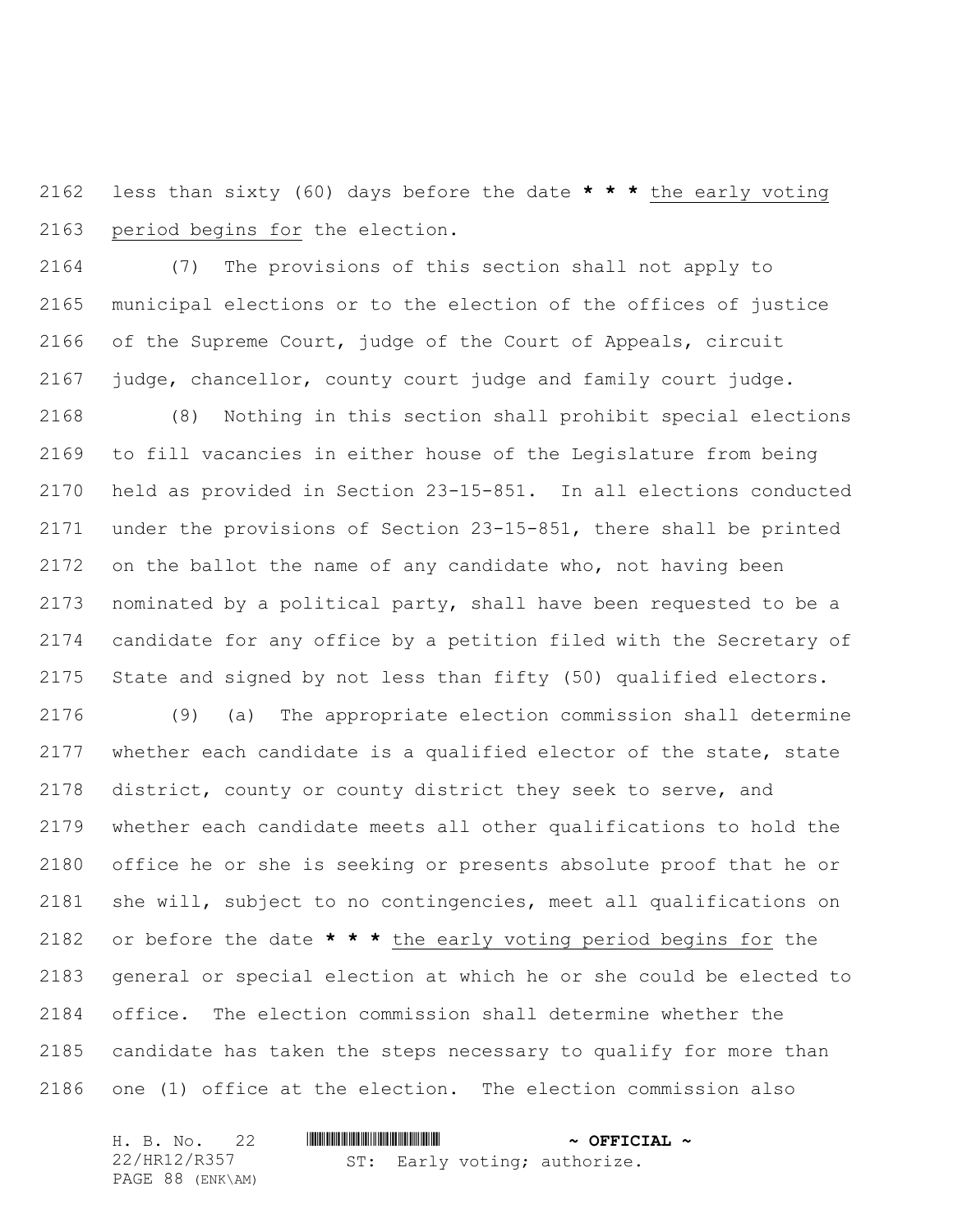shall determine whether any candidate has been convicted (i) of any felony in a court of this state, (ii) on or after December 8, 1992, of any offense in another state which is a felony under the laws of this state, (iii) of any felony in a federal court on or after December 8, 1992, or (iv) of any offense that involved the misuse or abuse of his or her office or money coming into his or her hands by virtue of the office. Excepted from the above are convictions of manslaughter and violations of the United States Internal Revenue Code or any violations of the tax laws of this state.

 (b) If the appropriate election commission finds that a candidate either (i) is not a qualified elector, (ii) does not meet all qualifications to hold the office he or she seeks and fails to provide absolute proof, subject to no contingencies, that he or she will meet the qualifications on or before the date **\* \* \*** the early voting period begins the general or special election at which he or she could be elected, or (iii) has been convicted of a felony or other disqualifying offense as described in paragraph (a) of this subsection, and not pardoned, then the election commission shall notify the candidate and give the candidate an opportunity to be heard. The election commission shall mail notice to the candidate at least three (3) business days before the hearing to the address provided by the candidate on the qualifying forms, and the committee shall attempt to contact the candidate by telephone, email and facsimile if the candidate

|  | H. B. No. 22     |  | $\sim$ OFFICIAL $\sim$ |                              |  |
|--|------------------|--|------------------------|------------------------------|--|
|  | 22/HR12/R357     |  |                        | ST: Early voting; authorize. |  |
|  | PAGE 89 (ENK\AM) |  |                        |                              |  |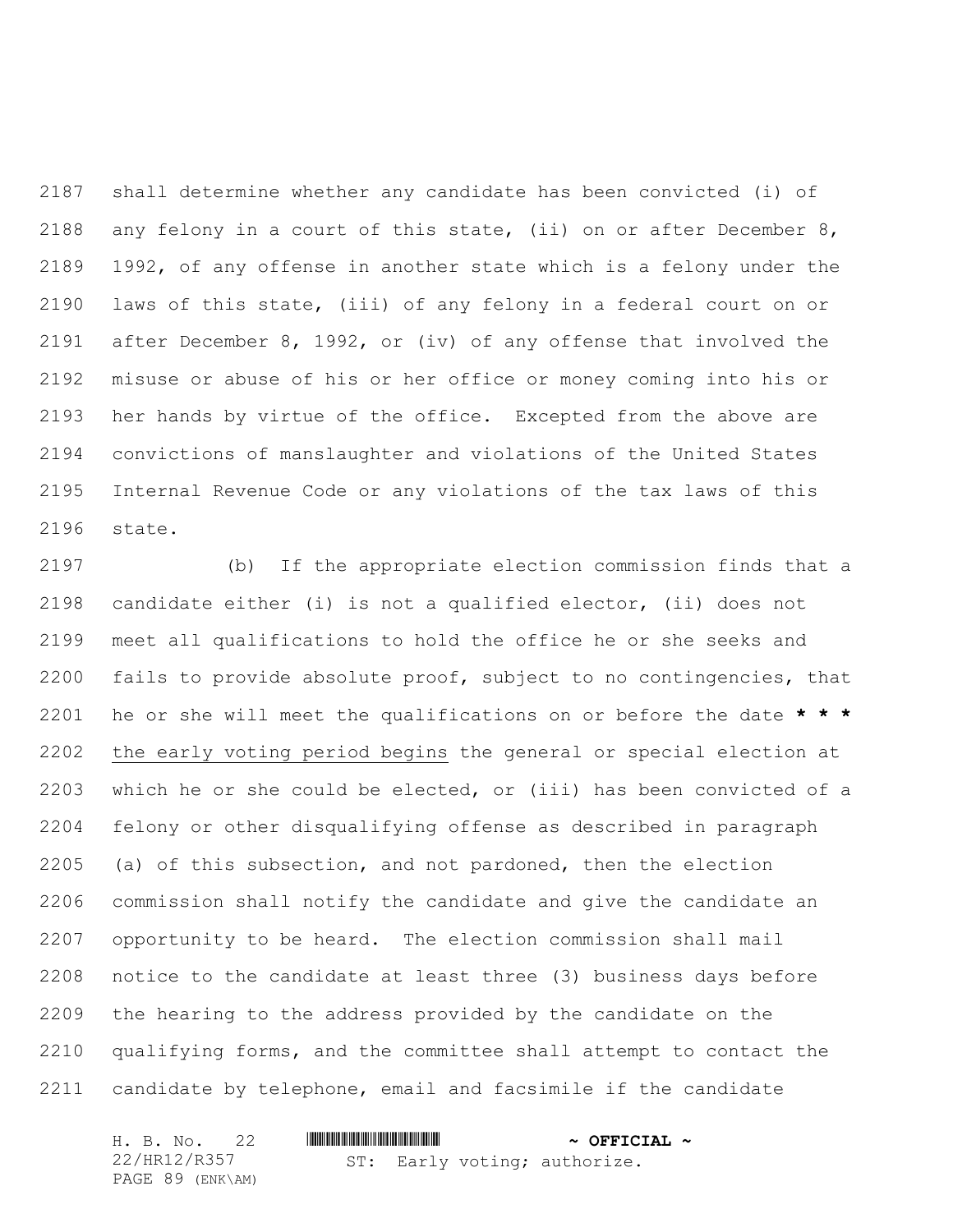provided this information on the forms. If the candidate fails to appear at the hearing or to prove that he or she meets all qualifications to hold the office subject to no contingencies, then the name of such candidate shall not be placed upon the ballot. If the appropriate election commission determines that the candidate has taken the steps necessary to qualify for more than one (1) office at the election, the action required by Section 23-15-905, shall be taken.

 (10) If after the deadline to qualify as a candidate for an office or after the time for holding any party primary for an office, only one (1) person has duly qualified to be a candidate 2223 for the office in the general election, the name of that person shall be placed on the ballot; provided, however, that if not more than one (1) person duly qualified to be a candidate for each office on the general election ballot, the election for all offices on the ballot shall be dispensed with and the appropriate election commission shall declare each candidate elected without opposition if the candidate meets all the qualifications to hold the office as determined pursuant to a review by the election commission in accordance with the provisions of subsection (9) of this section and if the candidate has filed all required campaign finance disclosure reports as required by Section 23-15-807.

 (11) The petition required by this section may not be filed by using the Internet.

H. B. No. 22 \*HR12/R357\* **~ OFFICIAL ~** 22/HR12/R357 PAGE 90 (ENK\AM) ST: Early voting; authorize.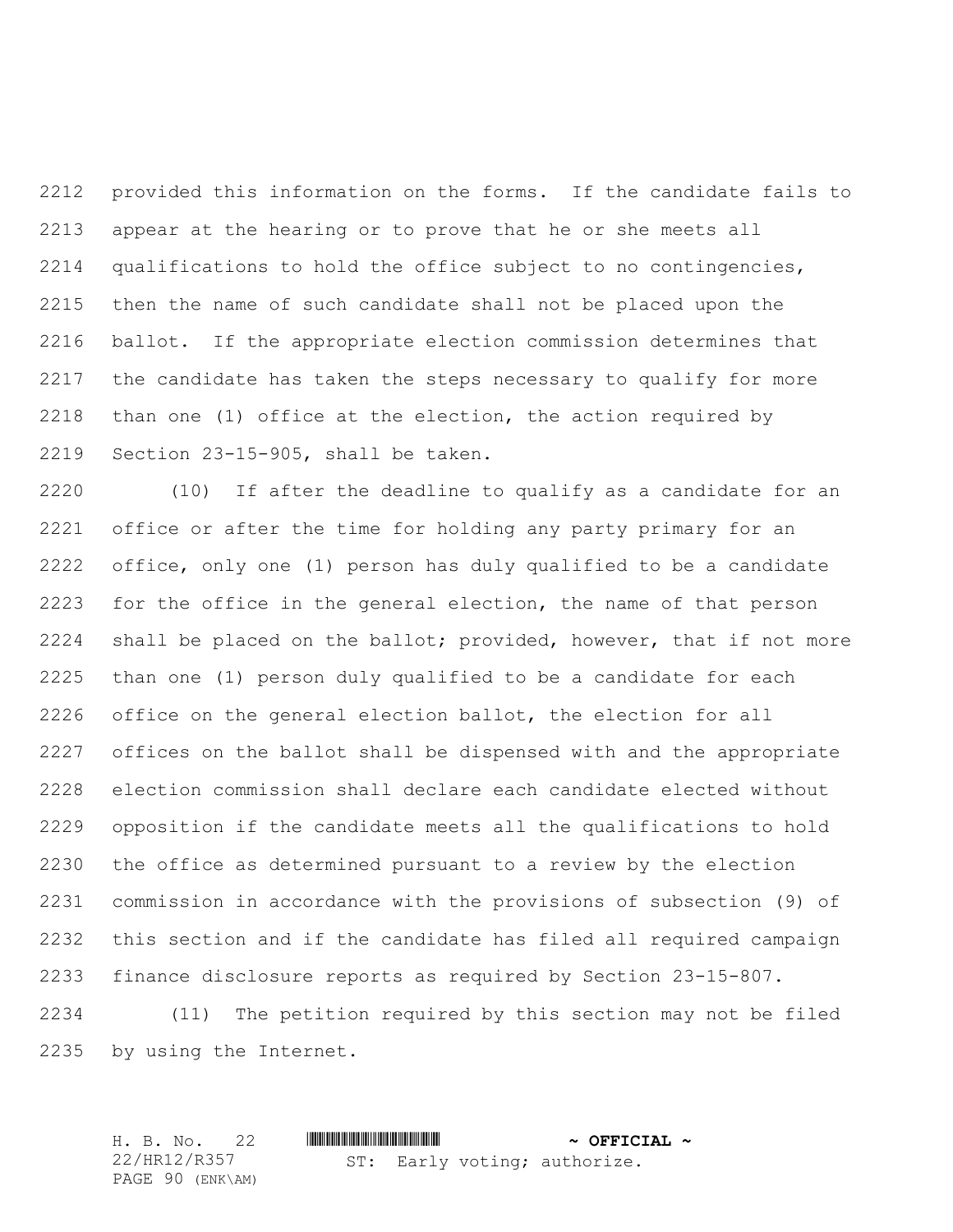**SECTION 53.** Section 23-15-363, Mississippi Code of 1972, is amended as follows:

 23-15-363. After the proper officer has knowledge of or has been notified of the nomination, as provided, of any candidate for office, the officer shall not omit his or her name from the ballot, unless upon the written request of the candidate nominated, made at least ten (10) days before the early voting period for the election begins, and in no case after **\* \* \*** the ballot has been printed; and every ballot shall contain the names of all candidates nominated as specified, and not duly withdrawn. **SECTION 54.** Section 23-15-367, Mississippi Code of 1972, is amended as follows:

 23-15-367. (1) Except as otherwise provided by Sections 23-15-974 through 23-15-985 and subsection (2) of this section, the size, print and quality of paper of the official ballot is left to the discretion of the officer charged with printing the official ballot.

 (2) The titles for the various offices shall be listed in the following order:

 (a) Candidates, electors or delegates for the following national offices:

(i) President;

 (ii) United States Senator or United States Representative;

H. B. No. 22 \*HR12/R357\* **~ OFFICIAL ~** 22/HR12/R357 PAGE 91 (ENK\AM) ST: Early voting; authorize.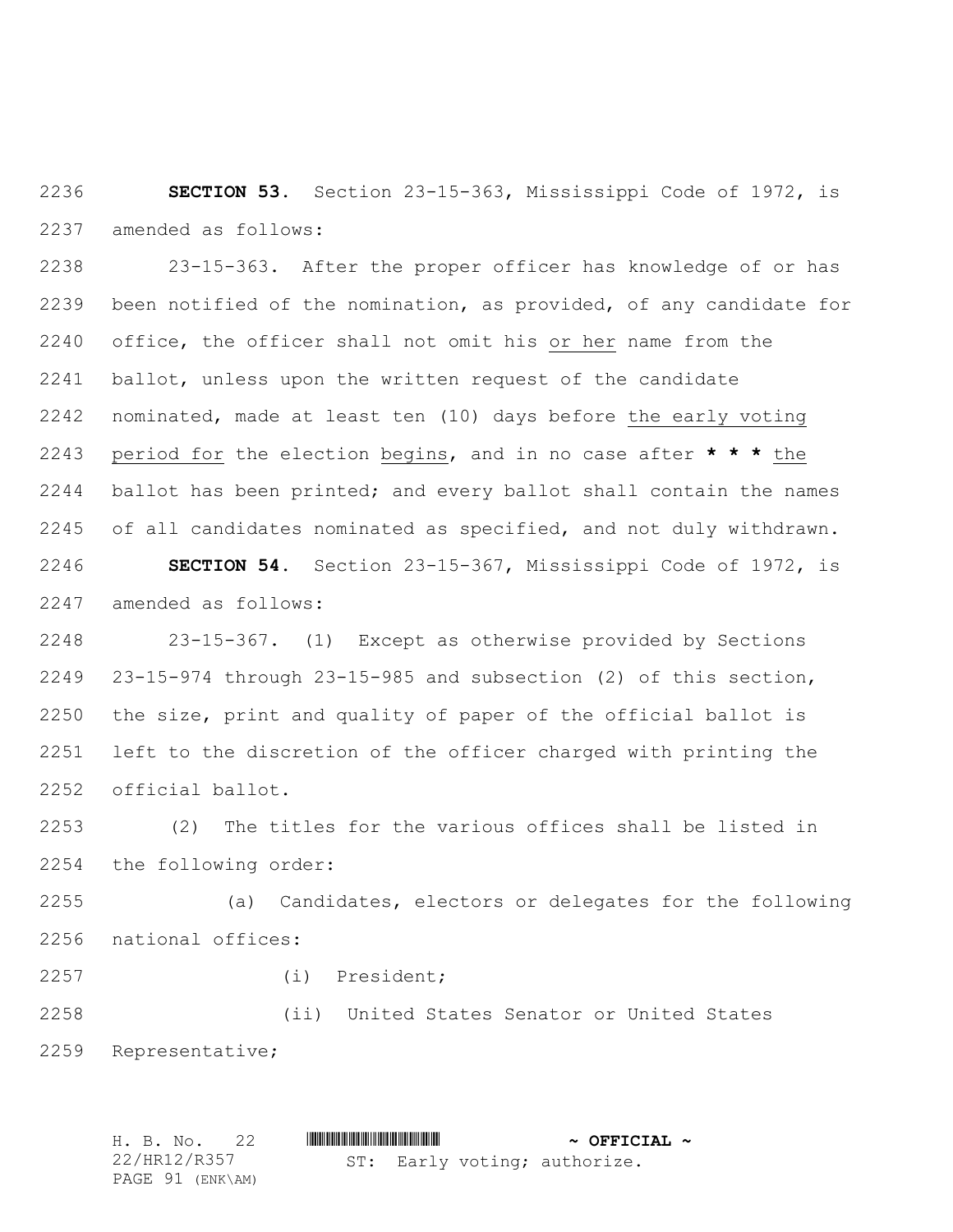(b) Candidates for the following statewide office: Governor, Lieutenant Governor, Secretary of State, Attorney General, State Treasurer, Auditor of Public Accounts, Commissioner of Agriculture and Commerce, Commissioner of Insurance;

 (c) Candidates for the following state district offices: Mississippi Transportation Commissioner, Public Service Commissioner, District Attorney;

 (d) Candidates for the following legislative offices: Senate and House of Representatives;

- (e) Candidates for countywide office;
- 

(f) Candidates for county district office.

 The order in which the titles for the various offices are listed within paragraphs (e) and (f) is left to the discretion of the county election commissioners. Nominees of the political parties, qualified to conduct primary elections as defined in Section 23-15-291, shall be listed first alphabetically by the candidate's last name, followed by any other candidates listed alphabetically by last name.

 (3) It is the duty of the Secretary of State, with the approval of the Governor, to furnish the designated election commissioner of each county a sample of the official ballot, not less than fifty-five (55) days before the early voting period begins for the election, the general form of which shall be followed as nearly as practicable.

|  | H. B. No. 22     |  |  |  | $\sim$ OFFICIAL $\sim$       |  |
|--|------------------|--|--|--|------------------------------|--|
|  | 22/HR12/R357     |  |  |  | ST: Early voting; authorize. |  |
|  | PAGE 92 (ENK\AM) |  |  |  |                              |  |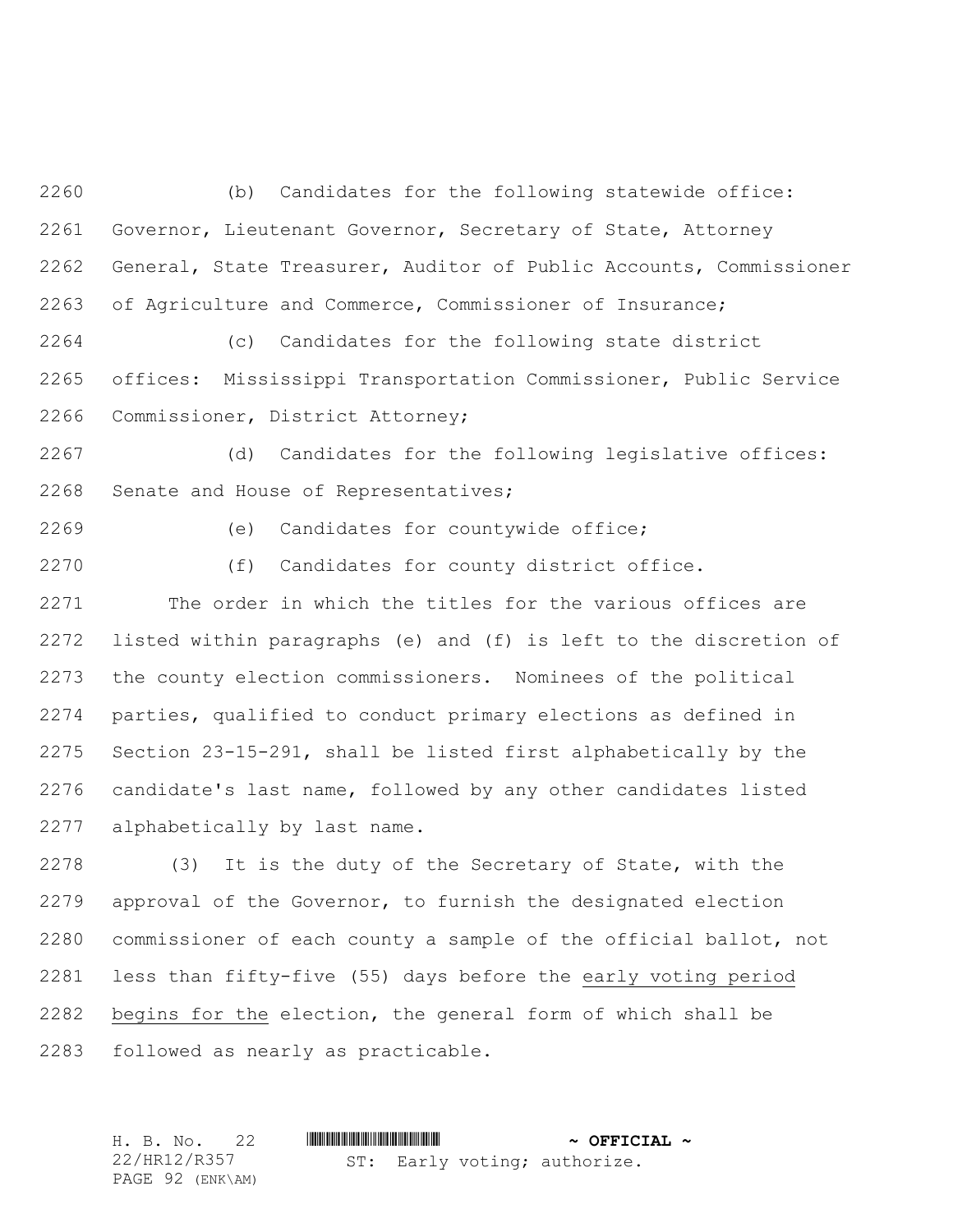**SECTION 55.** Section 7-3-39, Mississippi Code of 1972, is amended as follows:

 7-3-39. The Secretary of State shall have published in full each constitutional amendment two (2) weeks **\* \* \*** before the period for early voting for the election begins, if early voting is authorized for that election, at which the qualified electors shall vote on **\* \* \*** the amendments, in each county in each newspaper having a general circulation in the county, as defined in Section 13-3-31; or **\* \* \*** the Secretary of State shall have each amendment posted in three (3) public places in the county if all **\* \* \*** the newspapers in the county refuse to publish same at the price provided in Section 7-3-41.

 **SECTION 56.** Section 23-15-511, Mississippi Code of 1972, is amended as follows:

 23-15-511. The ballots shall, as far as practicable, be in the same order of arrangement as provided for paper ballots that are to be counted manually, except that the information may be printed in vertical or horizontal rows. Nothing in this chapter shall be construed as prohibiting the information being presented to the voters from being printed on both sides of a single ballot. In those years when a special election shall occur **\* \* \*** during the same voting period as the general election, the names of candidates in any special election and the general election shall be placed on the same ballot by the election commissioners or officials in charge of the election, but the general election

| H. B. No. 22     |  | $\sim$ OFFICIAL $\sim$ |                              |  |
|------------------|--|------------------------|------------------------------|--|
| 22/HR12/R357     |  |                        | ST: Early voting; authorize. |  |
| PAGE 93 (ENK\AM) |  |                        |                              |  |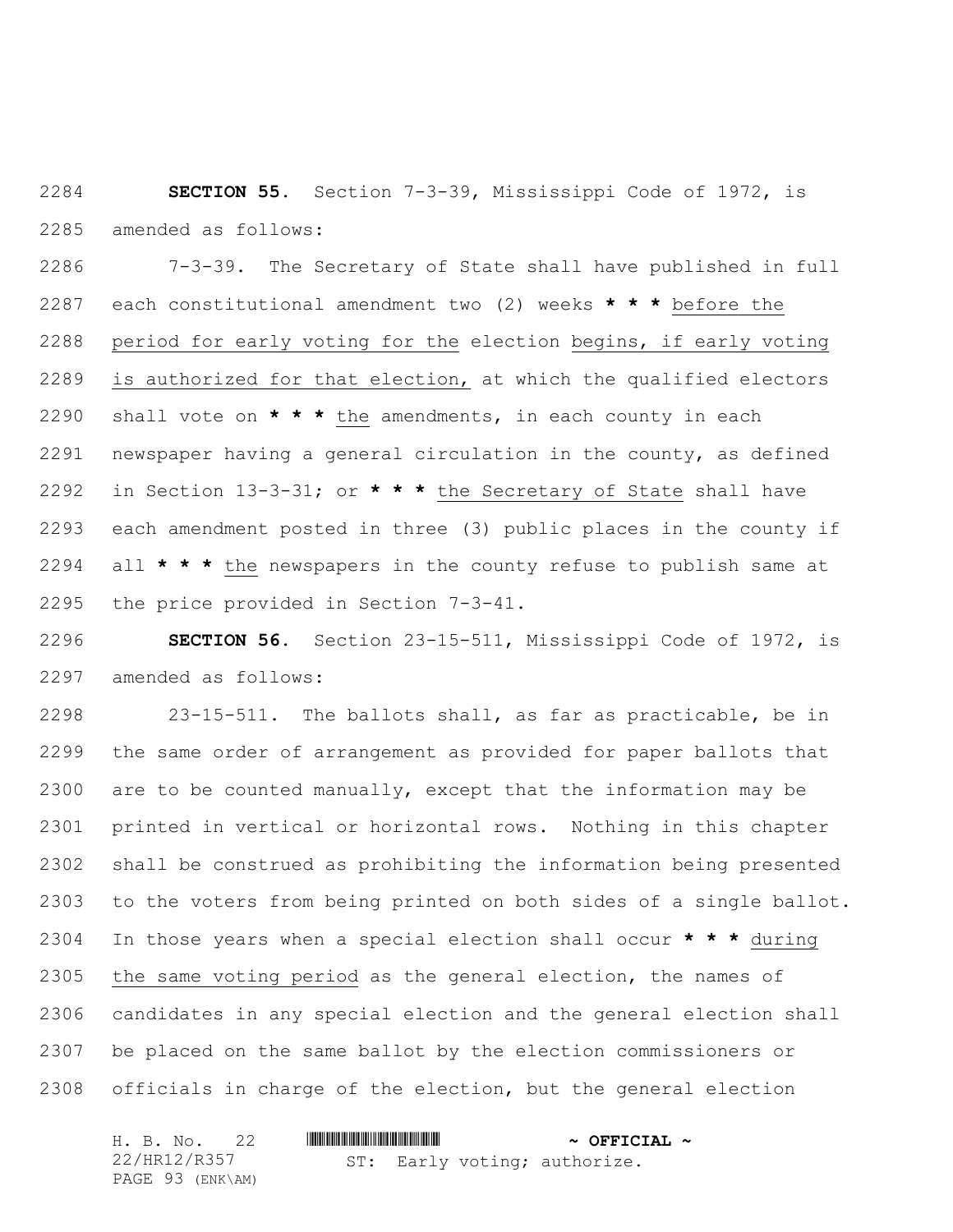candidates shall be clearly distinguished from the special election candidates. At any time a special election is **\* \* \*** during the same voting period as a party primary election, the names of the candidates in the special election may be placed on the same ballot by the officials in charge of the election, but shall be clearly distinguished as special election candidates or primary election candidates.

 Ballots shall be printed in plain clear type in black ink and upon clear white materials of such size and arrangement as to be compatible with the OMR equipment. Absentee ballots shall be prepared and printed in the same form and shall be on the same size and texture as the regular official ballots, except that they shall be printed on tinted paper; or the ink used to print the ballots shall be of a color different from that of the ink used to print the regular official ballots. Arrows may be printed on the ballot to indicate the place to mark the ballot, which may be to the right or left of the names of candidates and propositions. The titles of offices may be arranged in vertical columns on the ballot and shall be printed above or at the side of the names of candidates so as to indicate clearly the candidates for each office and the number to be elected. In case there are more candidates for an office than can be printed in one (1) column, the ballot shall be clearly marked that the list of candidates is continued on the following column. The names of candidates for each office shall be printed in vertical columns, grouped by the

| H. B. No. 22     |                              | $\sim$ OFFICIAL $\sim$ |
|------------------|------------------------------|------------------------|
| 22/HR12/R357     | ST: Early voting; authorize. |                        |
| PAGE 94 (ENK\AM) |                              |                        |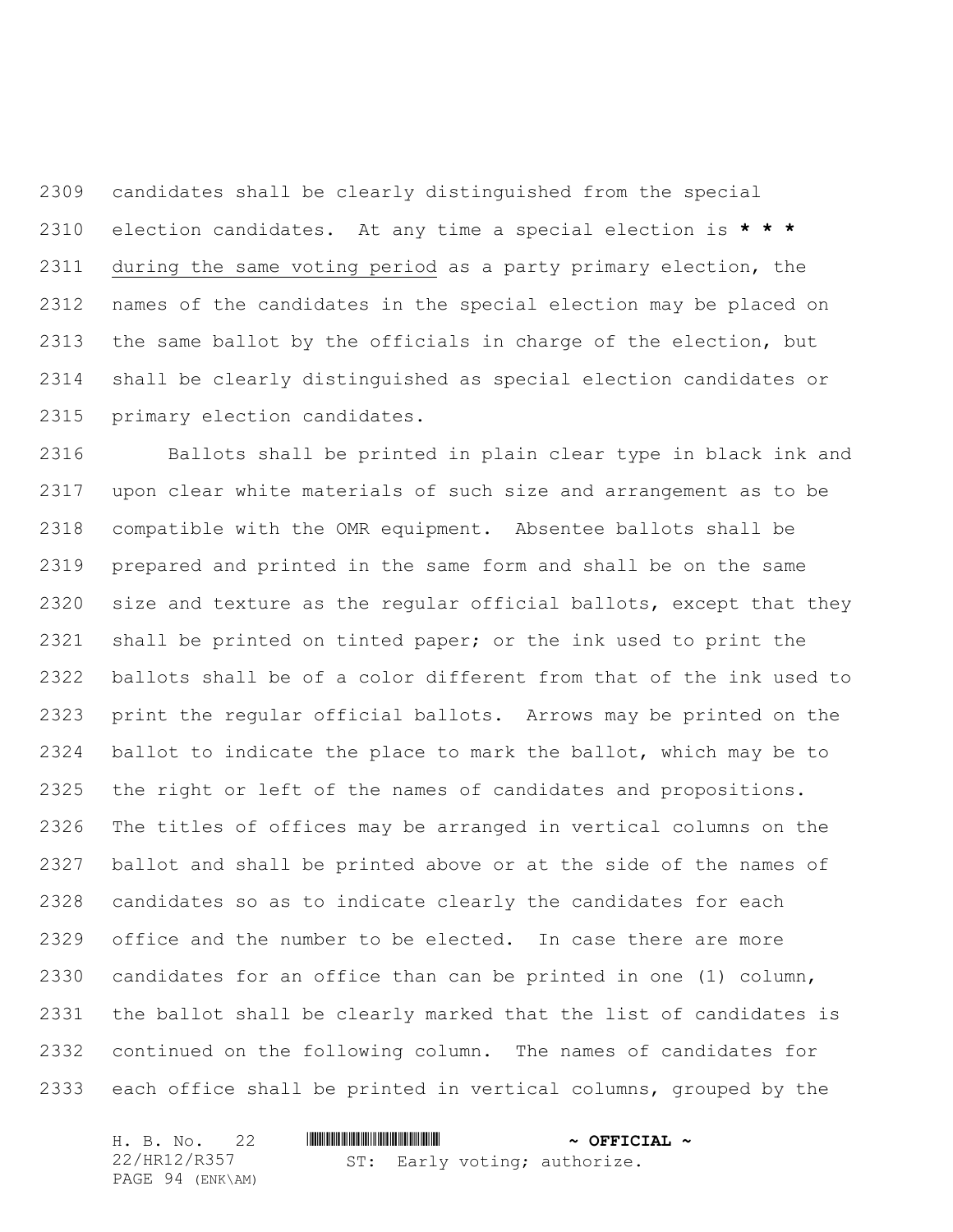offices that they seek. In partisan elections, the party designation of each candidate, which may be abbreviated, shall be printed following his or her name.

 One (1) sample ballot, which shall be a facsimile of the official ballot and instructions to the voters, shall be provided for each precinct and shall be posted in each polling place during early voting and on election day.

 A separate ballot security envelope or suitable equivalent in which the voter can place his or her ballot after voting, shall be provided to conceal the choices the voter has made. Absentee voters will receive a similar ballot security envelope provided by the county in which the absentee voter will insert their voted ballot, which then can be inserted into a return envelope to be mailed back to the election official. Absentee ballots will not be required to be folded when a ballot security envelope is provided.

 **SECTION 57.** Section 23-15-515, Mississippi Code of 1972, is amended as follows:

 23-15-515. The circuit clerk shall be the custodian of OMR equipment acquired by the county, who shall be charged with the proper storage, maintenance and repair of the OMR equipment. The municipal clerk shall be the custodian of the OMR equipment acquired by the municipality, and shall be charged with the proper storage, maintenance and repair of the OMR equipment. The custodian or the officials in charge of the election shall repair

|  | H. B. No. 22     |  |  |  | $\sim$ OFFICIAL $\sim$       |
|--|------------------|--|--|--|------------------------------|
|  | 22/HR12/R357     |  |  |  | ST: Early voting; authorize. |
|  | PAGE 95 (ENK\AM) |  |  |  |                              |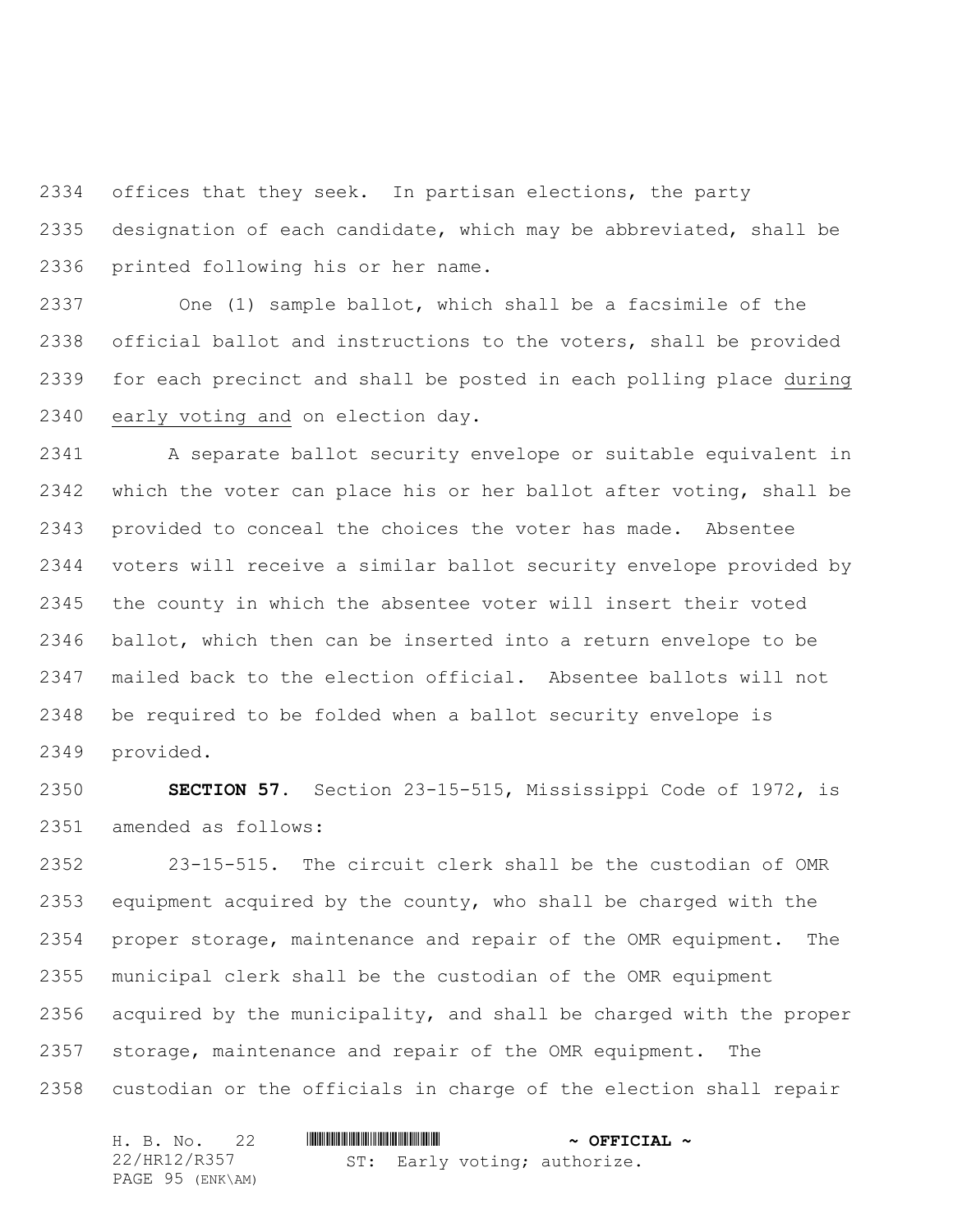or replace any OMR equipment which fails to function properly during the early voting period or on election day.

 **SECTION 58.** Section 23-15-531.6, Mississippi Code of 1972, is amended as follows:

 23-15-531.6. (1) For each primary or general election, the officials in charge of the election shall use at least seventy-five percent (75%) of all DRE units available to the county or municipality, as the case may be. For all other elections in which the officials in charge of the election choose to use DRE units, at least one-third (1/3) of all DRE units available to the county or municipality, as the case may be, shall be used in such elections.

 (2) The officials in charge of the election shall ensure the delivery of the proper DRE units to the polling places of the respective precincts at least one (1) hour before the time for opening the polls during the early voting period and at each election and shall cause each unit to be set up in the proper manner for use in voting.

 (3) (a) On or before the second day before the early voting period begins and before any election day, the officials in charge of the conduct of the election shall cause each DRE unit to be tested for logic and accuracy to ascertain that the units will correctly count the votes cast for all offices and on all questions, in a manner the Secretary of State may further prescribe by rule or regulation.

| H. B. No. 22     |  | $\sim$ OFFICIAL $\sim$ |                              |  |
|------------------|--|------------------------|------------------------------|--|
| 22/HR12/R357     |  |                        | ST: Early voting; authorize. |  |
| PAGE 96 (ENK\AM) |  |                        |                              |  |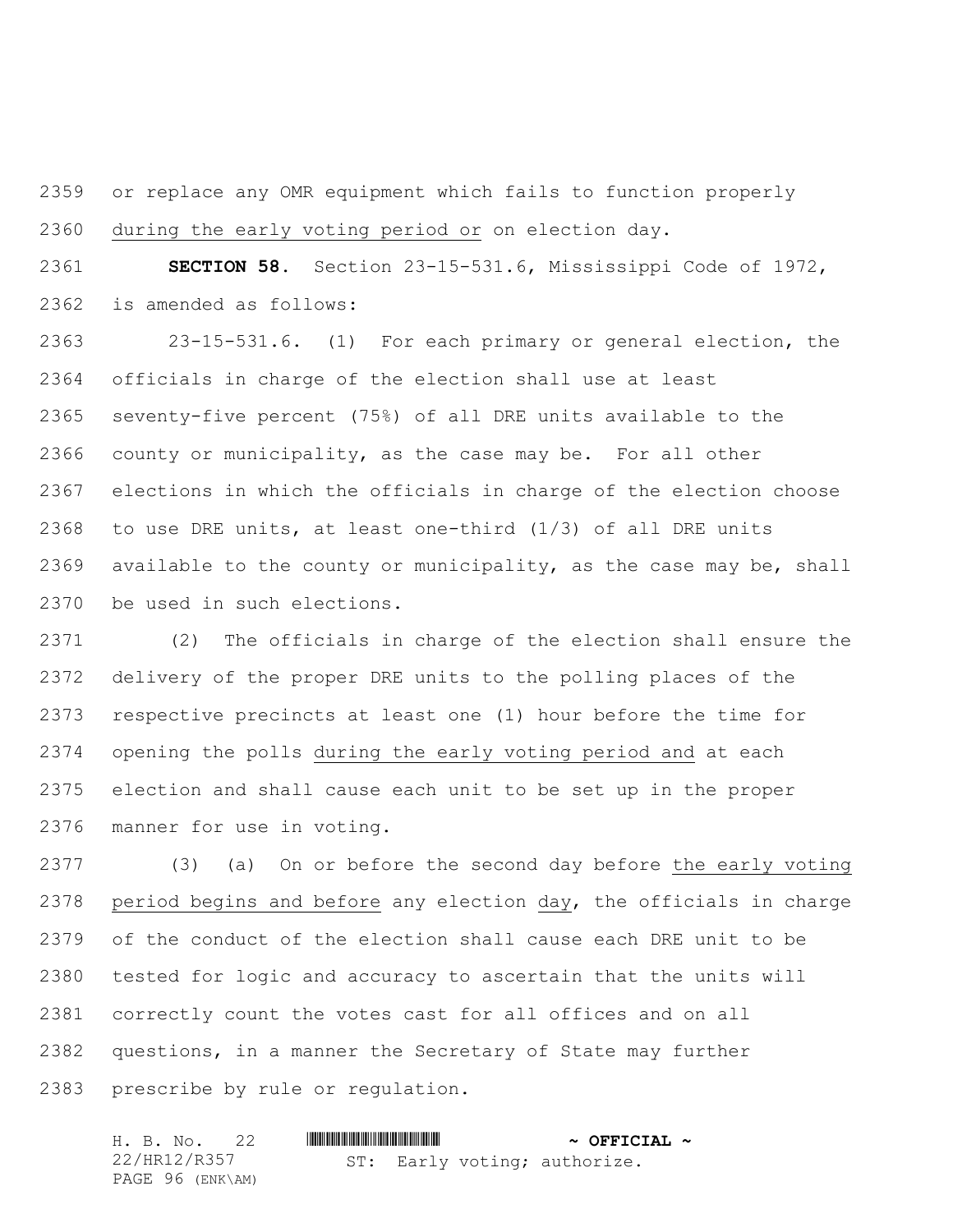(b) Public notice of the time and place of the test shall be made at least five (5) days before the date of the test. Candidates, representatives of candidates, political parties, news media and the public shall be permitted to observe the testing of the DRE units.

 (4) The officials in charge of the conduct of the election shall test all memory cards and encoders to be used in any election.

 (5) The officials in charge of the election shall require that each DRE unit be inspected and sealed before the delivery of each DRE unit to the polling place. Before opening the polls each day on which the DRE units will be used **\* \* \*** during an election 2396 or the period for early voting, the poll manager shall break the 2397 seal on each unit, turn on each unit, certify that each unit is operating properly and is set to zero, and print a zero tape certifying that each unit is set to zero and shall keep or record such certification on each unit.

 (6) The officials in charge of the election, election commissioners and poll managers shall provide ample protection against molestation of and injury to the DRE units, and, for that purpose, the officials in charge of the election, election commissioners and poll managers may call upon any law enforcement officer to furnish any assistance that may be necessary. It shall be the duty of any law enforcement officer to furnish assistance

H. B. No. 22 \*HR12/R357\* **~ OFFICIAL ~** 22/HR12/R357 PAGE 97 (ENK\AM) ST: Early voting; authorize.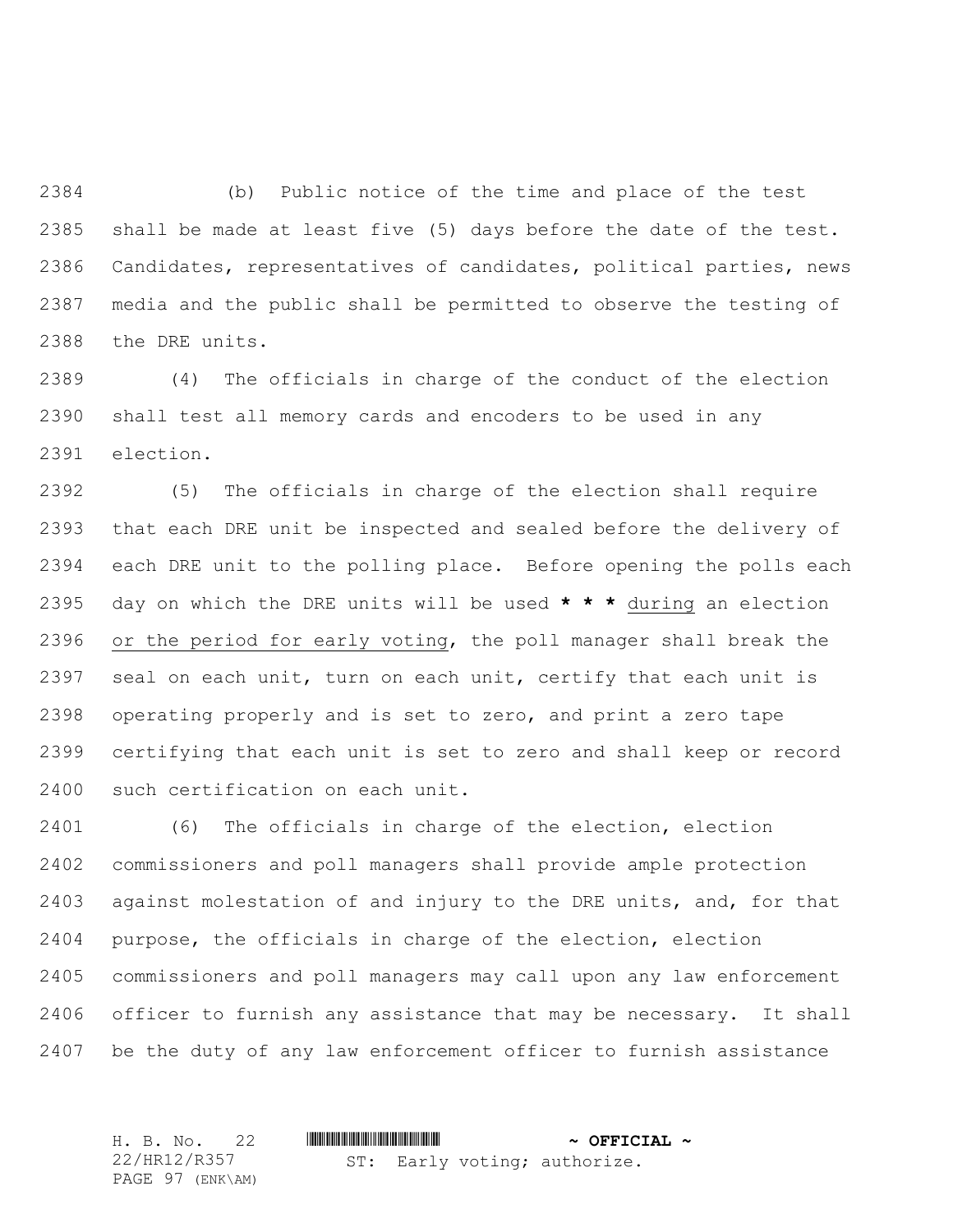when so requested by the officials in charge of the election, election commissioner or poll manager.

 (7) The officials in charge of the election, in conjunction with the governing authorities, shall, at least one (1) hour before opening the polls for early voting and on election day:

 (a) Provide sufficient lighting to enable electors to read the ballot and to enable poll managers to examine the booth and conduct their responsibilities;

 (b) Provide directions for voting on the DRE units that shall be prominently posted within each voting booth and provide at least one (1) sample ballot for each primary or general election shall be prominently posted outside the enclosed space within the polling place;

 (c) Ensure that each DRE unit and its tabulating 2422 mechanism is secure throughout the day; and

 (d) Provide such other materials and supplies as may be necessary or required by law.

 **SECTION 59.** Section 23-15-545, Mississippi Code of 1972, is amended as follows:

 23-15-545. At each election, at least one (1) poll manager shall be charged with writing in the pollbook the word "VOTED," in the column having at its head the date of the early voting period or the date of the election, opposite the name of each elector upon return of a marked paper ballot by the elector with the initials of the initialing poll manager or alternate initialing

| H. B. No. 22     |  |  |  |  | $\sim$ OFFICIAL $\sim$       |  |
|------------------|--|--|--|--|------------------------------|--|
| 22/HR12/R357     |  |  |  |  | ST: Early voting; authorize. |  |
| PAGE 98 (ENK\AM) |  |  |  |  |                              |  |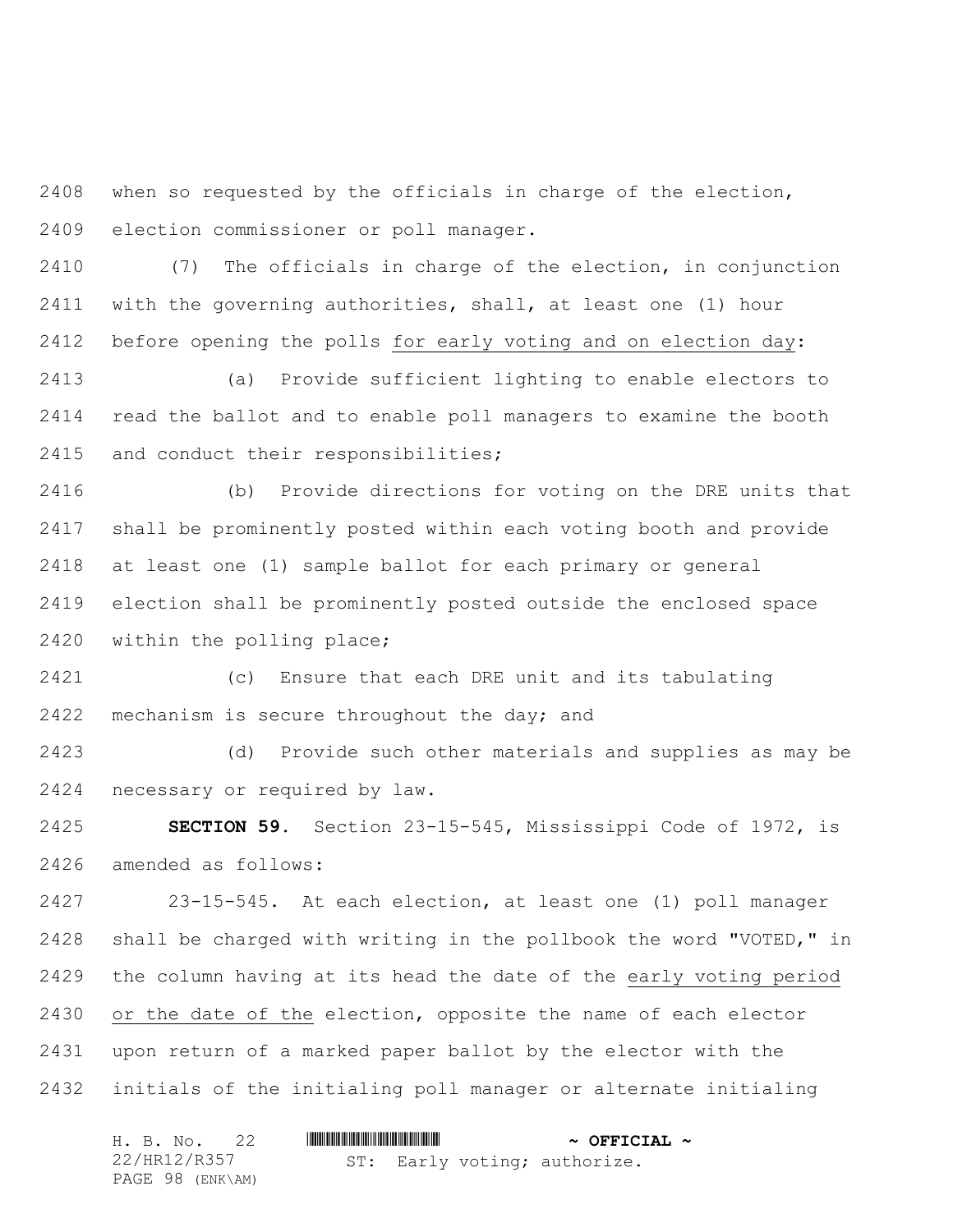poll manager affixed thereon. When a DRE unit is used in the polling place, the word "VOTED" shall be marked by at least one (1) poll manager in the pollbook in the column having at its head the date of the election, opposite the name of the elector.

 **SECTION 60.** Section 23-15-573, Mississippi Code of 1972, is amended as follows:

 23-15-573. (1) If any person declares that he or she is a registered voter in the jurisdiction in which he or she offers to vote and that he or she is eligible to vote during the early voting period or in the election, but his or her name does not appear upon the pollbooks, or that he or she is not able to cast a regular early voting day or election day ballot under a provision of state or federal law but is otherwise qualified to vote, or that he or she has been illegally denied registration, or that he or she is unable to present an acceptable form of photo identification:

 (a) A poll manager shall notify the person that he or she may cast an affidavit ballot **\* \* \*** during the election.

 (b) The person shall be permitted to cast an affidavit ballot at the polling place upon execution of a written affidavit before one (1) of the poll managers stating that the individual: (i) Believes he or she is a registered voter in the jurisdiction in which he or she desires to vote and is

eligible to vote **\* \* \*** during the election; or

| H. B. No. 22     |                              | $\sim$ OFFICIAL $\sim$ |
|------------------|------------------------------|------------------------|
| 22/HR12/R357     | ST: Early voting; authorize. |                        |
| PAGE 99 (ENK\AM) |                              |                        |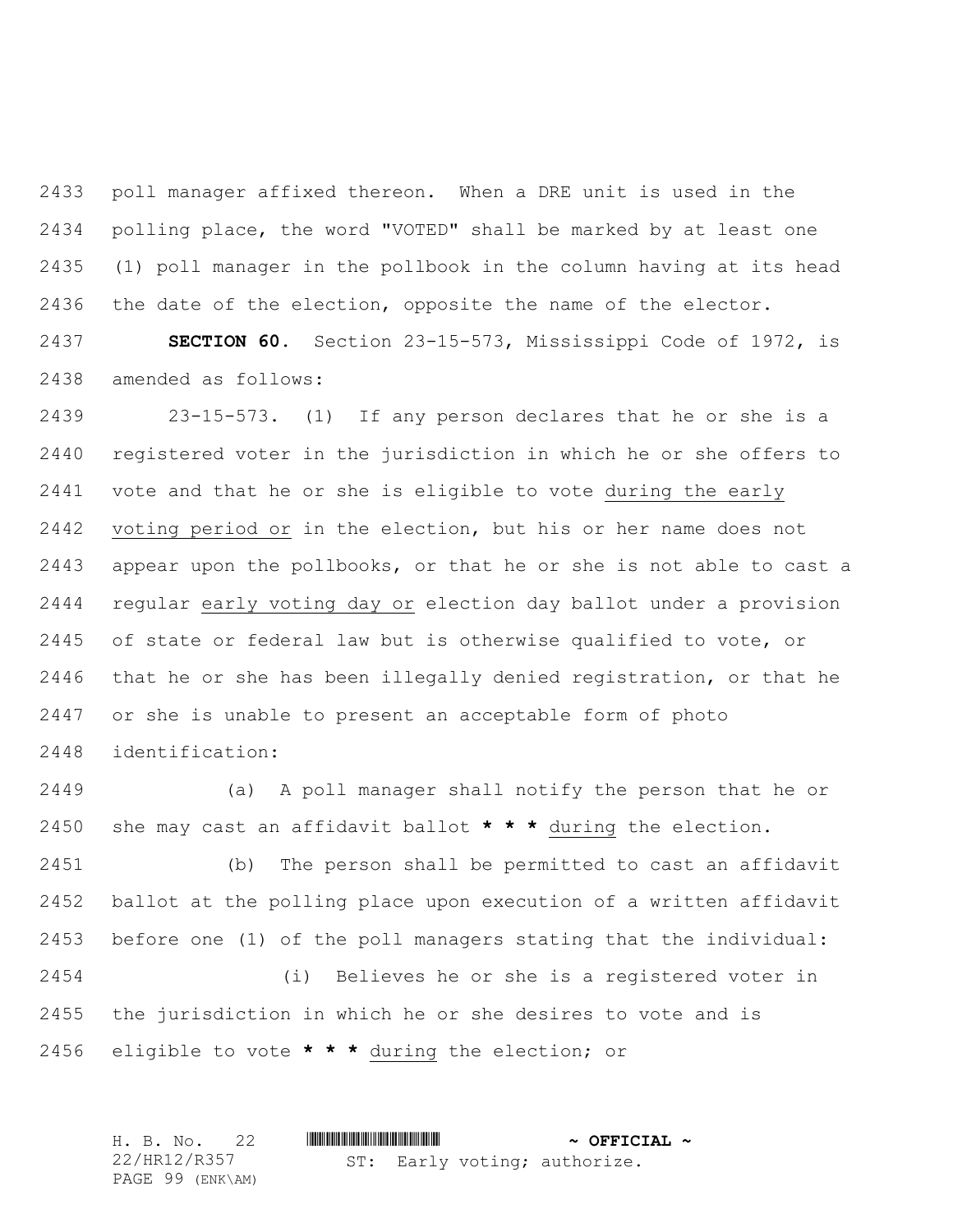(ii) Is not able to cast a regular early voting day or election day ballot under a provision of state or federal law but is otherwise qualified to vote; or

 (iii) Believes that he or she has been illegally denied registration; or

 (iv) Is unable to present an acceptable form of photo identification.

 (c) The poll manager shall allow the individual to mark a paper ballot properly endorsed by the initialing poll manager or alternate initialing poll manager in accordance with Section 23-15-541, which shall be delivered by him or her to the proper election official who shall enclose it in an affidavit ballot envelope, with the written and signed affidavit of the voter affixed to the envelope, seal the envelope and mark plainly upon it the name of the person offering to vote.

(2) The affidavit ballot envelope shall include:

(a) The complete name of the voter;

 (b) A present and previous physical and mailing address of the voter;

 (c) Telephone numbers where the voter may be contacted; (d) A statement that the affiant believes he or she is registered to vote in the jurisdiction in which he or she offers to vote;

(e) The signature of the affiant; and

H. B. No. 22 \*HR12/R357\* **~ OFFICIAL ~** 22/HR12/R357 PAGE 100 (ENK\AM) ST: Early voting; authorize.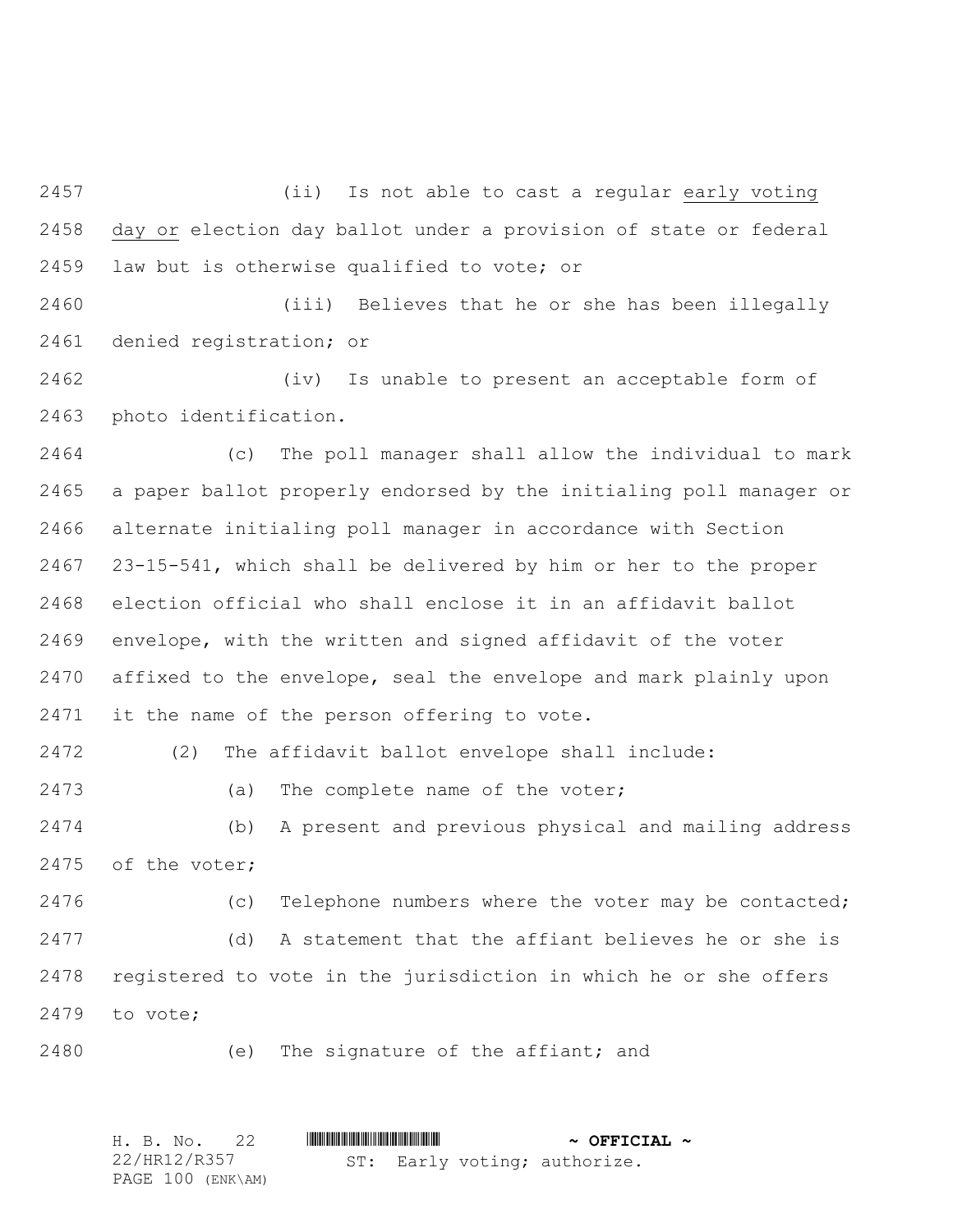(f) The signature of the poll manager at the polling place at which the affiant offers to vote.

 (3) (a) A separate receipt book shall be maintained for affidavit voters and the affidavit voters shall sign the receipt book upon completing the affidavit ballot.

 (b) If the affidavit voter is casting an affidavit ballot because the voter is unable to present an acceptable form of photo identification and the voter's name appears in the pollbook, then the poll manager shall write "NO ID" across from the voter's name and in the appropriate column in the pollbook.

 (c) In canvassing the returns of the election, the executive committee in primary elections, or the election commissioners in other elections, shall examine the records and allow the ballot to be counted, or not counted as it appears legal.

 (d) An affidavit ballot of a voter who was unable to present an acceptable form of photo identification shall not be rejected for this reason if the voter does either of the following:

 (i) Returns to the circuit clerk's office, or to the municipal clerk's office for municipal elections, within five (5) business days after the date **\* \* \*** the person voted during the election and presents an acceptable form of photo identification; (ii) Returns to the circuit clerk's office within five (5) business days after the date of the election to obtain

| H. B. No. 22      |                              | $\sim$ OFFICIAL $\sim$ |
|-------------------|------------------------------|------------------------|
| 22/HR12/R357      | ST: Early voting; authorize. |                        |
| PAGE 101 (ENK\AM) |                              |                        |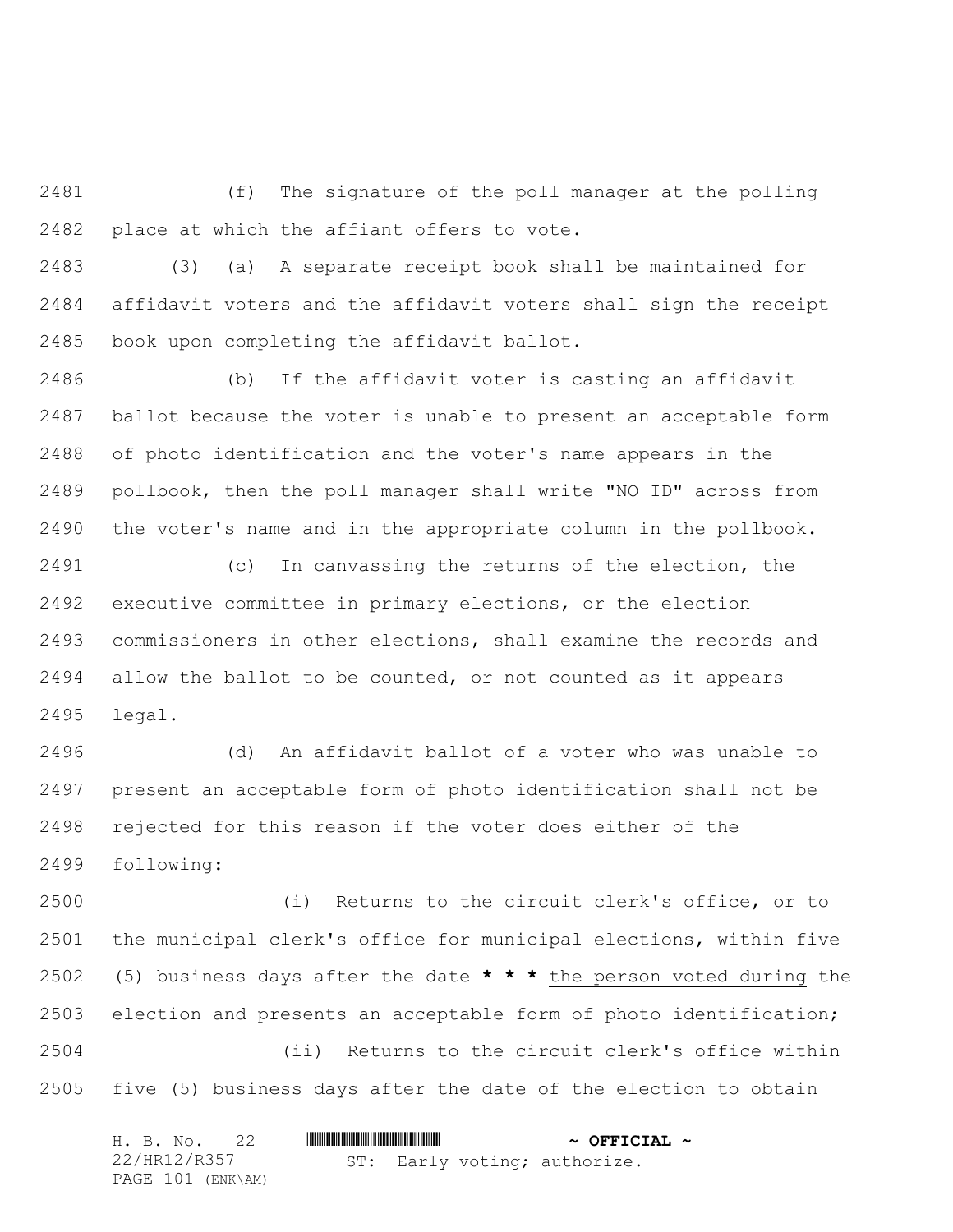the Mississippi Voter Identification Card, or in municipal election, returns to the municipal clerk's office within five (5) business days after the date **\* \* \*** the person voted during the election to present his or her Mississippi Voter Identification Card or Temporary Mississippi Voter Identification Card; or

 (iii) Returns to the circuit clerk's office, or to the municipal clerk's office for municipal elections, within five (5) business days after the date **\* \* \*** the person voted during the election to execute a separate Affidavit of Religious Objection.

 (4) When a person is offered the opportunity to vote by affidavit ballot, he or she shall be provided with written information that informs the person how to ascertain whether his or her affidavit ballot was counted and, if the vote was not counted, the reasons the vote was not counted.

 (5) The officials in charge of the election shall process all affidavit ballots by using the Statewide Elections Management System. The officials in charge of the election shall account for all affidavit ballots cast in each election, categorizing the affidavit ballots cast by reason and recording the total number of affidavit ballots counted and not counted in each such category in the Statewide Elections Management System.

 (6) The Secretary of State shall, by rule duly adopted, establish a uniform affidavit ballot envelope that shall be used in all elections in this state. The Secretary of State shall print and distribute a sufficient number of affidavit ballot

| H. B. No. 22      |                              | $\sim$ OFFICIAL $\sim$ |
|-------------------|------------------------------|------------------------|
| 22/HR12/R357      | ST: Early voting; authorize. |                        |
| PAGE 102 (ENK\AM) |                              |                        |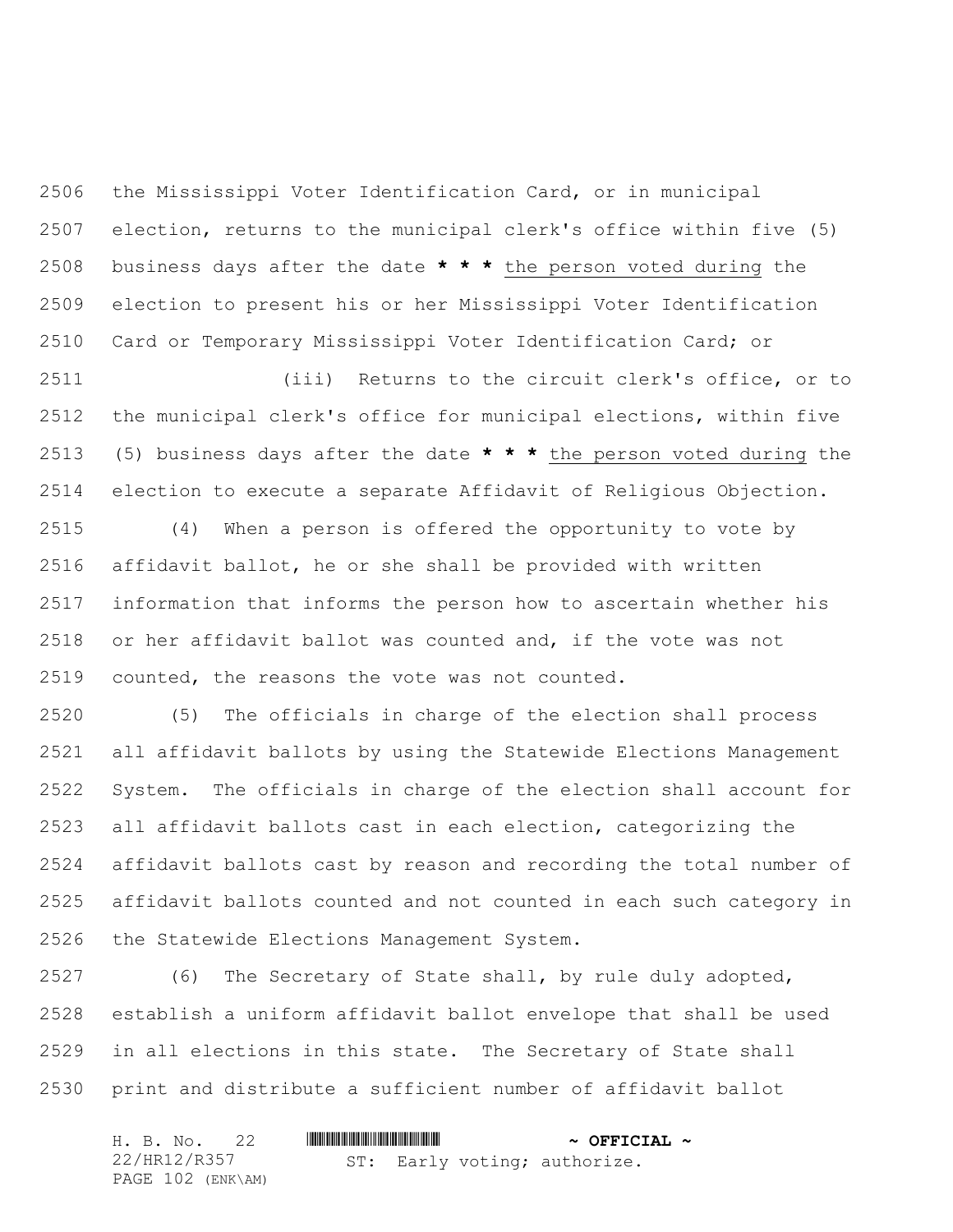envelopes to the registrar of each county for use in elections. The registrar shall distribute the affidavit ballot envelopes to municipal and county executive committees for use in primary elections and to municipal and county election commissioners for use in all other elections.

 (7) County registrars and municipal registrars shall maintain a secure free access system that complies with the Help America Vote Act of 2002, by which persons who vote by affidavit ballot may determine if their ballots were counted, and if not, the reasons the ballot was not counted.

 (8) Any person who votes **\* \* \*** during any election as a result of a federal or state court order or other order extending the time established by law for closing the polls on an election day, may only vote by affidavit ballot. Any affidavit ballot cast under this subsection shall be separated and kept apart from other affidavit ballots cast by voters not affected by the order.

 **SECTION 61.** Section 23-15-613, Mississippi Code of 1972, is amended as follows:

 23-15-613. (1) As used in this section "residual votes" means overvotes, undervotes and any other vote not counted for any reason.

 (2) For every election, election commissions and county and municipal executive committees shall report to the Secretary of State residual vote information; however, if the voting

H. B. No. 22 **. AND AND AN ADDED**  $\sim$  **OFFICIAL**  $\sim$ 22/HR12/R357 PAGE 103 (ENK\AM) ST: Early voting; authorize.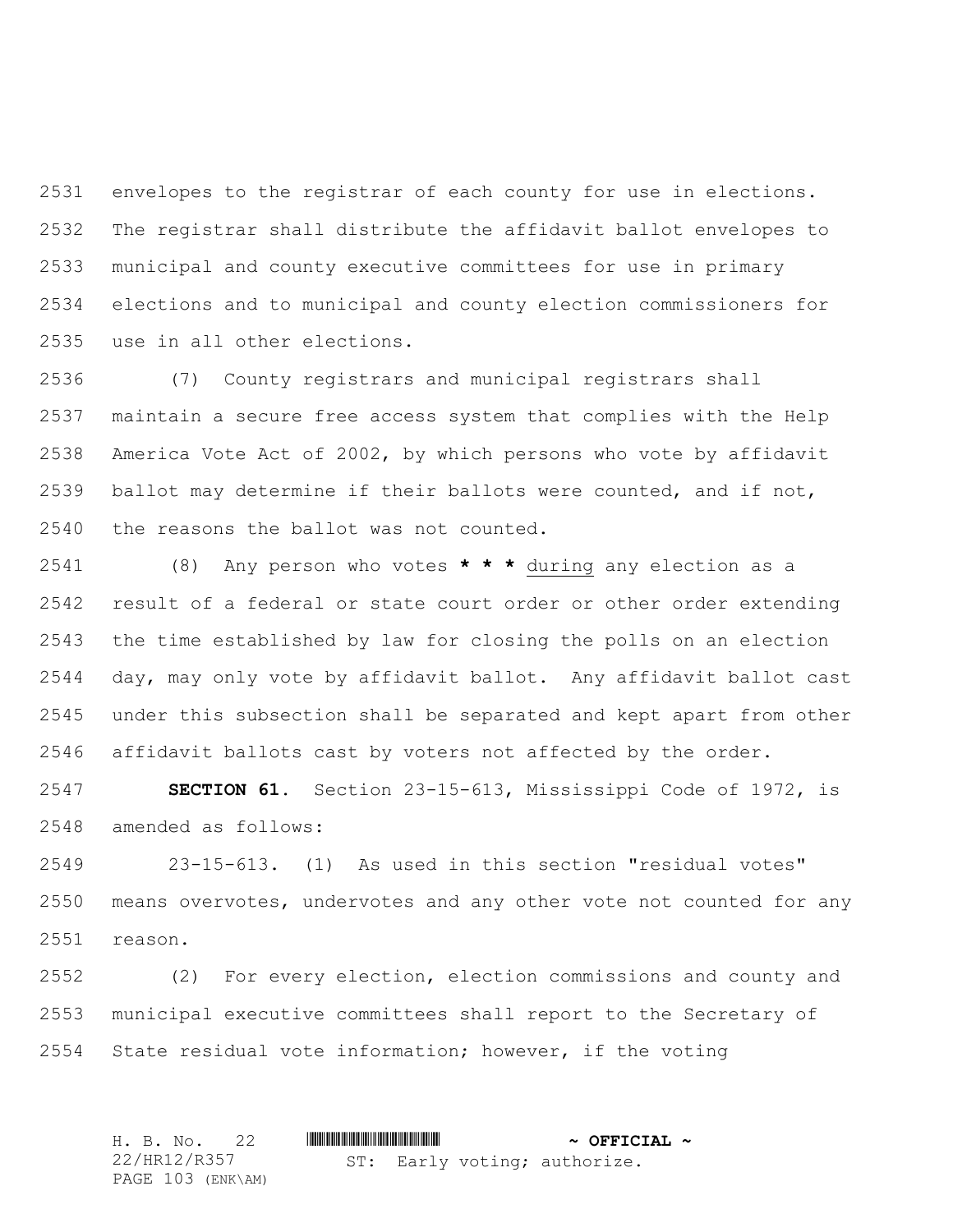devices **\* \* \*** used in the election do not produce a ballot, other information shall be reported as required in this section.

 (3) For every election, election commissions and county and municipal executive committees responsible for the conduct of elections in which ballots are generated that are counted by hand or by OMR equipment or the tabulating mechanism of a DRE unit shall report to the Secretary of State all residual votes for all candidates and ballot measures in the elections for which they are responsible for conducting. The residual vote reports shall:

 (a) Be received by the Secretary of State no later than December 15 of the year in which the election is held;

 (b) Include any suggested explanation or suspected cause of the residual votes;

 (c) Include a copy of a voided official ballot for the election as such ballot appeared to voters at the election and copies of voided affidavit and absentee ballots if they are different from the official ballot;

 (d) Include the total voter turnout for each election, including the period for early voting, to be determined by totaling the number of persons signing the receipt book at each precinct, absentee voters and persons who voted by affidavit ballot and persons whose ballots were challenged and rejected; and (e) Include a copy of any printed voting instructions

given or visible to voters **\* \* \*** during the election and a

| H. B. No. 22      |                              | $\sim$ OFFICIAL $\sim$ |
|-------------------|------------------------------|------------------------|
| 22/HR12/R357      | ST: Early voting; authorize. |                        |
| PAGE 104 (ENK\AM) |                              |                        |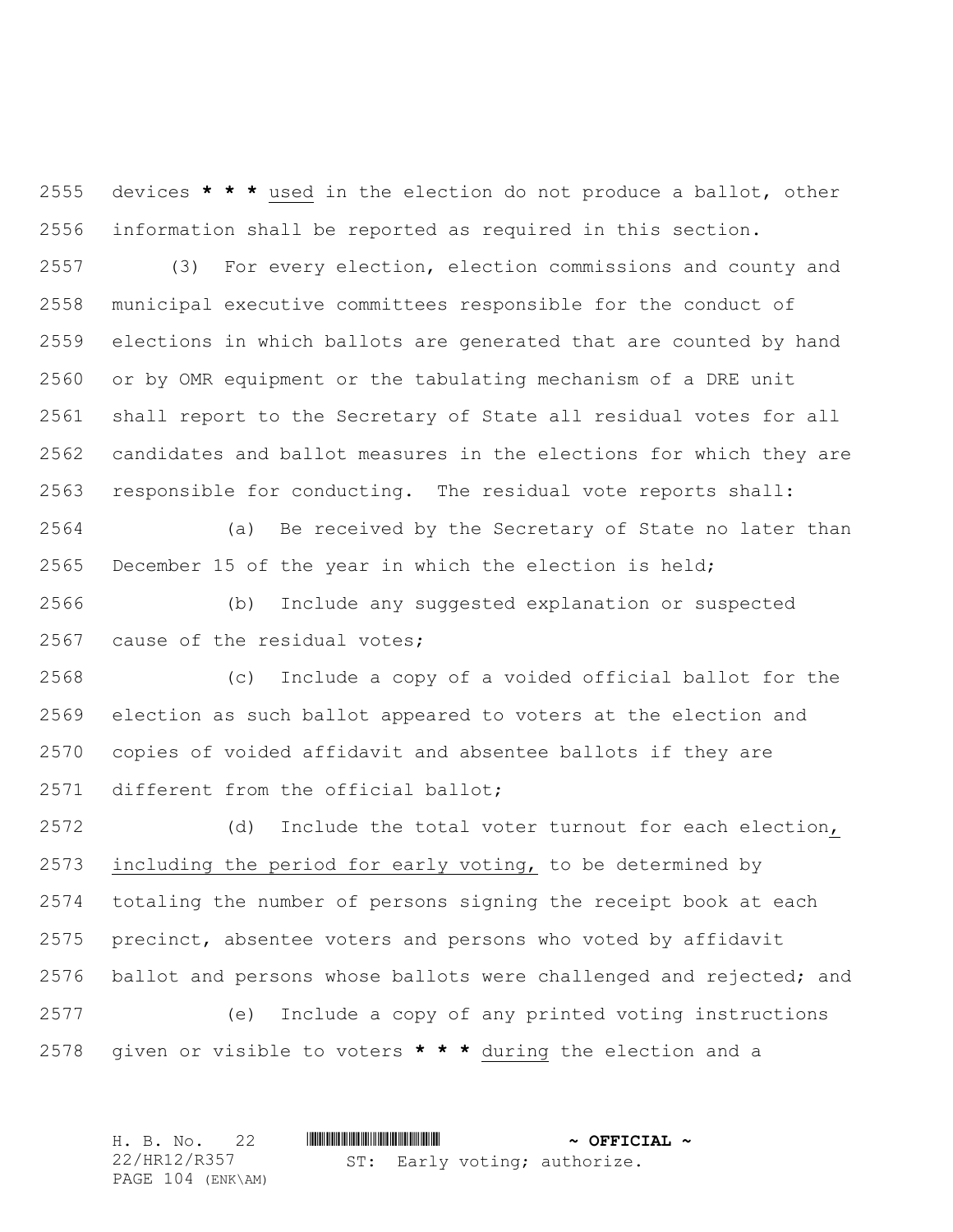description of any verbal instructions and any other evidence of voter education that was used in the election.

 (4) For every election, election commissions and county and municipal executive committees responsible for the conduct of election in which voting devices are used that do not generate ballots that are counted by hand or by OMR equipment or the tabulating mechanism of a DRE unit, shall file a report with the Secretary of State which shall:

 (a) Be received by the Secretary of State no later than December 15 of the year in which the election is held;

 (b) Include the total voter turnout for each election, including the period for early voting, to be determined by totaling the number of persons signing the receipt book at each precinct, absentee voters and persons who voted by affidavit ballot and persons whose ballots were challenged and rejected;

 (c) Include in the report any anecdotal information obtained concerning voter problems with the voting equipment or ballot layout;

 (d) Include in the report any suggested explanation or suspected cause of any difference in the amount of total voter turnout and the number of counted votes for candidates for various offices; and

 (e) Include a copy of any printed voting instructions given or visible to voters **\* \* \*** during the election and a

|  |              | H. B. No. 22      |  |  |  | $\sim$ OFFICIAL $\sim$       |  |
|--|--------------|-------------------|--|--|--|------------------------------|--|
|  | 22/HR12/R357 |                   |  |  |  | ST: Early voting; authorize. |  |
|  |              | PAGE 105 (ENK\AM) |  |  |  |                              |  |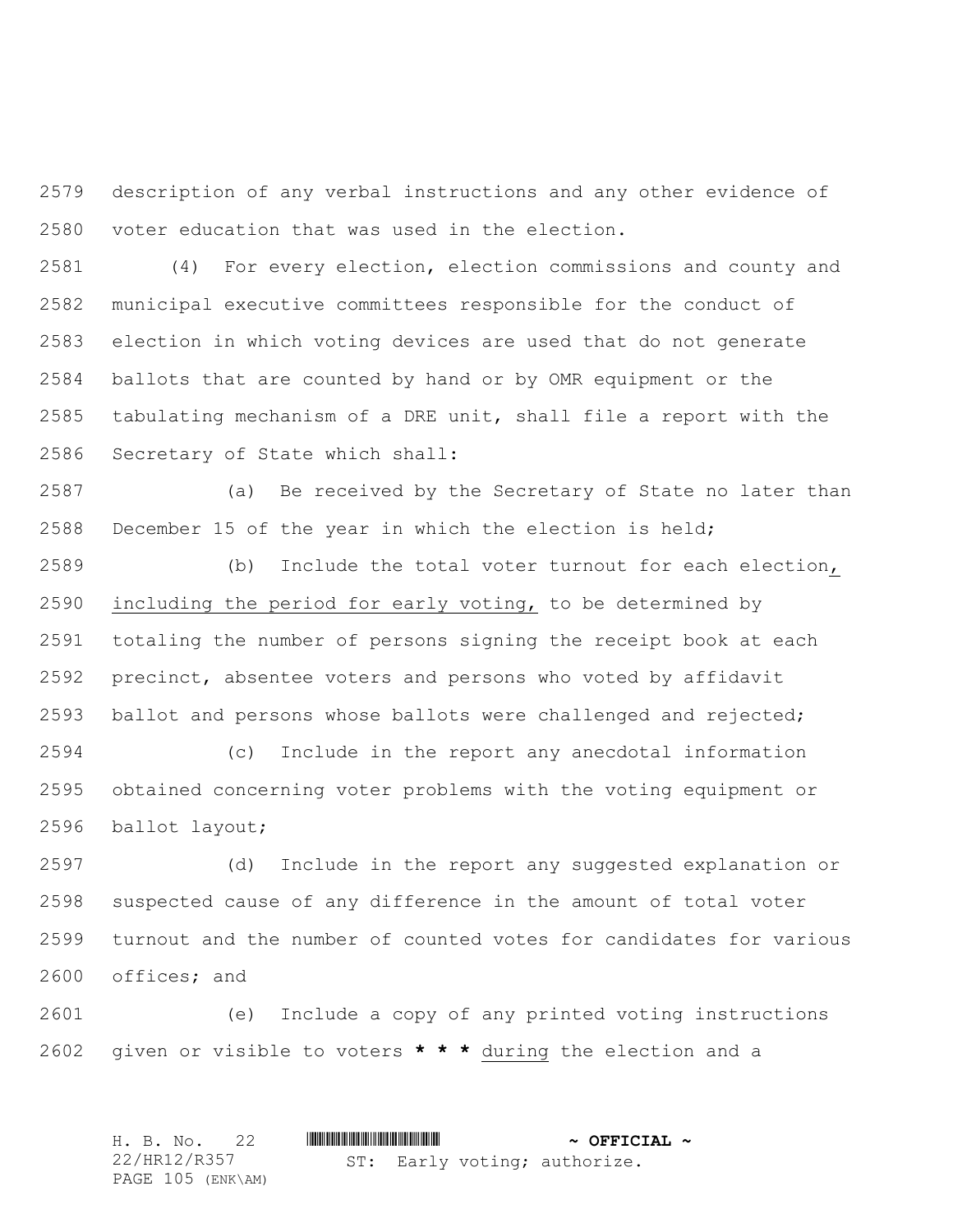description of any verbal instructions and any other evidence of voter education that was used **\* \* \*** during the election.

 (5) Not later than January 31 of the year following the election, the Secretary of State shall submit a report to the Governor, Lieutenant Governor and Speaker of the House of Representatives analyzing the reports required to be filed pursuant to this section. The analysis shall include the following:

 (a) The performance of each voting device type used **\* \* \*** during the election;

 (b) Any problems with voter or poll worker instructions or ballot design and layout that have been identified as a result of analyzing the reports received;

 (c) Recommendations for reducing the number of residual 2617 votes reported; and

 (d) Such other information as the Secretary of State deems beneficial.

 (6) The reports required pursuant to this section shall be in such form as may be required by rules and regulations promulgated by the Secretary of State.

 **SECTION 62.** Section 23-15-781, Mississippi Code of 1972, is amended as follows:

 23-15-781. The number of electors of President and Vice President of the United States to which this state may be entitled, shall be chosen by the qualified electors of the state

| H. B. No. 22      |  |  |  |  | $\sim$ OFFICIAL $\sim$       |  |
|-------------------|--|--|--|--|------------------------------|--|
| 22/HR12/R357      |  |  |  |  | ST: Early voting; authorize. |  |
| PAGE 106 (ENK\AM) |  |  |  |  |                              |  |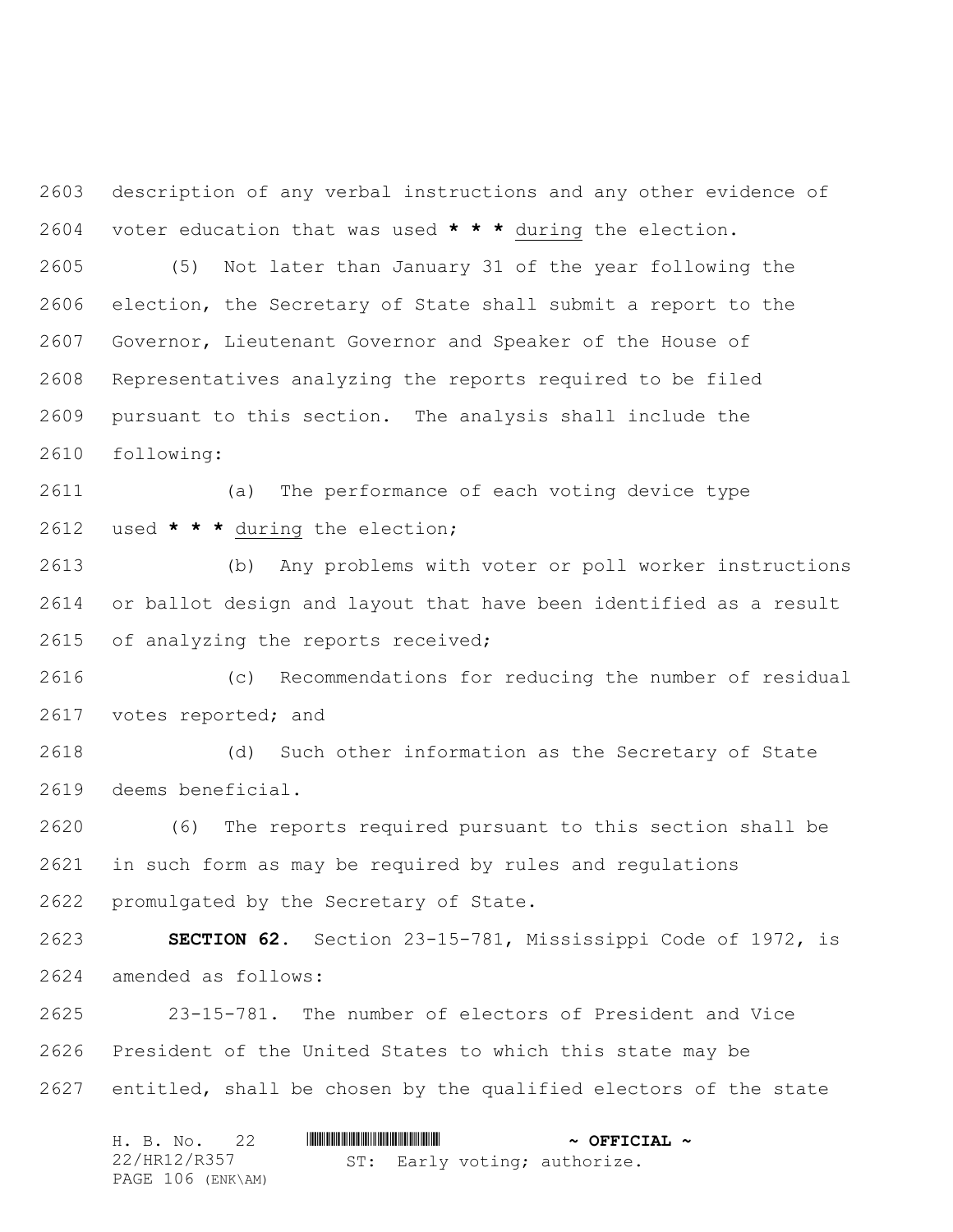at large, on the first Tuesday after the first Monday of November in the year in which an election of President and Vice President shall occur and during the early voting period.

 **SECTION 63.** Section 23-15-785, Mississippi Code of 1972, is amended as follows:

 23-15-785. (1) When presidential electors are to be chosen, the Secretary of State of Mississippi shall certify to the circuit clerks of the several counties the names of all candidates for President and Vice President who are nominated by any national convention or other like assembly of any political party or by written petition signed by at least one thousand (1,000) qualified voters of this state.

 (2) The certificate of nomination by a political party convention must be signed by the presiding officer and secretary of the convention and by the **\* \* \*** chair of the state executive committee of the political party making the nomination. Any nominating petition, to be valid, must contain the signatures as well as the addresses of the petitioners. The certificates and petitions must be filed with the State Board of Election Commissioners by filing them in the Office of the Secretary of State by 5:00 p.m. not less than sixty (60) days **\* \* \*** before the day **\* \* \*** early voting begins for the election.

 (3) Each certificate of nomination and nominating petition must be accompanied by a list of the names and addresses of persons, who shall be qualified voters of this state, equal in

| H. B. No. 22      |  |  |  |  | $\sim$ OFFICIAL $\sim$       |  |
|-------------------|--|--|--|--|------------------------------|--|
| 22/HR12/R357      |  |  |  |  | ST: Early voting; authorize. |  |
| PAGE 107 (ENK\AM) |  |  |  |  |                              |  |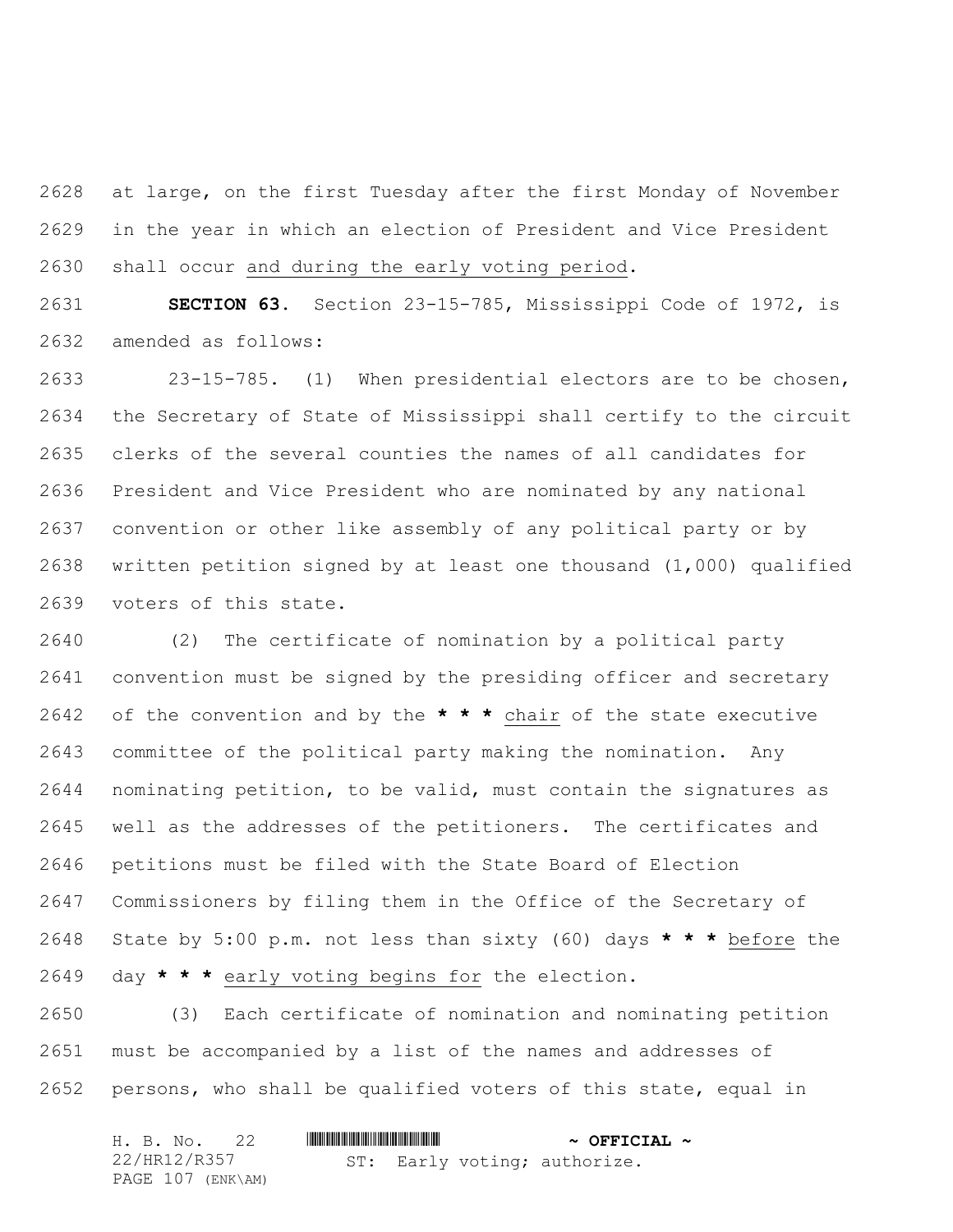number to the number of presidential electors to be chosen. Each person so listed shall execute the following statement which shall be attached to the certificate or petition when it is filed with the State Board of Election Commissioners: "I do hereby consent and do hereby agree to serve as elector for President and Vice President of the United States, if elected to that position, and do hereby agree that, if so elected, I shall cast my ballot as 2660 such for tor President and it for Vice President of the United States" (inserting in **\* \* \*** the blank spaces the respective names of the persons named as nominees for **\* \* \*** the respective offices in the certificate to which this statement is attached).

 (4) The State Board of Election Commissioners and any other official charged with the preparation of official ballots shall place on **\* \* \*** the official ballots the words "PRESIDENTIAL ELECTORS FOR (here insert the name of the candidate for President, the word 'AND' and the name of the candidate for Vice President)" in lieu of placing the names of such presidential electors on the official ballots, and a vote cast therefor shall be counted and shall be in all respects effective as a vote for each of the presidential electors representing those candidates for President and Vice President of the United States. In the case of unpledged electors, the State Board of Election Commissioners and any other official charged with the preparation of official ballots shall place on **\* \* \*** the official ballots the words "UNPLEDGED

| H. B. No.         |                              | $\sim$ OFFICIAL $\sim$ |
|-------------------|------------------------------|------------------------|
| 22/HR12/R357      | ST: Early voting; authorize. |                        |
| PAGE 108 (ENK\AM) |                              |                        |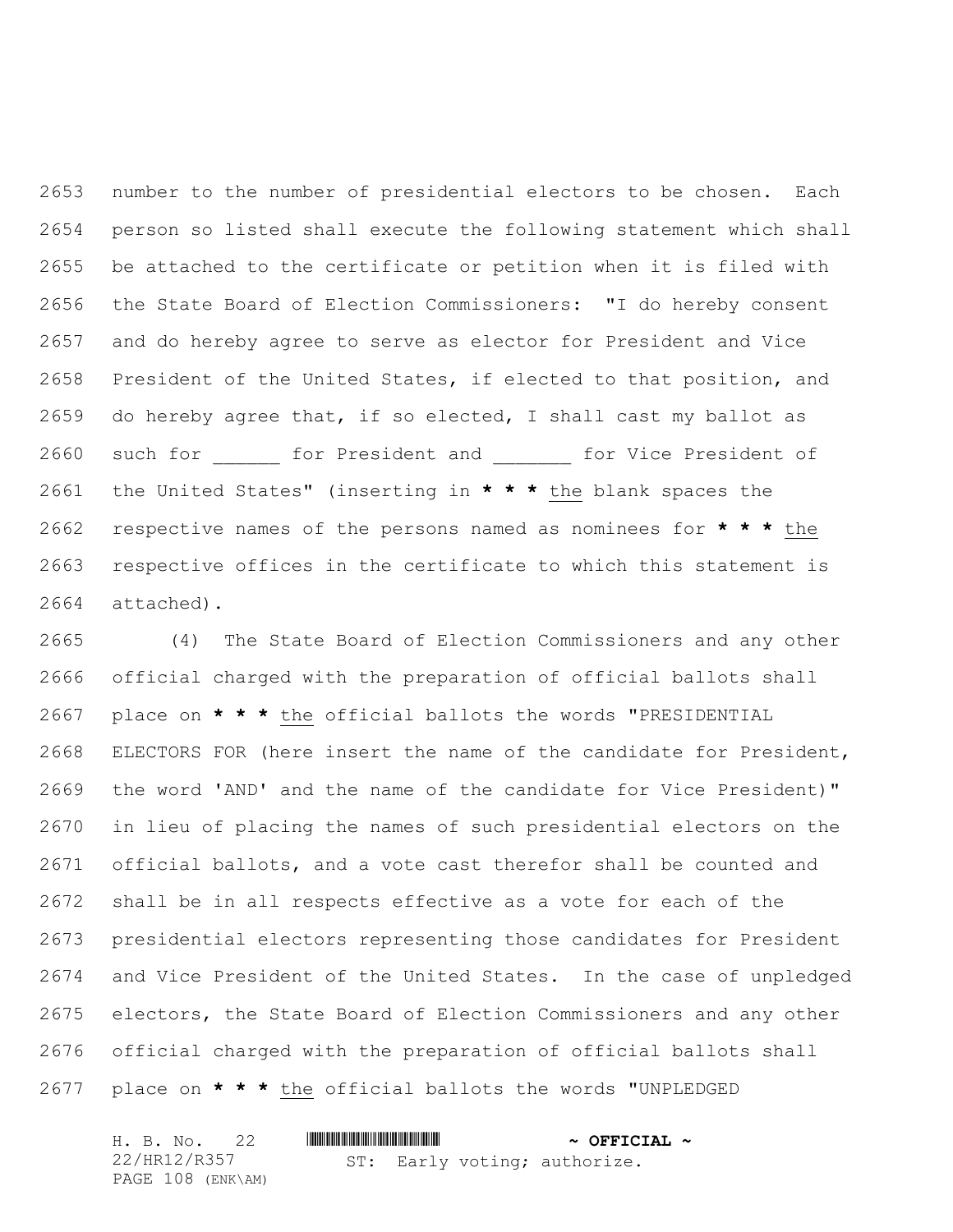ELECTOR(S) (here insert the name(s) of individual unpledged elector(s) if placed upon the ballot based upon a petition granted in the manner provided by law stating the individual name(s) of the elector(s) rather than a slate of electors)."

 **SECTION 64.** Section 23-15-807, Mississippi Code of 1972, is amended as follows:

 23-15-807. (a) Each candidate or political committee shall file reports of contributions and disbursements in accordance with the provisions of this section. All candidates or political committees required to report such contributions and disbursements may terminate the obligation to report only upon submitting a final report that contributions will no longer be received or disbursements made and that the candidate or committee has no outstanding debts or obligations. The candidate, treasurer or chief executive officer shall sign the report.

 (b) Candidates seeking election, or nomination for election, and political committees making expenditures to influence or attempt to influence voters for or against the nomination for election of one or more candidates or balloted measures **\* \* \*** during such election, shall file the following reports:

 (i) In any calendar year during which there is a regularly scheduled election, a pre-election report shall be filed no later than the seventh day before early voting begins for any election in which the candidate or political committee has

H. B. No. 22 \*HR12/R357\* **~ OFFICIAL ~** 22/HR12/R357 PAGE 109 (ENK\AM) ST: Early voting; authorize.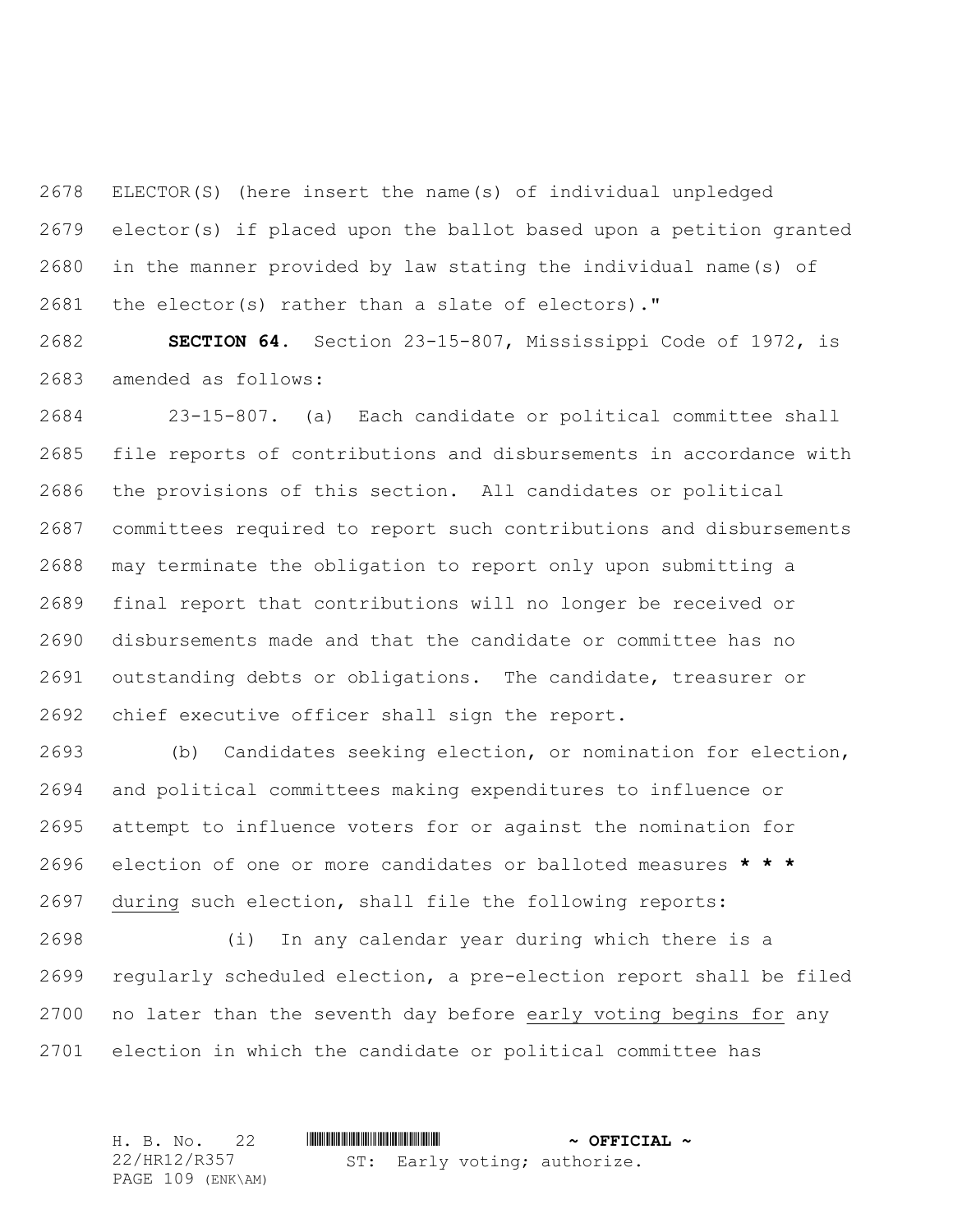accepted contributions or made expenditures and shall be completed as of the tenth day before early voting begins for the election;

 (ii) In 1987 and every fourth year thereafter, periodic reports shall be filed no later than the tenth day after April 30, May 31, June 30, September 30 and December 31, and shall be completed as of the last day of each period;

 (iii) In any calendar years except 1987 and except every fourth year thereafter, a report covering the calendar year shall be filed no later than January 31 of the following calendar year; and

 (iv) Except as otherwise provided in the requirements of paragraph (i) of this subsection (b), unopposed candidates are not required to file pre-election reports but must file all other reports required by paragraphs (ii) and (iii) of this subsection (b).

 (c) All candidates for judicial office as defined in Section 23-15-975, or their political committees, shall file periodic reports in the year in which they are to be elected no later than the tenth day after April 30, May 31, June 30, September 30 and December 31.

 (d) Each report under this article shall disclose: (i) For the reporting period and the calendar year, the total amount of all contributions and the total amount of all expenditures of the candidate or reporting committee, including those required to be identified pursuant to paragraph (ii) of this

| H. B. No. 22      |                              | $\sim$ OFFICIAL $\sim$ |
|-------------------|------------------------------|------------------------|
| 22/HR12/R357      | ST: Early voting; authorize. |                        |
| PAGE 110 (ENK\AM) |                              |                        |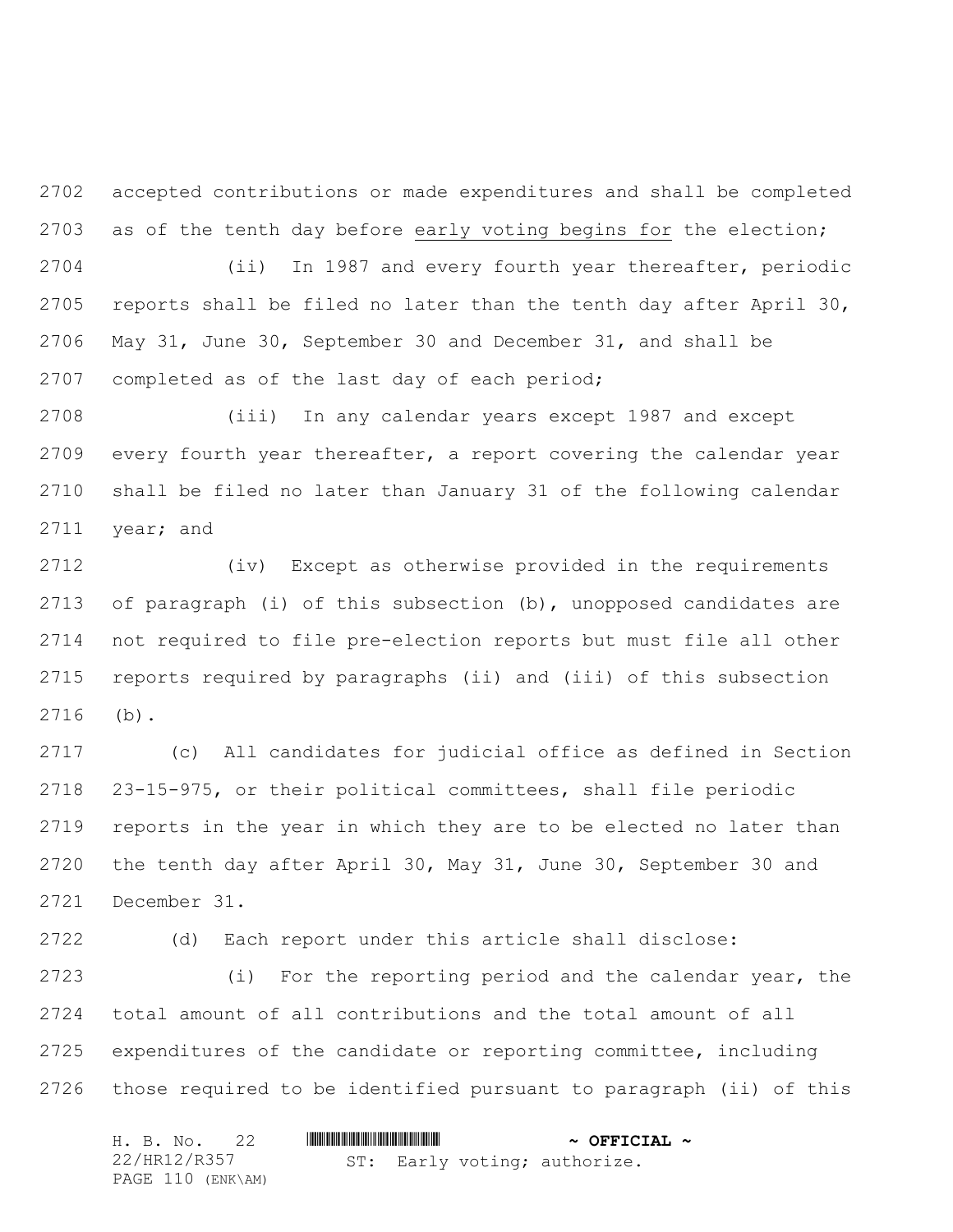subsection (d) as well as the total of all other contributions and expenditures during the calendar year. The reports shall be cumulative during the calendar year to which they relate;

(ii) The identification of:

2731 1. Each person or political committee who makes a contribution to the reporting candidate or political committee during the reporting period, whose contribution or contributions within the calendar year have an aggregate amount or value in excess of Two Hundred Dollars (\$200.00) together with the date and amount of any such contribution;

 2. Each person or organization, candidate or political committee who receives an expenditure, payment or other transfer from the reporting candidate, political committee or its agent, employee, designee, contractor, consultant or other person or persons acting in its behalf during the reporting period when the expenditure, payment or other transfer to the person, organization, candidate or political committee within the calendar year have an aggregate value or amount in excess of Two Hundred Dollars (\$200.00) together with the date and amount of the expenditure;

 (iii) The total amount of cash on hand of each reporting candidate and reporting political committee;

 (iv) In addition to the contents of reports specified in paragraphs (i), (ii) and (iii) of this subsection (d), each political party shall disclose:

| H. B. No. 22      |                              | $\sim$ OFFICIAL $\sim$ |
|-------------------|------------------------------|------------------------|
| 22/HR12/R357      | ST: Early voting; authorize. |                        |
| PAGE 111 (ENK\AM) |                              |                        |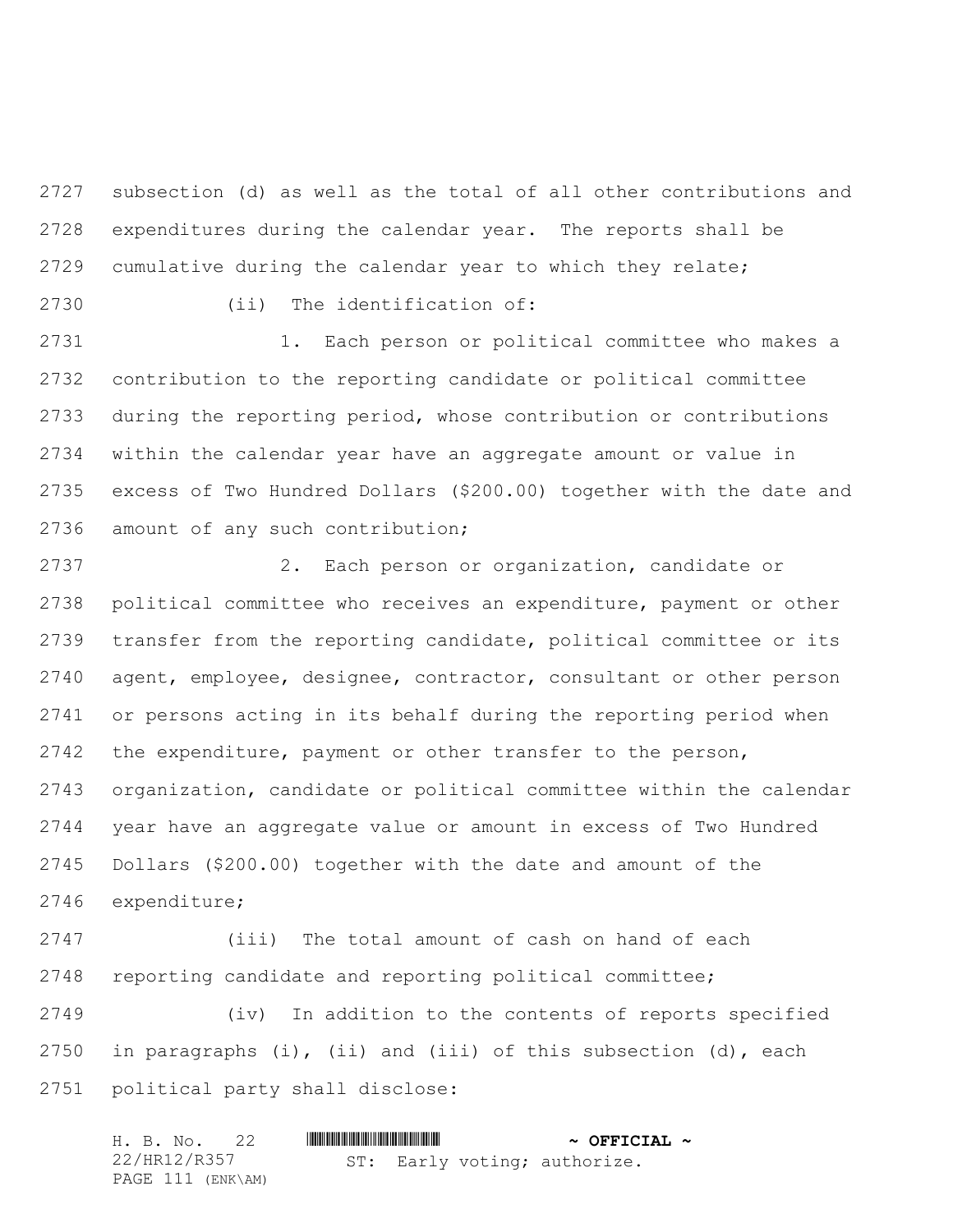1. Each person or political committee who makes a contribution to a political party during the reporting period and whose contribution or contributions to a political party within the calendar year have an aggregate amount or value in excess of Two Hundred Dollars (\$200.00), together with the date and amount 2757 of the contribution;

 2. Each person or organization who receives an expenditure or expenditures by a political party during the reporting period when the expenditure or expenditures to the person or organization within the calendar year have an aggregate value or amount in excess of Two Hundred Dollars (\$200.00), together with the date and amount of the expenditure;

 (v) Disclosure required under this section of an expenditure to a credit card issuer, financial institution or business allowing payments and money transfers to be made over the Internet must include, by way of detail or separate entry, the amount of funds passing to each person, business entity or organization receiving funds from the expenditure.

 (e) The appropriate office specified in Section 23-15-805 must be in actual receipt of the reports specified in this article by 5:00 p.m. on the dates specified in subsection (b) of this section. If the date specified in subsection (b) of this section shall fall on a weekend or legal holiday then the report shall be due in the appropriate office at 5:00 p.m. on the first working day before the date specified in subsection (b) of this section.

| H. B. No. 22      |                              | $\sim$ OFFICIAL $\sim$ |
|-------------------|------------------------------|------------------------|
| 22/HR12/R357      | ST: Early voting; authorize. |                        |
| PAGE 112 (ENK\AM) |                              |                        |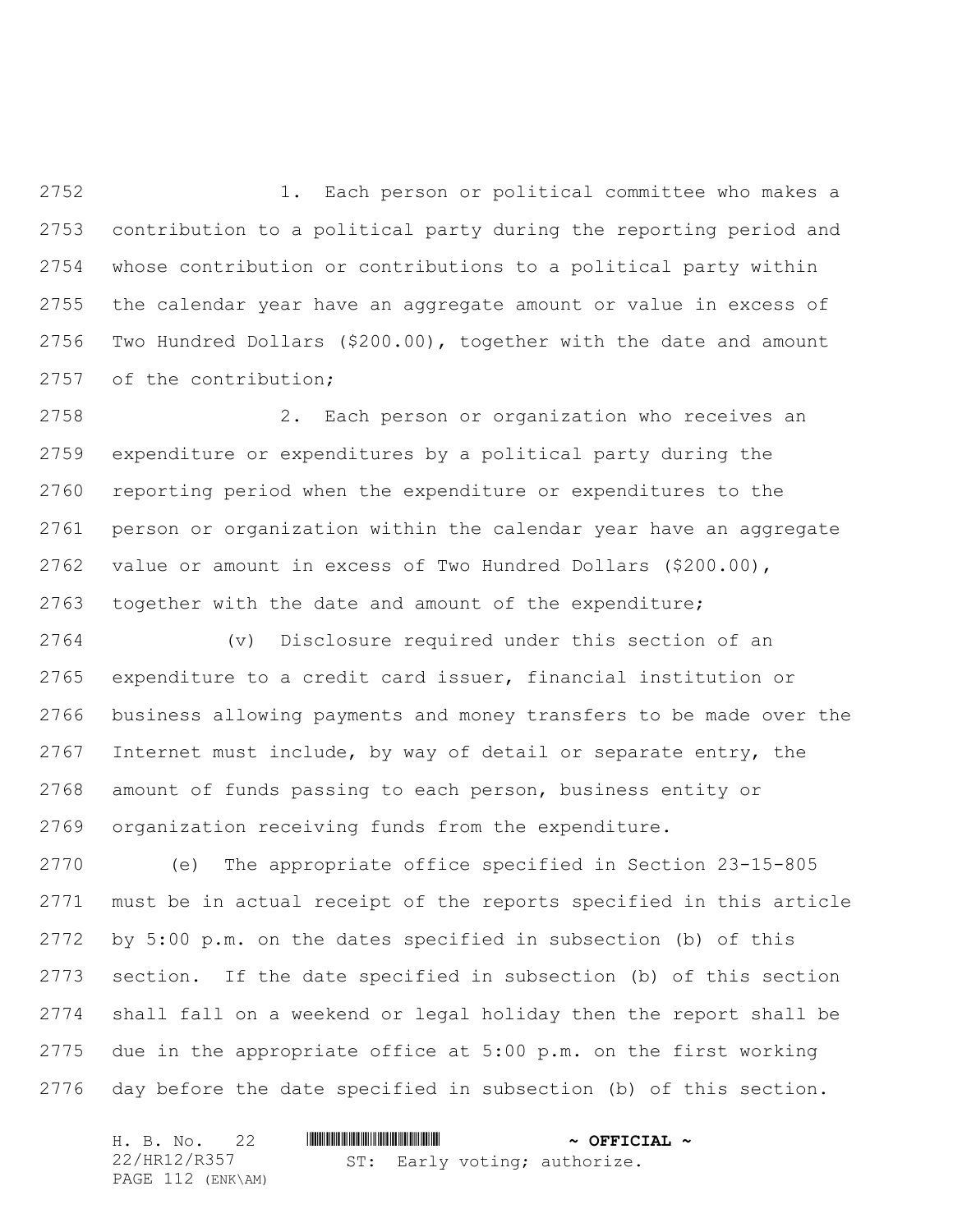The reporting candidate or reporting political committee shall ensure that the reports are delivered to the appropriate office by the filing deadline. The Secretary of State may approve specific means of electronic transmission of completed campaign finance disclosure reports, which may include, but not be limited to, transmission by electronic facsimile (FAX) devices.

 (f) (i) If any contribution of more than Two Hundred Dollars (\$200.00) is received by a candidate or candidate's political committee after the tenth day, but more than forty-eight (48) hours before 12:01 a.m. of the day of early voting begins for the election, the candidate or political committee shall notify the appropriate office designated in Section 23-15-805, within forty-eight (48) hours of receipt of the contribution. The notification shall include:

2791 1. The name of the receiving candidate; 2. The name of the receiving candidate's political committee, if any;

 3. The office sought by the candidate; 4. The identification of the contributor; 2796 5. The date of receipt; 2797 6. The amount of the contribution; 7. If the contribution is in-kind, a description of the in-kind contribution; and 8. The signature of the candidate or the treasurer or chair of the candidate's political organization.

| H. B. No. 22      |  |  |  | $\sim$ OFFICIAL $\sim$       |  |
|-------------------|--|--|--|------------------------------|--|
| 22/HR12/R357      |  |  |  | ST: Early voting; authorize. |  |
| PAGE 113 (ENK\AM) |  |  |  |                              |  |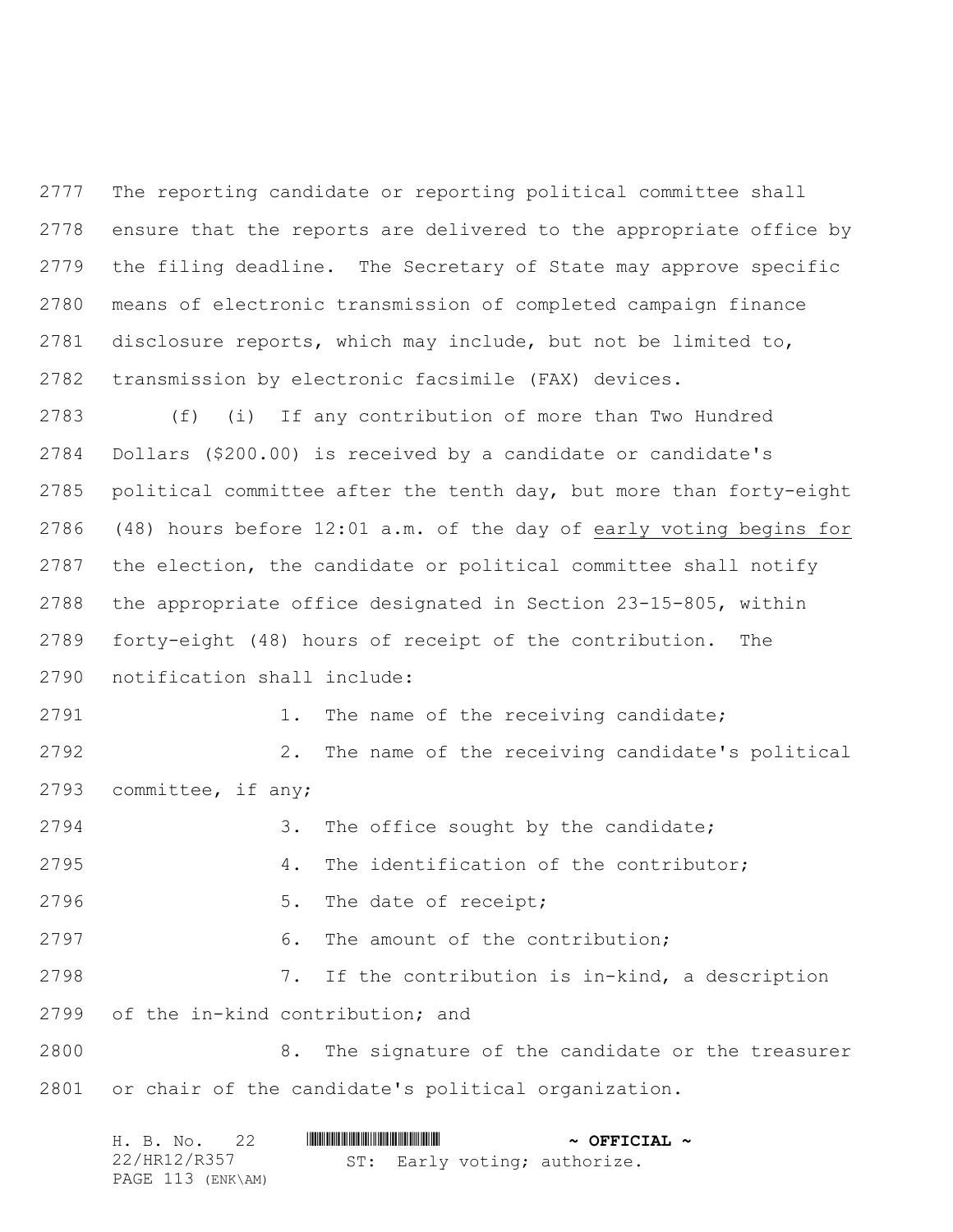(ii) The notification shall be in writing, and may be transmitted by overnight mail, courier service, or other reliable means, including electronic facsimile (FAX), but the candidate or candidate's committee shall ensure that the notification shall in fact be received in the appropriate office designated in Section 23-15-805 within forty-eight (48) hours of the contribution.

 **SECTION 65.** Section 23-15-833, Mississippi Code of 1972, is amended as follows:

 23-15-833. Except as otherwise provided by law, the first Tuesday after the first Monday in November of each year shall be designated the regular special election day, and on that day and during the period established for early voting an election shall be held to fill any vacancy in county, county district, and district attorney elective offices, and any vacancy in the office of circuit judge or chancellor.

 All special elections, or elections to fill vacancies, shall in all respects be held, conducted and returned in the same manner as general elections, except that where no candidate receives a majority of the votes cast in the election, a runoff election shall be held three (3) weeks after the election. The two (2) candidates who receive the highest popular votes for the office shall have their names submitted as the candidates to the runoff and the candidate who leads in the runoff election shall be elected to the office. When there is a tie in the first election of those receiving the next highest vote, these two (2) and the

| H. B. No. 22      |                              | $\sim$ OFFICIAL $\sim$ |
|-------------------|------------------------------|------------------------|
| 22/HR12/R357      | ST: Early voting; authorize. |                        |
| PAGE 114 (ENK\AM) |                              |                        |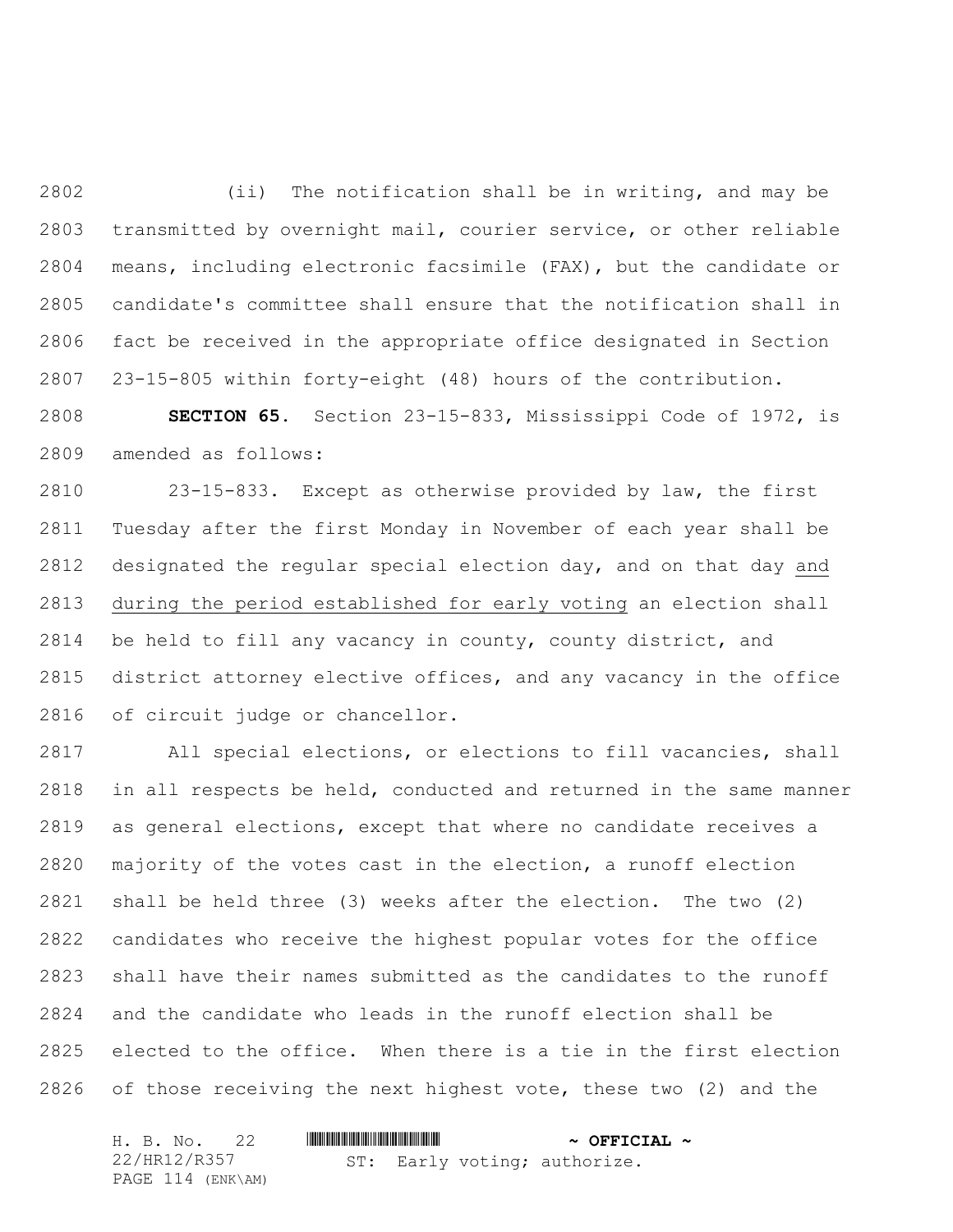one receiving the highest vote, none having received a majority, shall go into the runoff election and whoever leads in the runoff election shall be entitled to the office.

 In those years when the regular special election day shall occur **\* \* \*** during the same **\* \* \*** period of time as the general election, the names of candidates in any special election and the general election shall be placed on the same ballot, but shall be clearly distinguished as general election candidates or special election candidates. At any time a special election is held **\* \* \*** during the same **\* \* \*** period of time as a party primary election, the names of the candidates in the special election may be placed on the same ballot, but shall be clearly distinguished as special election candidates or primary election candidates.

 **SECTION 66.** Section 23-15-843, Mississippi Code of 1972, is amended as follows:

 23-15-843. In case of death, resignation or vacancy from any cause in the office of district attorney, the unexpired term of which shall exceed six (6) months, the Governor shall within ten (10) days after the vacancy occurs issue a proclamation calling an election to fill a vacancy in the office of district attorney to be held **\* \* \*** during the next regular special election **\* \* \*** period of time in the district where the vacancy occurred unless the vacancy occurs in a year in which a general election would normally be held for that office as provided by law, in which case the appointed person shall serve the unexpired portion of the

| H. B. No. 22      |  |  |  |  | $\sim$ OFFICIAL $\sim$       |  |
|-------------------|--|--|--|--|------------------------------|--|
| 22/HR12/R357      |  |  |  |  | ST: Early voting; authorize. |  |
| PAGE 115 (ENK\AM) |  |  |  |  |                              |  |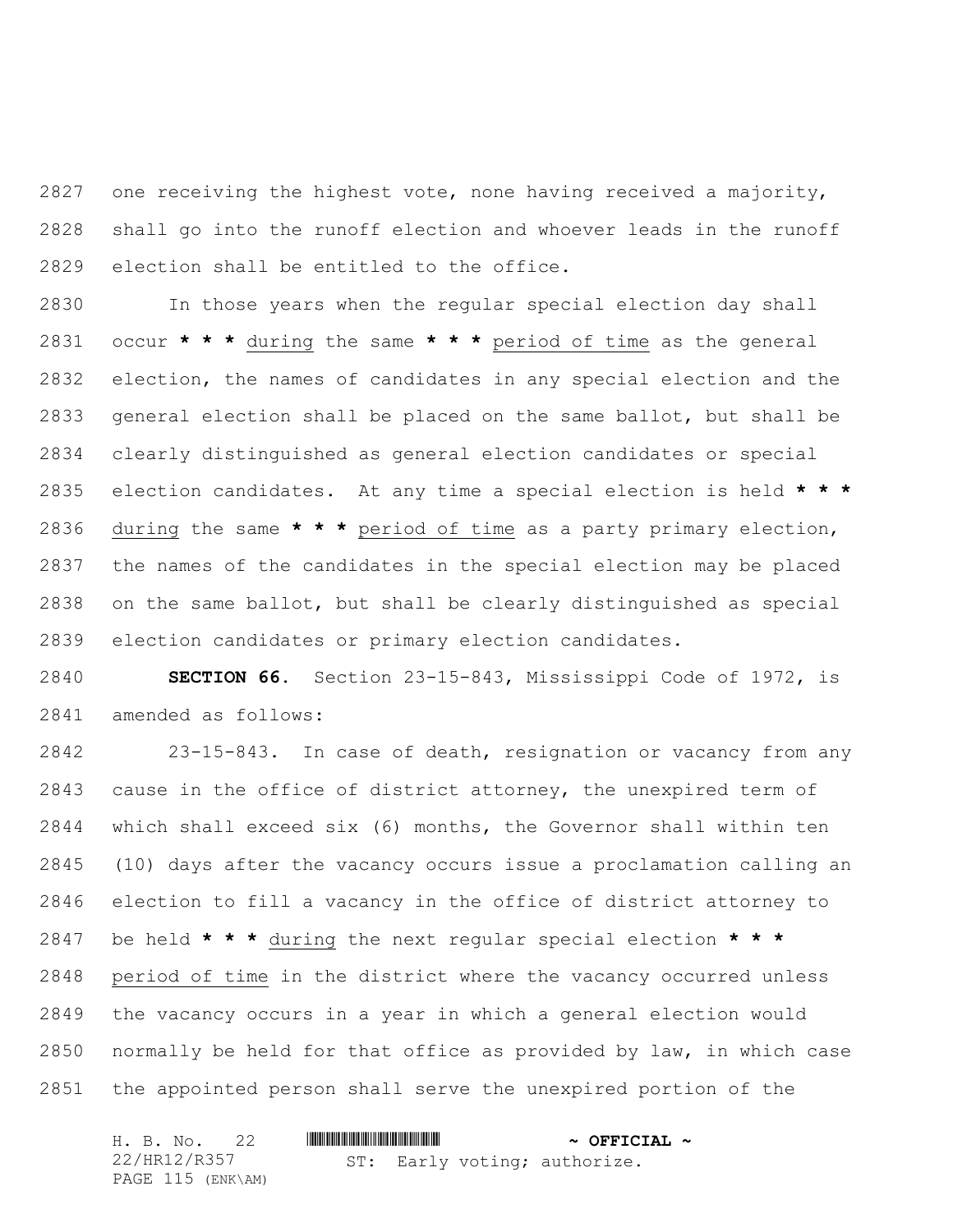term. Candidates in such a special election shall qualify in the same manner and be subject to the same time limitations as set forth in Section 23-15-839. Pending the holding of a special election, the Governor shall make an emergency appointment to fill the vacancy until the same shall be filled by election.

 **SECTION 67.** Section 23-15-851, Mississippi Code of 1972, is amended as follows:

 23-15-851. (1) Except as otherwise provided in subsection (2) of this section, within thirty (30) days after vacancies occur in either house of the Legislature, the Governor shall issue writs of election to fill the vacancies on a day specified in the writ of election. At least sixty (60) days' notice shall be given of the election in each county or part of a county in which the election shall be held. The qualifying deadline for the election shall be fifty (50) days before the early voting begins for the election. Notice of the election shall be posted at the courthouse and in each supervisors district in the county or part of county in which such election shall be held for as near sixty (60) days as may be practicable. The election shall be prepared for and held as in the case of a general election.

 (2) If a vacancy occurs in a calendar year in which the general election for state officers is held, the Governor may elect not to issue a writ of election to fill the vacancy.

 **SECTION 68.** Section 23-15-853, Mississippi Code of 1972, is amended as follows:

|  | H. B. No. 22 |                   |  |  |  | $\sim$ OFFICIAL $\sim$       |  |
|--|--------------|-------------------|--|--|--|------------------------------|--|
|  | 22/HR12/R357 |                   |  |  |  | ST: Early voting; authorize. |  |
|  |              | PAGE 116 (ENK\AM) |  |  |  |                              |  |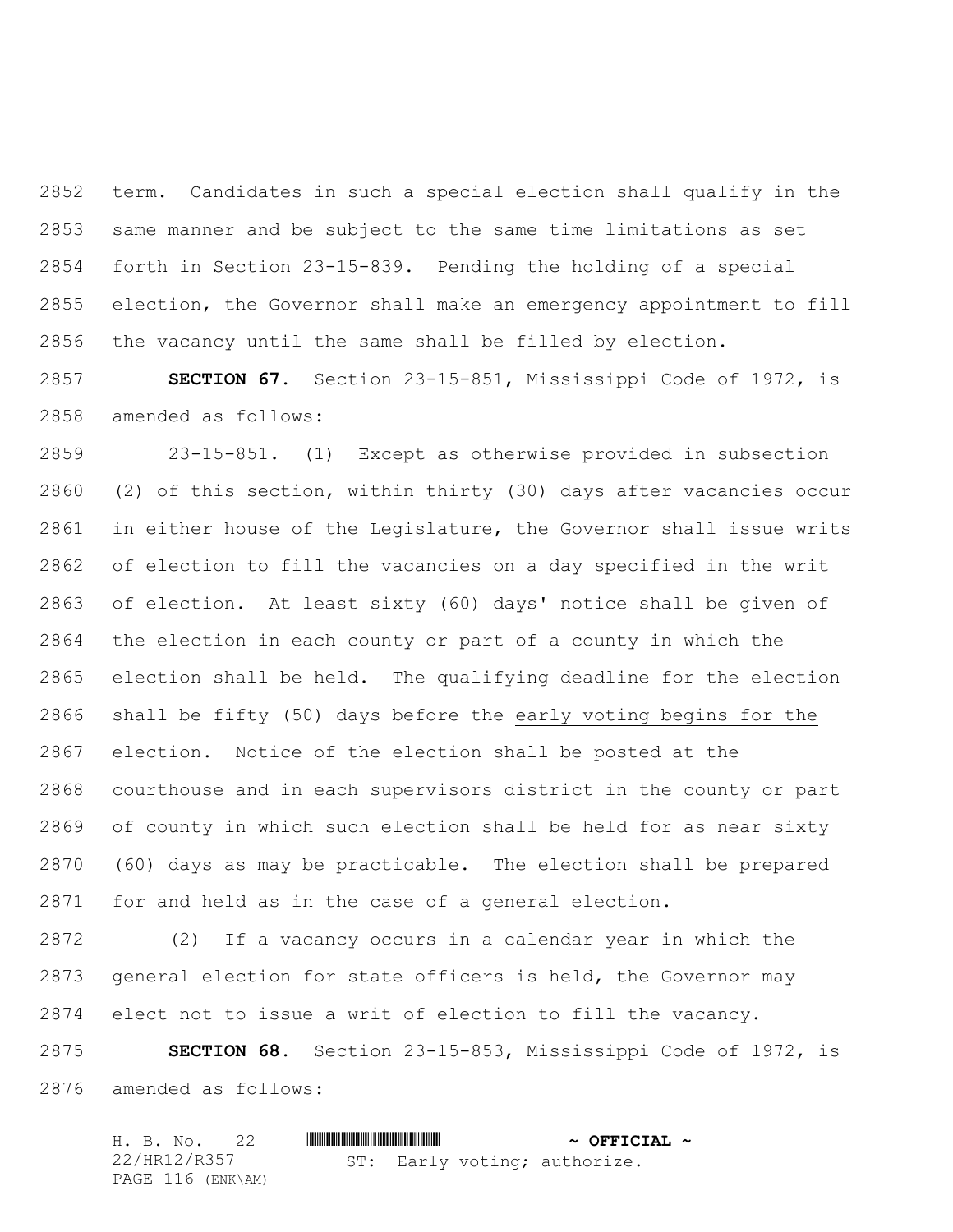23-15-853. (1) If a vacancy occurs in the representation in Congress, the vacancy shall be filled for the unexpired term by a special election, to be ordered by the Governor, within sixty (60) days after the vacancy occurs, and held at a time fixed by his or her order, and which time shall **\* \* \*** begin not less than sixty (60) days after the issuance of the order of the Governor, which shall be directed to the election commissioners of the several counties of the district, who shall, immediately on the receipt of the order, give notice of the election by publishing the same in a newspaper having a general circulation in the county and by posting the notice at the front door of the courthouse. The order shall also be directed to the State Board of Election Commissioners. The election shall be prepared for and conducted, and returns shall be made, in all respects as provided for a special election to fill vacancies.

 (2) Candidates for the office in such an election must qualify with the Secretary of State by 5:00 p.m. not less than fifty (50) days before the **\* \* \*** early voting period begins for the election. If the fiftieth day to qualify before an election falls on a Sunday or legal holiday, the qualification submitted on the business day immediately following the Sunday or legal holiday shall be accepted. The election commissioners shall have printed on the ballot in such special election the name of any candidate who shall have been requested to be a candidate for the office by a petition filed with the Secretary of State and personally signed

| H. B. No. 22      |                              | $\sim$ OFFICIAL $\sim$ |
|-------------------|------------------------------|------------------------|
| 22/HR12/R357      | ST: Early voting; authorize. |                        |
| PAGE 117 (ENK\AM) |                              |                        |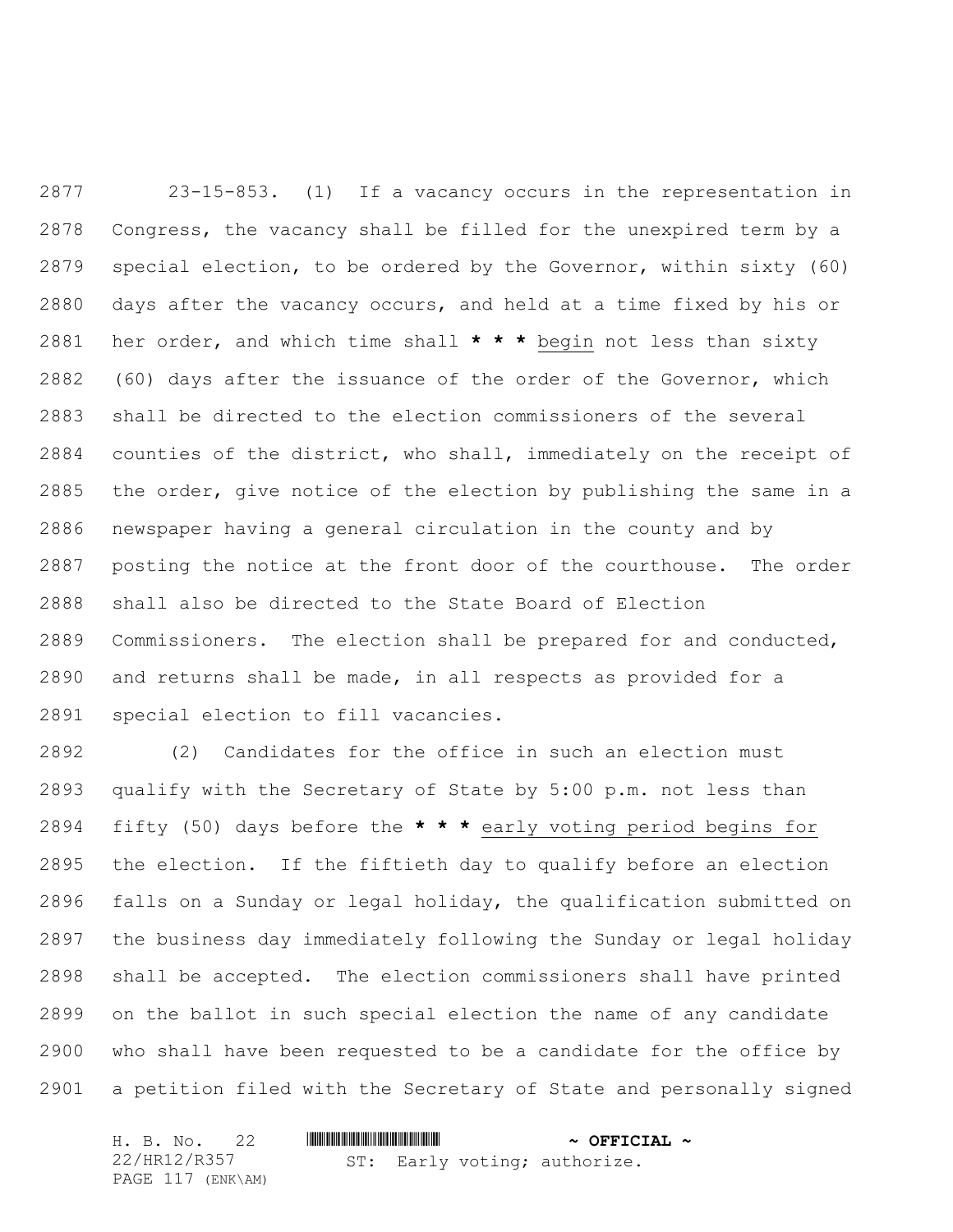by not less than one thousand (1,000) qualified electors of the district. The petition shall be filed by 5:00 p.m. not less than fifty (50) days before the **\* \* \*** early voting period begins for the election. If the fiftieth day to file the petition before an election falls on a Sunday or legal holiday, the petition filed on the business day immediately following the Sunday or legal holiday shall be accepted.

 There shall be attached to each petition above provided for, upon the time of filing with the Secretary of State, a certificate from the appropriate registrar or registrars showing the number of qualified electors appearing upon each petition which the registrar shall furnish to the petitioner upon request.

 **SECTION 69.** Section 23-15-855, Mississippi Code of 1972, is amended as follows:

 23-15-855. (1) If a vacancy shall occur in the office of United States Senator from Mississippi by death, resignation or otherwise, the Governor shall, within ten (10) days after receiving official notice of the vacancy, issue a proclamation for an election to be held in the state to elect a Senator to fill the remaining unexpired term, provided the unexpired term is more than twelve (12) months and the election shall **\* \* \*** begin within ninety (90) days from the time the proclamation is issued and the returns of such election shall be certified to the Governor in the manner set out above for regular elections, unless the vacancy occurs in a year in which a general state or congressional

| H. B. No. 22      |                              | $\sim$ OFFICIAL $\sim$ |
|-------------------|------------------------------|------------------------|
| 22/HR12/R357      | ST: Early voting; authorize. |                        |
| PAGE 118 (ENK\AM) |                              |                        |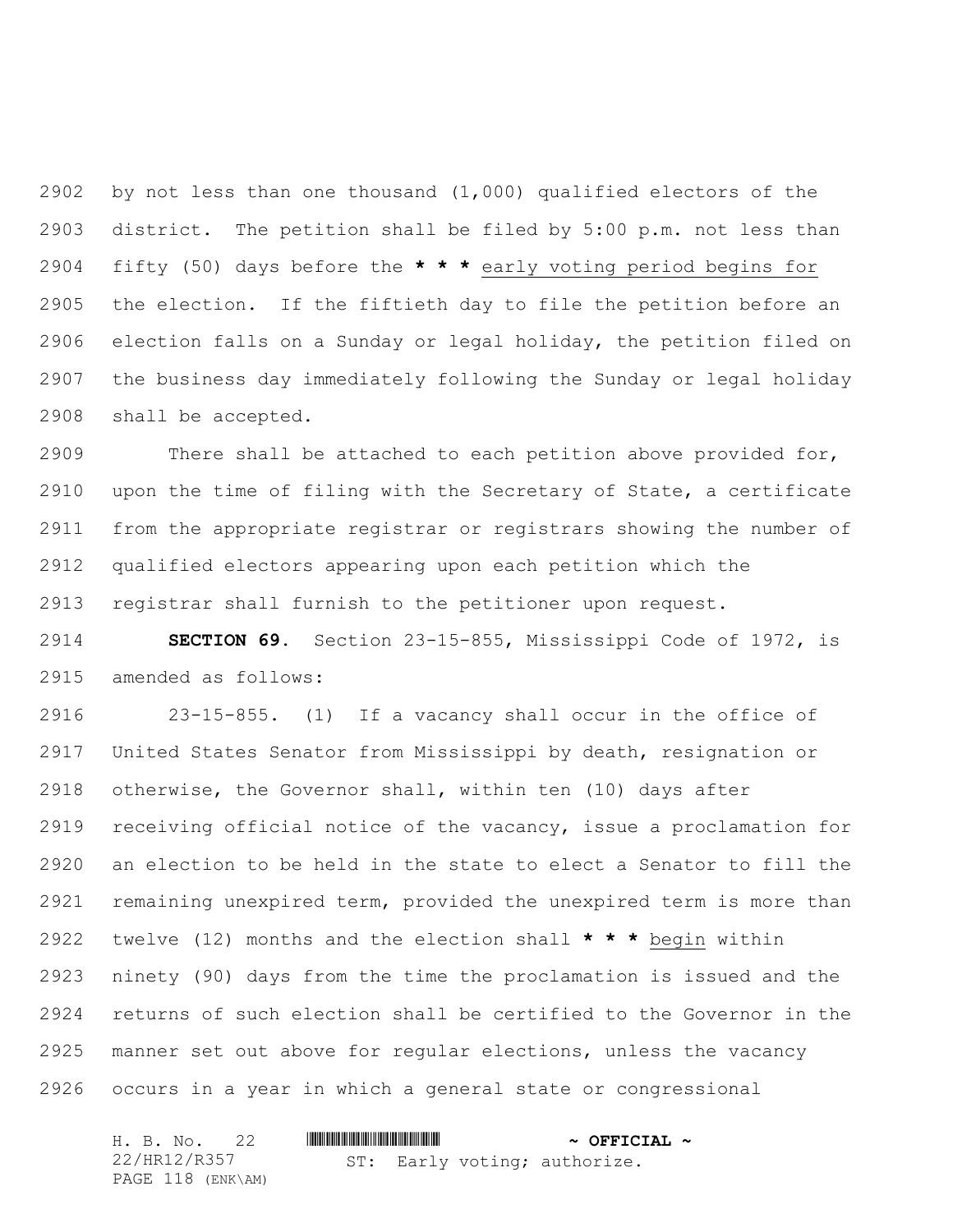election is held, in which event the Governor's proclamation shall designate the period for conducting the general election **\* \* \*** as the time for electing a Senator, and the vacancy shall be filled by appointment as hereinafter provided.

 (2) In case of a vacancy in the office of United States Senator, the Governor may appoint a Senator to fill the vacancy temporarily, and if the United States Senate be in session at the time the vacancy occurs the Governor shall appoint a Senator within ten (10) days after receiving official notice thereof, and the appointed Senator shall serve until a successor is elected and commissioned as provided for in subsection (1) of this section, provided that such unexpired term as he or she may be appointed to fill shall be for a longer time than one (1) year, but if for a shorter time than one (1) year, he or she shall serve for the full time of the unexpired term and no special election shall be called by the Governor but a successor shall be elected at the regular election.

 **SECTION 70.** Section 23-15-857, Mississippi Code of 1972, is amended as follows:

 23-15-857. (1) When there is a vacancy in an elective office in a city, town or village, the unexpired term of which shall not exceed six (6) months, the same shall be filled by appointment by the governing authority or remainder of the governing authority of the city, town or village. The municipal clerk shall certify the appointment to the Secretary of State and

|  | H. B. No. 22 |                   |  |  |  | $\sim$ OFFICIAL $\sim$       |  |
|--|--------------|-------------------|--|--|--|------------------------------|--|
|  | 22/HR12/R357 |                   |  |  |  | ST: Early voting; authorize. |  |
|  |              | PAGE 119 (ENK\AM) |  |  |  |                              |  |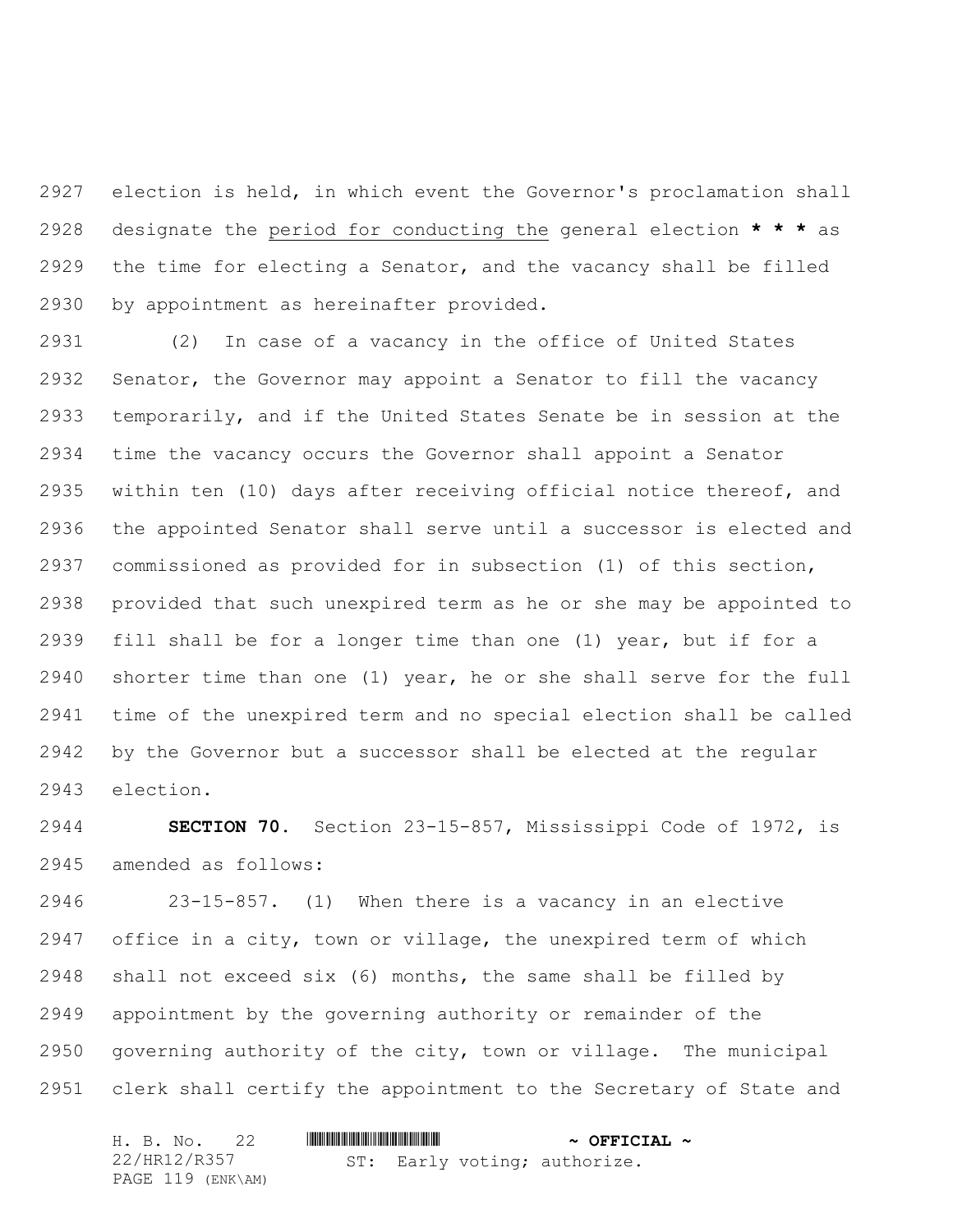the appointed person or persons shall be commissioned by the Governor.

 (2) When there is a vacancy in an elective office in a city, town or village, the unexpired term of which shall exceed six (6) months, the governing authority or remainder of the governing authority of the city, town or village shall make and enter on the minutes an order for an election to be held in the city, town or village to fill the vacancy and fix a **\* \* \*** time period upon which the early voting and election day shall be held. The order shall be made and entered upon the minutes at the next regular meeting of the governing authority after the vacancy occurs, or at a special meeting to be held not later than ten (10) days after the vacancy occurs, Saturdays, Sundays and legal holidays excluded, whichever shall occur first. The election shall be held on a date not less than thirty (30) days nor more than forty-five (45) days after the date upon which the order is adopted.

 Notice of the election shall be given by the municipal clerk by notice published in a newspaper published in the municipality. The notice shall be published once each week for three (3) successive weeks **\* \* \*** before the date **\* \* \*** early voting begins for the election. The first notice shall be published at least thirty (30) days before **\* \* \*** early voting begins for the election. Notice shall also be given by posting a copy of the notice at three (3) public places in the municipality not less than twenty-one (21) days before **\* \* \*** early voting begins for the

| H. B. No. 22      |                              | $\sim$ OFFICIAL $\sim$ |
|-------------------|------------------------------|------------------------|
| 22/HR12/R357      | ST: Early voting; authorize. |                        |
| PAGE 120 (ENK\AM) |                              |                        |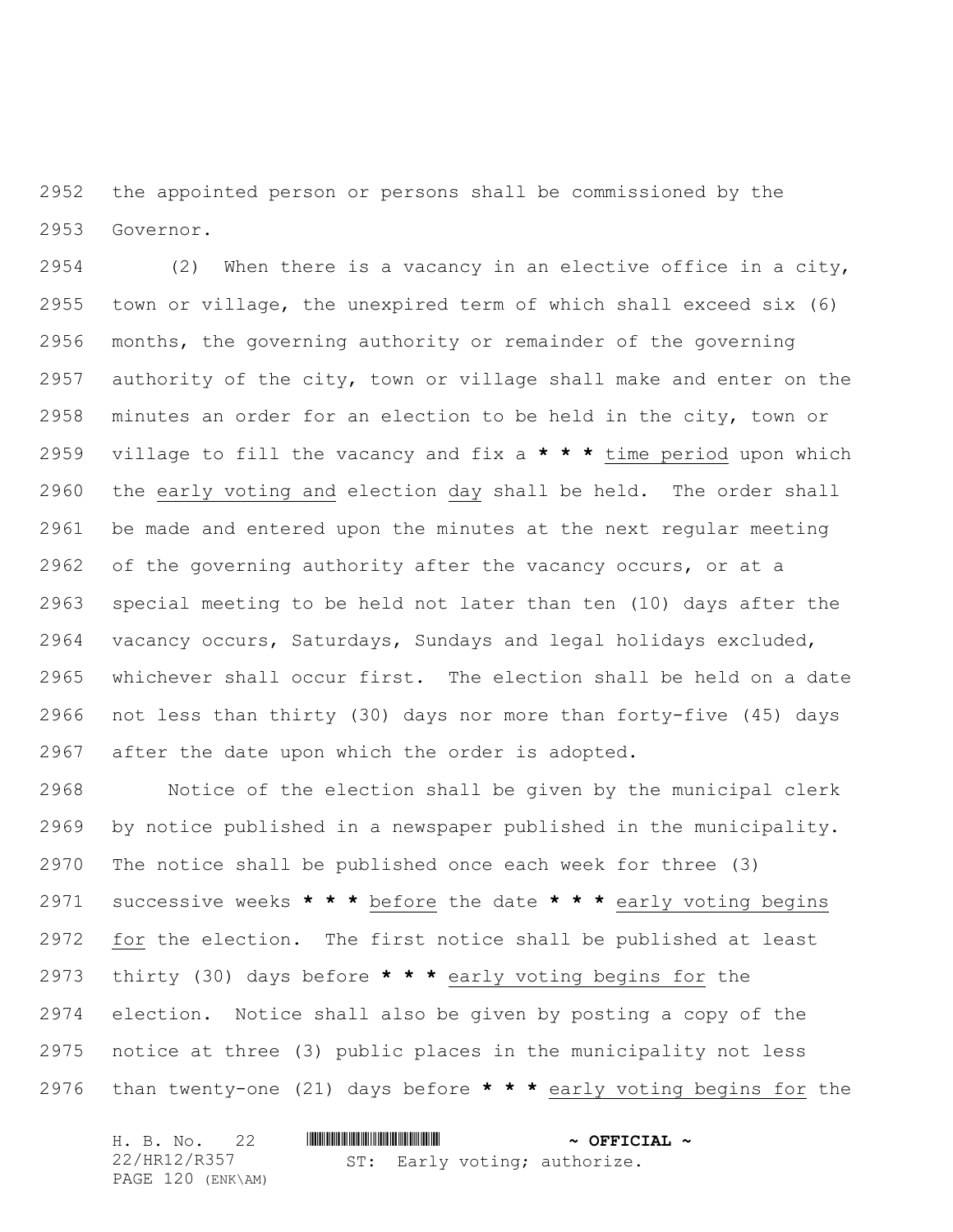election. One (1) of the notices shall be posted at the city, town or village hall. In the event that there is no newspaper published in the municipality, such notice shall be published as provided for above in a newspaper that has a general circulation within the municipality and by posting as provided for above. Additionally, the governing authority may publish the notice in that newspaper for as many additional times as may be deemed necessary by the governing authority.

 Each candidate shall qualify by petition filed with the municipal clerk by 5:00 p.m. at least twenty (20) days before the **\* \* \*** early voting period begins for the election. If the twentieth day to file the petition before the election falls on a Sunday or legal holiday, the petition filed on the business day immediately following the Sunday or legal holiday shall be accepted. The petition shall be signed by not less than the following number of qualified electors:

 (a) For an office of a city, town, village or municipal district having a population of one thousand (1,000) or more, not less than fifty (50) qualified electors.

 (b) For an office of a city, town, village or municipal district having a population of less than one thousand (1,000), not less than fifteen (15) qualified electors.

 No qualifying fee shall be required of any candidate, and the election shall be held as far as practicable in the same manner as municipal general elections.

| H. B. No. 22      |                              | $\sim$ OFFICIAL $\sim$ |
|-------------------|------------------------------|------------------------|
| 22/HR12/R357      | ST: Early voting; authorize. |                        |
| PAGE 121 (ENK\AM) |                              |                        |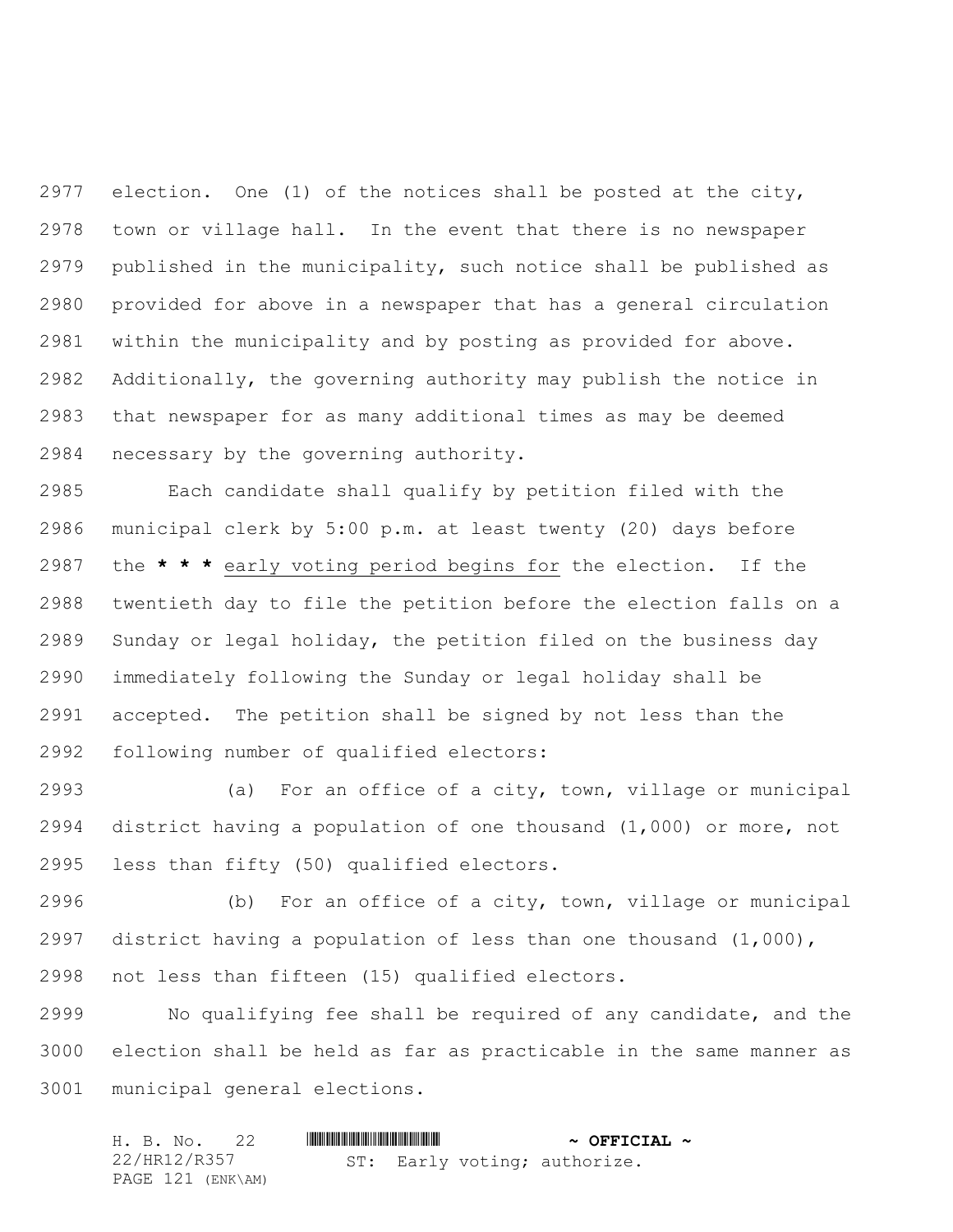The candidate receiving a majority of the votes cast in the election shall be elected. If no candidate receives a majority vote at the election, the two (2) candidates receiving the highest number of votes shall have their names placed on the ballot for the election to be held three (3) weeks thereafter. The candidate receiving a majority of the votes cast in the election shall be elected. However, if no candidate receives a majority and there is a tie in the election of those receiving the next highest vote, those receiving the next highest vote and the candidate receiving the highest vote shall have their names placed on the ballot for the election to be held three (3) weeks thereafter, and whoever receives the most votes cast in the election shall be elected.

 Should the election held three (3) weeks thereafter result in a tie vote, the prevailing candidate shall be decided by a toss of a coin or by lot fairly and publicly drawn under the supervision of the election commission.

 The clerk of the election commission shall then give a certificate of election to the person elected, and return to the Secretary of State a copy of the order of holding the election and runoff election results, certified by the clerk of the governing authority. The person elected shall be commissioned by the Governor.

 However, if nineteen (19) days before the **\* \* \*** early voting period begins for the election only one (1) person shall have qualified as a candidate, the governing authority, or remainder of

|  |              | H. B. No. 22      |  | $\sim$ OFFICIAL $\sim$ |                              |  |
|--|--------------|-------------------|--|------------------------|------------------------------|--|
|  | 22/HR12/R357 |                   |  |                        | ST: Early voting; authorize. |  |
|  |              | PAGE 122 (ENK\AM) |  |                        |                              |  |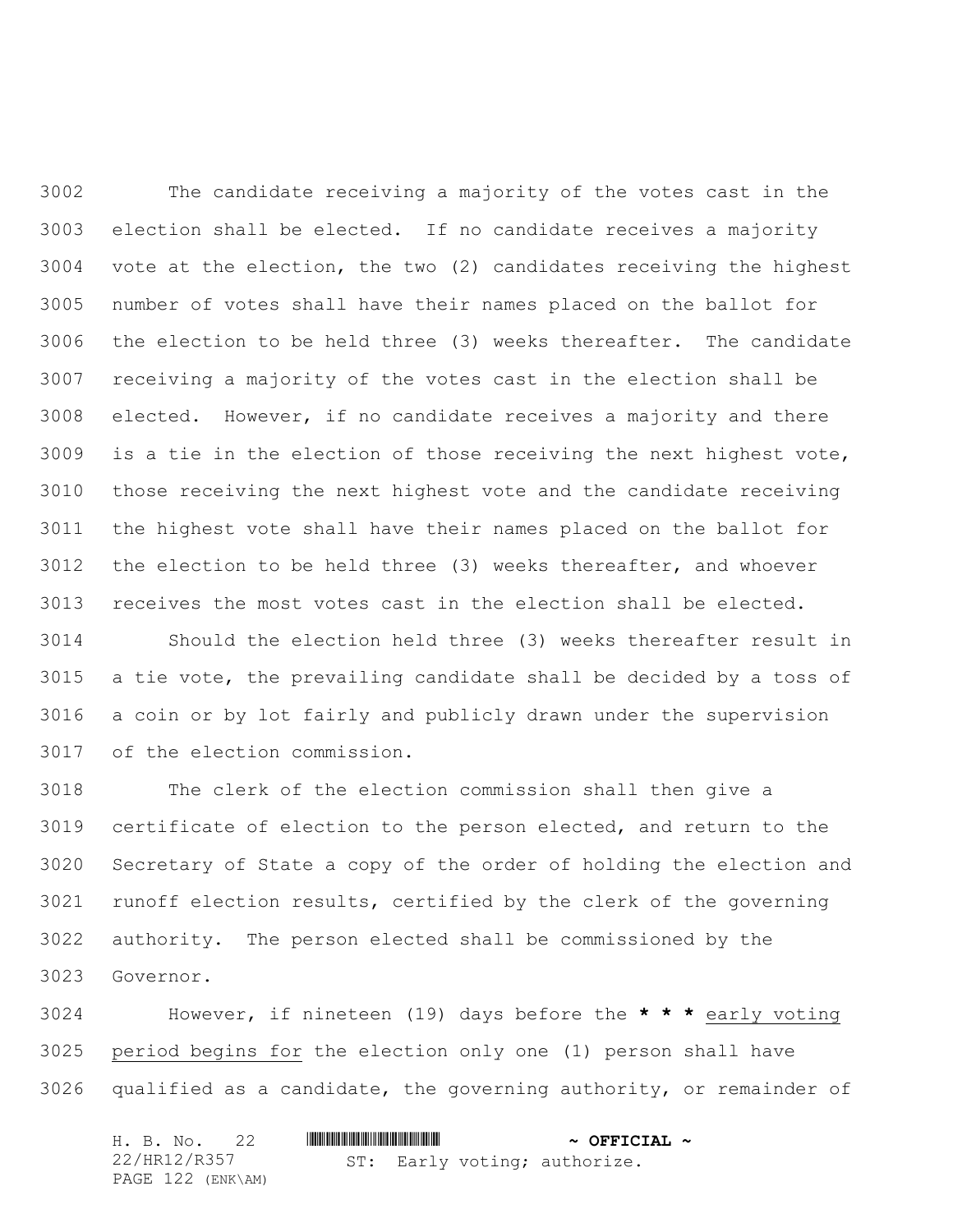the governing authority, shall dispense with the election and appoint that one (1) candidate in lieu of an election. In the event no person shall have qualified by 5:00 p.m. at least twenty (20) days before **\* \* \*** the early voting period begins for the election, the governing authority or remainder of the governing authority shall dispense with the election and fill the vacancy by appointment. The clerk of the governing authority shall certify the appointment to the Secretary of State, and the appointed person shall be commissioned by the Governor.

 **SECTION 71.** Section 23-15-859, Mississippi Code of 1972, is amended as follows:

 23-15-859. Whenever under any statute a special election is required or authorized to be held in any municipality, and the statute authorizing or requiring the election does not specify the time within which the election shall be called, or the notice which shall be given, the governing authorities of the municipality shall, by resolution, fix a date upon which the election shall be held. The date shall not be less than twenty-one (21) nor more than thirty (30) days after the date upon which such resolution is adopted, and not less than three (3) weeks' notice of the election shall be given by the clerk by a notice published in a newspaper published in the municipality once each week for three (3) weeks next **\* \* \*** before the **\* \* \*** early voting period begins for the election, and by posting a copy of the notice at three (3) public places in the municipality.

|              | H. B. No. 22      |  | $\sim$ OFFICIAL $\sim$ |                              |  |
|--------------|-------------------|--|------------------------|------------------------------|--|
| 22/HR12/R357 |                   |  |                        | ST: Early voting; authorize. |  |
|              | PAGE 123 (ENK\AM) |  |                        |                              |  |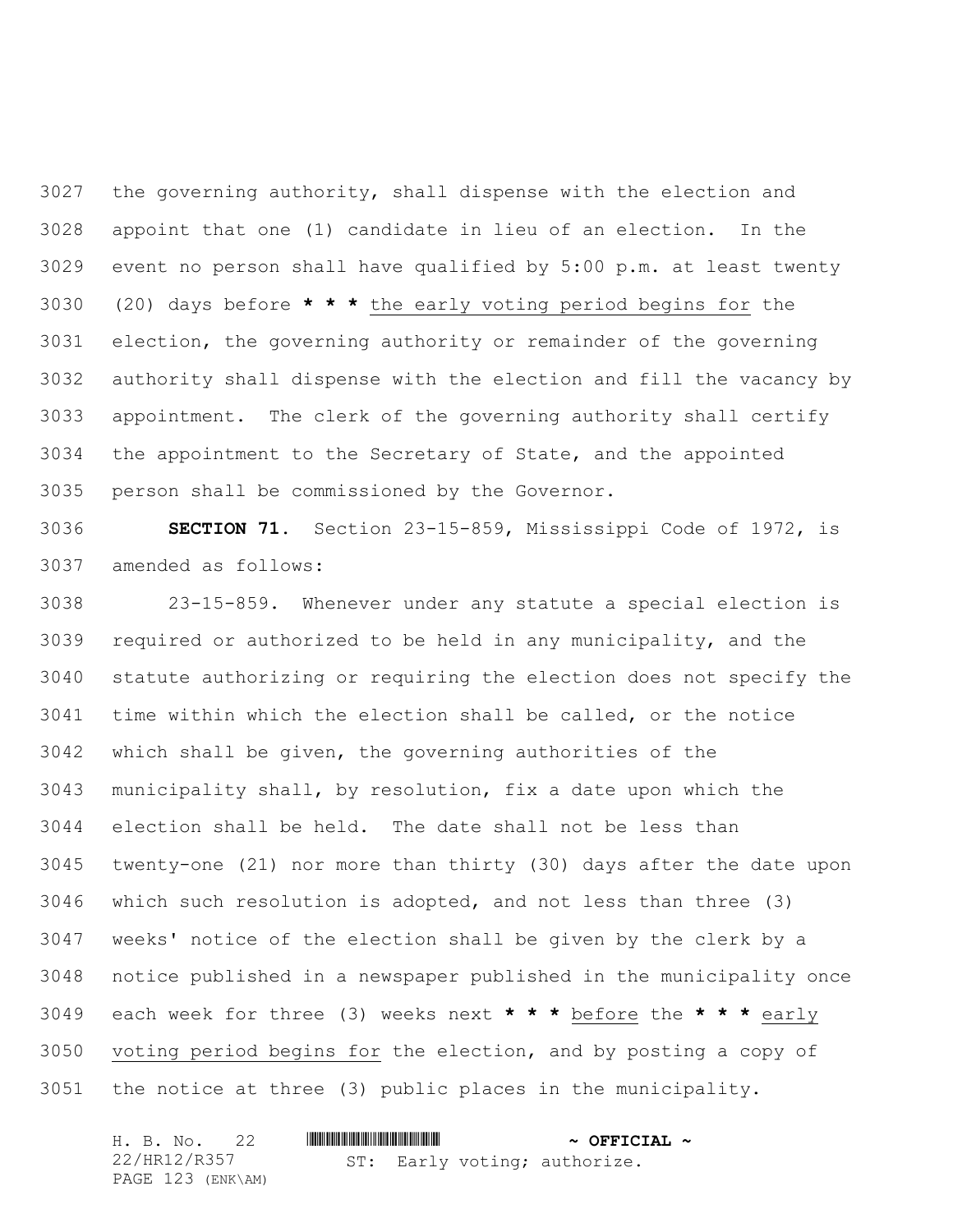Nothing herein, however, shall be applicable to elections on the question of the issuance of the bonds of a municipality or to general or primary elections for the election of municipal officers.

 The provisions of this section shall be applicable to all municipalities of this state, whether operating under a code charter, special charter or the commission form of government, except in cases of conflicts between the provisions of the section and the provisions of the special charter of a municipality, or the law governing the commission form of government, in which cases of conflict the provisions of the special charter or the statutes relative to the commission form of government shall apply.

 **SECTION 72.** Section 23-15-895, Mississippi Code of 1972, is amended as follows:

 23-15-895. No candidate for an elective office, or any representative of such candidate, and no proponent or opponent of any constitutional amendment, local issue or other measure printed on the ballot may post or distribute cards, posters or other campaign literature within one hundred fifty (150) feet of any entrance of the building wherein early voting or any election is being held. No candidate or a representative named by him or her in writing may appear at any polling place while armed or uniformed, or display any badge or credentials except as may be issued by the manager of the polling place. As used in this

| H. B. No. 22      |                              | $\sim$ OFFICIAL $\sim$ |
|-------------------|------------------------------|------------------------|
| 22/HR12/R357      | ST: Early voting; authorize. |                        |
| PAGE 124 (ENK\AM) |                              |                        |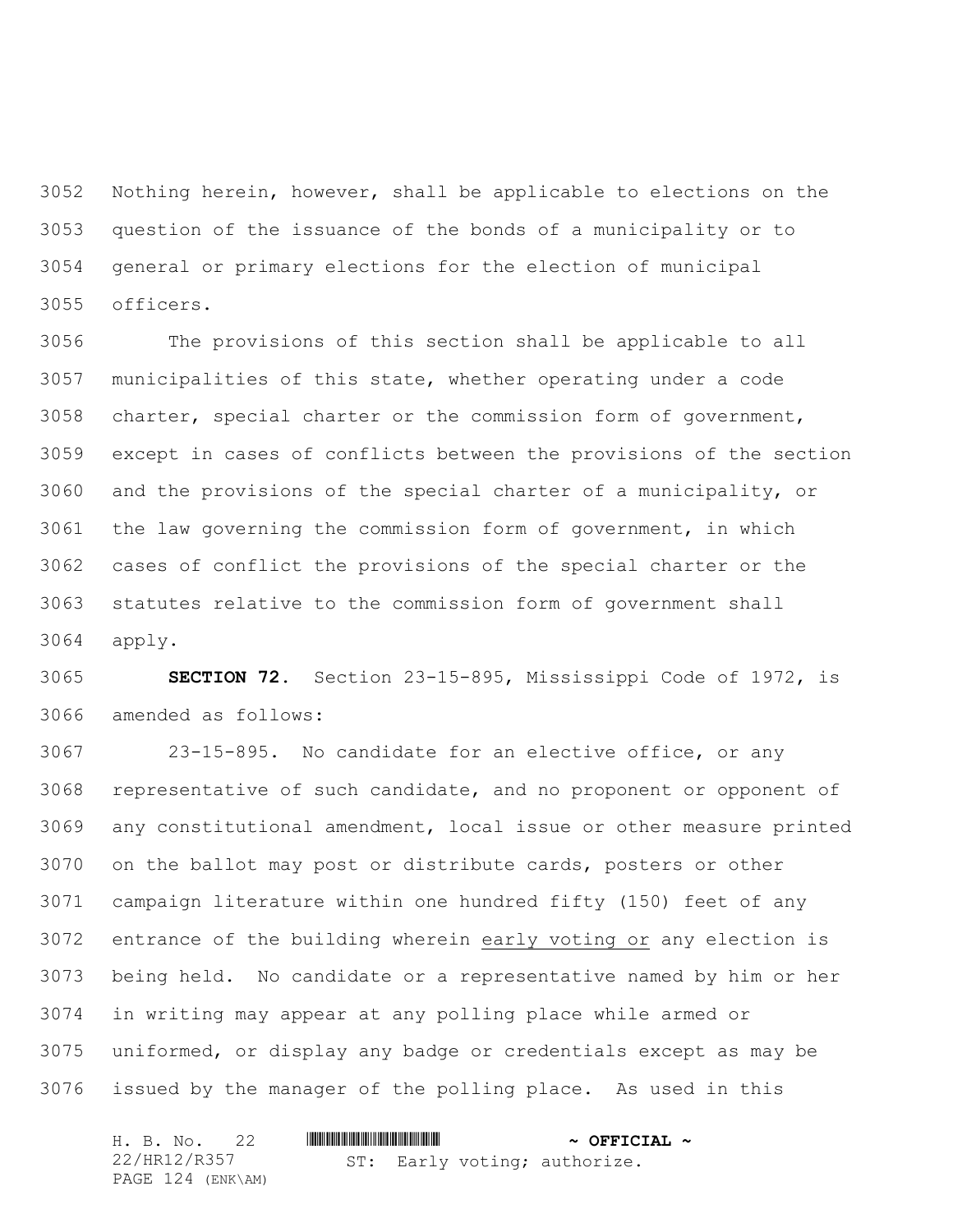section, the term "local issue" shall have the meaning ascribed to such term in Section 23-15-375. This section shall be enforced by election officials and law enforcement officials.

 **SECTION 73.** Section 23-15-913, Mississippi Code of 1972, is amended as follows:

 23-15-913. The judges listed and selected to hear election disputes, as provided in Section 23-15-951, shall be available during early voting and on election day to immediately hear and resolve any election **\* \* \*** disputes. The rules for filing pleadings shall be relaxed to carry out the purposes of this section. The judges selected shall perform no other judicial duties **\* \* \*** during the election **\* \* \*** period. The Supreme Court shall make judges available to hear disputes in the county in which the disputes occur but no judge shall hear disputes in the district or county in which he or she was elected nor shall any judge hear any dispute in which any potential conflict may arise. Each judge shall be fair and impartial and shall be assigned on that basis.

 **SECTION 74.** Section 23-15-963, Mississippi Code of 1972, is amended as follows:

 23-15-963. (1) Any person desiring to contest the qualifications of another person who has qualified pursuant to the provisions of Section 23-15-359 **\* \* \*** as a candidate for any office elected at a general election, shall file a petition specifically setting forth the grounds of the challenge not later

|              |  | H. B. No. 22      |  | $\sim$ OFFICIAL $\sim$ |                              |  |
|--------------|--|-------------------|--|------------------------|------------------------------|--|
| 22/HR12/R357 |  |                   |  |                        | ST: Early voting; authorize. |  |
|              |  | PAGE 125 (ENK\AM) |  |                        |                              |  |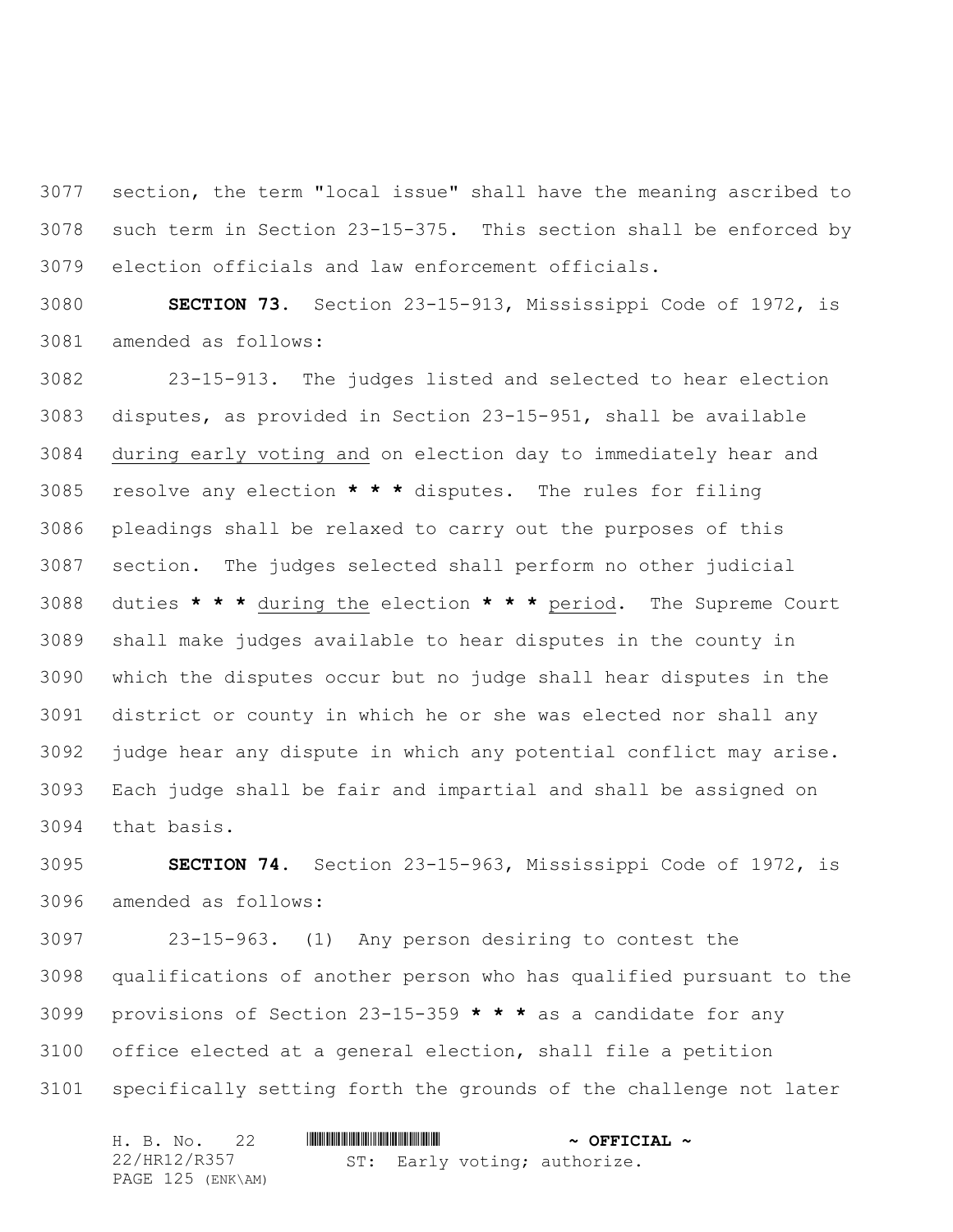than thirty-one (31) days after the date of the first primary election set forth in Section 23-15-191 **\* \* \***. **\* \* \*** The petition shall be filed with the same body with whom the candidate in question qualified pursuant to Section 23-15-359 **\* \* \***.

 (2) Any person desiring to contest the qualifications of another person who has qualified pursuant to the provisions of Section 23-15-213 **\* \* \*** as a candidate for county election commissioner elected at a general election, shall file a petition specifically setting forth the grounds of the challenge no later than sixty (60) days **\* \* \*** before the period for early voting begins for the general election. **\* \* \*** The petition shall be filed with the county board of supervisors, being the same body with whom the candidate in question qualified pursuant to Section 23-15-213 **\* \* \***.

 (3) Any person desiring to contest the qualifications of another person who has qualified pursuant to the provisions of Section 23-15-361 **\* \* \*** as a candidate for municipal office elected on the date designated by law for regular municipal elections, shall file a petition specifically setting forth the grounds of the challenge no later than thirty-one (31) days after the date of the first primary election set forth in Section 23-15-309 **\* \* \***. **\* \* \*** The petition shall be filed with the municipal election commissioners **\* \* \***, being the same body with whom the candidate in question qualified pursuant to Section 23-15-361 **\* \* \***.

H. B. No. 22 \*HR12/R357\* **~ OFFICIAL ~** 22/HR12/R357 PAGE 126 (ENK\AM) ST: Early voting; authorize.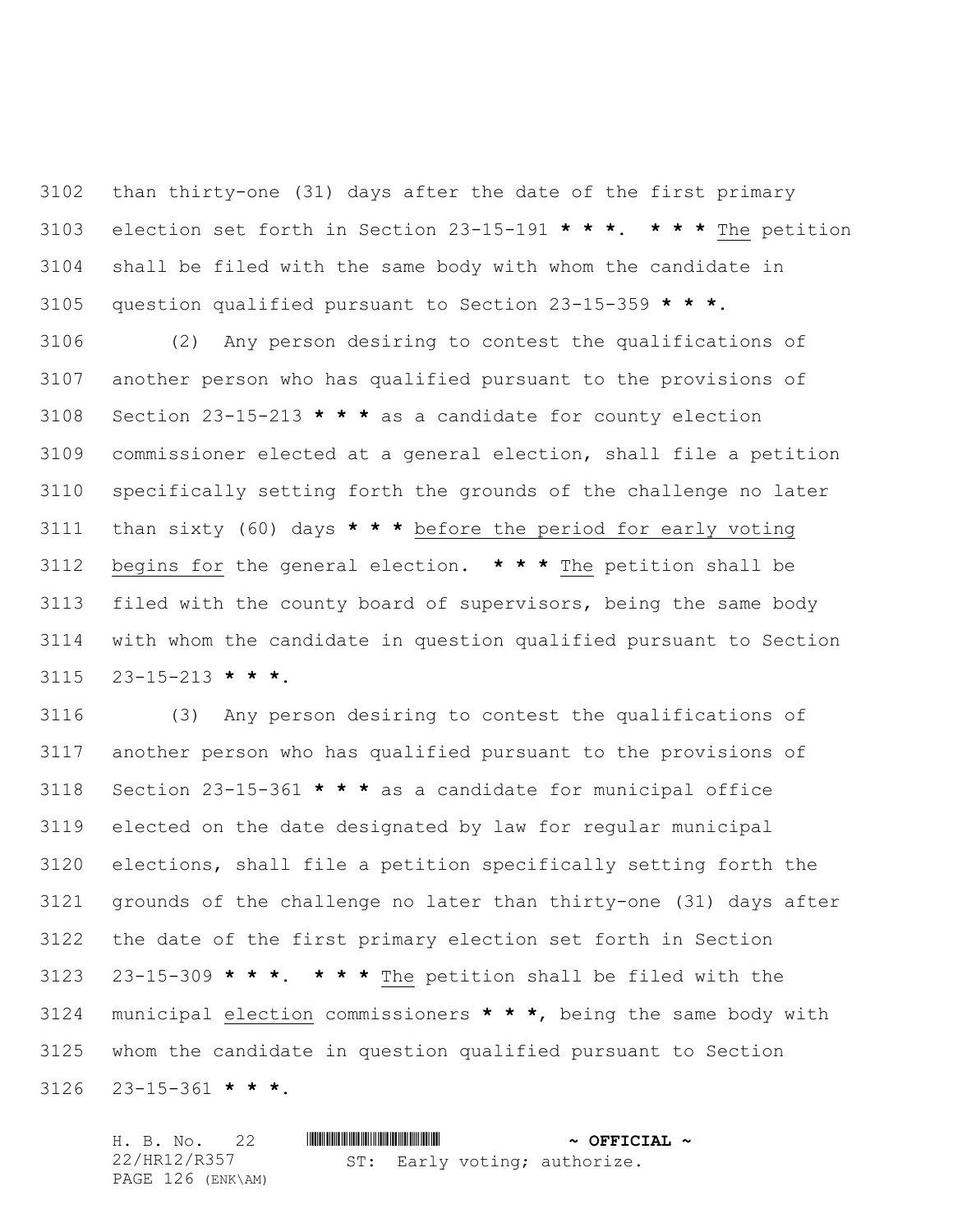(4) Within ten (10) days of receipt of the petition described in subsections (1), (2) and (3) of this section, the appropriate election officials shall meet and rule upon the petition. At least two (2) days before the hearing to consider the petition, the appropriate election officials shall give notice to both the petitioner and the contested candidate of the time and place of the hearing on the petition. Each party shall be given an opportunity to be heard at such meeting and present evidence in support of his or her position.

 (5) If the appropriate election officials fail to rule upon the petition within the time required above, such inaction shall be interpreted as a denial of the request for relief contained in the petition.

 (6) Any party aggrieved by the action or inaction of the appropriate election officials may file a petition for judicial review to the circuit court of the county in which the election officials whose decision is being reviewed sits. **\* \* \*** The petition must be filed no later than fifteen (15) days after the date the petition was originally filed with the appropriate election officials. **\* \* \*** The person filing for judicial review shall give a cost bond in the sum of Three Hundred Dollars (\$300.00) with two (2) or more sufficient sureties conditioned to pay all costs in case his or her petition be dismissed, and an additional bond may be required, by the court, if necessary, at any subsequent stage of the proceedings.

| H. B. No. 22      |                              | $\sim$ OFFICIAL $\sim$ |
|-------------------|------------------------------|------------------------|
| 22/HR12/R357      | ST: Early voting; authorize. |                        |
| PAGE 127 (ENK\AM) |                              |                        |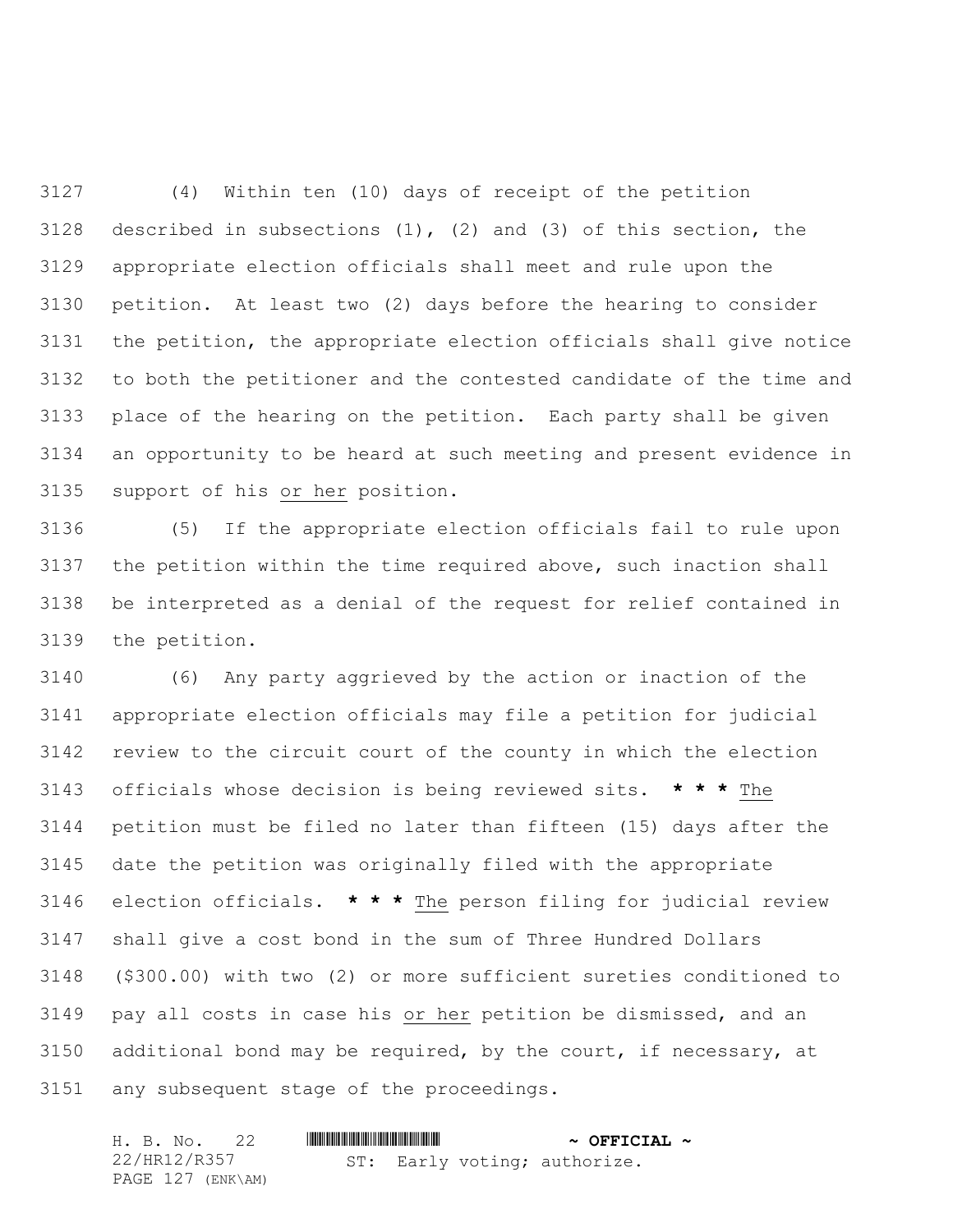(7) The circuit court with whom such a petition for judicial review has been filed shall at the earliest possible date set the matter for hearing. Notice shall be given to the interested parties of the time set for hearing by the circuit clerk. The hearing before the circuit court shall be de novo. The matter shall be tried to the circuit judge, without a jury. After hearing the evidence, the circuit judge shall determine whether the candidate whose qualifications have been challenged is legally qualified to have his or her name placed upon the ballot in question. The circuit judge may, upon disqualification of any such candidate, order that **\* \* \*** the candidate **\* \* \*** bear the court costs of the proceedings.

 (8) Within three (3) days after judgment is rendered by the circuit court, the contestant or contestee, or both, may file an appeal in the Supreme Court upon giving a cost bond in the sum of Three Hundred Dollars (\$300.00), together with a bill of exceptions **\* \* \*** that shall state the point or points of law at issue with a sufficient synopsis of the facts to fully disclose the bearing and relevancy of such points of law. The bill of exceptions shall be signed by the trial judge, or in case of his or her absence, refusal or disability, by two (2) disinterested attorneys, as is provided by law in other cases of bills of exception. The filing of **\* \* \*** the appeals shall automatically suspend the decision of the circuit court and the appropriate election officials are entitled to proceed based upon their

H. B. No. 22 \*HR12/R357\* **~ OFFICIAL ~** 22/HR12/R357 PAGE 128 (ENK\AM) ST: Early voting; authorize.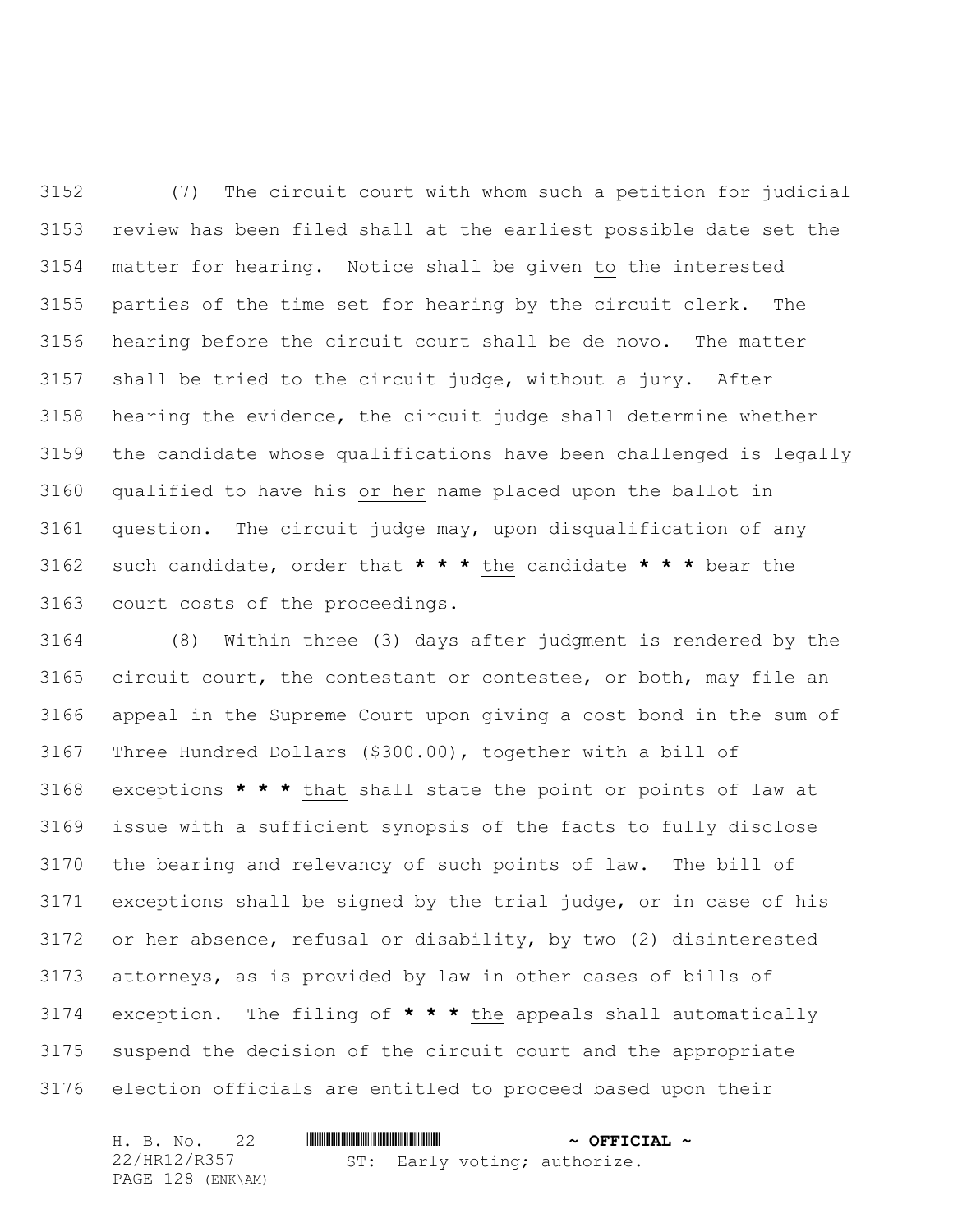decision unless and until the Supreme Court, in its discretion, stays further proceedings in the matter. The appeal shall be immediately docketed in the Supreme Court and referred to the court en banc upon briefs without oral argument unless the court shall call for oral argument, and shall be decided at the earliest possible date, as a preference case over all others. The Supreme Court shall have the authority to grant such relief as is appropriate under the circumstances.

 (9) The procedure set forth above shall be the **\* \* \*** only manner in which the qualifications of a candidate seeking public office who qualified pursuant to the provisions of Sections 23-15-359, 23-15-213 and 23-15-361 **\* \* \*** may be challenged **\* \* \*** before the time of his or her election. After any such person has been elected to public office, the election may be challenged as otherwise provided by law. After any person assumes an elective office, his or her qualifications to hold that office may be contested as otherwise provided by law.

 **SECTION 75.** Section 23-15-977, Mississippi Code of 1972, is amended as follows:

 23-15-977. (1) Except as otherwise provided in this section, all candidates for judicial office as defined in Section 23-15-975 of this subarticle shall file their intent to be a candidate with the proper officials and pay the proper assessment by not later than 5:00 p.m. on February 1 of the year in which the general election for the judicial office is held. If February 1

|  | H. B. No. 22      |  |  | $\sim$ OFFICIAL $\sim$ |                              |  |
|--|-------------------|--|--|------------------------|------------------------------|--|
|  | 22/HR12/R357      |  |  |                        | ST: Early voting; authorize. |  |
|  | PAGE 129 (ENK\AM) |  |  |                        |                              |  |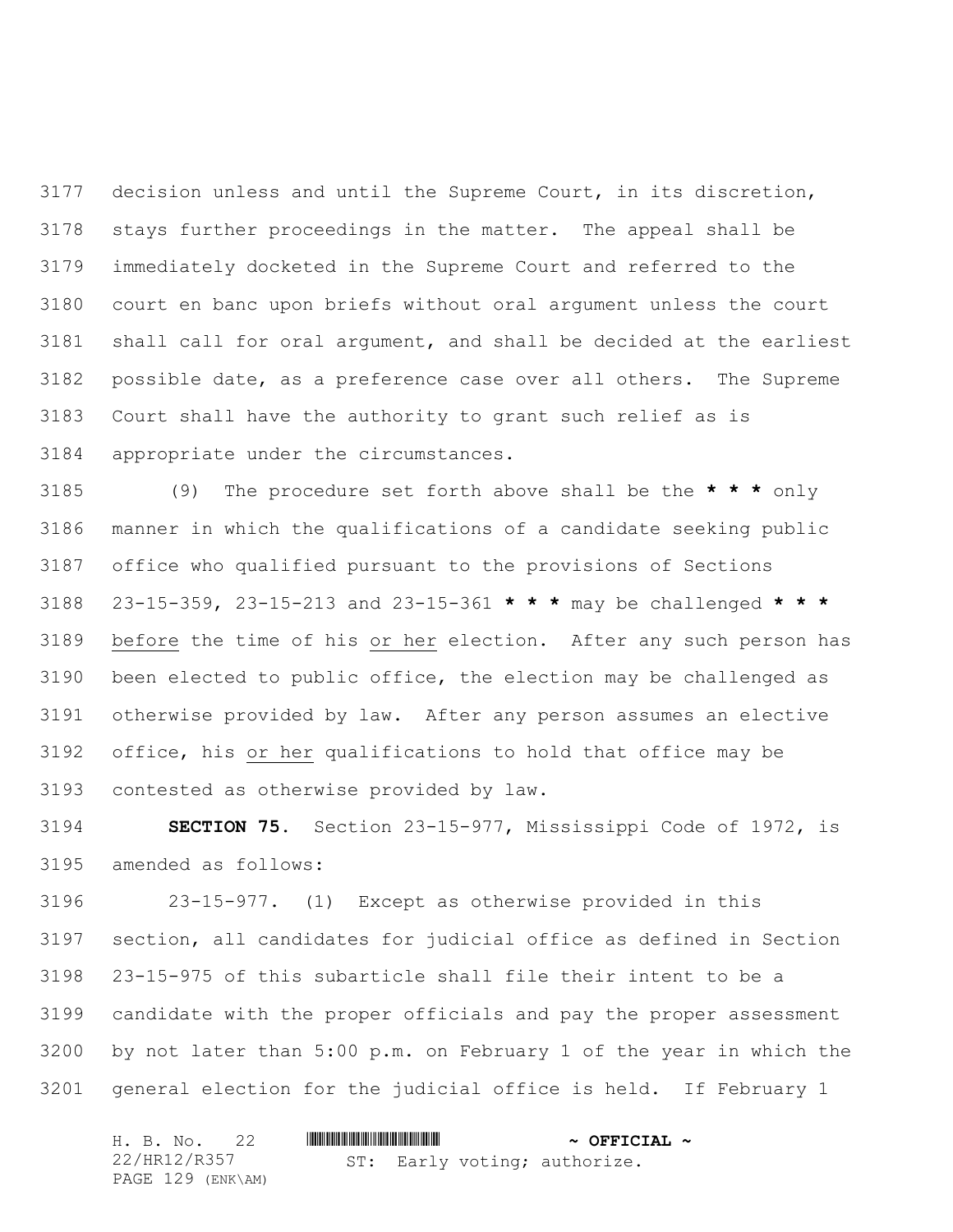occurs on a Saturday, Sunday or legal holiday, candidates shall file their intent to be a candidate and pay the proper assessment by 5:00 p.m. on the business day immediately following the Saturday, Sunday or legal holiday. Candidates shall pay to the proper officials the following amounts:

 (a) Candidates for Supreme Court justice and Court of Appeals judge, the sum of Two Hundred Dollars (\$200.00).

 (b) Candidates for circuit judge and chancellor, the sum of One Hundred Dollars (\$100.00).

 (c) Candidates for county judge and family court judge, the sum of Fifteen Dollars (\$15.00).

 Candidates for judicial office may not file their intent to be a candidate and pay the proper assessment before January 1 of the year in which the election for the judicial office is held.

 (2) Candidates for judicial offices listed in paragraphs (a) and (b) of subsection (1) of this section shall file their intent to be a candidate with, and pay the proper assessment made pursuant to subsection (1) of this section to, the State Board of Election Commissioners.

 (3) Candidates for judicial offices listed in paragraph (c) of subsection (1) of this section shall file their intent to be a candidate with, and pay the proper assessment made pursuant to subsection (1) of this section to, the circuit clerk of the proper county. The circuit clerk shall notify the county election commissioners of all persons who have filed their intent to be a

| H. B. No. 22      |                              | $\sim$ OFFICIAL $\sim$ |
|-------------------|------------------------------|------------------------|
| 22/HR12/R357      | ST: Early voting; authorize. |                        |
| PAGE 130 (ENK\AM) |                              |                        |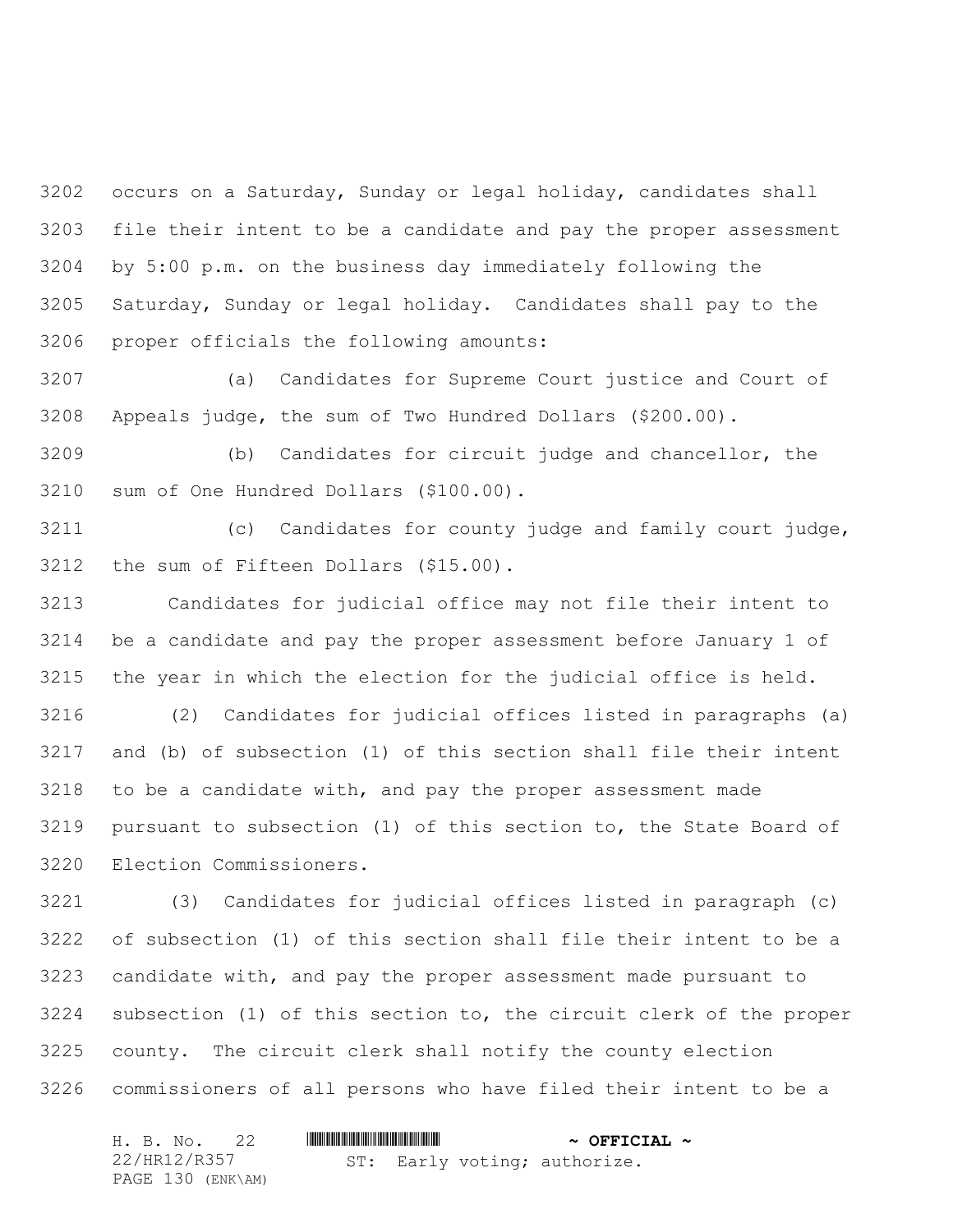candidate with, and paid the proper assessment to, such clerk. The notification shall occur within two (2) business days and shall contain all necessary information.

 (4) If only one (1) person files his or her intent to be a candidate for a judicial office and that person later dies, resigns or is otherwise disqualified from holding the judicial office after the deadline provided for in subsection (1) of this section but more than seventy (70) days before the date **\* \* \*** that early voting begins for the general election, the Governor, upon notification of the death, resignation or disqualification of the person, shall issue a proclamation authorizing candidates to file their intent to be a candidate for that judicial office for a period of not less than seven (7) nor more than ten (10) days from the date of the proclamation.

 (5) If only one (1) person qualifies as a candidate for a judicial office and that person later dies, resigns or is otherwise disqualified from holding the judicial office within seventy (70) days before the date **\* \* \*** that early voting begins 3245 for the general election, the judicial office shall be considered vacant for the new term and the vacancy shall be filled as provided in by law.

 **SECTION 76.** Section 23-15-1031, Mississippi Code of 1972, is amended as follows:

 23-15-1031. Except as provided by Section 23-15-1081, the first primary election for **\* \* \*** members of Congress shall be held

| H. B. No. 22      |  | $\sim$ OFFICIAL $\sim$ |                              |  |
|-------------------|--|------------------------|------------------------------|--|
| 22/HR12/R357      |  |                        | ST: Early voting; authorize. |  |
| PAGE 131 (ENK\AM) |  |                        |                              |  |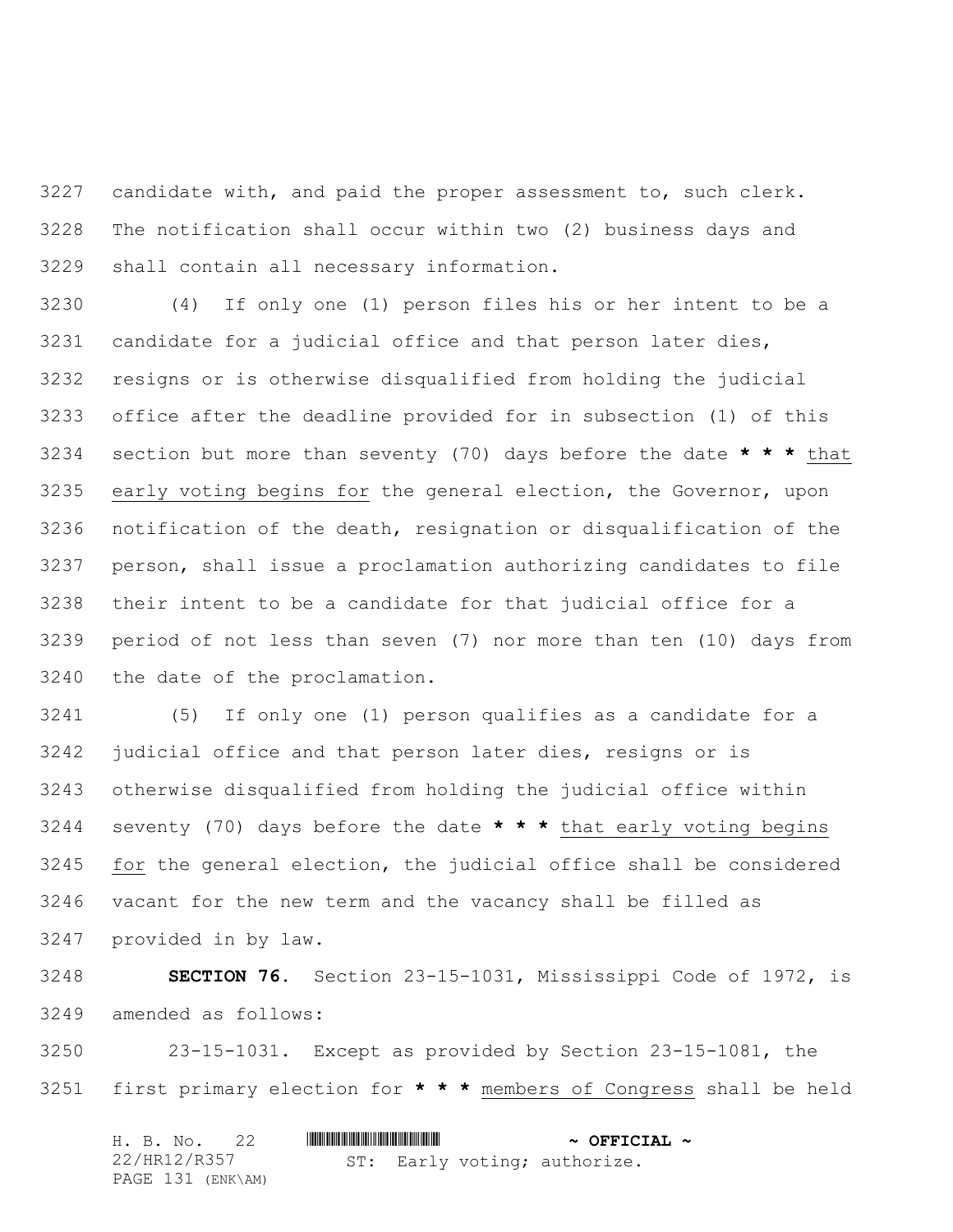on the first Tuesday in June of the years in which **\* \* \*** members of Congress are elected, and a second primary, if necessary, shall be held three (3) weeks thereafter. Each year in which a presidential election is held, the congressional primary shall be held as provided in Section 23-15-1081. The election shall be held in all districts of the state during the same period for early voting and on the same day. Candidates for United States Senator shall be nominated at the congressional primary next preceding the general election at which a senator is to be elected and in the same manner that **\* \* \*** members of Congress are nominated. The chair and secretary of the state executive committee shall certify the vote for United States Senator to the Secretary of State in the same manner that county executive committees certify the returns of counties in general state and county primary elections.

 **SECTION 77.** Section 23-15-1081, Mississippi Code of 1972, is amended as follows:

 23-15-1081. A presidential preference primary may be held on the second Tuesday in March of each year in which a President of the United States is to be elected and during the early voting period established in this act. Each political party **\* \* \*** that has cast for its candidates for President and Vice President in the previous presidential election more than twenty percent (20%) of the total vote cast for President and Vice President in the state, may conduct a presidential preference primary. No elector

| H. B. No. 22      |                              | $\sim$ OFFICIAL $\sim$ |
|-------------------|------------------------------|------------------------|
| 22/HR12/R357      | ST: Early voting; authorize. |                        |
| PAGE 132 (ENK\AM) |                              |                        |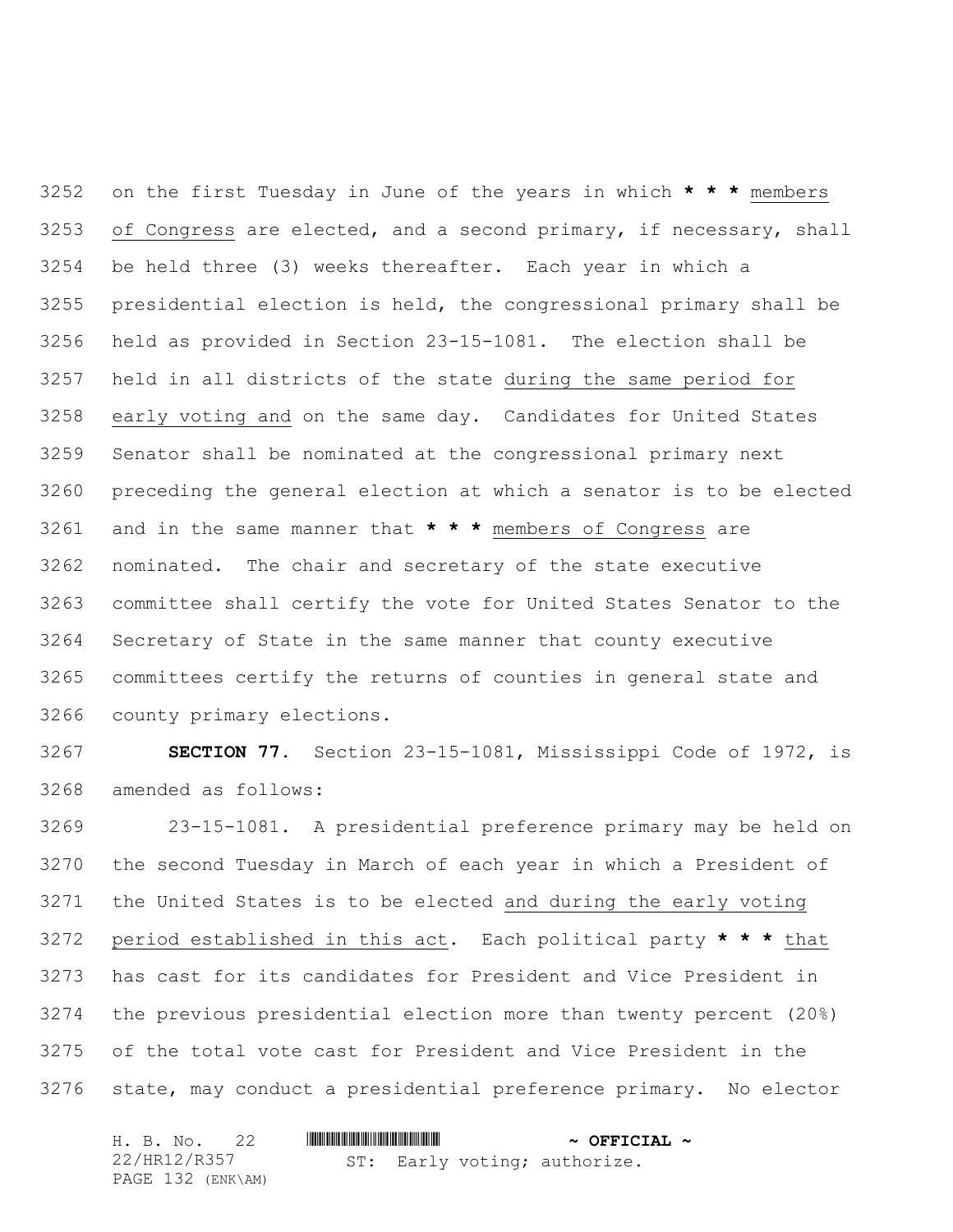shall vote in the primary of more than one (1) political party in the same presidential preference primary.

 **SECTION 78.** Section 23-15-1083, Mississippi Code of 1972, is amended as follows:

 23-15-1083. Beginning in 1988, as an alternative to the congressional primary election date set forth in Section 23-15-1031, when a political party elects to conduct a presidential preference primary, the first primary election for **\* \* \*** members of Congress, and senators, if senators are to be elected, shall be held on the second Tuesday in March and during the early voting period established in this act, and the second primary, when one is necessary, shall be held three (3) weeks thereafter, and the election shall be held in all districts of the state on the same day.

 **SECTION 79.** Section 23-15-1085, Mississippi Code of 1972, is amended as follows:

 23-15-1085. The **\* \* \*** chair of a party's state executive committee shall notify the Secretary of State if the party intends to hold a presidential preference primary. The Secretary of State shall be notified **\* \* \*** before December 1 of the year preceding the year in which a presidential preference primary may be held pursuant to Section 23-15-1081. Upon **\* \* \*** the notification, the Secretary of State shall issue a proclamation setting every party's congressional and senatorial primary elections, including the period for early voting, that are to be held in the year in

|  | H. B. No. 22      |  | $\sim$ OFFICIAL $\sim$ |                              |  |
|--|-------------------|--|------------------------|------------------------------|--|
|  | 22/HR12/R357      |  |                        | ST: Early voting; authorize. |  |
|  | PAGE 133 (ENK\AM) |  |                        |                              |  |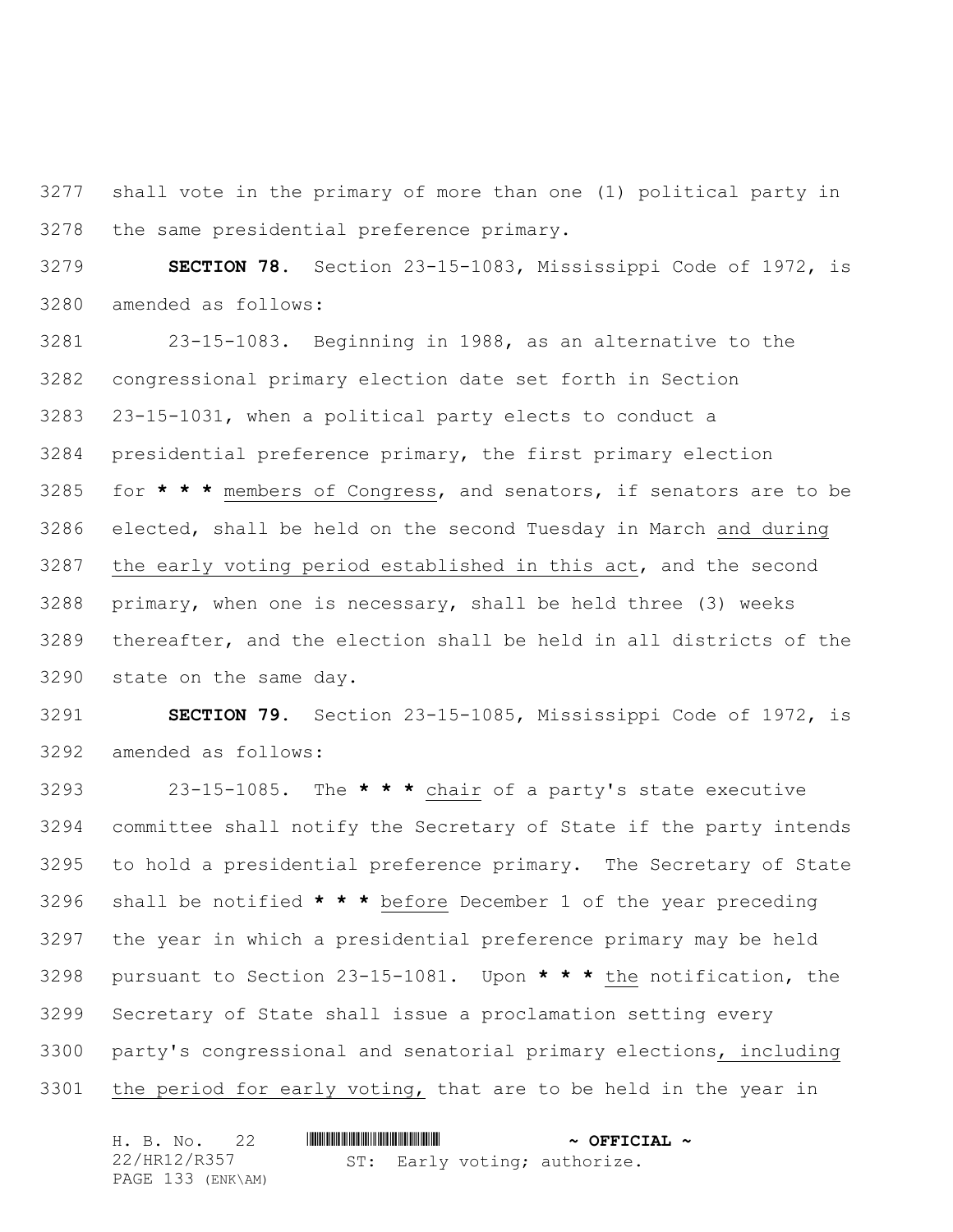which the presidential preference primary is to be held on the date provided for in Section 23-15-1083. Once the Secretary of State has issued a proclamation pursuant to this section, the dates of the congressional and senatorial primary elections shall not be changed.

 **SECTION 80.** Section 23-15-1091, Mississippi Code of 1972, is amended as follows:

 23-15-1091. When the Secretary of State places the name of a candidate on the ballot pursuant to Section 23-15-1093, he or she shall notify the candidate that his or her name will appear on the ballot of this state in the presidential preference primary election.

 The secretary shall also notify the candidate that he or she may withdraw his or her name from the ballot by filing with the Secretary of State an affidavit pursuant to Section 23-15-1095 no later than the sixtieth day before the period for early voting begins for that election.

 **SECTION 81.** Section 21-3-3, Mississippi Code of 1972, is amended as follows:

 21-3-3. The elective officers of all municipalities operating under a code charter shall be the mayor, the aldermen, municipal judge, the marshal or chief of police, the tax collector and the tax assessor. From and after July 1, 2017, the governing authorities of the municipality shall appoint a city or town clerk who shall likewise serve as an officer of the municipality.

| H. B. No. 22      |                              | $\sim$ OFFICIAL $\sim$ |
|-------------------|------------------------------|------------------------|
| 22/HR12/R357      | ST: Early voting; authorize. |                        |
| PAGE 134 (ENK\AM) |                              |                        |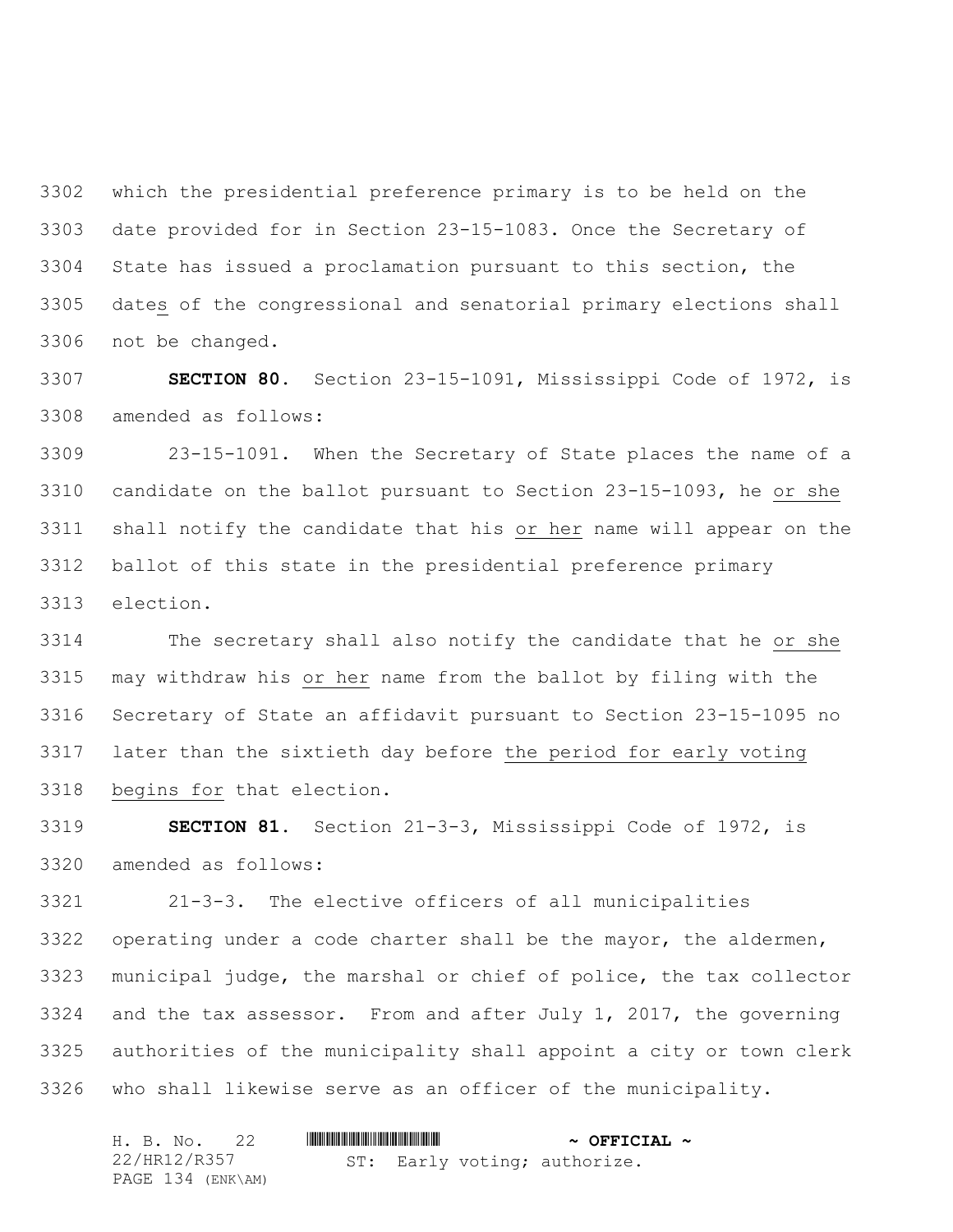However, the governing authorities of the municipality shall have the power, by ordinance, to combine the office of clerk or marshal with the office of tax collector and/or tax assessor. **\* \* \*** The governing authorities shall have the further power to provide that **\* \* \*** any of **\* \* \*** those officers, except those of mayor and aldermen, shall be appointive, in which case the marshal or chief of police, the tax collector, the tax assessor, and the city or town clerk, or such of **\* \* \*** the officers as may be made appointive, shall be appointed by the governing authorities. Any action taken by the governing authorities to make any of **\* \* \*** the offices appointive shall be by ordinance of **\* \* \*** the municipality, and no such ordinance shall be adopted within ninety (90) days **\* \* \*** before the period for early voting begins for any regular general election for the election of municipal officers. No such ordinance shall become effective during the term of office of any officer whose office shall be affected thereby. If any such office is made appointive, the person appointed thereto shall hold office at the pleasure of the governing authorities and may be discharged by **\* \* \*** the governing authorities at any time, either with or without cause, and it shall be discretionary with the governing authorities whether or not to require **\* \* \*** the person appointed thereto to reside within the corporate limits of the municipality in order to hold **\* \* \*** the office.

 **SECTION 82.** Section 21-9-17, Mississippi Code of 1972, is amended as follows:

| H. B. No. 22      |                              | $\sim$ OFFICIAL $\sim$ |
|-------------------|------------------------------|------------------------|
| 22/HR12/R357      | ST: Early voting; authorize. |                        |
| PAGE 135 (ENK\AM) |                              |                        |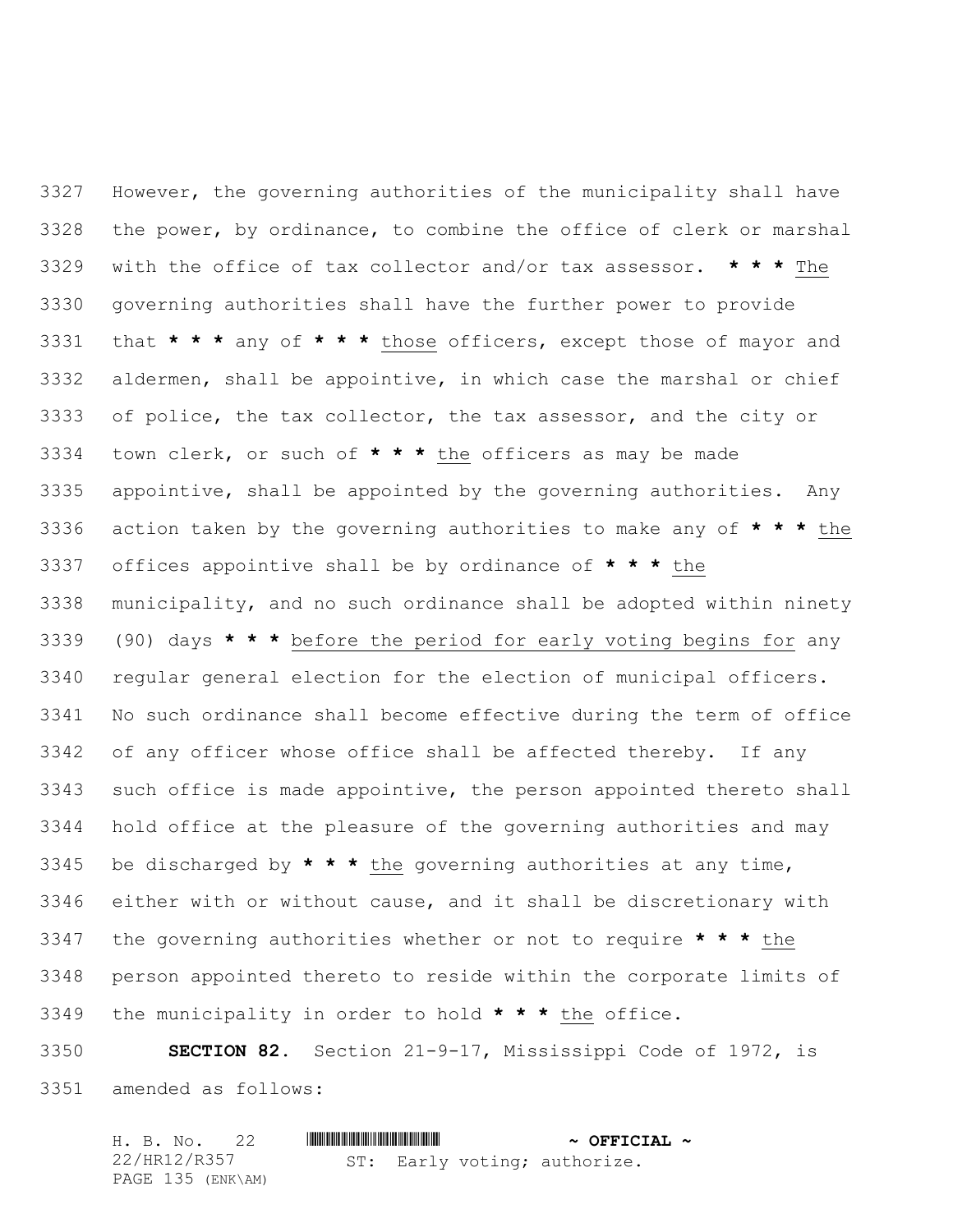21-9-17. Except as otherwise provided, all candidates for mayor and councilmen, or any of them, to be voted for **\* \* \*** during the periods for holding any general or special municipal election, shall be nominated by party primary election, and no other name or names shall be placed on the official ballot at **\* \* \*** the general or special election than those selected in the manner prescribed herein. Such primary election or elections, shall be held not less than ten (10), nor more than thirty (30) days, **\* \* \*** before the general or special election, and **\* \* \*** the primary election or elections shall be held and conducted in the manner as near as may be as is provided by law for state and county primary elections.

 **SECTION 83.** Section 37-5-9, Mississippi Code of 1972, is amended as follows:

 37-5-9. The name of any qualified elector who is a candidate for the county board of education shall be placed on the ballot used in the general elections by the county election commissioners, provided that the candidate files with the county election commissioners, not more than ninety (90) days and not less than sixty (60) days **\* \* \*** before the date **\* \* \*** early voting begins for the general election, a petition of nomination signed by not less than fifty (50) qualified electors of the county residing within each supervisors district. Where there are less than one hundred (100) qualified electors in **\* \* \*** the supervisors district, it shall only be required that **\* \* \*** the petition of nomination be signed by at least twenty percent (20%) of the

| H. B. No. 22      |  | $\sim$ OFFICIAL $\sim$ |                              |  |
|-------------------|--|------------------------|------------------------------|--|
| 22/HR12/R357      |  |                        | ST: Early voting; authorize. |  |
| PAGE 136 (ENK\AM) |  |                        |                              |  |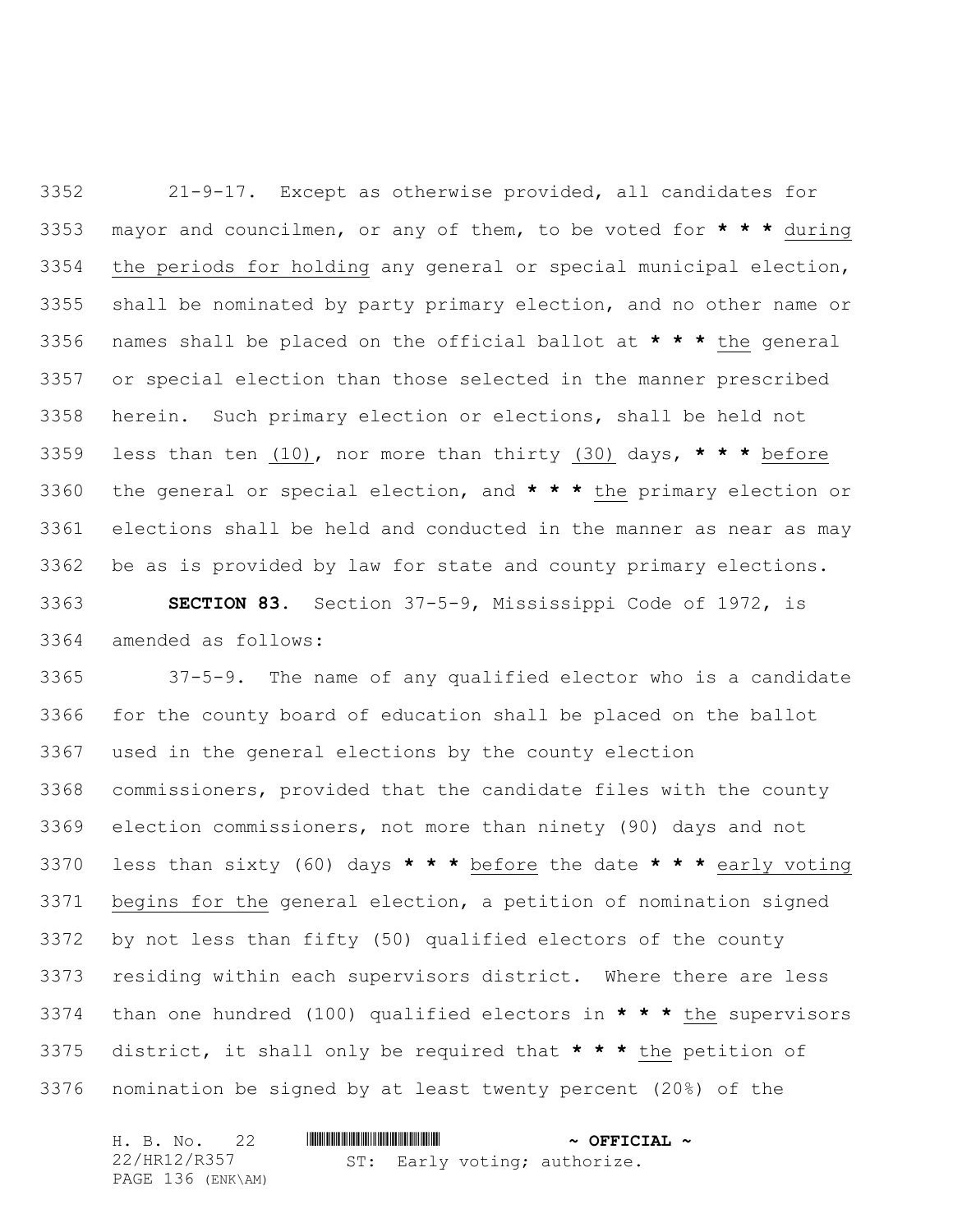qualified electors of such supervisors district. The candidate in each supervisors district who receives the majority of votes cast in the district shall be declared elected. If no candidate receives a majority of the votes cast at the election, a runoff shall be held between the two (2) candidates receiving the highest number of votes in the first election. The runoff election, in the event that such is necessary, shall be held three (3) weeks after the first election.

 When any member of the county board of education is to be elected from the county at large under the provisions of this chapter, then the petition required by the preceding paragraph hereof shall be signed by the required number of qualified electors residing in any part of the county outside of the territory embraced within a municipal separate school district or special municipal separate school district. The candidate who receives the majority of votes cast in the election shall be declared elected. If no candidate receives a majority of the votes cast at the election, a runoff shall be held between the two (2) candidates receiving the highest number of votes in the first election. The runoff election, in the event that such is necessary, shall be held three (3) weeks after the first election. In no case shall any qualified elector residing within a

 municipal separate school district or special municipal separate school district be eligible to sign a petition of nomination for

H. B. No. 22 \*HR12/R357\* **~ OFFICIAL ~** 22/HR12/R357 PAGE 137 (ENK\AM) ST: Early voting; authorize.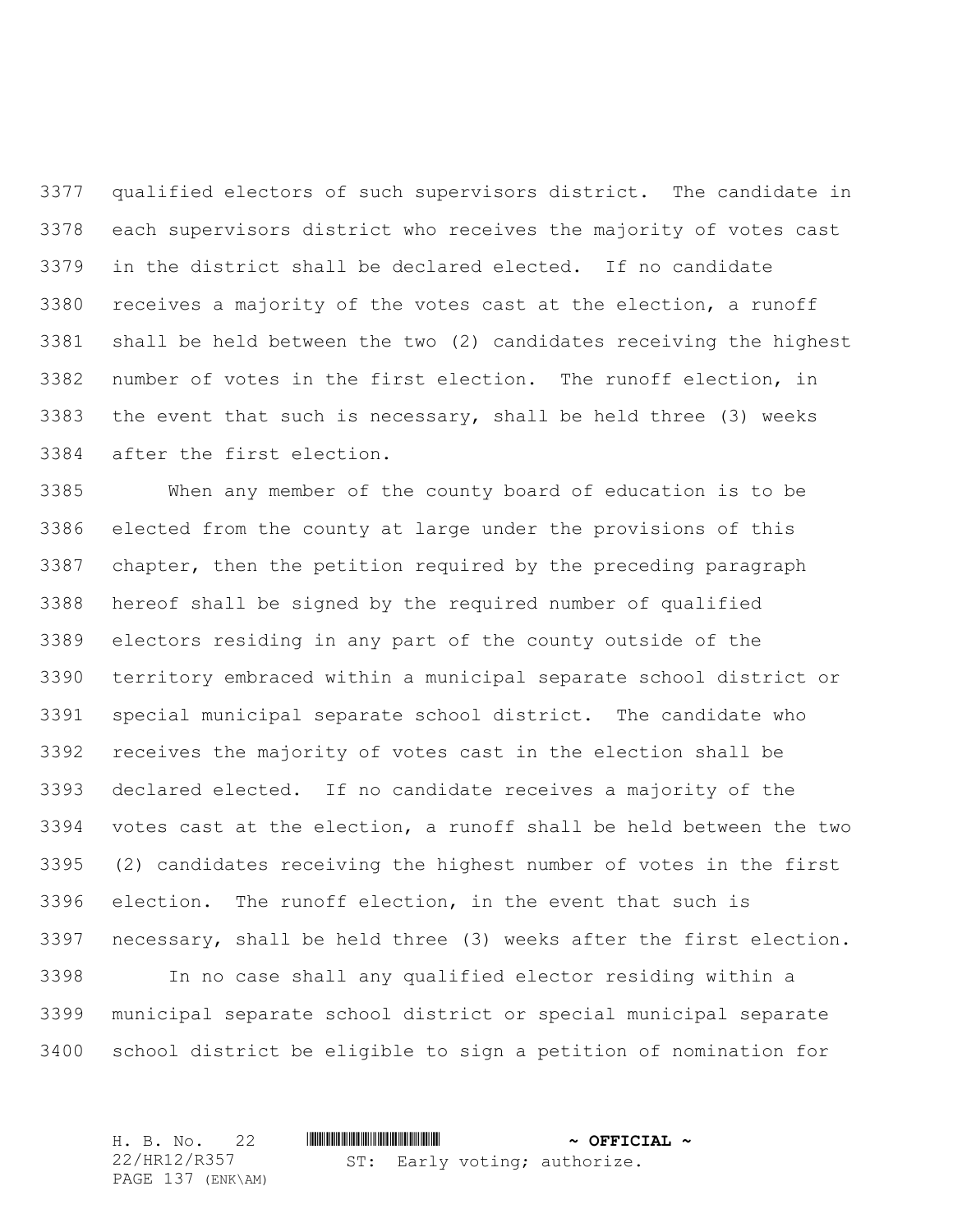any candidate for the county board of education under any of the provisions of this section.

 **SECTION 84.** Section 21-8-7, Mississippi Code of 1972, is amended as follows:

 21-8-7. (1) Each municipality operating under the mayor-council form of government shall be governed by an elected council and an elected mayor. Other officers and employees shall be duly appointed pursuant to this chapter, general law or ordinance.

 (2) Except as otherwise provided in subsection (4) of this section, the mayor and council members shall be elected by the voters of the municipality at a regular municipal election held on the first Tuesday after the first Monday in June as provided in Section 21-11-7, and shall serve for a term of four (4) years beginning on the first day of July next following the election that is not on a weekend. Votes for mayor and council members may also be cast during the period for early voting as provided for in this act.

 (3) The terms of the initial mayor and council members shall commence at the expiration of the terms of office of the elected officials of the municipality serving at the time of adoption of the mayor-council form.

 (4) (a) The council shall consist of five (5), seven (7) or nine (9) members. In the event there are five (5) council members, the municipality shall be divided into either five (5) or

|  | H. B. No. 22      |  |  |  | $\sim$ OFFICIAL $\sim$ |                              |  |
|--|-------------------|--|--|--|------------------------|------------------------------|--|
|  | 22/HR12/R357      |  |  |  |                        | ST: Early voting; authorize. |  |
|  | PAGE 138 (ENK\AM) |  |  |  |                        |                              |  |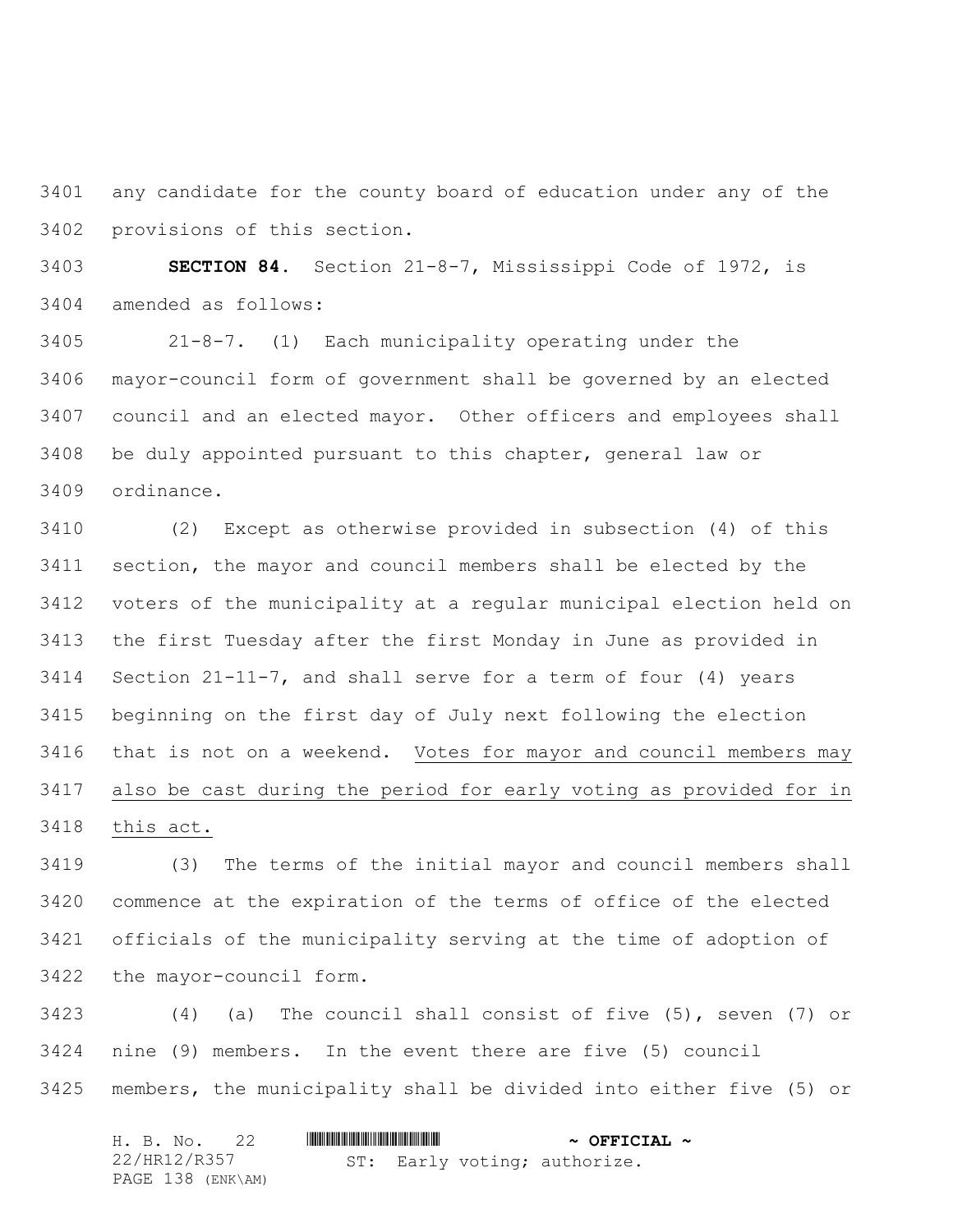four (4) wards. In the event there are seven (7) council members, 3427 the municipality shall be divided into either seven  $(7)$ , six  $(6)$  or five (5) wards. In the event there are nine (9) council members, the municipality shall be divided into seven (7) or nine (9) wards. If the municipality is divided into fewer wards than it has council members, the other council member or members shall be elected from the municipality at large. The total number of council members and the number of council members elected from wards shall be established by the petition or petitions presented pursuant to Section 21-8-3. One (1) council member shall be elected from each ward by the voters of that ward. Council members elected to represent wards must be residents of their wards at the time of qualification for election, and any council member who removes the member's residence from the municipality or from the ward from which elected shall vacate that office. However, any candidate for council member who is properly qualified as a candidate under applicable law shall be deemed to be qualified as a candidate in whatever ward the member resides if the ward has changed after the council has redistricted the municipality as provided in paragraph (c)(ii) of this subsection  $(4)$ , and if the wards have been so changed, any person may qualify as a candidate for council member, using the person's existing residence or by changing the person's residence, not less than fifteen (15) days before the period for early voting begins for the first party primary or special party primary, as the case may

| H. B. No. 22      |  |  |  | $\sim$ OFFICIAL $\sim$       |  |
|-------------------|--|--|--|------------------------------|--|
| 22/HR12/R357      |  |  |  | ST: Early voting; authorize. |  |
| PAGE 139 (ENK\AM) |  |  |  |                              |  |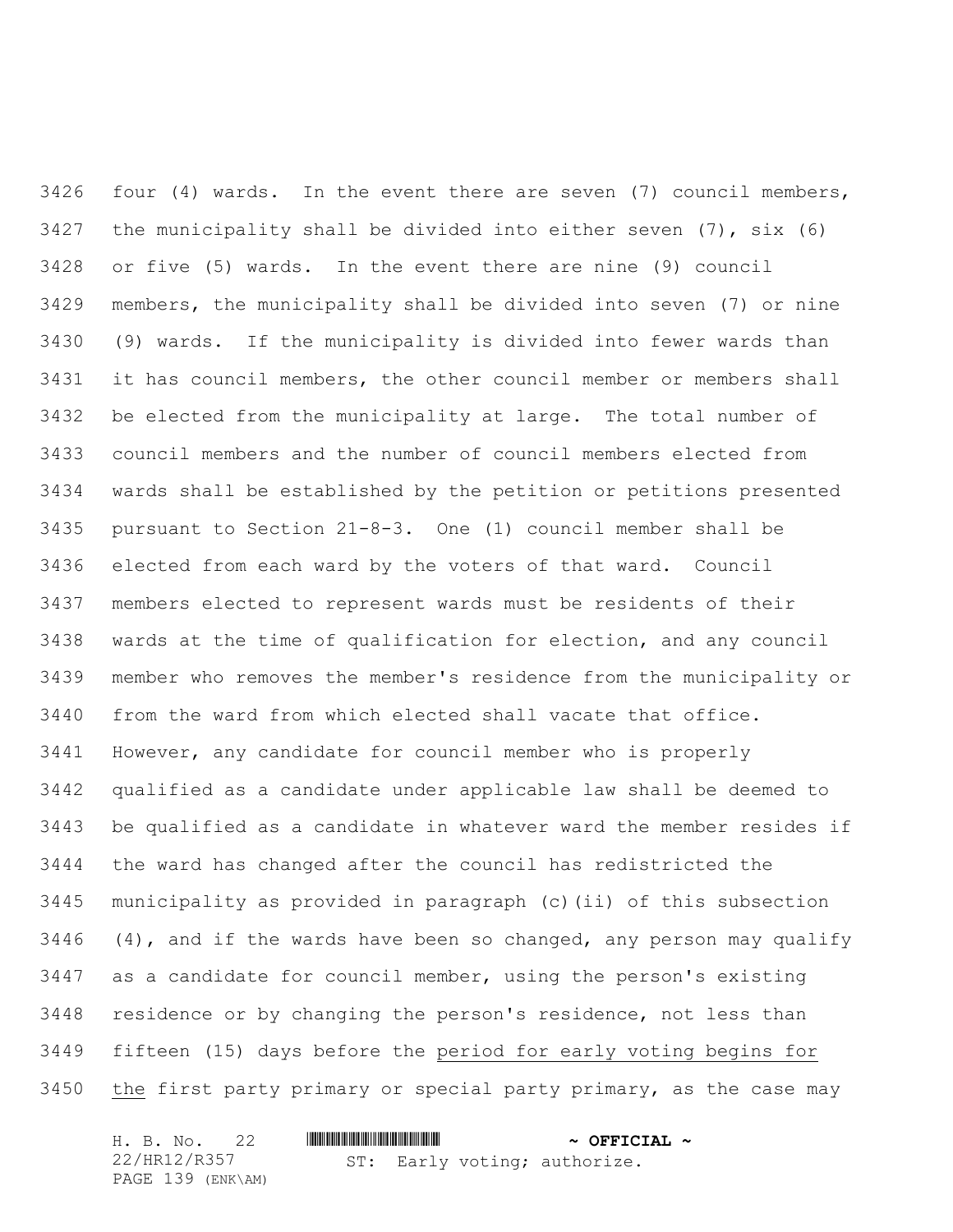be, notwithstanding any other residency or qualification requirements to the contrary.

 (b) The council or board existing at the time of the adoption of the mayor-council form of government shall designate the geographical boundaries of the wards within one hundred twenty (120) days after the election in which the mayor-council form of government is selected. In designating the geographical boundaries of the wards, each ward shall contain, as nearly as possible, the population factor obtained by dividing the municipality's population as shown by the most recent decennial census by the number of wards into which the municipality is to be divided.

 (c) (i) It shall be the mandatory duty of the council to redistrict the municipality by ordinance, which ordinance may not be vetoed by the mayor, within six (6) months after the official publication by the United States of the population of the municipality as enumerated in each decennial census, and within six (6) months after the effective date of any expansion of municipal boundaries; however, if the publication of the most recent decennial census or effective date of an expansion of the municipal boundaries occurs six (6) months or more before the first party primary of a general municipal election, then the council shall redistrict the municipality by ordinance not less than sixty (60) days before the period for early voting begins for the first party primary.

|  |              | H. B. No. 22      |  |  |  | $\sim$ OFFICIAL $\sim$       |  |
|--|--------------|-------------------|--|--|--|------------------------------|--|
|  | 22/HR12/R357 |                   |  |  |  | ST: Early voting; authorize. |  |
|  |              | PAGE 140 (ENK\AM) |  |  |  |                              |  |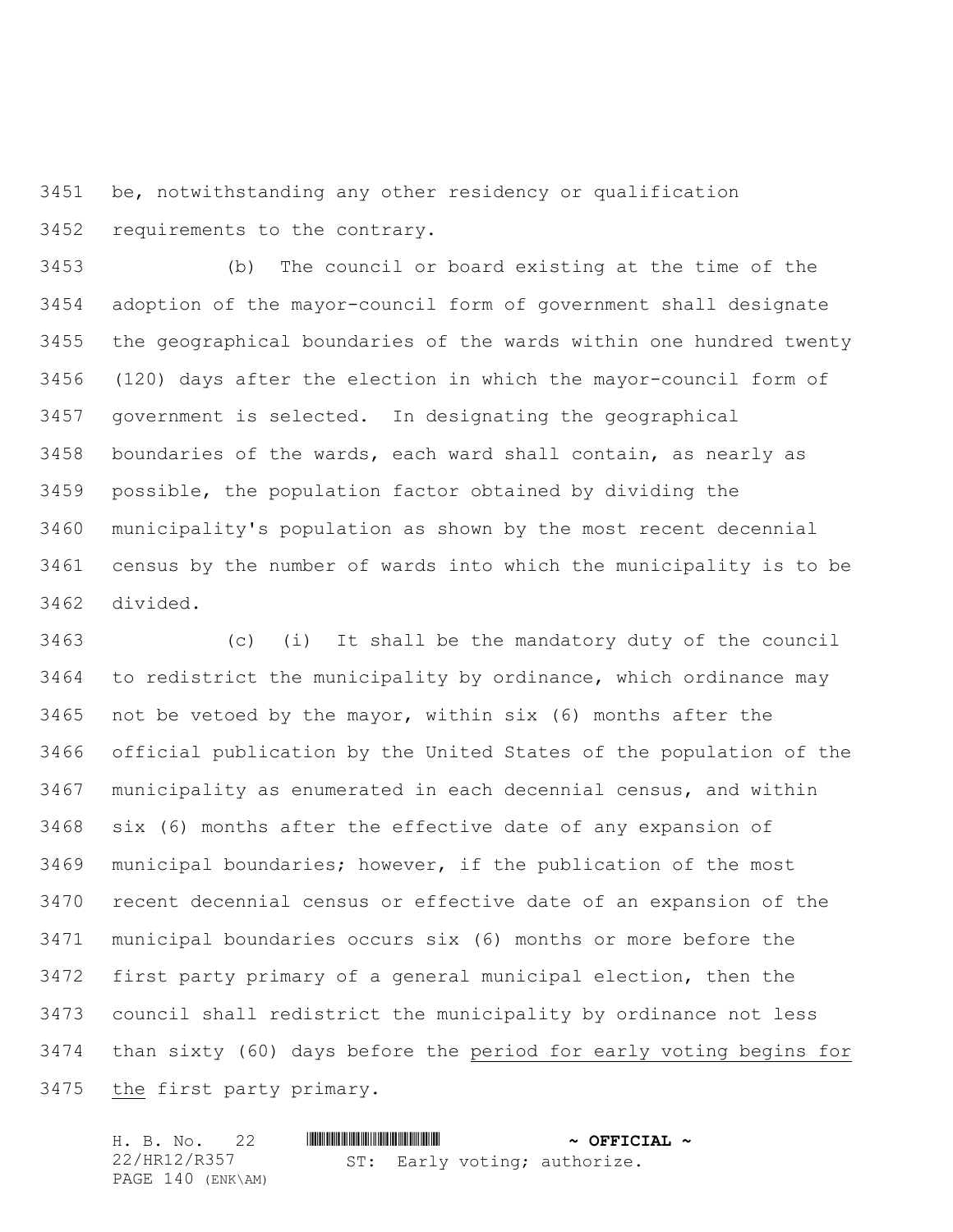(ii) If the publication of the most recent decennial census occurs less than six (6) months before the first primary of a general municipal election, the election shall be held with regard to the existing defined wards; reapportioned wards based on the census shall not serve as the basis for representation until the next regularly scheduled election in which council members shall be elected.

 (d) If annexation of additional territory into the municipal corporate limits of the municipality occurs less than six (6) months before the first party primary of a general municipal election, the council shall, by ordinance adopted within three (3) days of the effective date of the annexation, assign the annexed territory to an adjacent ward or wards so as to maintain as nearly as possible substantial equality of population between wards; any subsequent redistricting of the municipality by ordinance, as required by this chapter, shall not serve as the basis for representation until the next regularly scheduled election for municipal council members.

 (5) Vacancies occurring in the council shall be filled as provided in Section 23-15-857.

 (6) The mayor shall maintain an office at the city hall. The council members shall not maintain individual offices at the city hall; however, in a municipality having a population of one hundred thousand (100,000) and above according to the latest federal decennial census, council members may have individual

| H. B. No. 22      |                              | $\sim$ OFFICIAL $\sim$ |
|-------------------|------------------------------|------------------------|
| 22/HR12/R357      | ST: Early voting; authorize. |                        |
| PAGE 141 (ENK\AM) |                              |                        |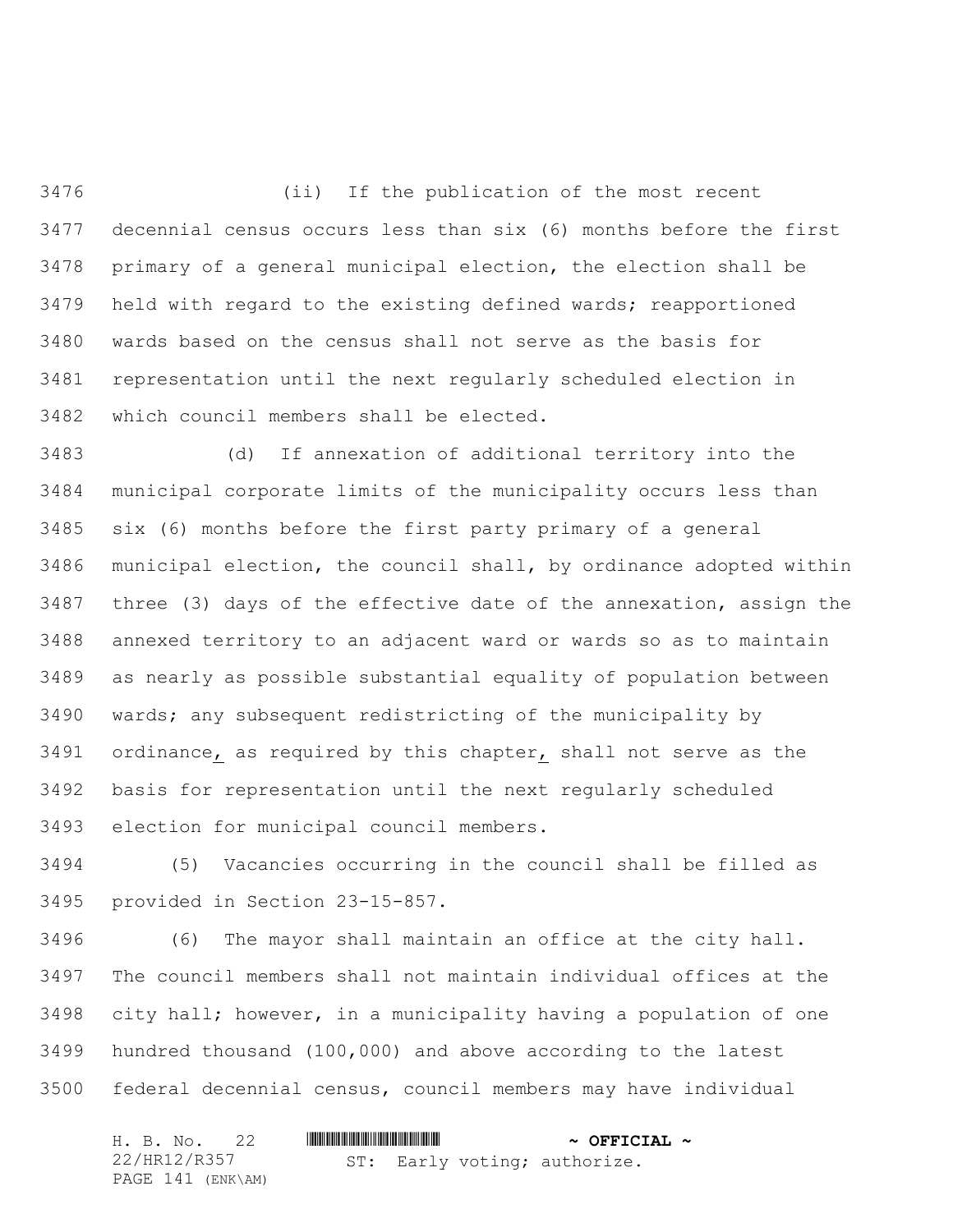offices in the city hall. Clerical work of council members in the performance of the duties of their office shall be performed by municipal employees or at municipal expense, and council members shall be reimbursed for the reasonable expenses incurred in the performance of the duties of their office.

 **SECTION 85.** Section 9-4-5, Mississippi Code of 1972, is amended as follows:

 9-4-5. (1) The term of office of judges of the Court of Appeals shall be eight (8) years. An election shall be held on the first Tuesday after the first Monday in November 1994, to elect the ten (10) judges of the Court of Appeals, two (2) from each congressional district; provided, however, judges of the Court of Appeals who are elected to take office after the first Monday of January 2002, shall be elected from the Court of Appeals Districts described in subsection (5) of this section. The judges of the Court of Appeals shall begin service on the first Monday of January 1995. Votes for judges of the Court of Appeals may be cast, if applicable, during the period for early voting provided for in this act.

 (2) (a) In order to provide that the offices of not more than a majority of the judges of **\* \* \*** the court shall become vacant at any one (1) time, the terms of office of six (6) of the judges first to be elected shall expire in less than eight (8) years. For the purpose of all elections of members of the court, each of the ten (10) judges of the Court of Appeals shall be

| H. B. No. 22      |                              | $\sim$ OFFICIAL $\sim$ |
|-------------------|------------------------------|------------------------|
| 22/HR12/R357      | ST: Early voting; authorize. |                        |
| PAGE 142 (ENK\AM) |                              |                        |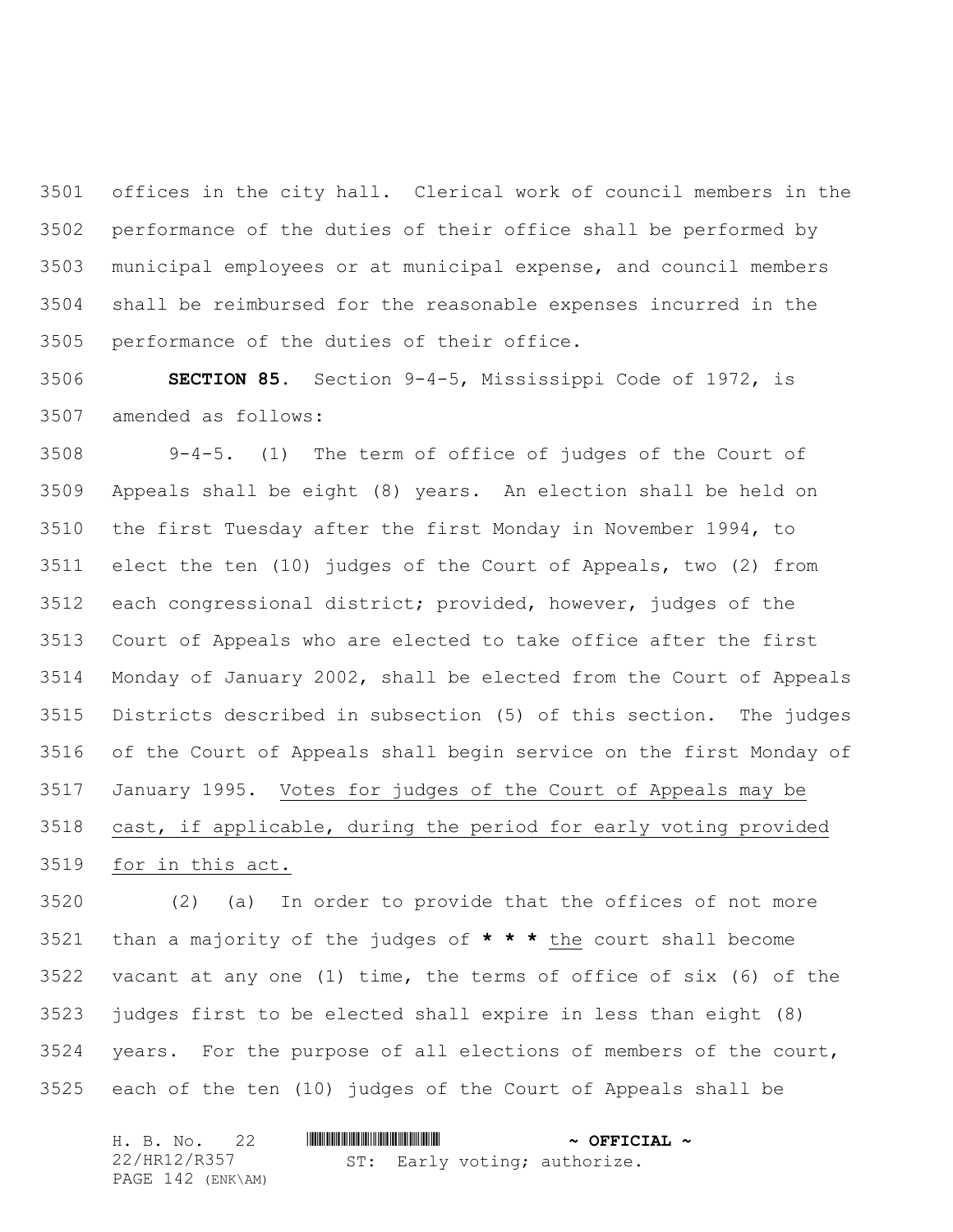considered a separate office. The two (2) offices in each of the five (5) districts shall be designated Position Number 1 and Position Number 2, and in qualifying for office as a candidate for any office of judge of the Court of Appeals each candidate shall state the position number of the office to which he or she aspires and the election ballots shall so indicate.

 (i) In Congressional District Number 1, the judge of the Court of Appeals for Position Number 1 shall be that office for which the term ends January 1, 1999, and the judge of the Court of Appeals for Position Number 2 shall be that office for which the term ends January 1, 2003.

 (ii) In Congressional District Number 2, the judge of the Court of Appeals for Position Number 1 shall be that office for which the term ends on January 1, 2003, and the judge of the Court of Appeals for Position Number 2 shall be that office for which the term ends January 1, 2001.

 (iii) In Congressional District Number 3, the judge of the Court of Appeals for Position Number 1 shall be that office for which the term ends on January 1, 2001, and the judge of the Court of Appeals for Position Number 2 shall be that office for which the term ends January 1, 1999.

 (iv) In Congressional District Number 4, the judge of the Court of Appeals for Position Number 1 shall be that office for which the term ends on January 1, 1999, and the judge of the

H. B. No. 22 **. AND ASSEMBLE A FRICIAL ~** 22/HR12/R357 PAGE 143 (ENK\AM) ST: Early voting; authorize.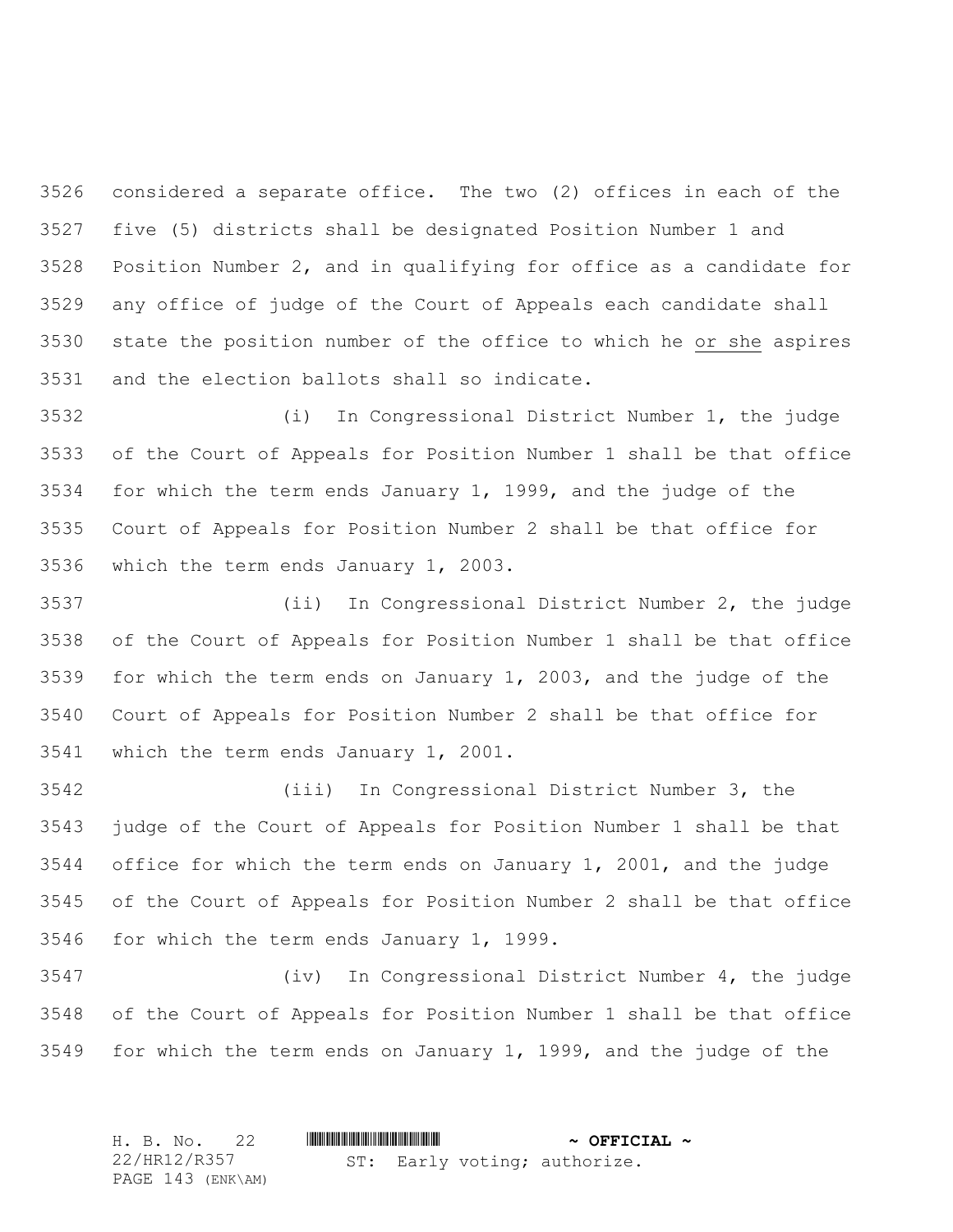Court of Appeals for Position Number 2 shall be that office for which the term ends January 1, 2003.

 (v) In Congressional District Number 5, the judge of the Court of Appeals for Position Number 1 shall be that office for which the term ends on January 1, 2003, and the judge of the Court of Appeals for Position Number 2 shall be that office for which the term ends January 1, 2001.

 (b) The laws regulating the general elections shall apply to and govern the elections of judges of the Court of Appeals except as otherwise provided in Sections 23-15-974 through 23-15-985.

 (c) In the year **\* \* \*** before the expiration of the term of an incumbent, and likewise each eighth year thereafter, an election shall be held in the manner provided in this section in the district from which the incumbent Court of Appeals judge was elected at which there shall be elected a successor to the incumbent, whose term of office shall thereafter begin on the first Monday of January of the year in which the term of the incumbent he or she succeeds expires.

 (3) No person shall be eligible for the office of judge of the Court of Appeals who has not attained the age of thirty (30) years at the time of his or her election and who has not been a practicing attorney and citizen of the state for five (5) years immediately **\* \* \*** before the election.

H. B. No. 22 **. AND AND AN ADDED**  $\sim$  **OFFICIAL**  $\sim$ 22/HR12/R357 PAGE 144 (ENK\AM) ST: Early voting; authorize.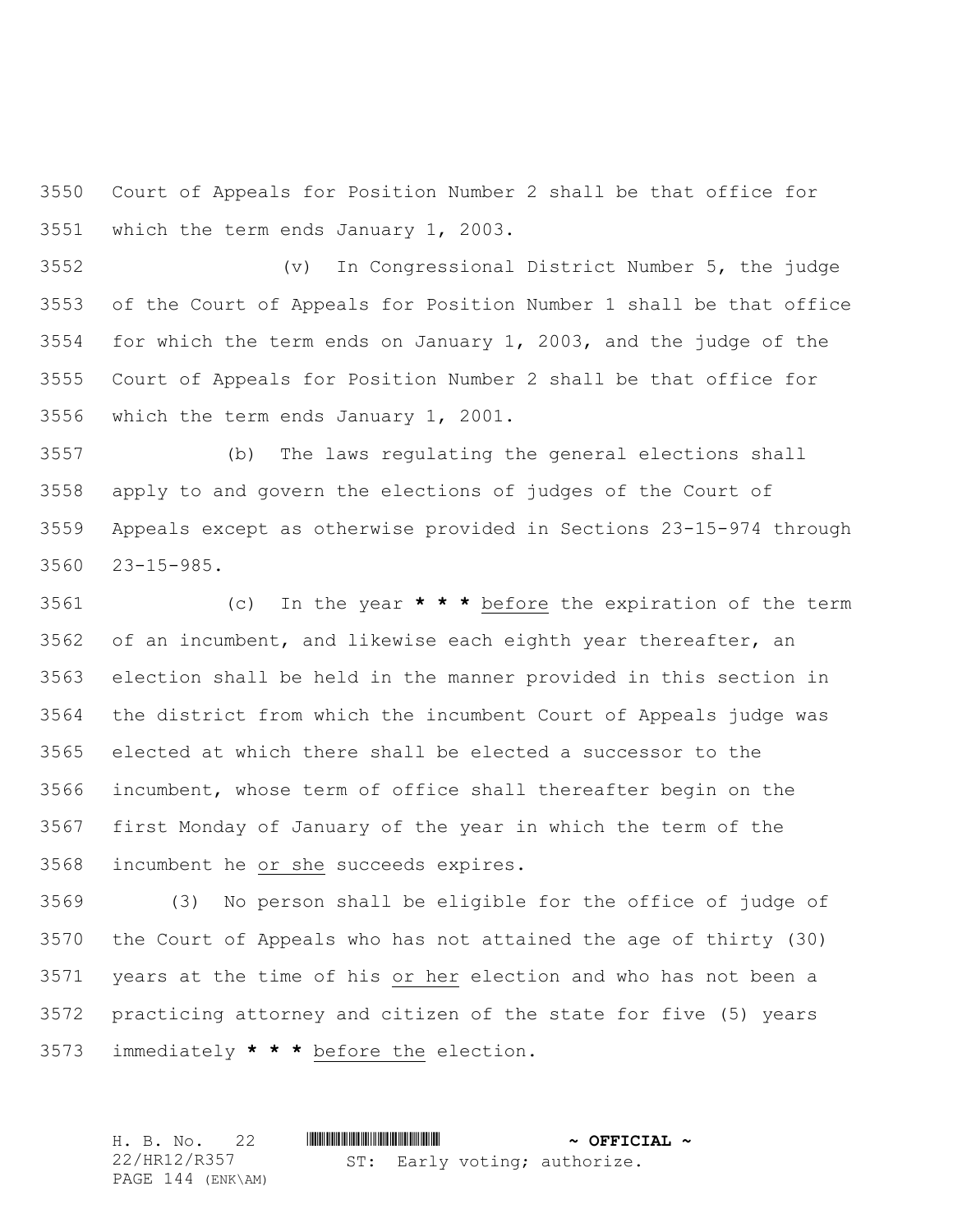(4) Any vacancy on the Court of Appeals shall be filled by appointment of the Governor for that portion of the unexpired term **\* \* \*** before the election to fill the remainder of **\* \* \*** the term according to provisions of Section 23-15-849 **\* \* \***.

 (5) (a) The State of Mississippi is hereby divided into five (5) Court of Appeals Districts as follows:

 **FIRST DISTRICT.** The First Court of Appeals District shall be composed of the following counties and portions of counties: Alcorn, Benton, Calhoun, Chickasaw, Choctaw, DeSoto, Itawamba, Lafayette, Lee, Marshall, Monroe, Pontotoc, Prentiss, Tate, Tippah, Tishomingo, Union, Webster and Yalobusha; in Grenada County the precincts of Providence, Mt. Nebo, Hardy and Pea Ridge; in Montgomery County the precincts of North Winona, Lodi, Stewart, Nations and Poplar Creek; in Panola County the precincts of East Sardis, South Curtis, Tocowa, Pope, Courtland, Cole's Point, North Springport, South Springport, Eureka, Williamson, East Batesville 4, West Batesville 4, Fern Hill, North Batesville A, East Batesville 5 and West Batesville 5; and in Tallahatchie County the precincts of Teasdale, Enid, Springhill, Charleston Beat 1, Charleston Beat 2, Charleston Beat 3, Paynes, Leverette, Cascilla, Murphreesboro and Rosebloom.

 **SECOND DISTRICT.** The Second Court of Appeals District shall be composed of the following counties and portions of counties: Bolivar, Carroll, Claiborne, Coahoma, Holmes, Humphreys, Issaquena, Jefferson, Leflore, Quitman, Sharkey, Sunflower,

| H. B. No. 22      |                              | $\sim$ OFFICIAL $\sim$ |
|-------------------|------------------------------|------------------------|
| 22/HR12/R357      | ST: Early voting; authorize. |                        |
| PAGE 145 (ENK\AM) |                              |                        |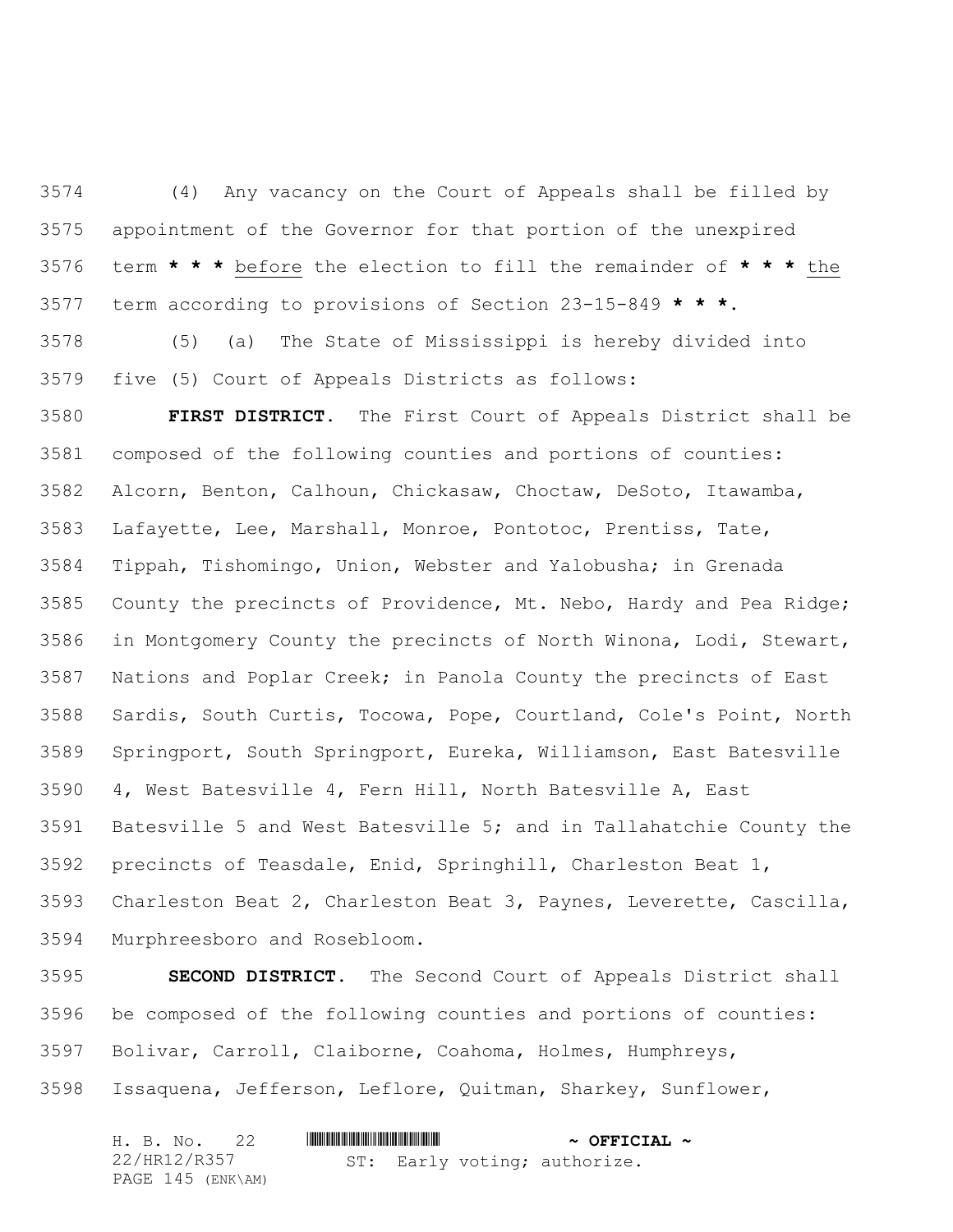Tunica, Warren, Washington and Yazoo; in Attala County the precincts of Northeast, Hesterville, Possomneck, North Central, McAdams, Newport, Sallis and Southwest; that portion of Grenada County not included in the First Court of Appeals District; in Hinds County Precincts 11, 12, 13, 22, 23, 27, 28, 29, 30, 40, 41, 83, 84 and 85, and the precincts of Bolton, Brownsville, Cayuga, Chapel Hill, Cynthia, Edwards, Learned, Pine Haven, Pocahontas, St. Thomas, Tinnin, Utica 1 and Utica 2; in Leake County the precincts of Conway, West Carthage, Wiggins, Thomastown and Ofahoma; in Madison County the precincts of Farmhaven, Canton Precinct 2, Canton Precinct 3, Cameron Street, Canton Precinct 6, Bear Creek, Gluckstadt, Smith School, Magnolia Heights, Flora, Virlilia, Canton Precinct 5, Cameron, Couparle, Camden, Sharon, Canton Precinct 1 and Canton Precinct 4; that portion of Montgomery County not included in the First Court of Appeals District; that portion of Panola County not included in the First Court of Appeals District; and that portion of Tallahatchie County not included in the First Court of Appeals District.

 **THIRD DISTRICT.** The Third Court of Appeals District shall be composed of the following counties and portions of counties: Clarke, Clay, Jasper, Kemper, Lauderdale, Lowndes, Neshoba, Newton, Noxubee, Oktibbeha, Rankin, Scott, Smith and Winston; that portion of Attala County not included in the Second Court of Appeals District; in Jones County the precincts of Northwest High School, Shady Grove, Sharon, Erata, Glade, Myrick School,

| H. B. No. 22      |                              | $\sim$ OFFICIAL $\sim$ |
|-------------------|------------------------------|------------------------|
| 22/HR12/R357      | ST: Early voting; authorize. |                        |
| PAGE 146 (ENK\AM) |                              |                        |